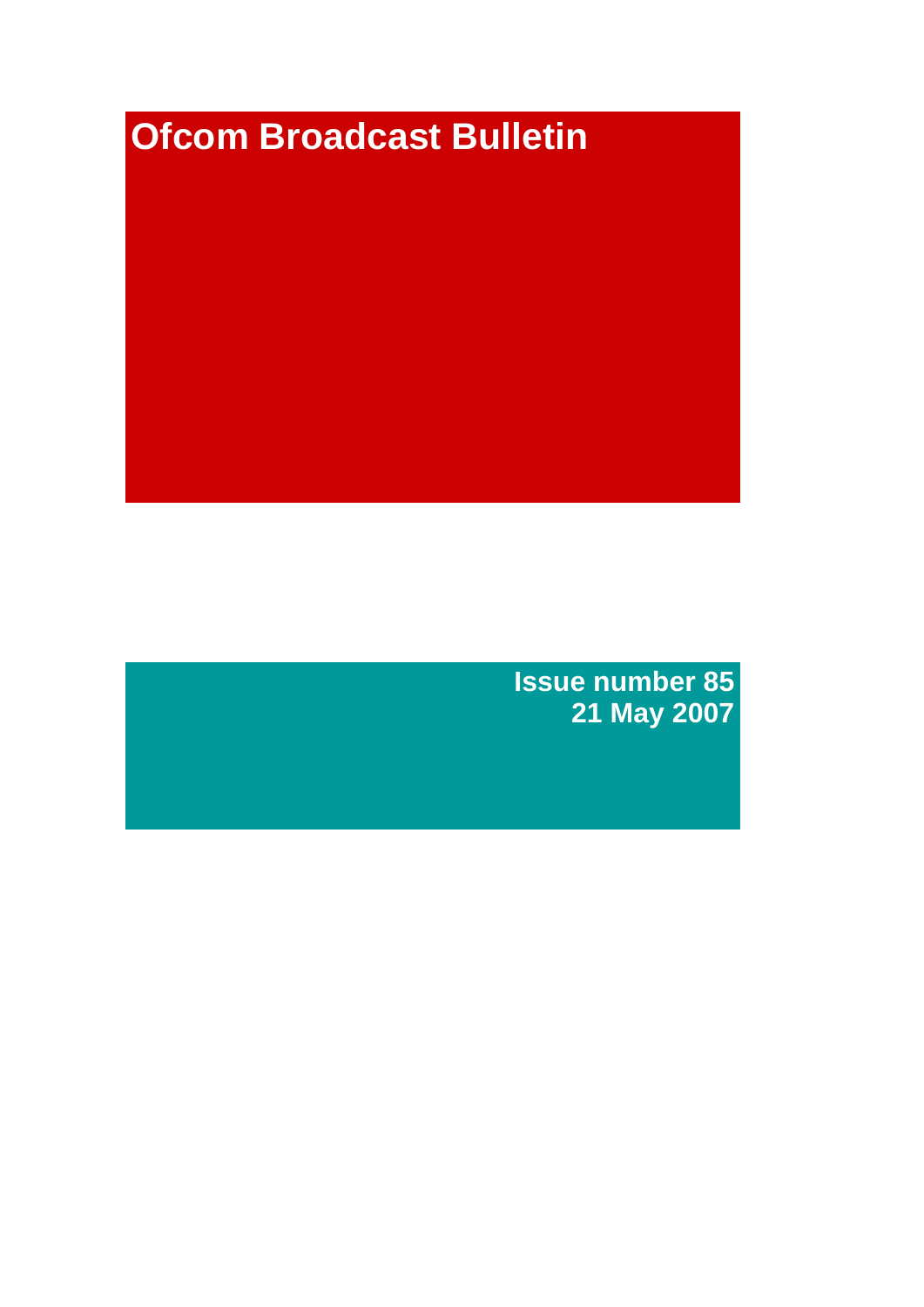# **Contents**

| Introduction           | З  |
|------------------------|----|
| <b>Standards cases</b> |    |
| In Breach              | 4  |
| <b>Not Upheld</b>      | 26 |
| Resolved               | 29 |
| Note to Broadcasters   | 33 |

# **Fairness & Privacy cases**

| Not Upheld                                   | 34  |
|----------------------------------------------|-----|
| Other programmes not in breach/outside remit | 80. |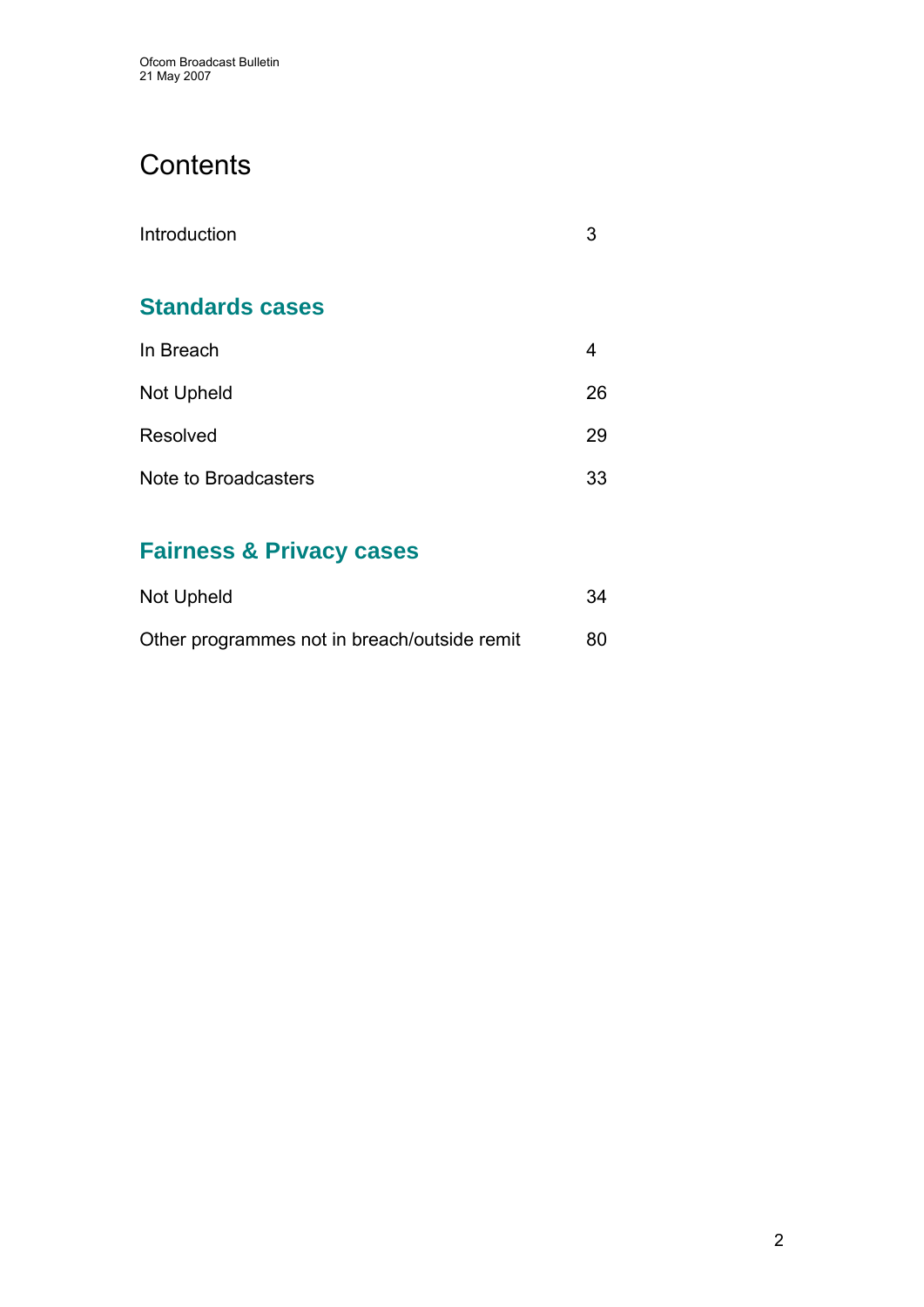# Introduction

Ofcom's Broadcasting Code took effect on 25 July 2005 (with the exception of Rule 10.17 which came into effect on 1 July 2005). This Code is used to assess the compliance of all programmes broadcast on or after 25 July 2005. The Broadcasting Code can be found at http://www.ofcom.org.uk/tv/ifi/codes/bcode/

The Rules on the Amount and Distribution of Advertising (RADA) apply to advertising issues within Ofcom's remit from 25 July 2005. The Rules can be found at http://www.ofcom.org.uk/tv/ifi/codes/advertising/#content

From time to time adjudications relating to advertising content may appear in the Bulletin in relation to areas of advertising regulation which remain with Ofcom (including the application of statutory sanctions by Ofcom).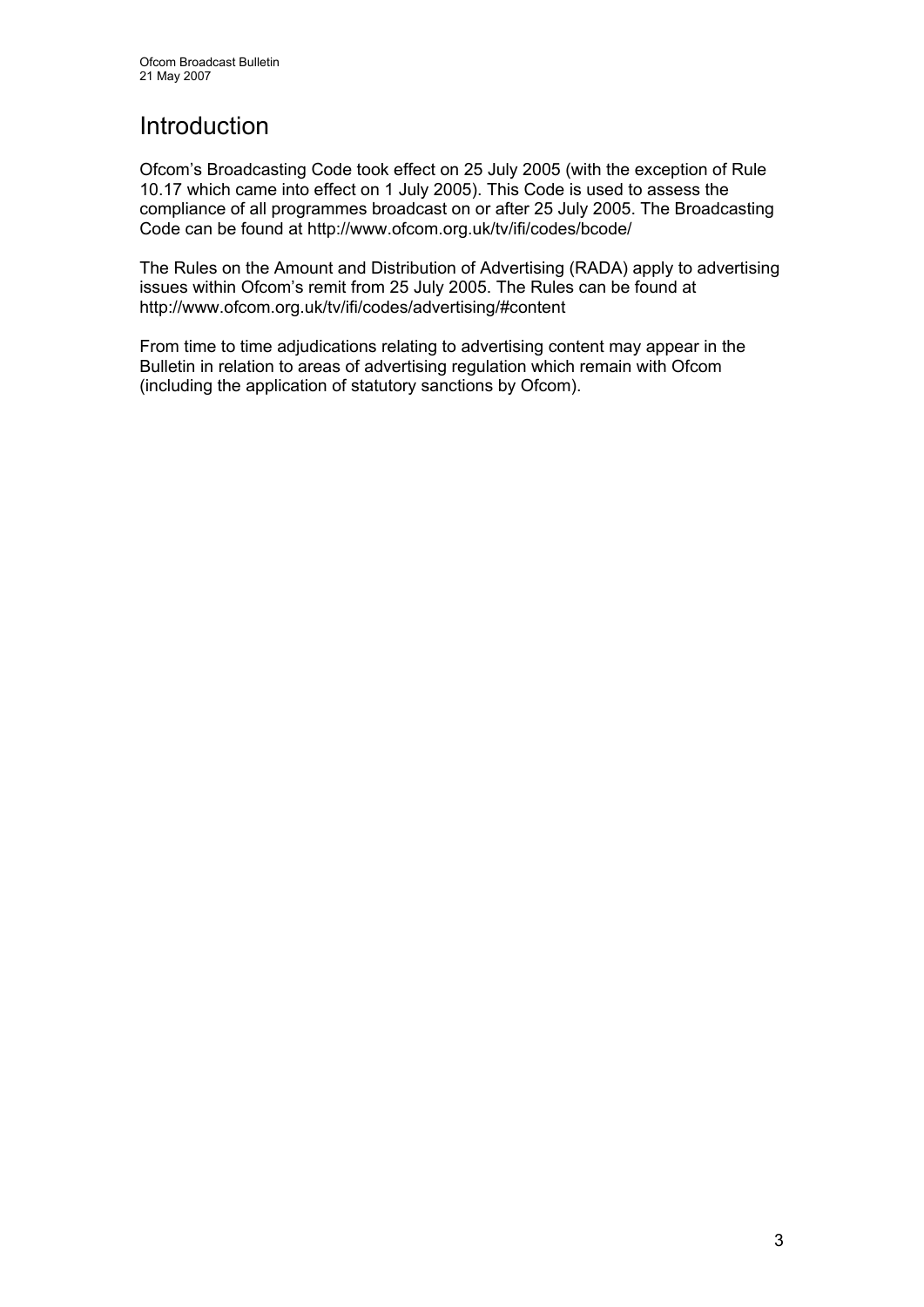# **Standards cases**

# **In Breach**

# **Naughty Nurse**

*Turn On TV, 14 September 2006, 13:00-16:00 and 15 September 2006, 15:40* 

# **Introduction**

Turn On TV is an unencrypted channel, situated in the adult section of the Sky EPG, broadcasting programming based on premium rate adult chat services.

In June and September 2006, Ofcom wrote to broadcasters who provide such services due to serious concerns about their compliance with the Broadcasting Code ("the Code"). In particular, we were concerned about the degree of sexual content on these channels (both before and after the 21:00 watershed) and the separation of advertising from programme content. Following these letters, we monitored the output of the services.

On 14 September 2006, we monitored a programme entitled *Naughty Nurse* on Turn On TV between 13:00 and 16:00. This programme featured female presenters, dressed provocatively as nurses, encouraging viewers to call them. Investigation of this telephone service by Ofcom revealed that callers were given the option of connecting to an on-screen or off-screen 'nurse'. Connection to an off-screen 'nurse' resulted in an explicit live conversation of a sexual nature.

During monitoring of *Naughty Nurse* on 15 September 2006, one of the presenters could be seen engaged in a call. While the presenter's microphone was not on, she could be overheard saying *"Oooh, baby fuck me"* and moaning in a sexual manner.

We asked the broadcaster to comment on the suitability of the content for broadcast before the watershed on an unencrypted channel in respect of the following Code Rules:

- 1.2 (reasonable steps to protect the under eighteens);
- 1.3 (appropriate scheduling to protect children);
- 1.17 (sexual behaviour should be appropriately limited);
- 2.1 (generally accepted standards); and,
- 2.3 (offensive material must be justified by the context).

# **Response**

Turn On TV responded stating that *Naughty Nurse* was not an adult show but was designed to be a "fun, flirtatious programme, which viewers could call in and chat to the nurse". Viewers heard the initial section of most calls and, where appropriate, the presenter gave a précis of the conversation that had taken place. The broadcaster said that it did not allow staff to solicit and/or encourage adult type conversations during daytime programming and stressed that the telephone number shown on screen was not "in anyway an adult sex line". The broadcaster acknowledged however that a number of telephone calls of an adult sexual nature had taken place but these were isolated and unconnected incidents.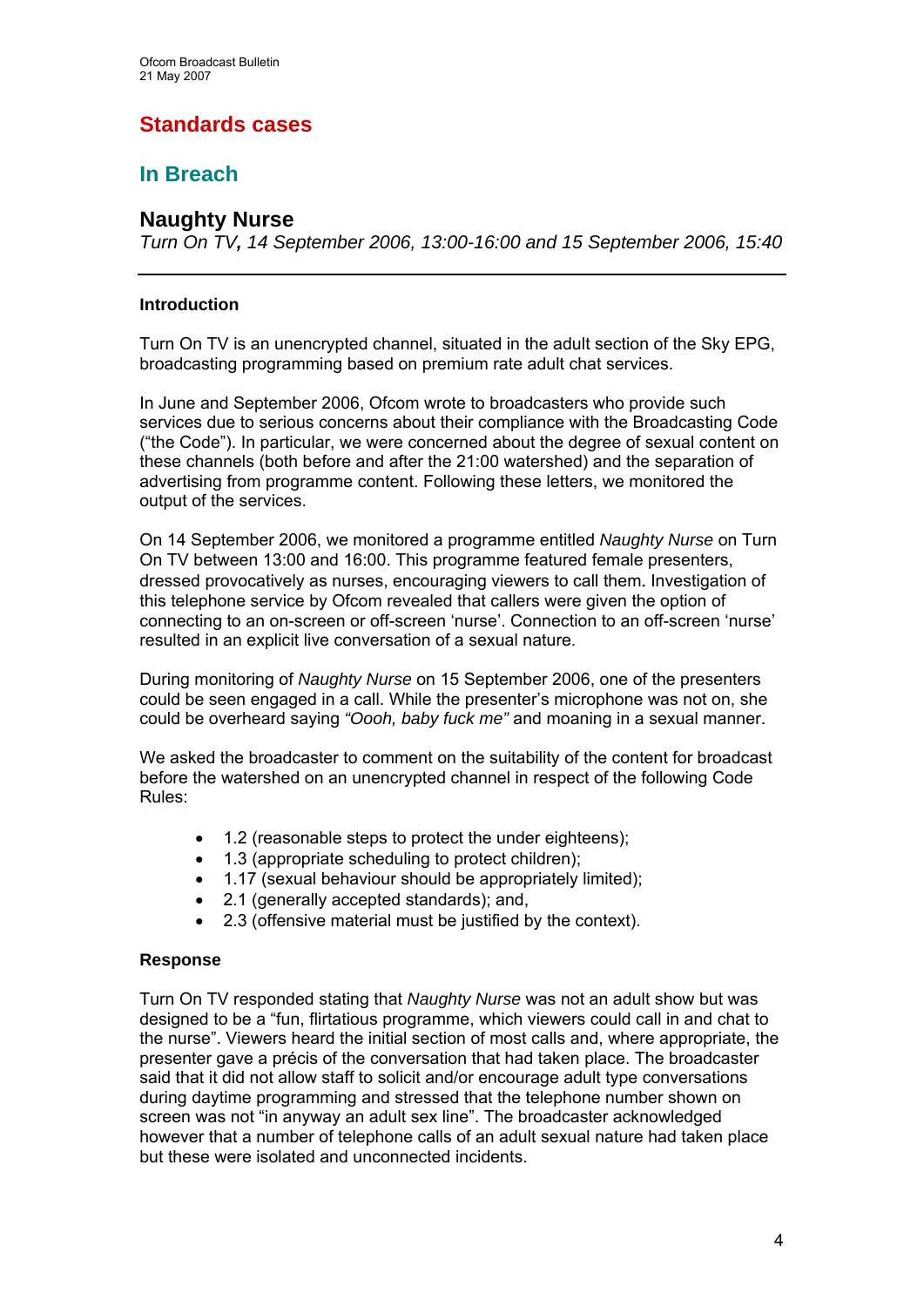The first incident (14 September 2006) related to the provision of calls to "off-screen babes". These calls were handled by a service provider, who was meant to be providing non-adult chat via their call centre. Turn On TV said that it first became aware that there was a problem with the provision of 'off-screen' calls as a result of monitoring by the premium rate service regulator, ICSTIS, and had subsequently terminated its relationship with the service provider in question.

The call overheard during the programme on 15 September 2006 originated from the broadcaster's website, which promoted an adult premium rate number. The broadcaster believed that a technical error had occurred and the sound levels on the presenter's lapel mike were not muted completely.

Turn On TV said it took compliance very seriously and when it was notified of the complaints, it changed the name of the programme on the basis that *Naughty Nurse* could give an incorrect impression about the nature of the service promoted.

The broadcaster said it had also instigated the following measures in October and November 2006 to strengthen its compliance procedures:

- drafted an internal compliance guide (a copy of which it provided to Ofcom);
- trained all staff;
- installed new equipment to ensure all on screen calls are monitored live;
- handled and managed all calls generated by its programmes all calls were now routed only to the broadcasters own fully trained call handlers;
- no longer allowed calls promoted on other media to be routed to on-screen presenters; and
- recorded and monitored calls regularly to ensure standards are maintained.

In addition, the broadcaster said that all new formats and amendments to existing programming would be discussed with the broadcaster's compliance officer prior to being aired.

# **Decision**

It is clear from the content of the call made by a member of Ofcom staff to the number broadcast on 14 September 2006 that the premium rate service promoted during daytime programming was for an adult sexual service.

Additionally, the actions and language used by the presenter on 15 September 2007 were unacceptable for broadcast during daytime programming and also suggested that the number promoted was for an adult sexual service.

We therefore consider that the programmes breached Rules 1.2, 1.3, 1.17, 2.1 and 2.3 of the Code on the following grounds:

- the clothing and posing of the presenter was overtly sexually provocative and the sexual behaviour was therefore not appropriately limited;
- the broadcaster had failed to take all reasonable steps to protect children in that this content (in terms of both the appearance and actions of the presenters and the promotion of adult services) was inappropriately scheduled pre-watershed; and
- the language used by the presenter was unacceptable and offensive for the time of broadcast and not justified by the context.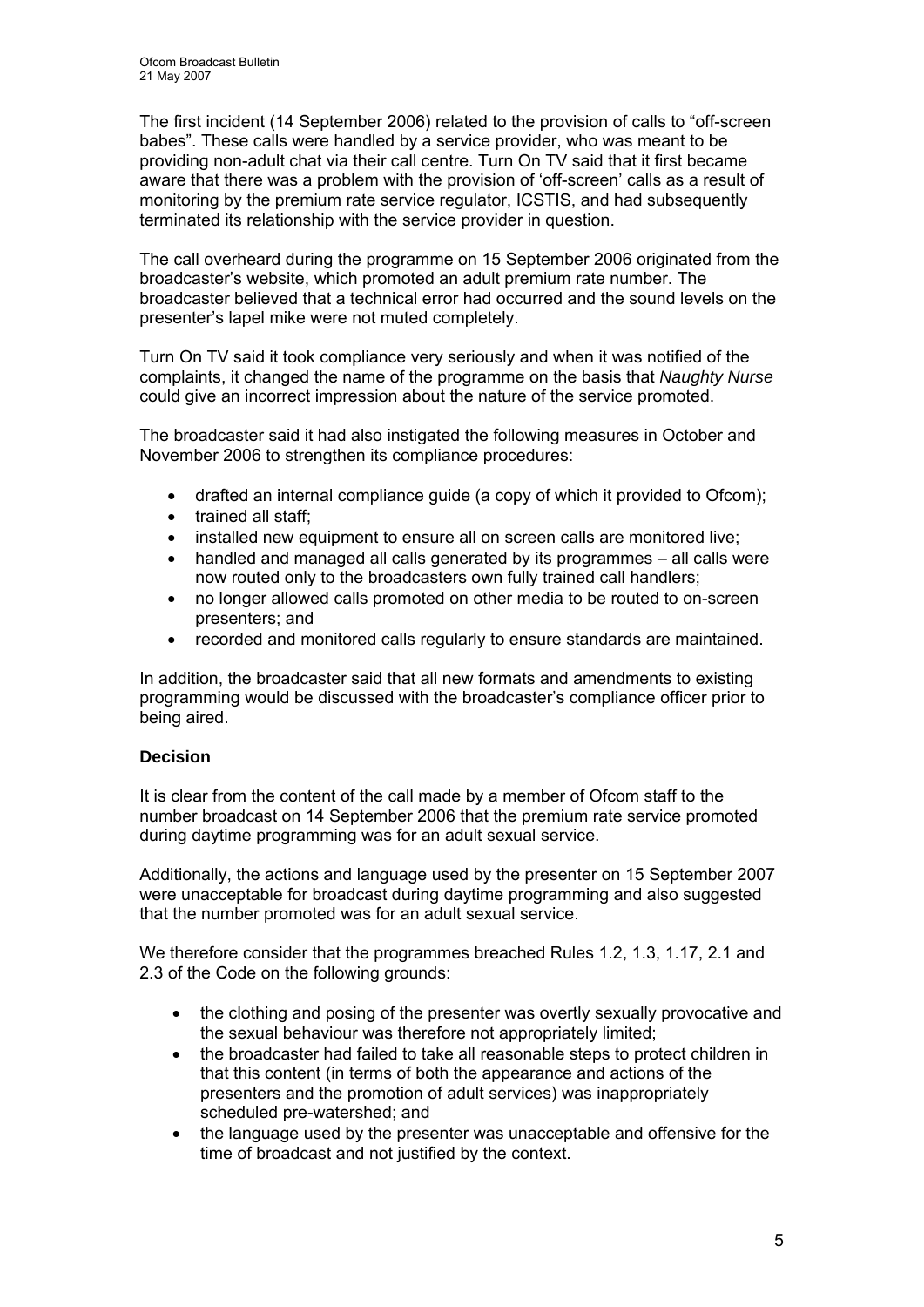Ofcom took Turn On TV's failure to ensure that both the content of its programmes and the nature of the services it promoted were suitable for broadcast before the watershed very seriously. We were particularly concerned that these breaches occurred following our letters of June and September 2006 with their very clear warnings. In view of the gravity of the issue, Ofcom commenced the formal process of the consideration of a statutory sanction.

We also continued to monitor the channel's daytime output to ensure that the broadcaster's compliance arrangements had taken effect. This demonstrated that the broadcaster had improved compliance and the output monitored did not feature any sexual material before the watershed. Further, random monitoring of the PRS number promoted resulted in connection to the on-screen presenter and discussion that contained no overtly sexual content. In view of the extensive steps taken by the broadcaster to improve compliance on the channel, the assurances it has given, and our current assessment of the channel's compliance, we decided on balance not to pursue the consideration of a sanction in this case.

However, we put the Licensee on notice that should there be any future breaches of the Code of a similar nature, Ofcom will not hesitate to consider the imposition of statutory sanctions (which may include a fine and/or revocation of the licence). Such considerations would take into account a licensee's compliance record.

# **Breach of Rules 1.2, 1.3, 1.17, 2.1 and 2.3**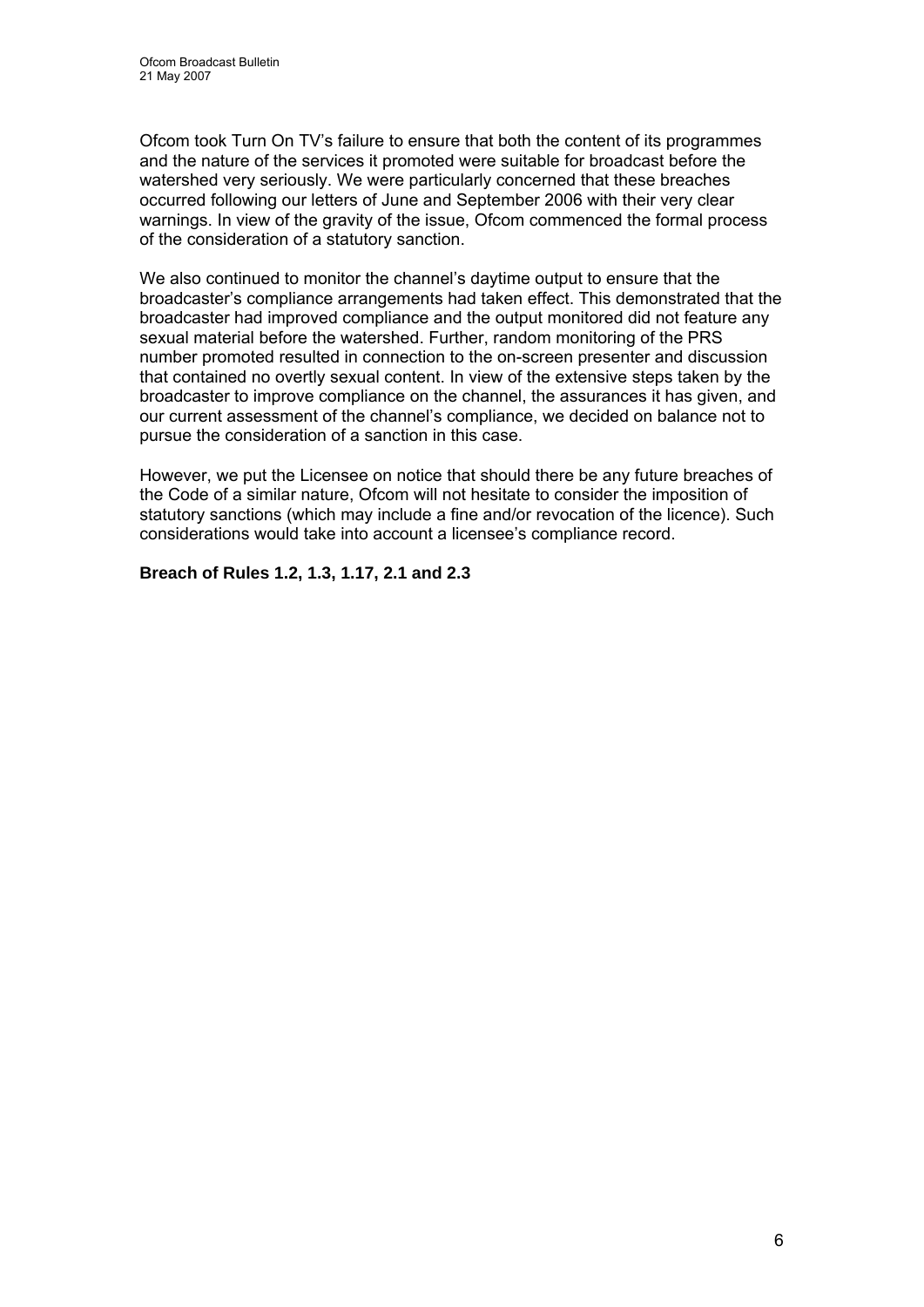# **World in Focus** and **R Mornings**

*Revelation TV, various dates and times of transmission*

# **Introduction**

Revelation TV is a religious channel that often features live phone-in programmes and discussions which from time to time deal with controversial and topical issues. Ofcom received seven complaints from viewers who alleged that some presenters and contributors during some editions of the programmes *World in Focus* and *R Mornings* used offensive language when discussing homosexuals, homosexual behaviour and immigrants.

 $\_$  , and the state of the state of the state of the state of the state of the state of the state of the state of the state of the state of the state of the state of the state of the state of the state of the state of the

In an edition of the programme *World in Focus* a panel of three contributors criticised the newly implemented Equality Act and, in particular, the associated Sexual Orientation Regulations, which they alleged would force schools to teach children about homosexuality as part of the national curriculum. Three viewers complained that the discussion was wholly against the new Regulations, with no balance or opposing points of view were given, and that some of the remarks were disparaging and offensive to the gay community.

Four other viewers complained of offensive comments made by Howard Conder, the owner and presenter of Revelation TV, and some of his guests concerning homosexuality and also immigrants in various other programmes.

Ofcom asked Revelation TV to comment with regard to the following Rules in the Broadcasting Code ("the Code"): 2.3 (generally accepted standards) and 5.5 (due impartiality on matters of political or industrial controversy and matters relating to current public policy).

# **Response**

Revelation TV said that the programmes complained of were broadcast live and, as a consequence, there were no "time-delays" on them, which would have allowed for editing of any offensive comments made. It aimed to provide due impartiality by reading out comments from emails sent by members of the public and by including comments from callers put through to the studio.

Revelation TV also pointed out that the programmes complained of were one hour long. In its view, it was unfair to pick a sentence from a programme of that length (i.e. what were alleged to be homophobic comments) when the comments themselves were not indicative of a programme's overall content.

However, Revelation TV acknowledged that there were a number of areas where it had not fully understood how to implement the Code. As a result, following Ofcom's intervention, it immediately applied a number of measures that would enable it to adhere to Ofcom regulations correctly in the future, for example:

- briefing all presenters thoroughly on the Code's requirements;
- pro-actively encouraging the participation of other groups or interested parties with a different point of view in the station's programmes;
- ensuring where appropriate that a range of opinions would be reflected when discussing controversial topics;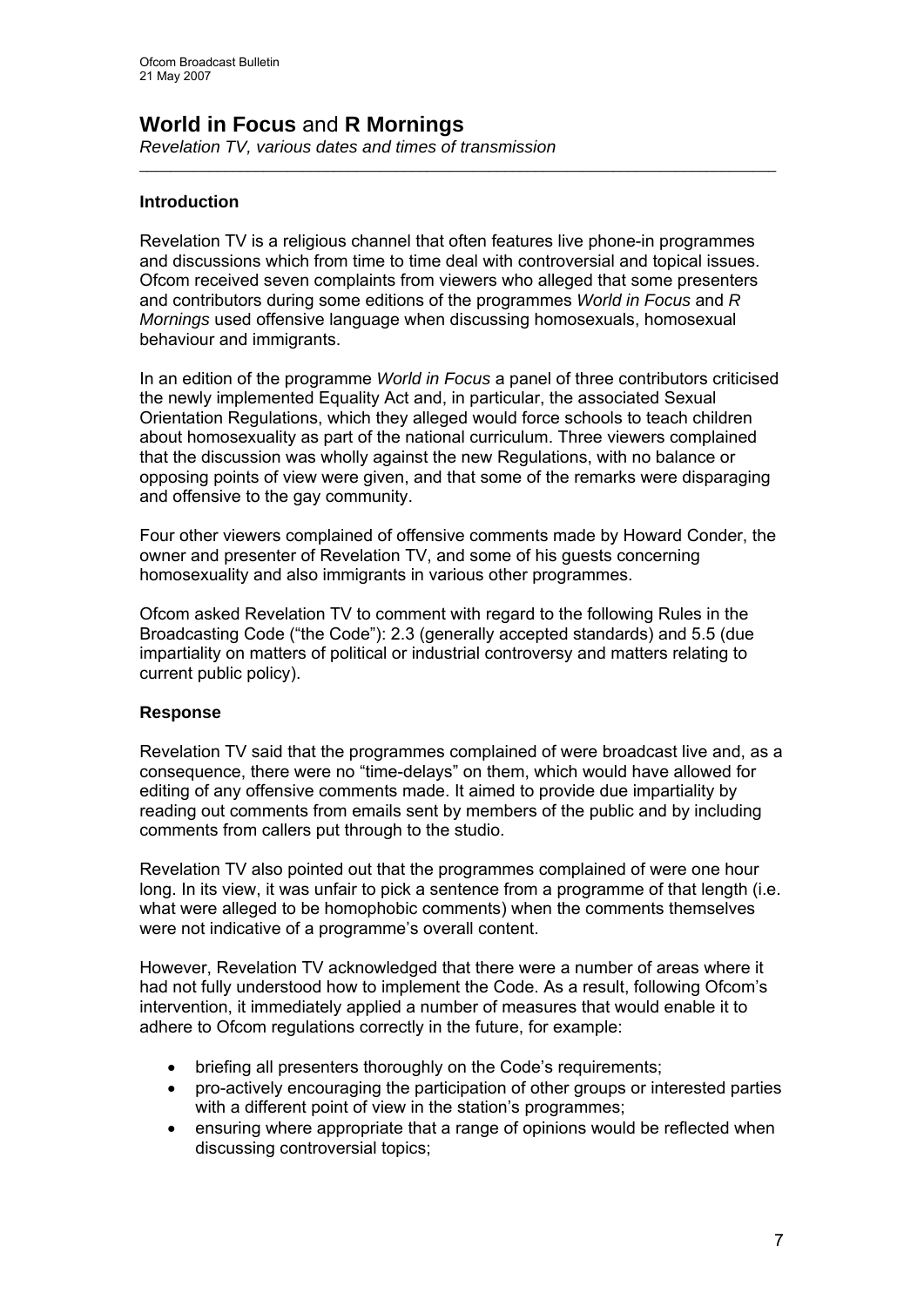- ensuring that controversial views which are expressed in their programmes will be included in a way that is compliant with the Rules on due impartiality;
- creating a compliance manual for all staff and attending future Ofcom compliance workshops; and
- training call-centre staff to ensure that immediate remedial action is taken during live phone-ins as and when required.

# **Decision**

Ofcom understands that the issue of homosexuality is a contentious one both within and outside religious communities, and that a number of opposing views are held. The expression of such sincerely-held and controversial views may give rise to the potential for offence.

It is therefore important that, where there is the potential for offence, broadcasters must comply with Rule 2.3 of the Code which states that: "…in applying generally accepted standards broadcasters must ensure that material which may cause offence is justified by the context. Such material may include but is not limited to, offensive language…discriminatory language…on the grounds of age, disability, gender, race, religion, beliefs and sexual orientation".

Revelation TV is free to broadcast the views of its presenters and contributors on issues concerning homosexuality, but it must ensure that, where such views are expressed in a way which may cause offence, they are justified by the context. Revelation TV now understands fully these obligations under the Code.

Ofcom acknowledges the right of Revelation TV to exercise freedom of expression. This right is however subject to the restrictions set out in Ofcom's Broadcasting Code. For example, where a matter of political controversy or a matter of current public policy is being debated, the broadcasters must ensure that due impartiality is maintained in accordance with Rule 5.5.

The issue of the treatment of homosexuality (in relation to the Equality Act and the Sexual Orientation Regulations) was a matter of political controversy and/or matter relating to current public policy at the time it was discussed on Revelation TV. Due impartiality was therefore required. The discussions of the topic on the channel however did not include any representation at all of alternative views. The content therefore breached Rule 5.5.

We note that Revelation TV has acknowledged its failures of compliance and welcome the various measures it has implemented to ensure no recurrence; in particular ensuring alternative views are represented on air when matters of political or industrial controversy and matters relating to current public policy are dealt with. Ofcom has sampled the channel's programming since these measures were introduced and there has been no evidence of any further potential breaches of the Code. However, there was a breach recorded against Revelation TV, regarding similar compliance failures (Broadcast Bulletin 28, 28 June 2004). The broadcaster is therefore put on notice that any further similar breaches of the Code are likely to result in Ofcom considering the imposition of a statutory sanction.

# **Breach of Rules 2.3 and 5.5**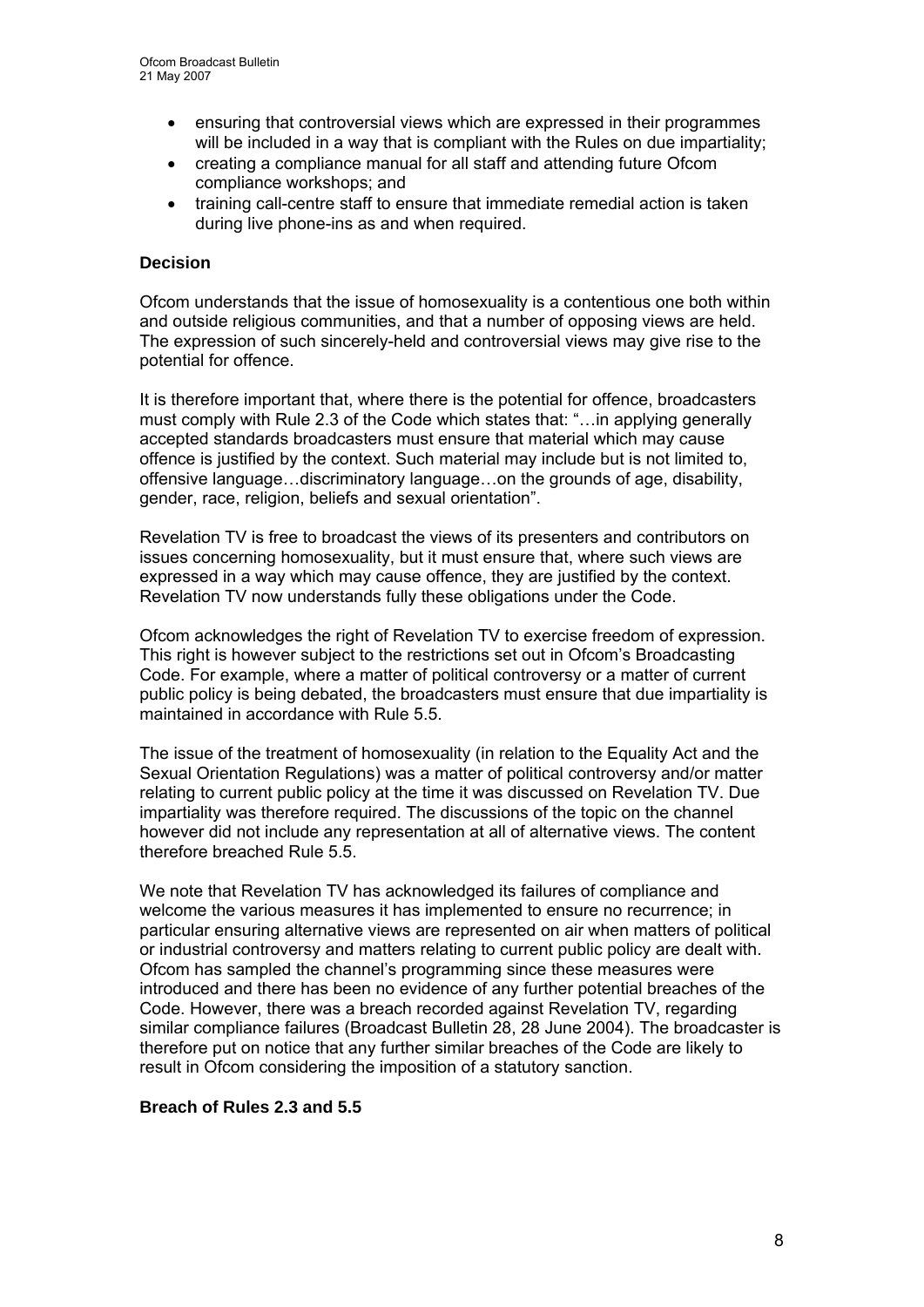# **Insider**

*TV3, 14 September 2006, 22:00* 

# **Introduction**

TV3 is a Swedish language channel operated by Viasat Broadcasting UK Ltd. *Insider* is a well known current affairs programme on the channel that reports on topical issues of interest to a Swedish audience.

A viewer complained that this edition of the programme was aimed against the then current government by trying to influence the Swedish general elections held three days later. As a result of the election the minority Social Democratic-led government was defeated by an alliance of centre right parties headed by the Moderate Party.

This programme investigated and debated the level of taxes and benefits in Sweden and transparency about, and accountability for, how the money raised by taxes is spent. The programme included an abridged version of a documentary by the filmmaker, Martin Borgs, on this subject entitled *One Thousand Two Hundred Billion.* This was followed by a studio discussion between Mr Borgs and the Swedish commentator, Göran Hägg.

After viewing the programme Ofcom asked Viasat to comment in relation to the Rules of the Broadcasting Code ("the Code") including Rule 5.12 (due impartiality on major matters of political controversy) and Rule 6.1 (due impartiality in coverage of elections).

# **Response**

# **Rule 5.12 (significant views to be included when dealing with 'major matters')**

The broadcaster pointed out that this *Insider* programme was part of a series of three programmes broadcast over the three-week period immediately prior to the Swedish general election. The other two programmes were *Småpartier* ('small parties on their way up') and *Sverige demokraterna* which was an examination of the rise of the right wing Swedish Democrat party. Referring to the edition of 14 September 2006, Viasat pointed out that various politicians and members of the public were given an invitation to comment on matters featured in the programme. The channel argued alternative viewpoints were therefore adequately represented, saying that these were particularly evident from the material which featured politicians declining the chance to comment after being phoned and given the opportunity to respond.

The channel also pointed to the studio discussion in which Göran Hägg, who the channel described as a prominent Swedish writer and a well known sympathiser of the then governing Social Democrats, gave his opinion on the issues addressed in the programme. Viasat was confident that, in light of the fact that so many parties were asked to participate, all of these issues were dealt with impartially as required by the Code.

# **Rule 6.1 (elections to be covered with due impartiality)**

The channel said that the *Insider* programme of 14 September 2006 focused on the Swedish tax system and not *per se* on the Social Democratic party or supporters of the government. Throughout the programme it was clear that it was the taxes paid by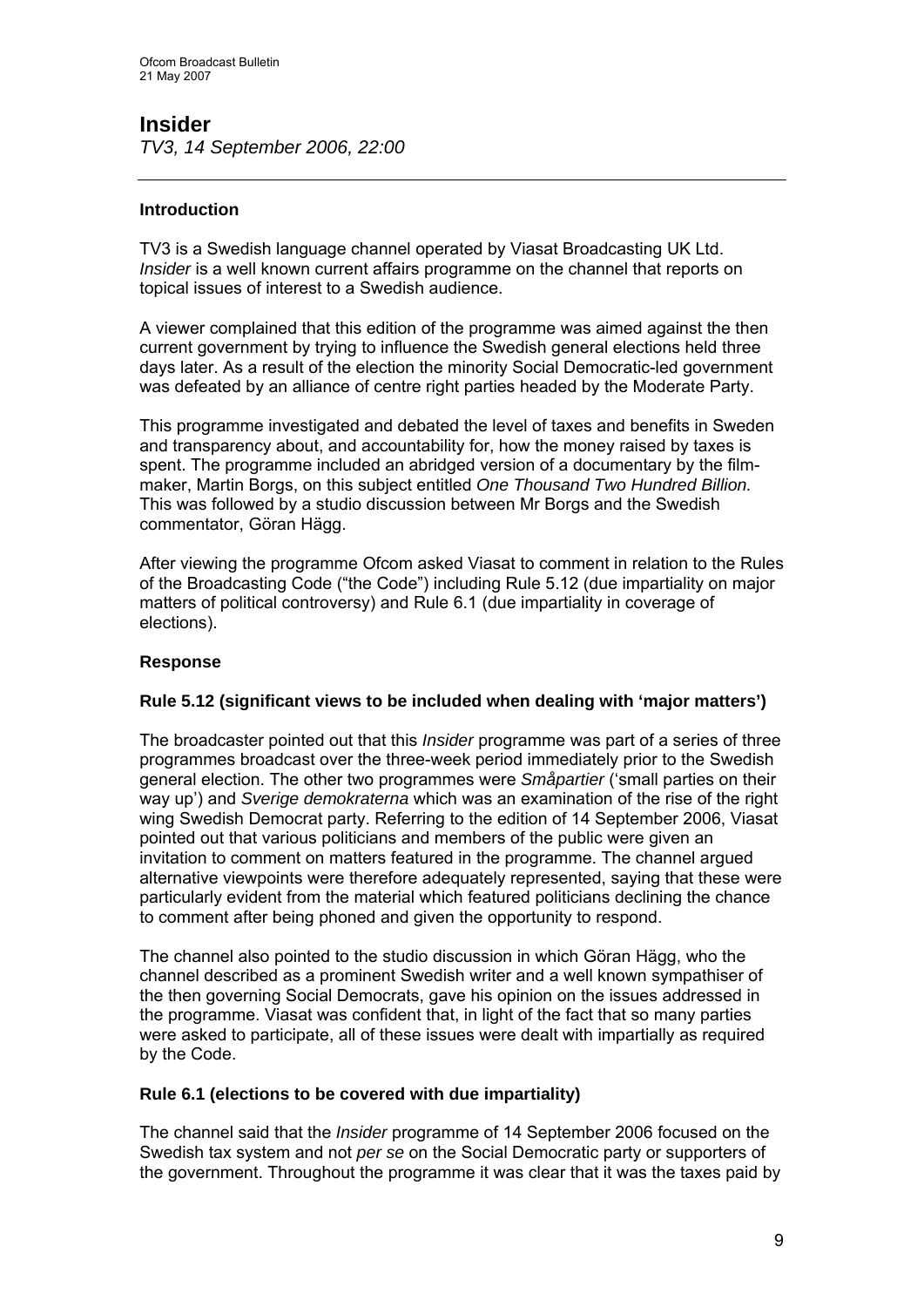Swedish citizens that were the subject of the programme and specifically the issues regarding the allocation and spending of money raised by taxation.

As regards providing a wide range of views, the broadcaster pointed to a sequence in the *Insider* programme where the Moderate Party (the then main opposition party in Sweden) was questioned; and the studio discussion in which Göran Hägg was asked to give his alternative viewpoint. The broadcaster also pointed out that because the programme was aired three days before the Swedish elections, all the members and representatives of the Social Democrat party who were asked to participate in the programme said they were unable to do so because of the forthcoming elections.

# **Decision**

# **Rule 5.12**

The taxation and spending policies of a government – especially when discussed in the week before a general election – are clearly 'major matters' of political or industrial controversy under Rule 5.12. In introducing the abridged version of the *One Thousand Two Hundred Billion* documentary by Martin Borgs, the presenter of the *Insider* programme himself stated: *"It's controversial, of course, and a lot of it is related to the coming general election"*. The broadcaster was therefore required, under the Code, to include an appropriately wide range of significant views and give them due weight either in the programme on 14 September 2006 or in clearly linked and timely programmes. It was clear to Ofcom from the *Insider* programme as transmitted that the broadcaster had not included a wide range of views.

The programme of 14 September 2006 dealt in a critical way with the taxation and spending policies of the then government. Ofcom notes that the government was invited to put its position on the policies discussed in the programme. However, to issue such an invitation, in itself, is not sufficient to satisfy the due impartiality requirements of Rule 5.12. The Rule demands that a wide range of significant views be included in the programme and given due weight. These significant views must be included in the programme or in a clearly linked programme in an appropriate way.

The abridged version of the *One Thousand Two Hundred Billion* documentary that was included in this edition of *Insider* either named, or included very brief clips of filmed interviews with, 18 politicians. Of these 18, 16 were politicians who were members of the then Swedish cabinet, members of the governing Social Democratic party or members of parties who were politically allied to the then government. Where a politician was simply named, it was not in the context of summarising his views on the taxation and spending policy of the then government. There were also brief clips of interviews with politicians in, or linked to, the government e.g. Jörgen Andersson (former director-general of the Social Democrats), and Johan Öhrn, political secretary of the Social Democrats. Again, however, the filmed comments did not address the taxation and spending policies of the government. For example, in Mr Andersson's case, in the clip used he was simply refusing to comment on his employment position; and the clips of Johan Öhrn were passing on information to Martin Borgs about who he should speak to concerning certain allegations. To simply name a politician or make a brief reference to them did not therefore ensure that a wide range of significant views on the taxation, benefits and spending policies of the then government were included or that such views were given due weight in the *Insider* programme. Nor were the views of the then government on this major matter of political controversy summarised elsewhere, for example in commentary. The due impartiality requirement of Rule 5.12 was therefore not satisfied.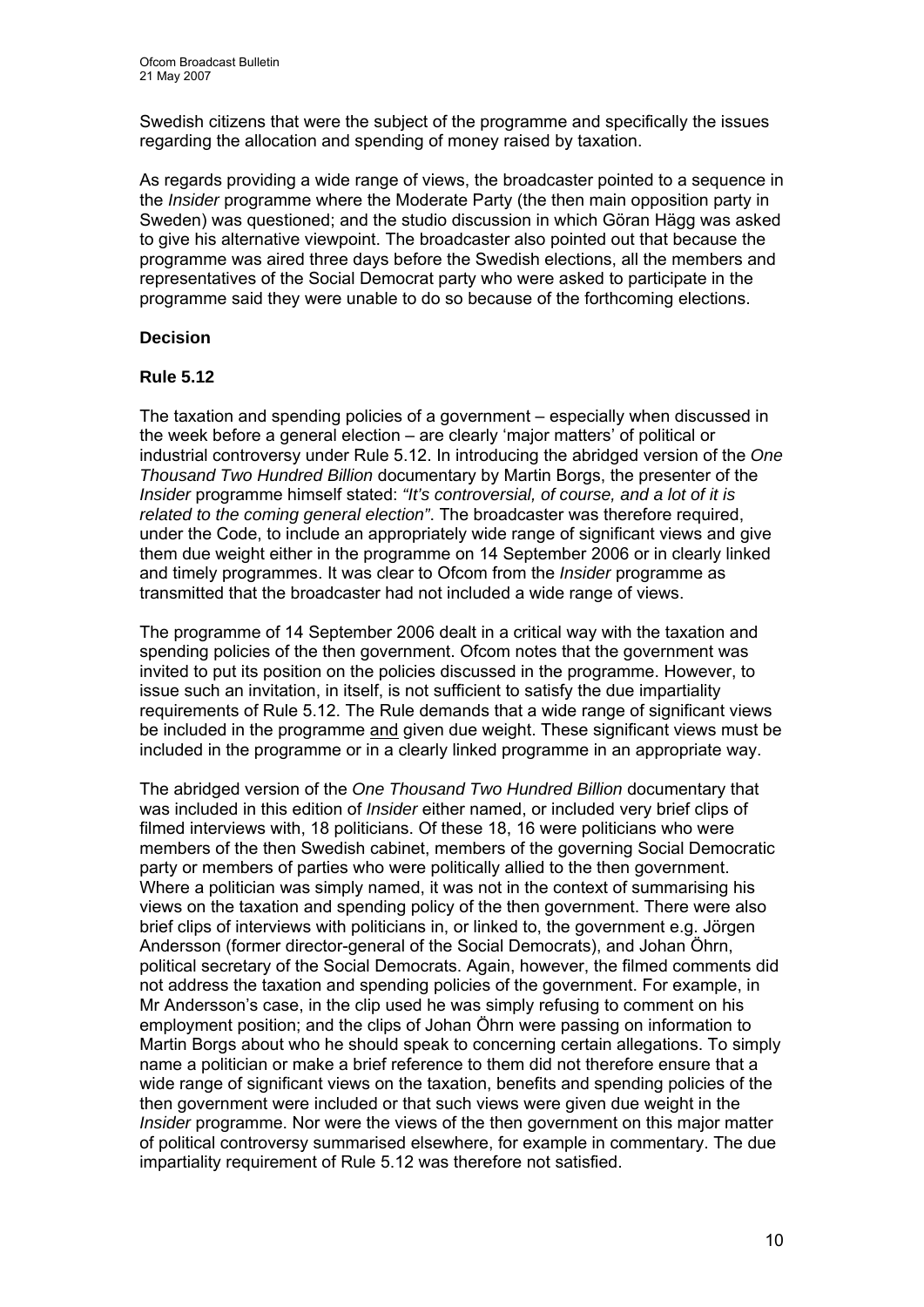The broadcaster argued that the comments of Göran Hägg during the studio discussion which followed the abridged version of the *One Thousand Two Hundred Billion* documentary amounted to an alternative view. Ofcom does not consider this to be the case: an examination of what Mr Hägg said shows that in fact he was broadly in agreement with a number of the views of Martin Borgs contained in the documentary.

The channel also suggested that the 14 September 2006 edition of *Insider* should be viewed alongside two other linked programmes already referred to, *Småpartier* and *Sverige demokraterna*, which contained a sufficiently wide breadth of Swedish opinion to satisfy the Code requirements on due impartiality. Ofcom notes that these two programmes did provide a range of views and afforded a platform to a varied spectrum of Swedish political opinion on many issues. However, crucially, neither of these programmes featured views of the then government about its taxation and benefit policies which were critically examined in the programme of 14 September 2006. There was thus no due impartiality provided through these programmes on the matter of major political controversy which was the subject of the 14 September programme.

For the above reasons, Ofcom has determined there was a breach of Rule 5.12.

# **Rule 6.1**

The Code specifies that the Rules on due impartiality apply to the coverage of elections (Rule 6.1). This is a recognition of the responsibility of broadcasters – at the time of elections – not to confer any unfair electoral advantage on particular candidates or parties through their programming. Ofcom was particularly concerned that the abridged version of the documentary *One Thousand Two Hundred Billion* shown in this edition of the *Insider* programme linked specific policies in a personal manner with individuals in government who featured prominently in a general election campaign then entering its final stages in Sweden. Ofcom does not accept that the programme could reasonably be described as focussed on the Swedish tax and benefits system and public spending only in a general way so as not to constitute a 'major matter'. For the reasons explained above, Ofcom does not consider that the programme of 14 September 2006, or any linked programmes, provided an appropriately wide range of significant views as required. The broadcaster also therefore breached Rule 6.1.

# **Breach of Rules 5.12 and 6.1**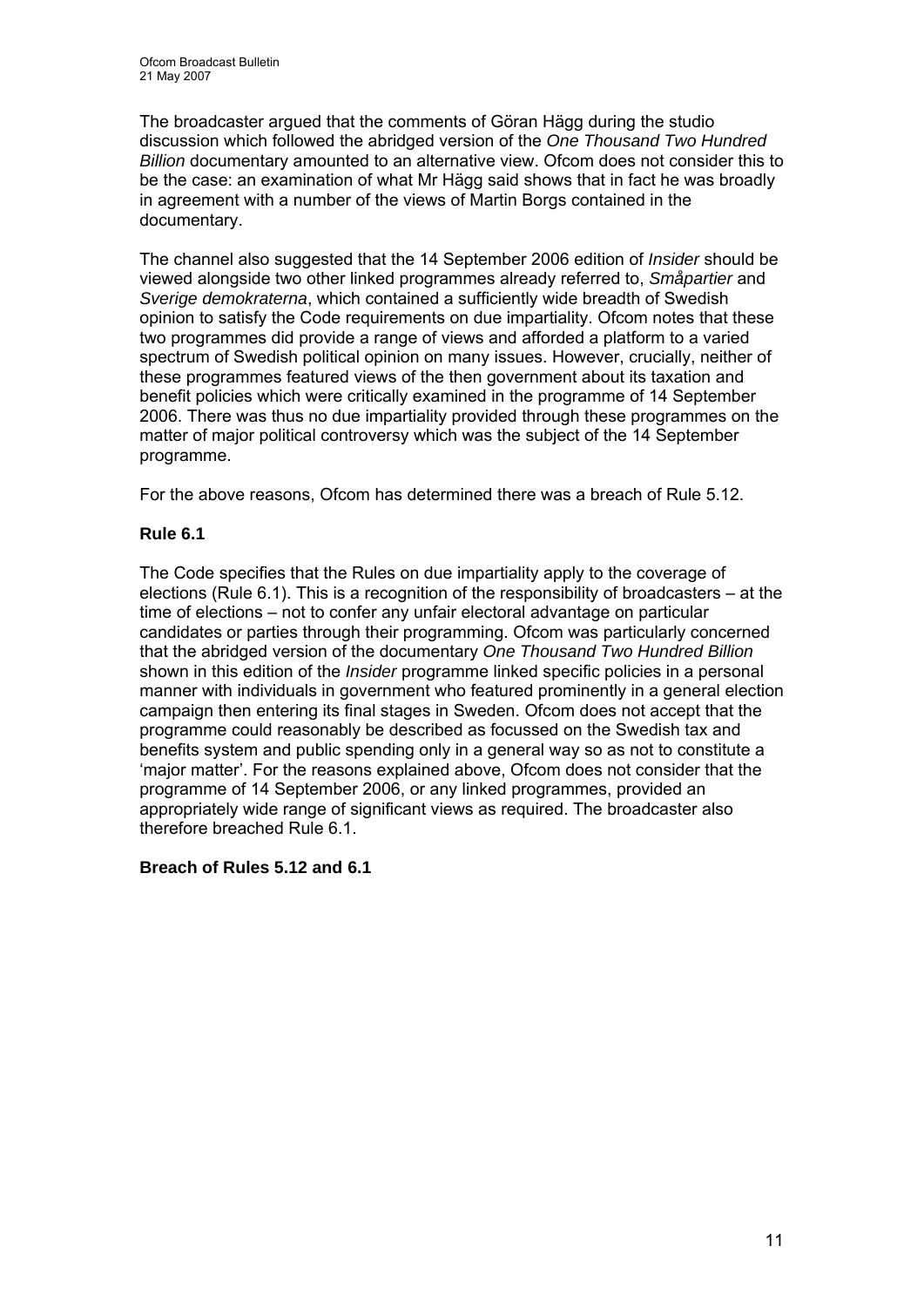# **Y Byd ar Bedwar**  *S4C, 14 June 2005, 20:30*

# **Introduction**

This edition of the investigative current affairs series, *Y Byd ar Bedwar*, concerned a dispute over grazing rights on property in a North Wales valley. The dispute had been taken up by the Welsh pressure group, Cymuned, which campaigns for the rights of Welsh speaking communities. The disagreement arose between a local farmer and the owner of the land, Susan Holland, and her partner, Marc Asquith. The programme explained that generations of the local farmer's family had farmed this land.

The Ofcom Fairness Committee upheld complaints by Mrs Holland and Mr Asquith of unfair treatment and unwarranted infringement of privacy arising from the programme. This finding was published in Broadcast Bulletin 75 on 11 December 2006, and is available at [http://www.ofcom.org.uk/tv/obb/prog\\_cb/obb75/issue75.pdf.](http://www.ofcom.org.uk/tv/obb/prog_cb/obb75/issue75.pdf)

However, the complainants were also concerned that the programme as a whole had "exhibited bias". This complaint concerns the requirement for broadcasters to maintain 'due impartiality' on matters of political or industrial controversy and matters relating to current public policy. In part, the programme examined the influx of English people to live in Wales as well as the specific dispute concerning the owners and a local farmer's grazing rights. The programme was therefore not simply limited to a treatment of the differences between urban and rural ways of life but looked as a whole at the issue of inward migration in to Wales and the work of the pressure group, Cymuned.

In view of the circumstances of this case, Ofcom considered the issues raised under due impartiality only after the Fairness Committee had adjudicated on the fairness and privacy complaint.

The relevant Code applicable to this programme was that of the Independent Television Commission (ITC). This requires that "due impartiality is preserved on the part of the person providing the service as respects matters of political or industrial controversy or relating to current public policy". The term 'due' should be interpreted as meaning adequate or appropriate to the nature of the subject and the type of programme.

S4C was asked to consider how the programme complied with the requirement for due impartiality in relation to the issue of 'colonisation', the influx of English people into Wales, and its impact on the Welsh language, housing and land use in Wales in light of Section 3.1 of the ITC Code.

# **Response**

First, S4C suggested that the question asked in the opening titles was, in fact, misleading. This stated:

*"Tonight, is the organisation Cymuned defending the Welsh people or enraging incomers?"*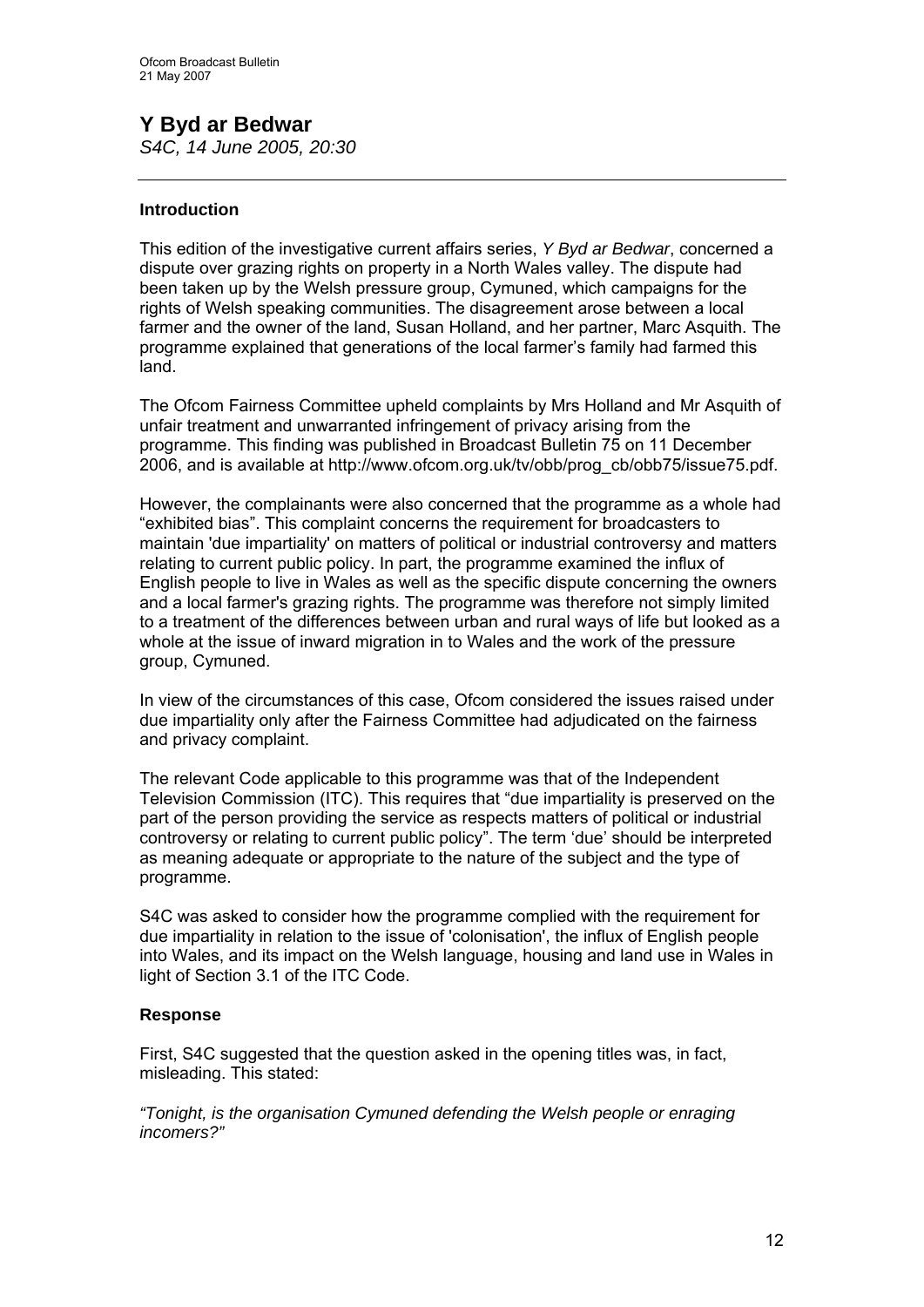The broadcaster claimed the main aim of the programme was to examine and illuminate many different aspects of the current situation in rural Wales and that the subject of the programme was not the political aspects of the influx of English people. S4C explained that Cymuned is an organisation best known for attempting to stop the influx of English people into Welsh speaking areas and for battling against the effects of this so-called 'colonisation'. But S4C added that there was in fact only one reference to 'colonisation' throughout the programme (in an interview with the Chief Executive of Cymuned).

However, S4C acknowledged that after further consideration, the programme would have benefited from greater objectivity by avoiding commentary that made too many references to the views of the local farmer in the grazing dispute. S4C therefore agreed that some viewers could interpret the programme as a debate on the influx of non-Welsh speaking people into Wales i.e. about a matter of political controversy or relating to current public policy. In this respect the broadcaster accepted that due impartiality was not maintained within the programme itself, nor was it maintained in relation to the subject of the influx of people into Wales across the series as a whole.

S4C explained that as a topical current affairs programme, the production deadlines for *Y Byd ar Bedwar* are often very tight. Despite dealing with challenging and difficult issues, S4C argued that the track record of *Y Byd ar Bedwar* regarding compliance had been exceptionally good.

In this case, S4C did not become aware that there could problems with the content of this programme until late in the afternoon on the day of the broadcast. The production team took legal advice and made some changes to the programme, later informing S4C that it had been cleared by ITV Wales' solicitor for broadcast. However, the production team was not in a position to provide S4C with a recording of the programme until an hour before transmission. After consideration of all the circumstances, S4C's Director of Programmes, having received advice from S4C's solicitors, decided to rely on ITV Wales' legal viewpoint and gave approval for the programme to be broadcast.

# **Decision**

Ofcom viewed the programme carefully and concluded that it did deal with a matter of political controversy or relating to current public policy. Although the broadcast did not aim to focus specifically on the controversial issue of the influx of English people into Welsh speaking parts of Wales and the effects of this influx, the programme did contain the local farmer's views on this controversial issue. Further, these views were then repeated in the programme's commentary. There was therefore a requirement for due impartiality as regards the treatment of this subject. Alternative views were not however adequately included either in this programme or the series of programmes taken as a whole. The programme was therefore in breach of Section 3.1 of the ITC Code.

S4C has accepted that due impartiality was not preserved in this programme, nor across the series as a whole. The broadcaster was responsible for ensuring this programme complied with the due impartiality requirements in force at the time of broadcast. Ofcom is concerned that a breach of the Code occurred because tight deadlines did not allow S4C adequate time to carry out its compliance procedures before transmission. The requirement that due impartiality is maintained in matters of political or industrial controversy or relating to current public policy is an important one and is specifically set out in legislation. Ofcom acknowledges that tight production deadlines are an intrinsic feature of topical current affairs programmes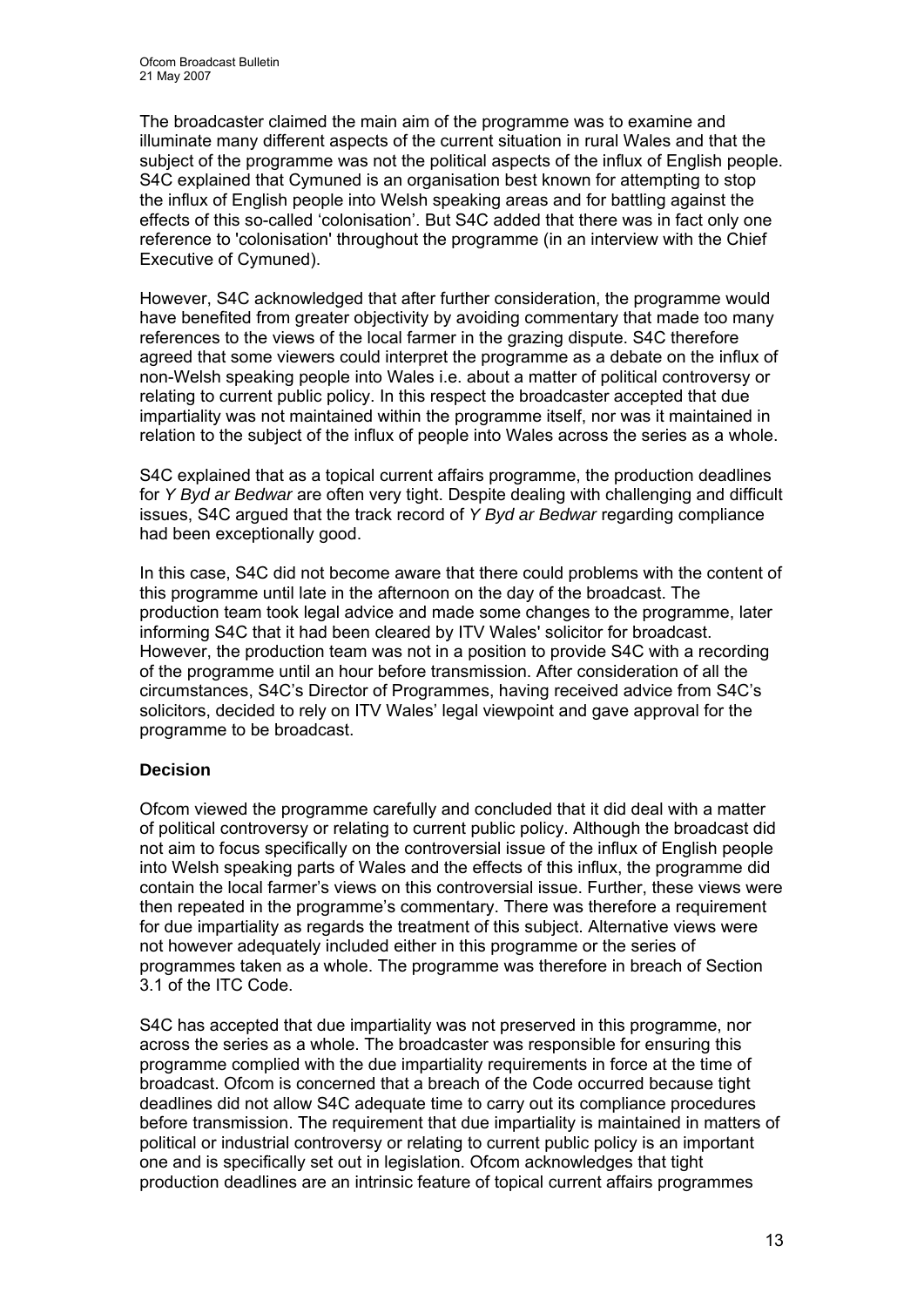and therefore welcomes the fact that, in response to the acknowledged problems raised by this particular broadcast, S4C has now agreed a new set of tighter compliance guidelines with ITV Wales as part of the editorial brief for *Y Byd ar Bedwar* during 2007. Ofcom therefore accepts that the new guidelines and arrangements with ITV Wales should assist S4C, as the broadcaster, to ensure it meets its compliance obligations in this area.

# **Breach of Section 3.1 of the ITC Programme Code**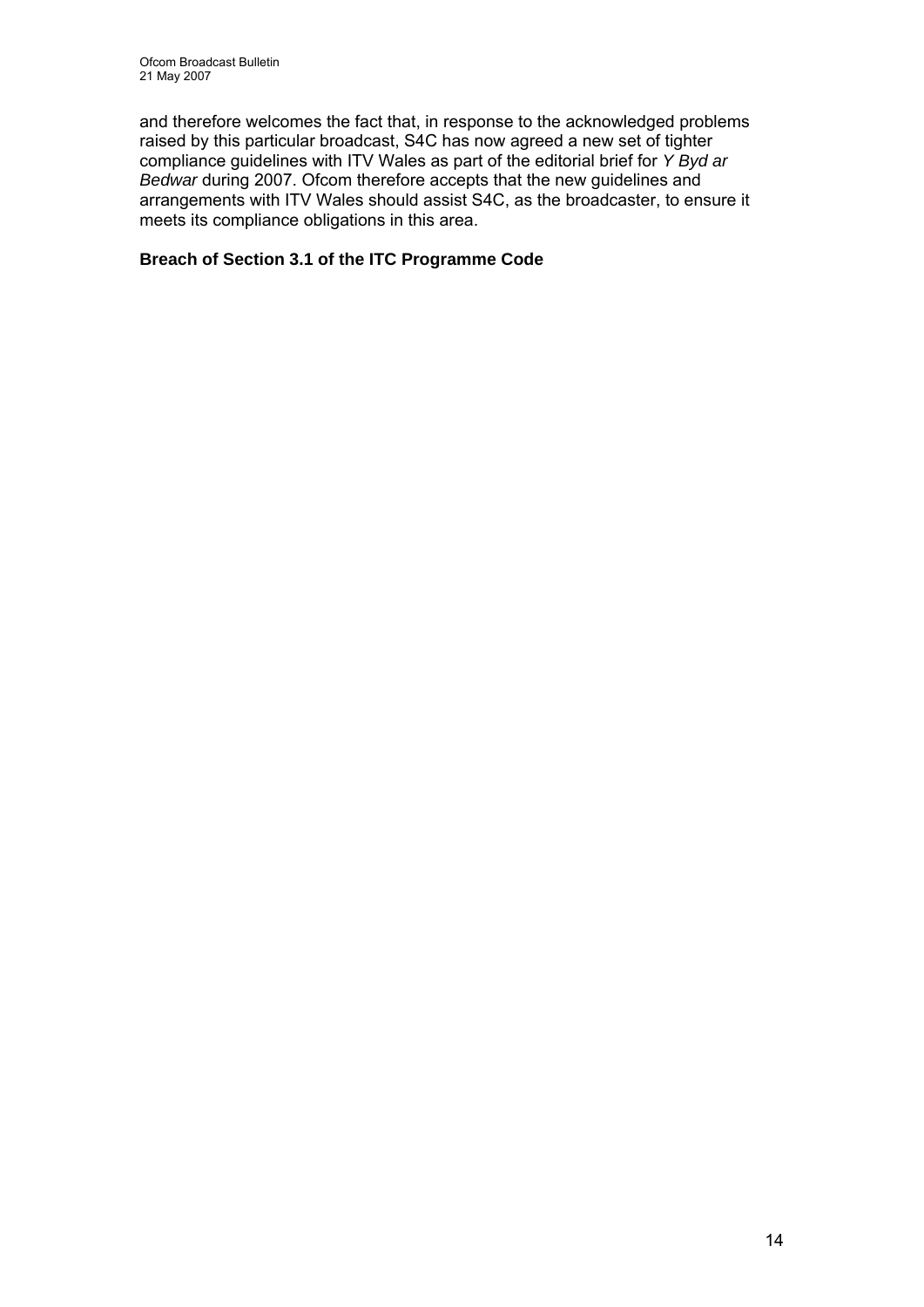# **Y Byd ar Bedwar**

*S4C, 14 Mehefin 2005, 20:30* 

# **Cyflwyniad**

Roedd y rhifyn hwn o'r gyfres materion cyfoes ymchwiliol, *Y Byd ar Bedwar*, yn ymwneud ag anghydfod ynglŷn â hawliau pori ar eiddo mewn cwm yng Ngogledd Cymru. Roedd Cymuned, y grŵp pwyso Cymraeg sydd yn ymgyrchu dros hawliau cymunedau Cymraeg eu hiaith wedi mynd ar ôl mater yr anghydfod. Y rheswm dros yr anghydfod oedd anghytuno rhwng ffermwr lleol a pherchennog y tir, Susan Holland, a'i phartner, Marc Asquith. Roedd y rhaglen yn esbonio fod cenedlaethau o deulu'r ffermwr lleol wedi ffermio'r tir hwn.

Cynhaliodd Pwyllgor Tegwch Ofcom y cwynion gan Mrs Holland a Mr Asquith o driniaeth annheg a thorri anesgusodol ar breifatrwydd yn deillio o'r rhaglen. Cyhoeddwyd y canfyddiad hwn yn Broadcast Bulletin 75 ar 11 Rhagfyr 2006 ac mae ar gael yn [http://www.ofcom.org.uk/tv/obb/prog\\_cb/obb75/issue75.pdf](http://www.ofcom.org.uk/tv/obb/prog_cb/obb75/issue75.pdf).

Ond roedd yr achwynwyr hefyd yn bryderus bod y rhaglen yn gyffredinol wedi 'dangos rhagfarn'. Mae'r achwyniad hon yn ymwneud â gofynion darlledwyr i gynnal 'didueddrwydd dyledus' ar faterion o ddadl wleidyddol neu ddiwydiannol a materion yn ymwneud â pholisi cyhoeddus cyfredol. Yn rhannol, roedd y rhaglen yn archwilio i'r mewnfudiad o Saeson oedd yn dod i fyw i Gymru yn ogystal â'r anghydfod penodol yn ymwneud â'r perchnogion a hawliau pori ffermwr lleol. Nid oedd y rhaglen felly yn gyfyngedig yn unig i driniaeth am y gwahaniaeth rhwng ffyrdd trefol a gwledig o fyw, ond roedd yn edrych ar y pwnc o fewnfudo i Gymru a gwaith y grŵp pwyso, Cymuned.

Yng ngoleuni amgylchiadau'r achos hwn, ystyriodd Ofcom y materion a godwyd o dan ddidueddrwydd dyledus yn unig ar ôl i'r Pwyllgor Tegwch farnu ar yr achwyniad tegwch a phreifatrwydd.

Y Côd perthnasol oedd yn berthynol i'r rhaglen hon oedd Côd Comisiwn Teledu Annibynnol (ITC). Mae hwn yn ei gwneud yn ofynnol bod 'didueddrwydd dyledus yn cael ei gadw ar ran y person sydd yn darparu'r gwasanaeth mewn perthynas â materion o ddadl wleidyddol neu ddiwydiannol neu yn berthynol i bolisi cyhoeddus cyfredol'. Dylid dehongli'r term 'dyledus' i olygu digonol neu briodol i natur y pwnc a'r math o raglen.

Gofynnwyd i S4C ystyried sut yr oedd y rhaglen yn cydymffurfio gyda'r gofyniad am ddidueddrwydd dyledus mewn perthynas â'r pwnc o 'goloneiddio', y mewnlifiad o Saeson i Gymru, a'i effaith ar yr iaith Gymraeg, tai a defnydd tir yng Nghymru yng ngoleuni Adran 3.1 o Gôd ITC.

# **Ymateb**

I ddechrau, awgrymodd S4C fod y cwestiwn a ofynnwyd yn y teitlau agoriadol mewn gwirionedd yn gamarweiniol. Roedd hwn yn datgan:

# *"Heno, ydy'r mudiad Cymuned yn amddiffyn y Cymry neu yn gwylltio mewnfudwyr?"*

Roedd y darlledwr yn hawlio mai prif nod y rhaglen oedd edrych ar, a rhoi goleuni ar y nifer o wahanol agweddau o'r sefyllfa gyfredol yng Nghymru wledig ac nad yr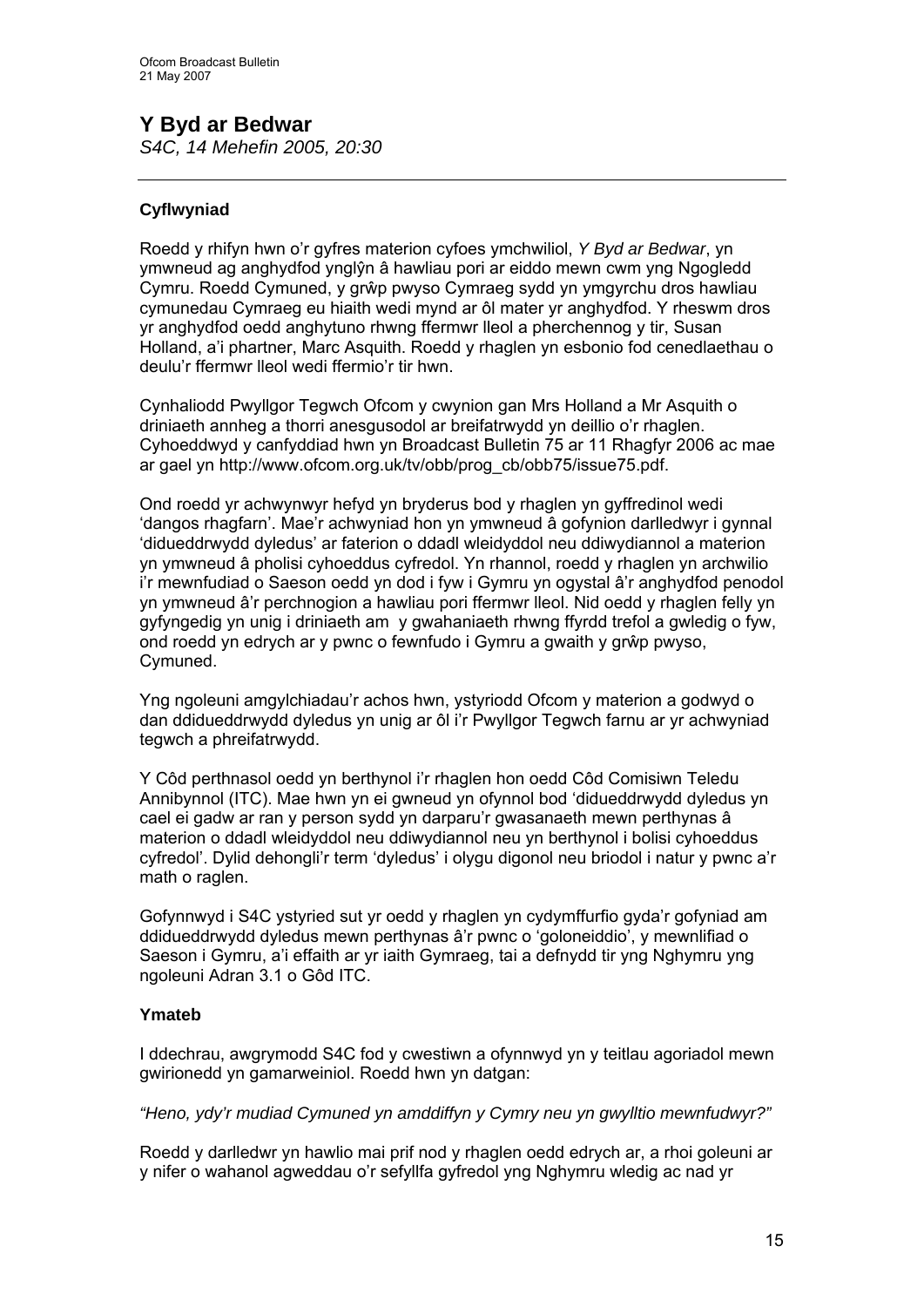agweddau gwleidyddol o'r mewnlifiad o Saeson oedd pwnc y rhaglen. Esboniodd S4C bod Cymuned yn fudiad sydd yn fwyaf adnabyddus am geisio atal y mewnlifiad o Saeson i ardaloedd Cymraeg eu hiaith ac am frwydro yn erbyn effeithiau'r hyn a elwir yn 'goloneiddio'. Ond ychwanegodd S4C mai dim ond un cyfeiriad a wnaethpwyd mewn gwirionedd at 'goloneiddio' yn y rhaglen (mewn cyfweliad gyda Phrif Weithredwr Cymuned).

Ond cydnabu S4C, ar ôl ystyriaeth bellach, y byddai'r rhaglen wedi elwa oddi wrth fwy o wrthrychedd trwy osgoi sylwebaeth oedd yn gwneud gormod o gyfeiriadau at farn y ffermwr lleol yn yr anghydfod pori. Cytunodd S4C felly y gallai rhai gwylwyr ddehongli'r rhaglen fel dadl am y mewnlifiad o bobl heb fod yn siaradwyr Cymraeg i Gymru h.y. am fater o ddadl wleidyddol neu yn berthynol i bolisi cyhoeddus cyfredol. Yn hyn o beth derbyniodd y darlledwr na chafodd didueddrwydd dyledus ei gynnal o fewn y rhaglen ei hun ac na chafodd ei gynnal mewn perthynas â phwnc mewnlifiad o bobl i Gymru ar draws y gyfres yn gyffredinol.

Esboniodd S4C, fel rhaglen materion cyfoes mae'r amserlenni cynhyrchu ar gyfer *Y Byd ar Bedwar* yn aml yn dynn iawn. Er gwaethaf gorfod delio gyda materion heriol ac anodd, roedd S4C yn dadlau fod gan Y *Byd ar Bedwar* enw eithriadol o dda o ran cydymffurfiad.

Yn yr achos hwn ni ddaeth S4C yn ymwybodol y gallai fod problemau gyda chynnwys y rhaglen hon tan yn hwyr yn y prynhawn ar ddiwrnod y darlledu. Derbyniodd y tîm cynhyrchu cyngor cyfreithiol a gwneud rhai newidiadau i'r rhaglen gan hysbysu S4C yn ddiweddarach ei bod wedi ei chlirio gan gyfreithiwr ITV Wales ar gyfer ei darlledu. Ond nid oedd y tîm cynhyrchu mewn sefyllfa i ddarparu recordiad o'r rhaglen i S4C tan un awr cyn y darllediad. Ar ôl ystyried yr holl amgylchiadau penderfynodd Cyfarwyddwr Rhaglenni S4C, ar ôl derbyn cyngor gan gyfreithwyr S4C, i ddibynnu ar safbwynt cyfreithiol ITV Wales a rhoi cymeradwyaeth i ddarlledu'r rhaglen.

# **Penderfyniad**

Edrychodd Ofcom yn ofalus ar y rhaglen a daeth i'r casgliad ei bod yn delio â mater o ddadl wleidyddol neu yn berthynol i bolisi cyhoeddus cyfredol. Er nad oedd y darllediad yn bwriadu canolbwyntio yn benodol ar y mater dadleuol o fewnfudiad o Saeson i rannau Cymraeg eu hiaith o Gymru ac effeithiau'r mewnlifiad hwn, roedd y rhaglen yn cynnwys barn y ffermwr lleol ar y pwnc dadleuol hwn. Roedd gofyniad felly am ddidueddrwydd dyledus o ran triniaeth y pwnc hwn. Ni chafodd barn arall fodd bynnag eu cynnwys yn ddigonol yn y rhaglen hon nac yn y gyfres o'r rhaglenni yn gyffredinol. Roedd y rhaglen felly yn torri Adran 3.1 o Gôd ITC.

Mae S4C wedi derbyn na chafodd didueddrwydd dyledus ei gadw yn y rhaglen hon, nac ar draws y gyfres yn gyffredinol. Y darlledwr oedd yn gyfrifol am sicrhau bod y rhaglen hon yn cydymffurfio gyda'r gofynion didueddrwydd dyledus oedd mewn grym ar adeg darlledu. Mae Ofcom yn bryderus bod y Côd wedi'i dorri oherwydd nad oedd amserlenni tynn yn caniatáu amser digonol i S4C gyflawni ei weithdrefnau cydymffurfiad cyn darlledu. Mae'r gofyniad bod didueddrwydd dyledus yn cael ei gadw mewn materion o ddadl wleidyddol neu ddiwydiannol neu yn berthynol i bolisi cyhoeddus cyfoes yn un pwysig ac mae wedi ei nodi yn benodol mewn deddfwriaeth. Mae Ofcom yn cydnabod bod amserlenni cynhyrchu tynn yn nodwedd gynhenid o raglenni materion cyfoes ac mae felly yn croesawu'r ffaith bod S4C, mewn ymateb i'r problemau cydnabyddedig a godwyd gan y darllediad neilltuol hwn, bellach wedi cytuno i set newydd o ganllawiau cydymffurfiad tynnach gydag ITV Wales fel rhan o'r briff golygyddol ar gyfer *Y Byd ar Bedwar* yn ystod 2007. Mae Ofcom felly yn derbyn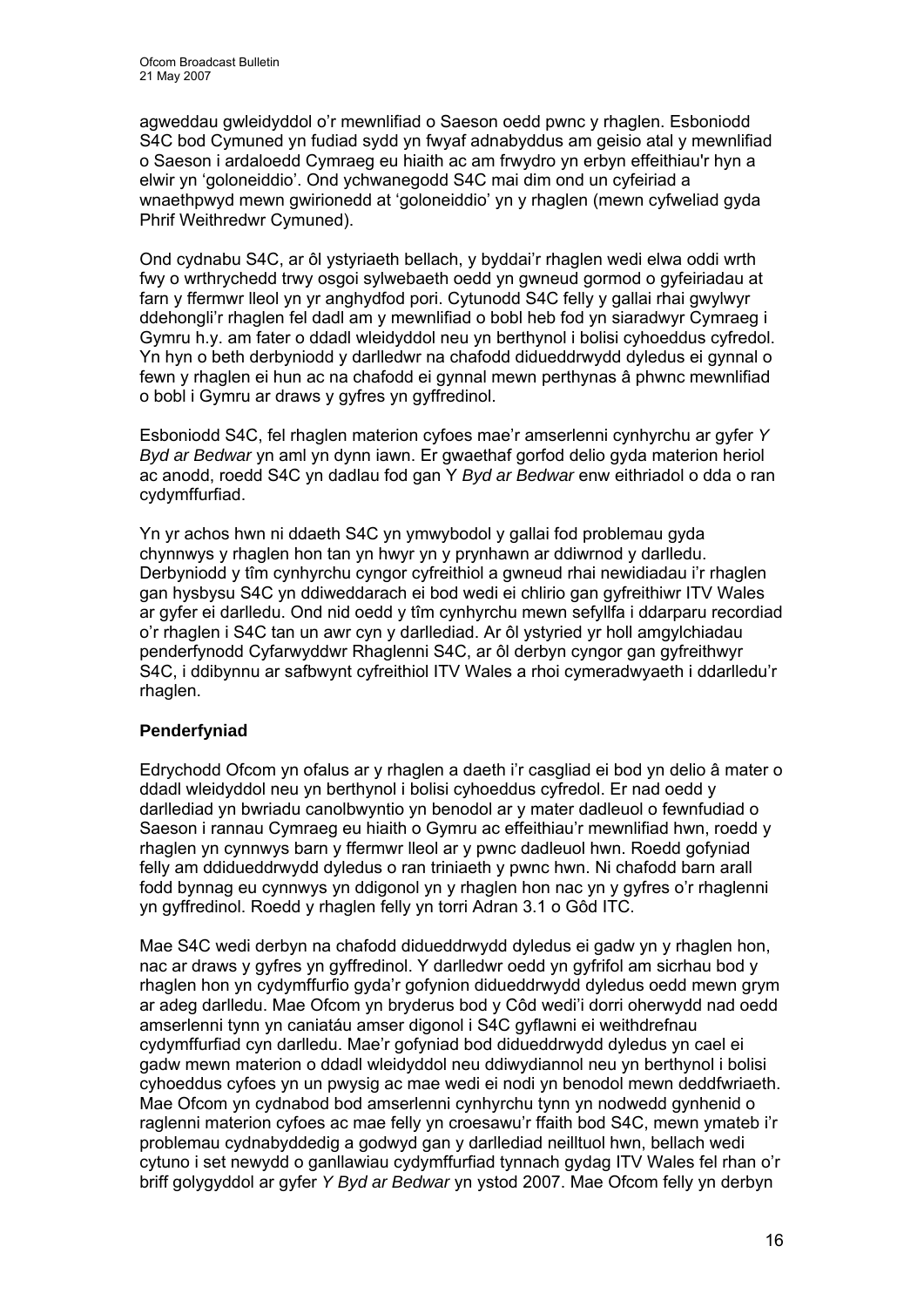y dylai'r canllawiau a'r trefniadau newydd gydag ITV Wales gynorthwyo S4C fel darlledwr i sicrhau ei fod yn cwrdd â'i rwymedigaethau cydymffurfiad yn y maes hwn.

# **Torri Adran 3.1 o Gôd Rhaglen ITC (didueddrwydd dyledus)**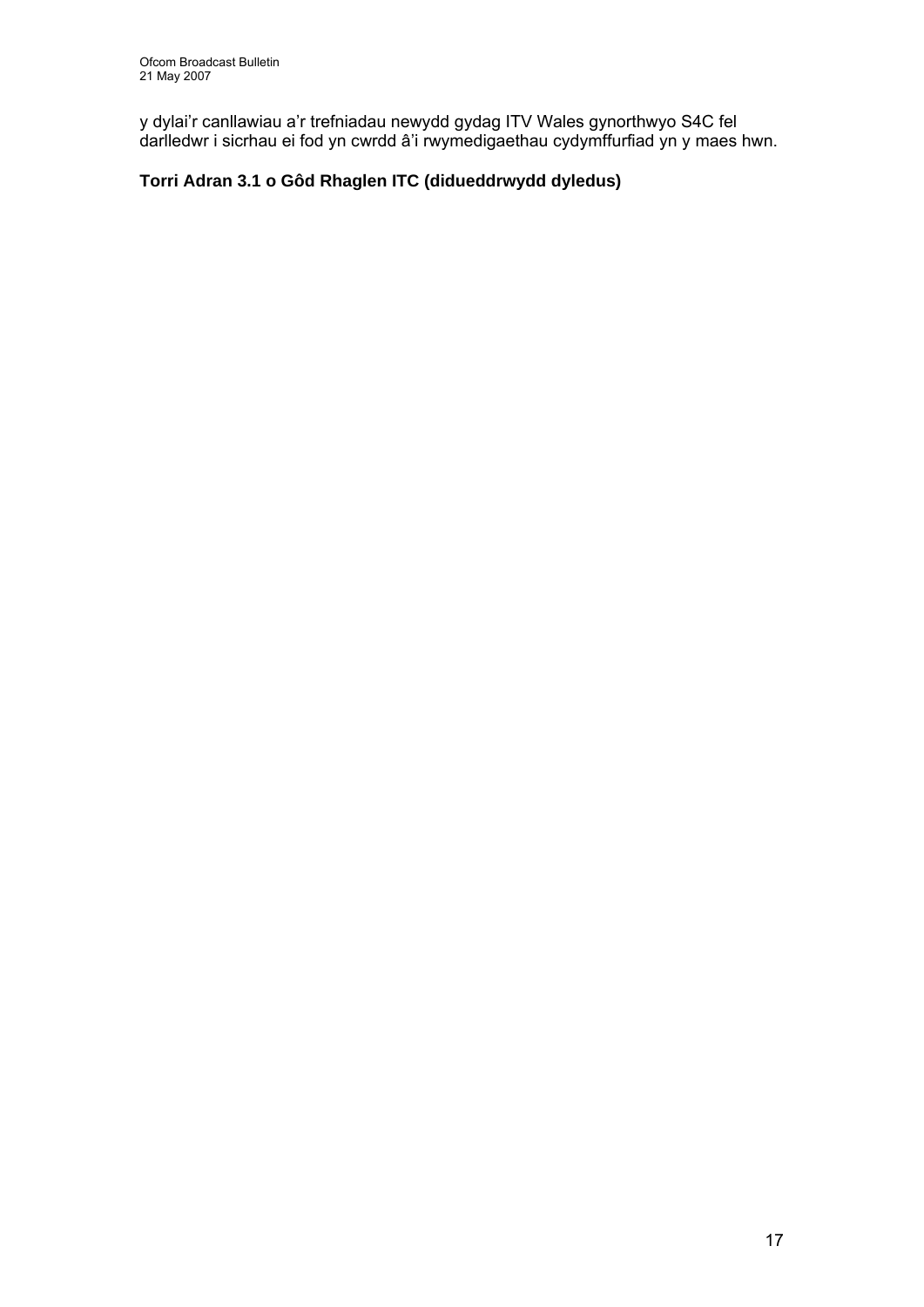# **Radio XL**

*15 September 2006, 11:30* 

# **Introduction**

A homeopathic practitioner, who is a regular contributor on the station, provided information about gynaecological conditions, including infertility problems and how homeopathic medicine can help in certain circumstances. The predominant language used was Urdu, but the discussion also included a mixture of English and Gujarati.

We received a complaint from a listener who thought that the programme was, in fact, used to promote the contributor's practice; that it was not made clear who the practitioner was and who he is regulated by. Further, he advertised his services to promote his infertility treatment and suggested that he could help with the selection of the sex of a baby.

We requested the broadcaster's comments, under Section Two (Harm and Offence) and Section Ten (Commercial References) of the Broadcasting Code ("the Code") with particular reference to the following Rules 2.1 (adequate protection for the public from harmful material), 10.2 (separation of advertising and programming), 10.3 (products and services must not be promoted in programmes), and 10.4 (no undue prominence for a product or service).

# **Response**

The broadcaster considered that the programme complied with the Code. Radio XL said that the contributor, Mr Gorania, clearly stated that he is a homeopathic practitioner and that he had been practising homeopathy for 32 years. He merely described the physiology and biochemistry of the menstrual cycle and the detection of ovulation. He said that homeopathic treatments can help with infertility problems. He did not make any suggestion that he could influence the sex of a baby.

With regard to the promotion of the contributor's practice, Radio XL said that Mr Gorania's contribution is designed to provide information to their listeners and not a programme designed to promote his services, although they did concede that a proportion of the broadcast was used to mention his practice and telephone numbers. They regarded this as acceptable and reasoned that, as there may be listeners who need to have a more detailed history and examination of their condition, it was necessary to give his contact details. They confirmed that his practice was advertised on the station, but that advertisements for his services were broadcast in a separate programme from the one complained of.

# **Decision**

We obtained a translation of the programme from an independent translation service, and sent a copy to the broadcaster.

From the translation, we noted that Mr Gorania did appear to confine his comments to explaining the physiology of ovulation and a woman's optimum time to conceive. He also explained the array of issues that can be associated with an inability to conceive, including male fertility problems. The contributor said that homeopathic treatments could help, but only following a thorough consultation to establish a complete medical history. He made no claim that his treatment could influence the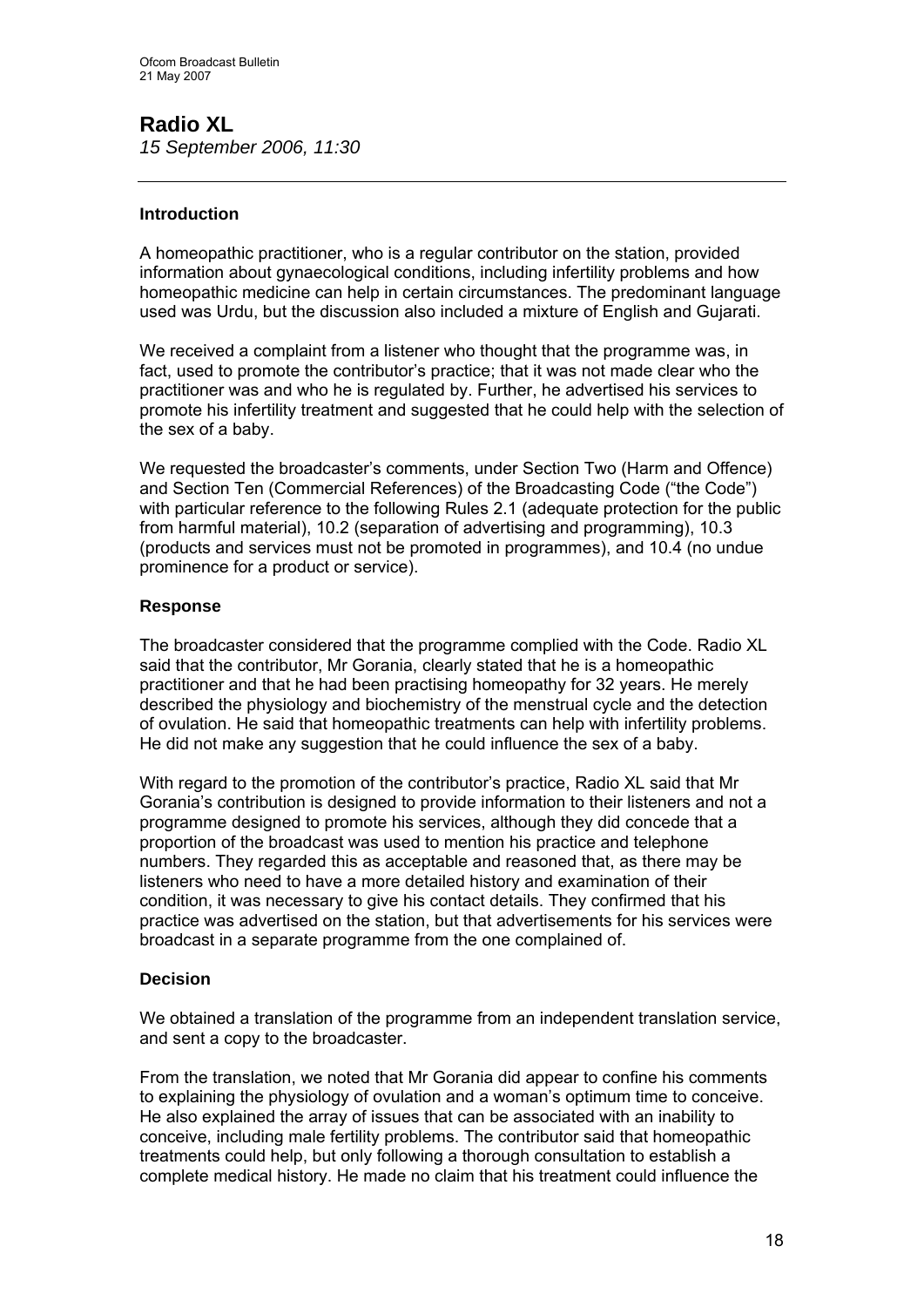sex of a child. We therefore concluded that his remarks promoted homeopathic medicine as a route that could, in certain circumstances, be helpful and therefore this aspect of the broadcast was not harmful and not in breach of Rule 2.1.

The contributor's practice and contact details were however promoted during the item:

*"Callers will be pleased to hear that Dr Gorania is with us today - if you want to see him, he will be in Birmingham today. To make an appointment, please ring his mobile".* 

Both his mobile and telephone number were given. Later in the programme further mention was made of his practice.

*"Some people turn up without an appointment resulting in long queues, which often causes chaos. It is therefore requested that people telephone before coming. The lines are open from 10 am to 10 pm".* 

Reference was also made to his head office in Luton.

One of the fundamental principles of the Code is that the advertising and programme elements of a broadcasting service must be clearly separated. Under the Code, it is not acceptable for a broadcaster to repeatedly promote or advertise a business or service within programming by providing telephone and contact details for a contributor. There were therefore breaches of Rules 10.2 and 10.3. In addition we considered that the references to the contributor's practice went beyond what was editorially justified under the Code and so were unduly prominent, leading to a breach of Rule 10.4.

**Breach of Rules 10.2, 10.3 and 10.4**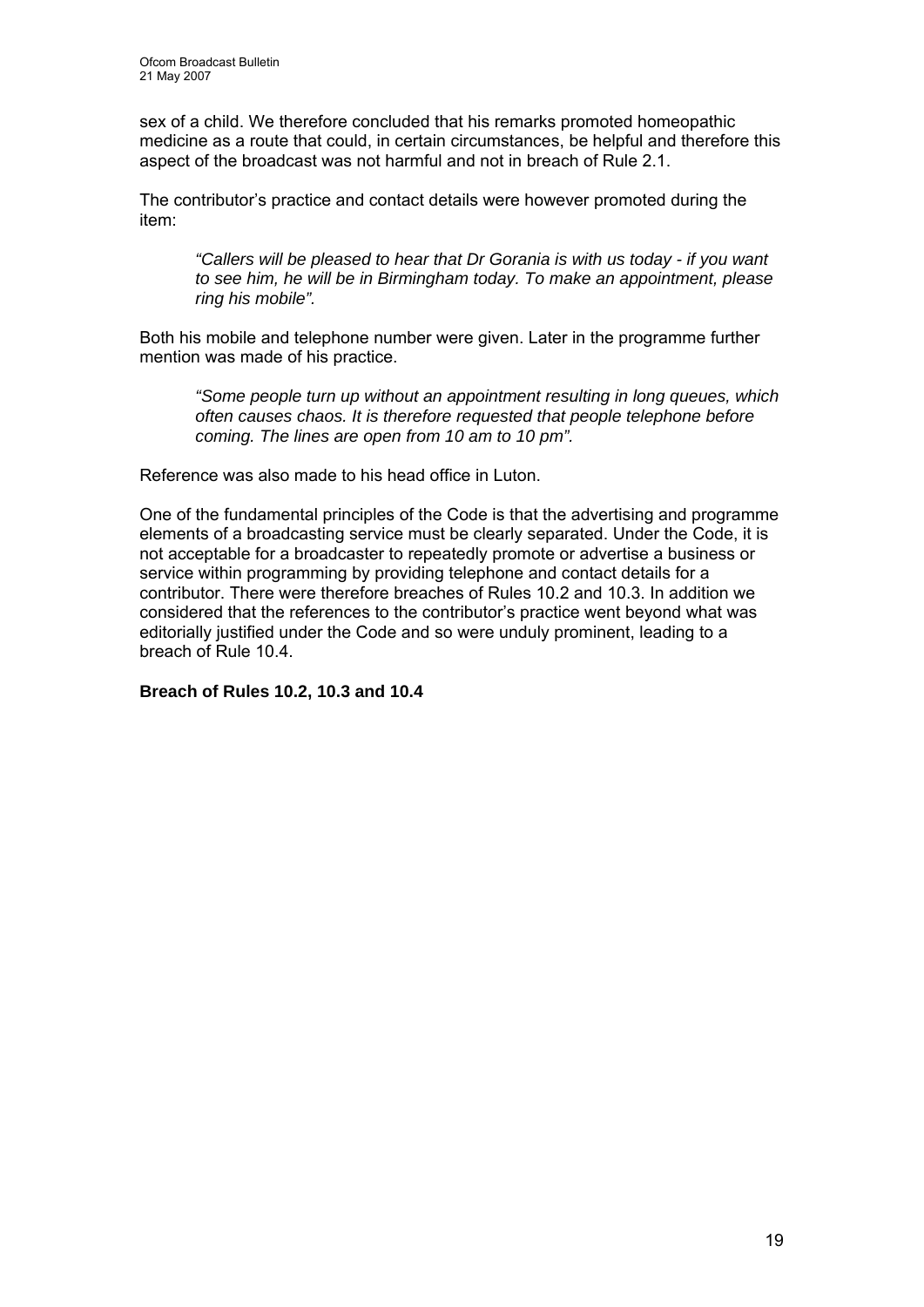# **Graham and Louise Breakfast Show – Quiz of the Week**

*SGR Colchester, 27 November 2006, 08:00* 

# **Introduction**

In this competition, a £50 Debenhams voucher was given away each day, with a grand prize of a £250 voucher and personal shopper experience. The prizes were provided by the local Debenhams store. In this programme, a 20 second recorded interview, between one of the presenters and a Debenhams personal shopping coordinator was played. This explained what the personal shopping service at the store involved. The contestant then had to answer a question based on the clip.

A listener queried the acceptability of the competition, suggesting that it amounted to a disguised advertisement for the store and that it was wrong to base a quiz question on a sponsor's products.

Ofcom asked the broadcaster to comment in respect of Rules 9.5 (no sponsor influence on editorial independence), 9.6 (prohibition on promotional sponsor references within a programme) and 9.7 (clear identification of sponsored programmes) of the Broadcasting Code ("the Code").

# **Response**

GCap Media, which owns SGR Colchester, confirmed that the 'Quiz of the Week' feature complained of had been sponsored by Debenhams.

It noted the impact of using the interview sequence (which discussed a service provided by Debenhams) as part of the quiz which, as a feature, was sponsored by Debenhams. It also confirmed that having reviewed the material, it fully appreciated Ofcom's concerns about the content of the broadcast under Sections 9.5 - 9.7 of the Code. However, it assured us that at no point had the editorial independence of the programme compromised.

GCap explained that it had put together a comprehensive training and best practice guidelines scheme which was to be rolled out on a phased basis. The first, covering the sponsorship and promotions team at SGR Colchester itself, had now taken place. The original presenters of the programme had since left the station and their replacements had been fully briefed on the requirements of the Code. In addition, GCap had reviewed all sponsored programmes to ensure that the relationship with the sponsor was clear. The second phase of training would reach all programmers across the GCap group. The aim was to reduce the scope for any undue prominence issues and to increase awareness of where content features in sponsored programmes could give rise to problems in relation to the Broadcasting Code. The implementation of both phases was being led by senior management from the sponsorship and promotions commercial team with quidance from the group Programme Director.

GCap Media and SGR Colchester apologised for the Code breaches and stated that this had been an isolated and inadvertent event.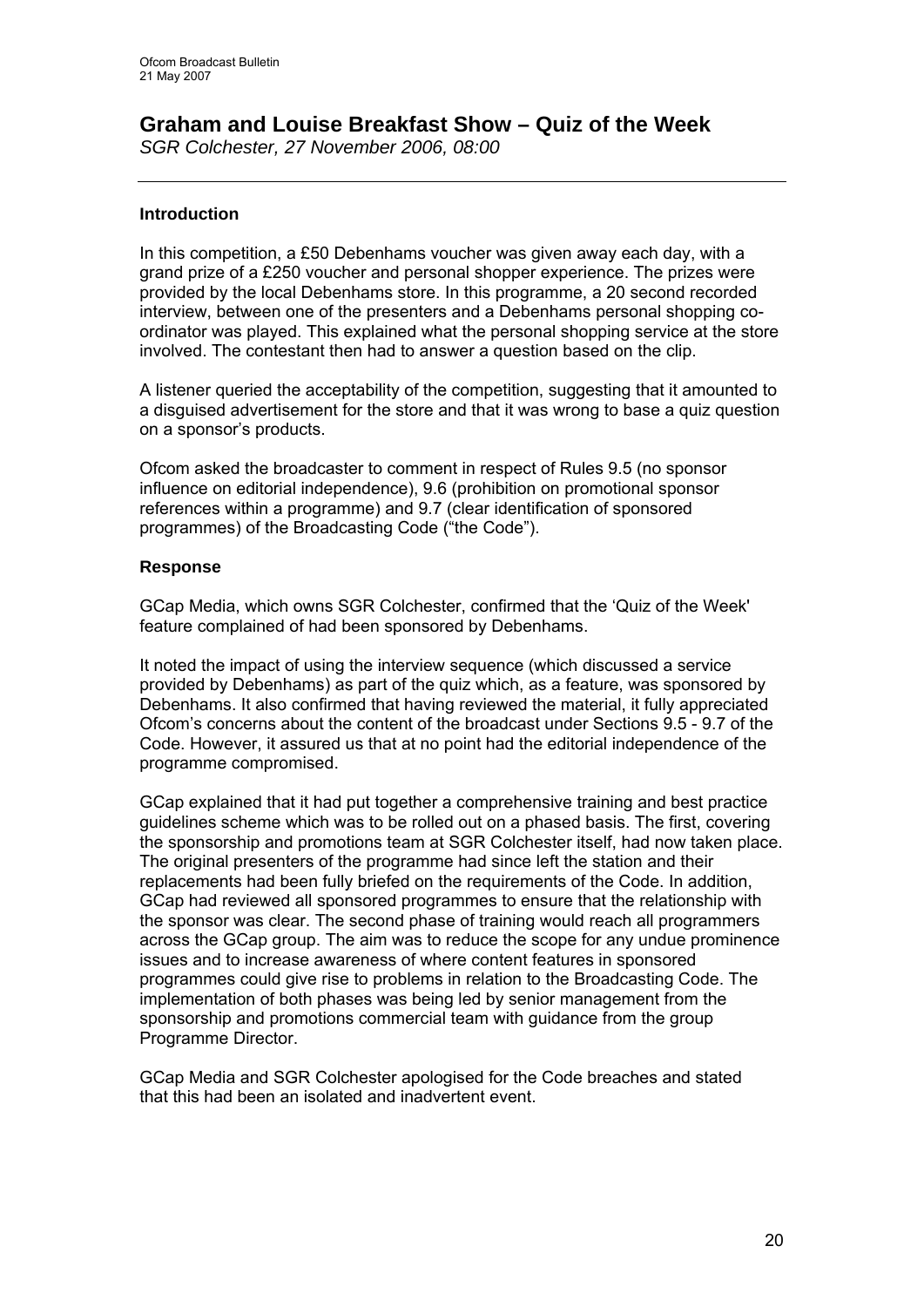# **Decision**

Notwithstanding the assurance given by GCap that the programme's sponsor had not influenced the editorial content, the reference to the sponsor had clearly been promotional. In addition, the competition was sponsored and the identity of the sponsor had not been made clear. As such the programme item had been in breach of both Rules 9.6 and 9.7 respectively.

Ofcom also noted that in September 2006 a breach of Rule 9.6 had been recorded against the same station. Of com therefore considered whether further regulatory action was necessary. However, in light of the steps taken by the broadcaster to remedy the breaches, including an undertaking to put in place specific training along with a best practice guidelines scheme to ensure compliance in future, Ofcom decided further action was not necessary on this occasion.

# **Breach of Rules 9.6 and 9.7**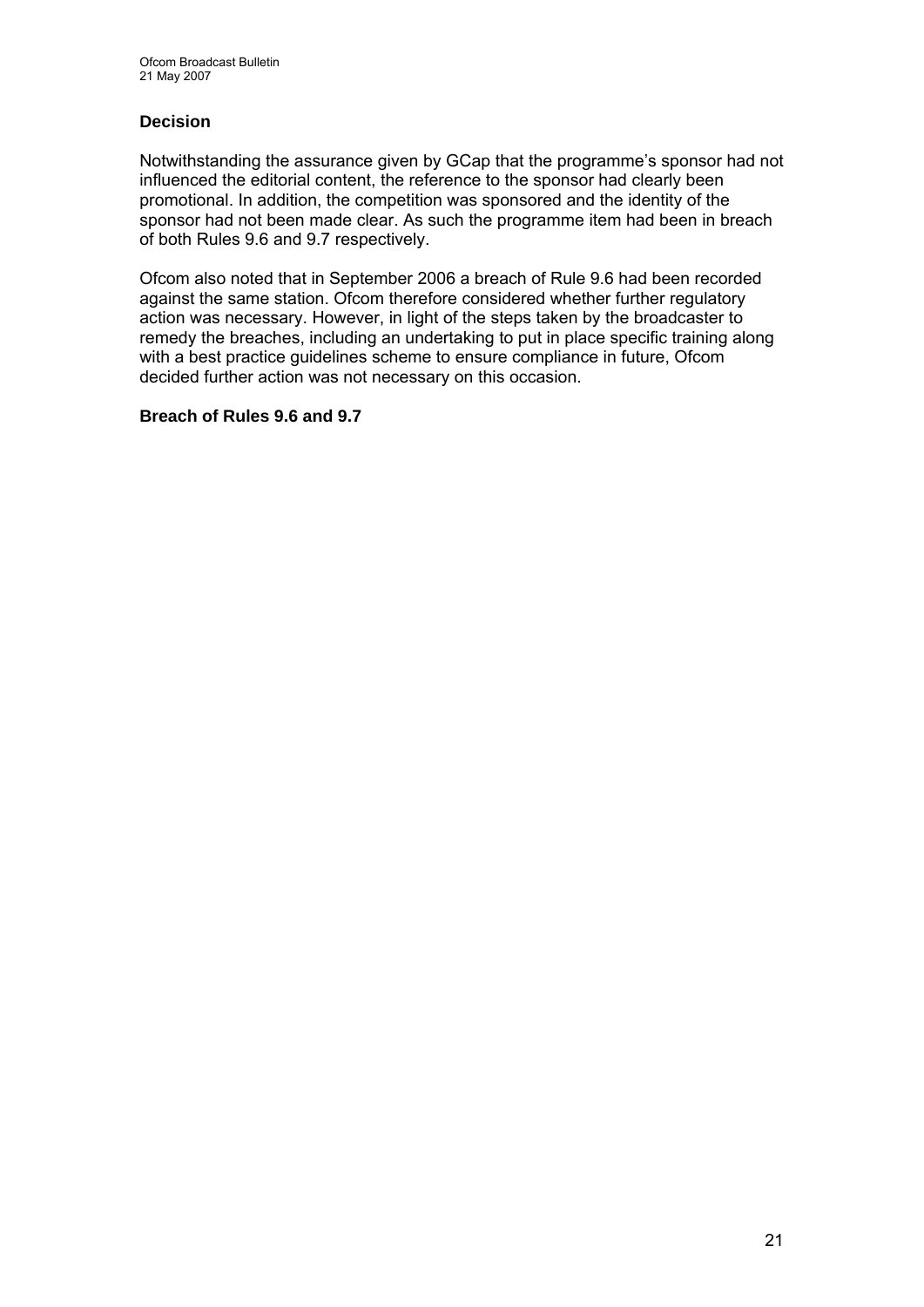# **Star Reports** and **Music To Make You Feel Good**

*Star Radio in Cambridge (Cambridge and Ely), 7 March 2006, 18:00 and 21 September 2006, 17:40* 

# **Introduction**

*Star Reports* is a 15 minute extended news programme. The broadcast featured a pre-recorded introduction and interview with the Managing Director of an overseas property company. The presenter introduced the feature by saying: *"If you dream of having a summer house in Spain or Florida, a Cambridgeshire company might be able to help you".* She then reported that the guest had come *"…into the studio to tell us more about his company"*, which was *"there to help and make sure transactions are secure".* Subsequently, she asked: *"But buying a house abroad isn't really for people like us is it – it's just for the really, really rich?"* and *"So how does the company work?"*

The interviewee's first comment was: *"Make your existing bricks and mortar work for you".* He then spoke about his company's services, covering the money guarantee it offered, property it had available (including price) and its inspection flights.

An employee of a rival company complained to Ofcom that the feature was a "glorified plug" and noted that the featured company was running a concurrent advertising campaign on the station. This matter was under investigation by Ofcom when another complaint which raised similar issues was received. Ofcom therefore decided to consider these two cases together.

The second complaint was about *Music To Make You Feel Good*, which featured an interview with an employee of a local garage. In the item, listeners were given full travel directions to the garage and the times of its launch event for a new car. It detailed important features of the car (such as the number of seats and amount of space) and also included details of a competition to be held by the garage at the event.

A listener complained that this item was presented as editorial, when it was "clearly an extended advertisement for the garage…".

In both cases Ofcom was concerned about:

- the possibility that the broadcaster had not maintained its independence of editorial control over programme content (Rule 10.1 of the Ofcom Broadcasting Code);
- the apparent promotion of products and services in the programme (Rule 10.3);
- the apparent undue prominence given to products and services in the programme (Rule 10.4); and
- the possibility that product placement had taken place in the programme (Rule 10.5).

In each case, we therefore sought the broadcaster's comments in respect of the above Rules of the Ofcom Broadcasting Code ("the Code").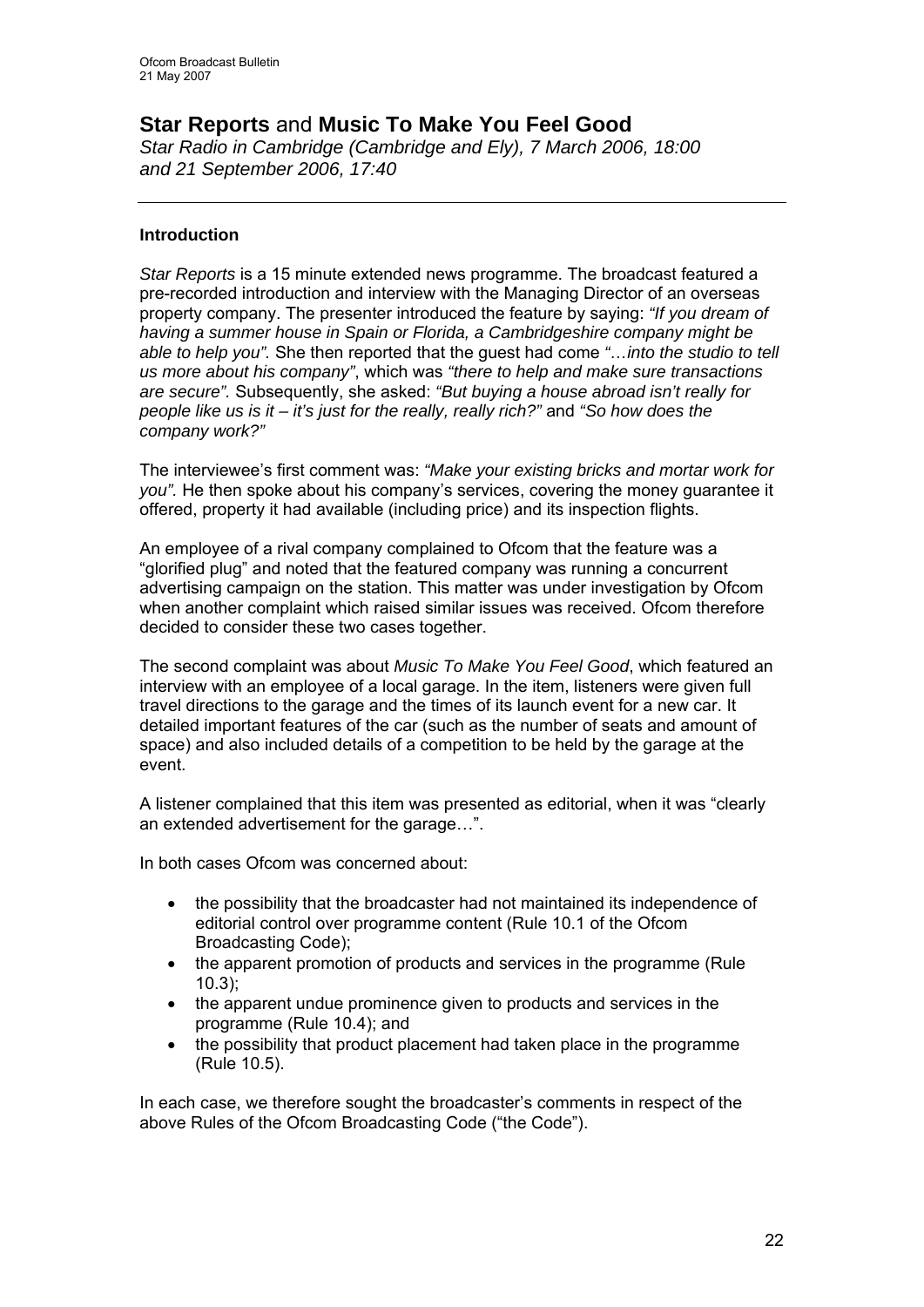# **Response**

### *Star Reports*

Star Radio said that it had not benefited financially from the broadcast of the feature concerning overseas property. It said that the interview with the property company representative had been included to "add detail and colour". The broadcaster provided full details of the property company's separate but concurrent advertising campaign. It also said that this campaign had been pre-paid and that the advertiser had chosen subsequently not to renew the contract.

Star Radio believed that it was difficult to obtain relevant comment for the type of feature broadcast unless it was from "someone who does the job or has specialist knowledge of the subject". The broadcaster claimed that discussing what the contributor does gives "credibility to their information". However, it confirmed that, as a result of the complaint, it had reinforced the importance of compliance with the Code to its news team, a new News Editor had received full training and new guidelines had been implemented to avoid recurrence of similar output.

# *Music To Make You Feel Good*

Star Radio felt that the editorial independence of the broadcast had not been compromised.

UKRD Group, which owns Star Radio, acknowledged that the presentation team at Star did not have as robust an understanding of compliance as the news team had acquired subsequent to the complaint concerning *Star Reports*. This had been a communications error. UKRD added that it had therefore met station management to emphasise the Code obligations they needed to follow.

UKRD informed Ofcom that it took its obligations seriously and that systems had now been put in place across the station, and indeed across the whole UKRD Group, to avoid recurrence. It assured us that there had been no deliberate intent to breach the Code. The Group also implemented a programme to educate UKRD programmers concerning compliance and sought Ofcom's involvement in this process.

### **Decision**

In each case Ofcom was satisfied that the material was broadcast as editorial output over which Star Radio had maintained independent editorial control. Nevertheless, each broadcast was, in Ofcom's opinion, clearly promotional and there appeared to be no editorial justification for the detailed discussions of the featured companies' products and services. Each broadcast therefore breached Rules 10.3 and 10.4 of the Code.

In the case of *Star Reports* the broadcast contained a clear and extended promotion of a current advertiser's products and services within news programming (see Introduction for examples). Ofcom believed this to be a serious breach of the Code, occurring as it did in news programming.

While the issues raised in *Music To Make You Feel Good* took place outside news programming, it also concerned similar issues to *Star Reports*, involving the clear promotion of a local company and its product and services. The sort of details given by the interviewee, such as full travel directions to the garage and the times of its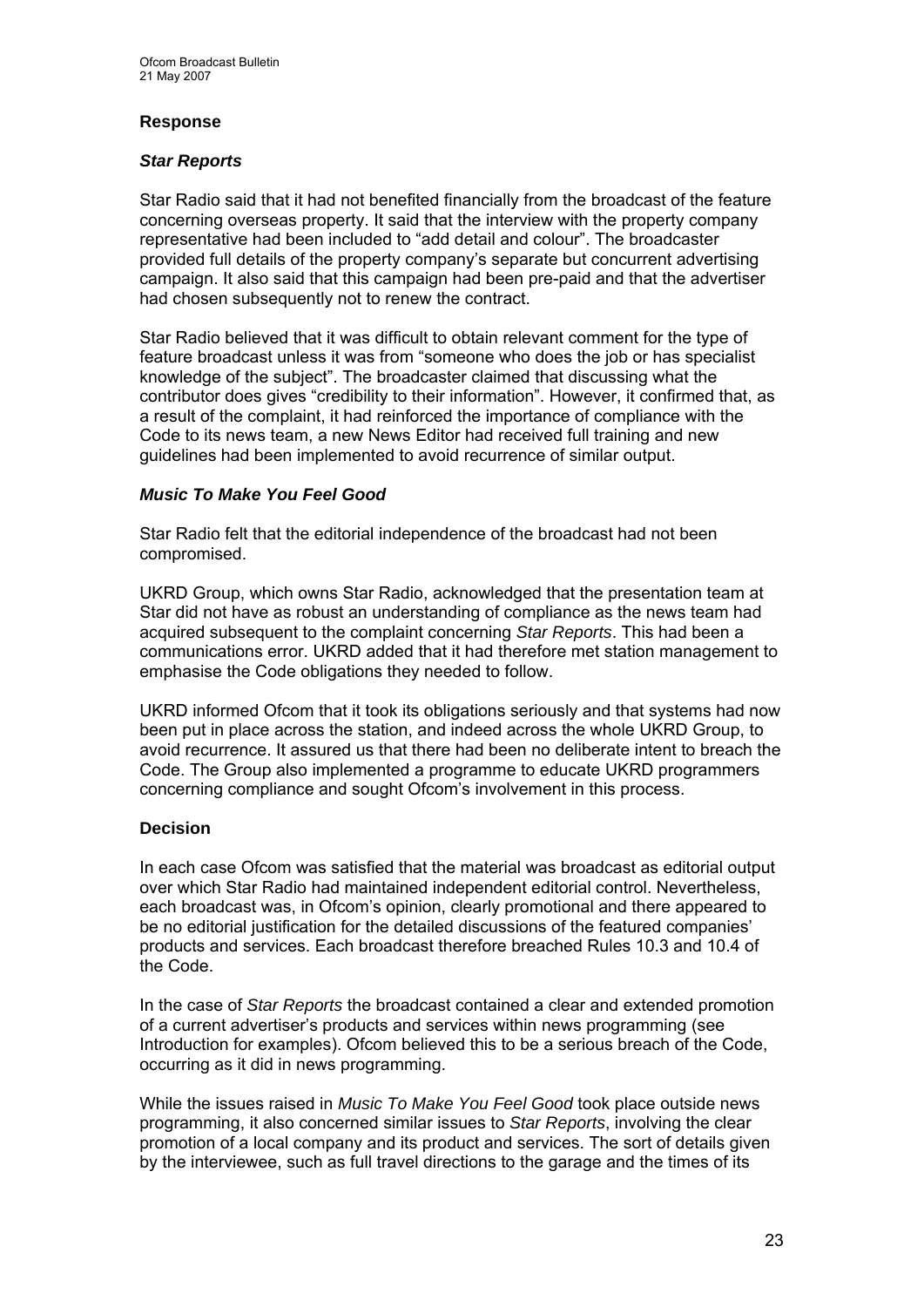launch event for a new car (with further details), is not normally material that would be featured in editorial.

Given the similarities of the breaches, Ofcom was concerned that there appeared to be evidence of systemic compliance failure at Star Radio. Ofcom was therefore considering whether further regulatory action was necessary.

Given Ofcom's concerns, the highest level of management at UKRD Group took extensive action to address its compliance failures. The Group acknowledged a lack of communications between Star Radio's news and presentations teams. It also met with Star Radio management to ensure Star understood fully its obligations under the Code.

UKRD also provided evidence of its serious intent to avoid recurrence of similar Code breaches, not only at Star Radio but across all its stations, by the introduction of new compliance systems and training. Taken together, Ofcom concluded that these measures gave it sufficient comfort that what appeared to be systemic compliance failures had been addressed. However, Ofcom will take any further similar compliance failures extremely seriously.

### **Breach of Rules 10.3 and 10.4**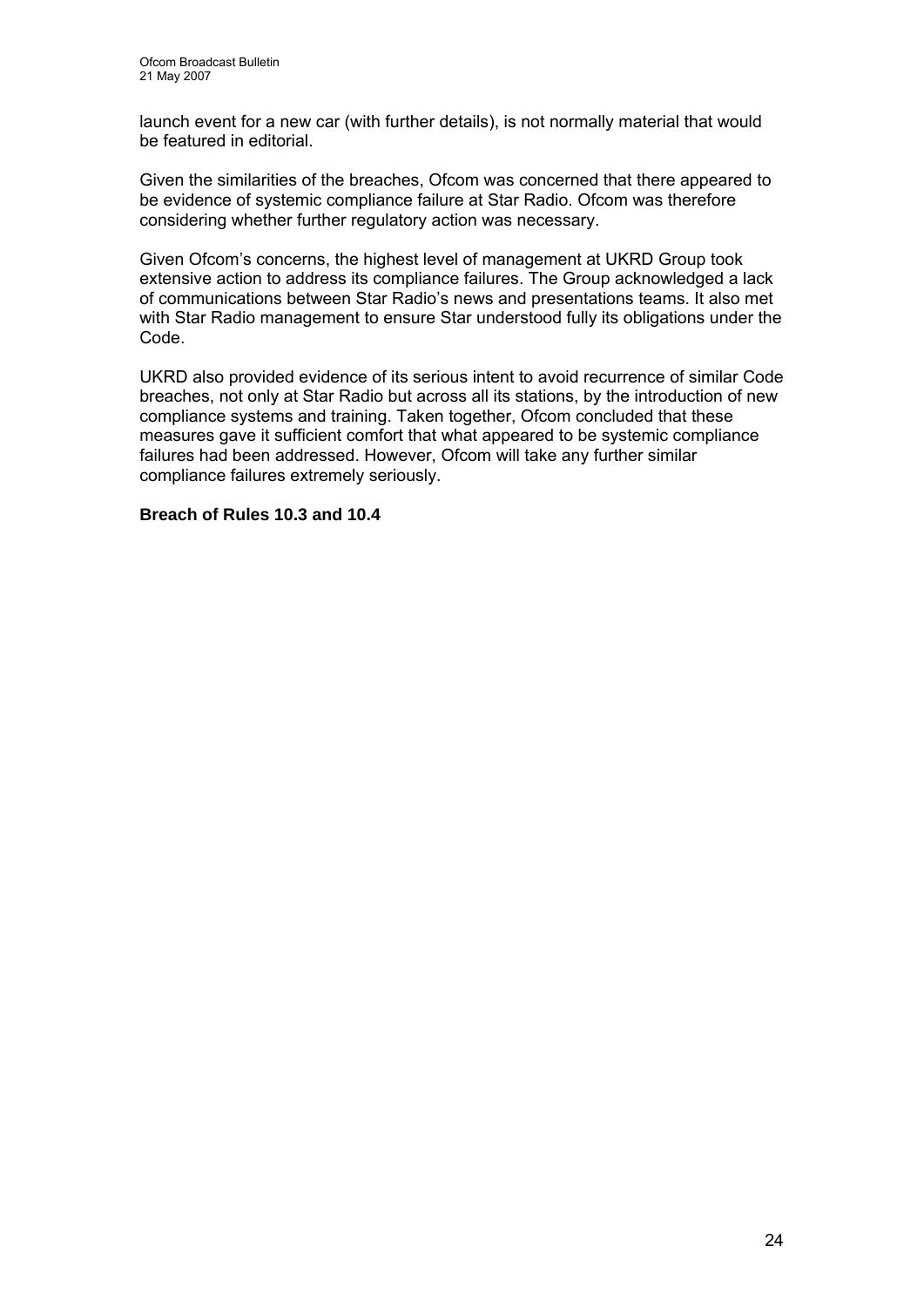# **Meridian Tonight**

*ITV1 (Meridian), 2 January 2007, 18:00* 

# **Introduction**

A viewer complained about the inclusion of a competition in *Meridian Tonight*. The competition prize was £1000 of gift vouchers, which the news presenters told viewers could be:

*"used at over 200 stores at the Bluewater shopping centre in Kent. You can bag a bargain from clothes to electronics, from toys to jewellery. There are 13000 free car parking spaces at Bluewater and now it's open an extra hour on Saturdays – until 9pm".* 

Ofcom sought the broadcaster's comments on the references to the Bluewater shopping centre under Rule 10.11 of the Broadcasting Code ("the Code") (references to brands within competitions must be brief and secondary).

### **Response**

ITV acknowledged that the references were unacceptable and said that it very much regretted this incident.

ITV stated that following an Ofcom finding in October 2006 about a similar issue, ITV News took extensive action to avoid a recurrence. This included renewed training and a decision to sever links between a competition prize and other elements of a programme.

However, on the day in question an error arose because of a combination of factors. The news service was operating with a skeleton team and the offending script was produced by a production journalist very late in the day. The journalist clearly made a misjudgement and included information about the prize which went beyond basic information that would enable a viewer to make an entry decision. ITV said that unfortunately the script was put to air unchecked. The issue was recognised immediately on transmission and the script was rewritten for subsequent broadcast. ITV said it was confident from its inquiries that the issue would not have arisen on a "normal" day and that this was a regrettable mistake that was spotted immediately and remedial action promptly taken. ITV provided Ofcom with a recording of the revised competition, which was broadcast in subsequent editions of *Meridian Tonight*.

# **Decision**

Rule 10.11 of the Code helps ensure that programmes are not, or are not seen to be, distorted for commercial purposes. This is particularly important for news programmes where the integrity of the editorial content is paramount.

While we accept that this appeared to be a genuine error and are reassured that ITV recognised and rectified the mistake immediately, we are concerned that this error arose despite Ofcom finding *Meridian Tonight* in breach of the Code in October 2006 for a similar matter. We consider that the prize description was overly promotional and, as such, the competition was in breach of Rule 10.11.

### **Breach of Rule 10.11**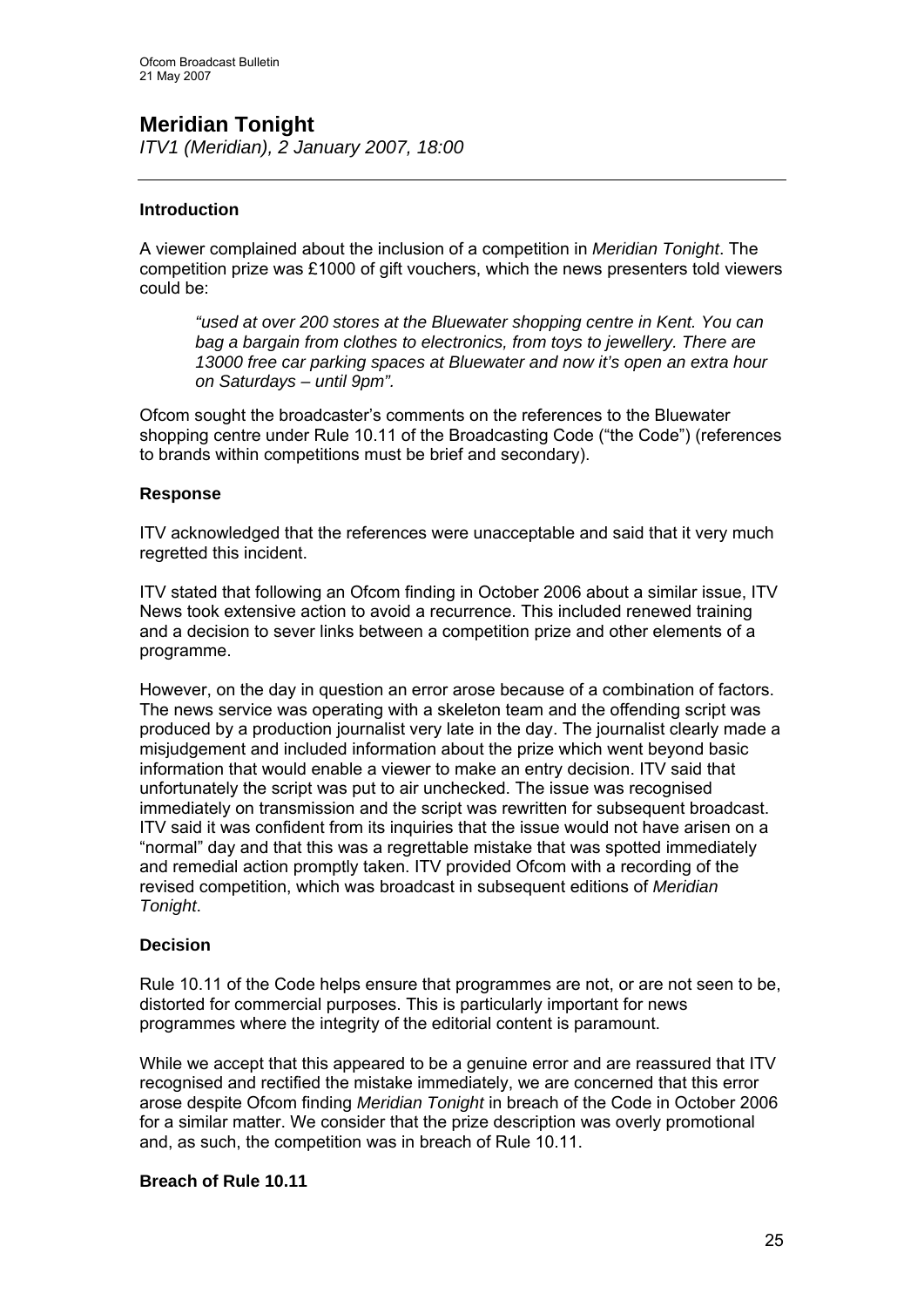# **Not Upheld**

# **Promotion of Sky Movies magazine**

*Sky One, 26 November 2006, 22:00* 

# **Introduction**

Sky One promoted a new magazine called 'Sky Movies' during an episode of *Lost* on 26 November 2006. The promotional item appeared in promotional airtime (that is, airtime outside programmes that does not count towards advertising minutage). It was separated from the preceding advertisements by a Sky ident and appeared just before the sponsorship credits leading back into the programme.

A viewer queried the basis upon which the magazine was promoted.

We requested Sky's comments, with reference to both Ofcom's Cross-promotion Code and Section 10 of the Broadcasting Code.

The Cross-promotion Code allows a broadcaster to promote broadcasting-related services in promotional airtime, provided that it is not doing so in return for payment or other valuable consideration. The Cross-promotion Code states:

"'Broadcasting-related services' include all broadcasting activities licensable by Ofcom, for example television and radio services. They also include other services with a 'broadcasting feel', that is, services which deliver content similar to that delivered on a television or radio service. In addition, a website that provides content clearly and directly related to a Broadcasting-related Service may itself be a Broadcasting-related Service."

The Rules in Section 10 of the Broadcasting Code seek to ensure that the independence of editorial control over programme content is maintained, that programmes are not distorted for commercial purposes and that advertising and editorial (programming) are clearly separated.

Rule 10.3 states: "Products and services must not be promoted in programmes. This rule does not apply to programme-related material". Ofcom's guidance makes clear that programme-related material ("PRM") may only be promoted in or around the relevant programme.

PRM is defined in the Code as: "…products or services that are both directly derived from a specific programme and intended to allow listeners or viewers to benefit fully from, or to interact with, that programme".

In contrast to PRM, a broadcasting-related service ("BRS") is not programme-specific and may be promoted more flexibly within the broadcaster's schedule, i.e. its promotion is not limited to around a particular programme.

# **Response**

Sky advised that it had recently launched two new magazines for subscribers to its sports and movies channels. The promotional launch campaign comprising this promotion ran from 24 November to 3 December 2006 across various Sky channels, including Sky One.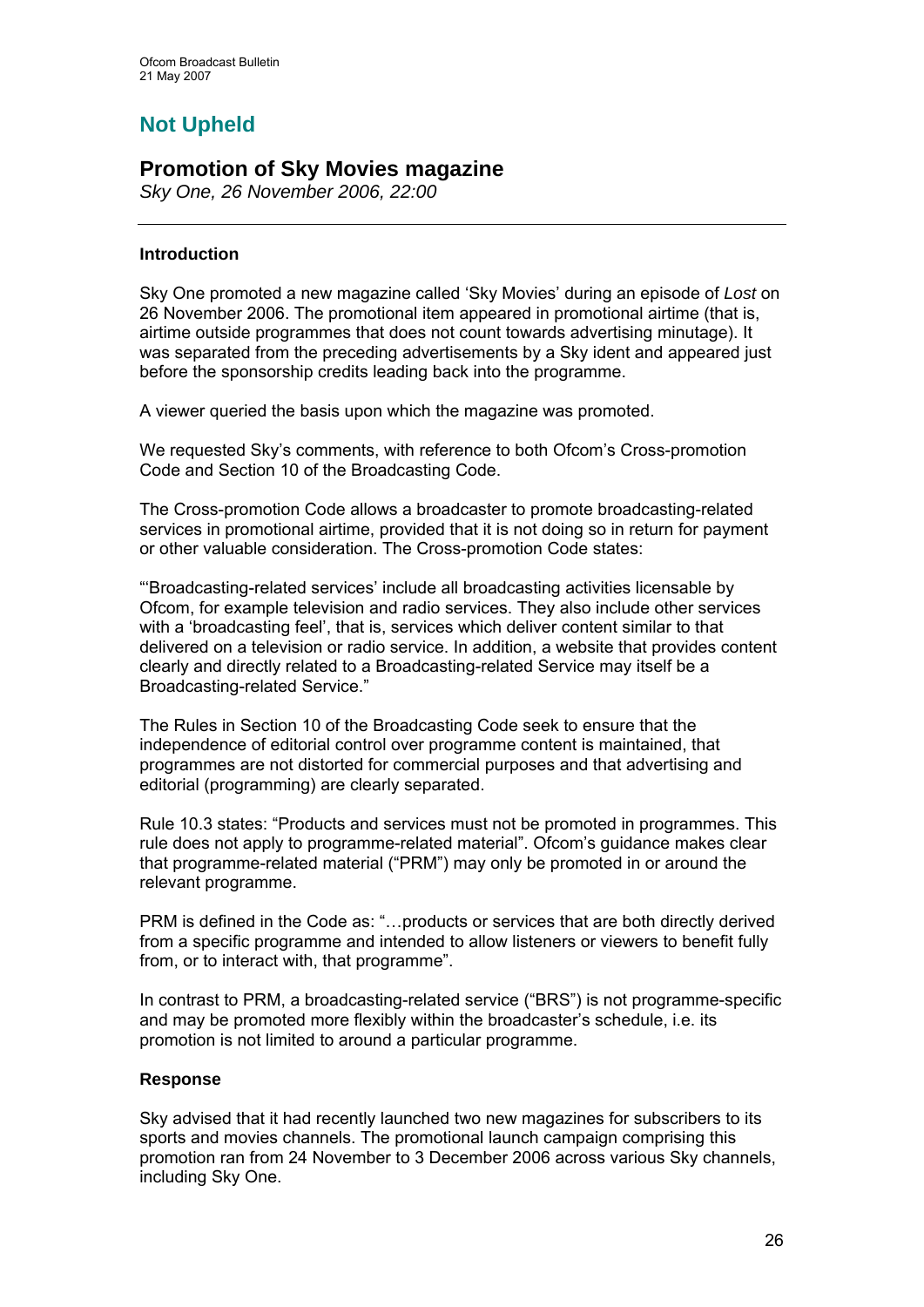Sky explained that both magazines were only provided to subscribers and were not available for sale.

Sky considered that the Sky Movies magazine was a BRS, which it was therefore able to cross-promote on its channels. It said that the magazine provided further information to subscribers about current and 'up and coming' movies on the Sky Movies channels, and included detailed listings information regarding those services.

The Cross-promotion Code says that "a website that provides content clearly and directly related to a Broadcasting-related Service may itself be a Broadcastingrelated Service". Sky's view appeared to be that the magazine was analogous to such a website in that it provided content clearly and directly related to the Sky Movies channels, and that therefore it would be disproportionate and inconsistent were Ofcom to consider a website to be a BRS but not a magazine.

Sky also said that the promotion for the Sky Movies magazine was consistent with the principle set out in the Cross-promotion Code that: "cross-promotions on television … inform viewers of services that are likely to be of interest to them as viewers".

# **Decision**

1

It was clear that Sky had promoted the magazine on the basis that it was a BRS, rather than PRM. In any event, the magazine was clearly not derived from a particular programme and was therefore not capable of being promoted as PRM.

The Cross-promotion Code is intentionally not prescriptive as to what may comprise a BRS. As the Cross-promotion Code states, BRSs include "services with a 'broadcasting feel', that is, services which deliver content similar to that delivered on a television or radio service". By this, Ofcom had in mind content involving sound and/or moving images. In addition, Ofcom recognised in the Cross-promotion Code that "a website that provides content clearly and directly related to a Broadcastingrelated Service may itself be a Broadcasting-related service".

In a previous decision regarding another broadcaster's promotion of a magazine in promotional airtime, Ofcom said:

*"Moreover, a broadcaster's website may be considered to be a "broadcasting-related service" under Ofcom's Cross-promotion Code…In contrast, a magazine is not a broadcasting-related service and therefore cannot be cross-promoted."[1](#page-26-0)*

However, Ofcom considers that there are significant and crucial differences between the two cases:

• In the earlier case, the magazine being promoted was available to the general public for purchase from a wide range of retailers. In the current case, however, the Sky Movies magazine was only provided to Sky Movies subscribers and was not available to be purchased commercially, eg in newsagents or online. The magazine was provided alongside and as part of the Sky Movies subscription package; whilst a subscriber could opt not to receive the magazine, that would not change the cost of the combined package.

<span id="page-26-0"></span><sup>&</sup>lt;sup>1</sup> 4Homes magazine as promoted on Ch 4 and E4, Broadcast Bulletin 73 (13 November 2006)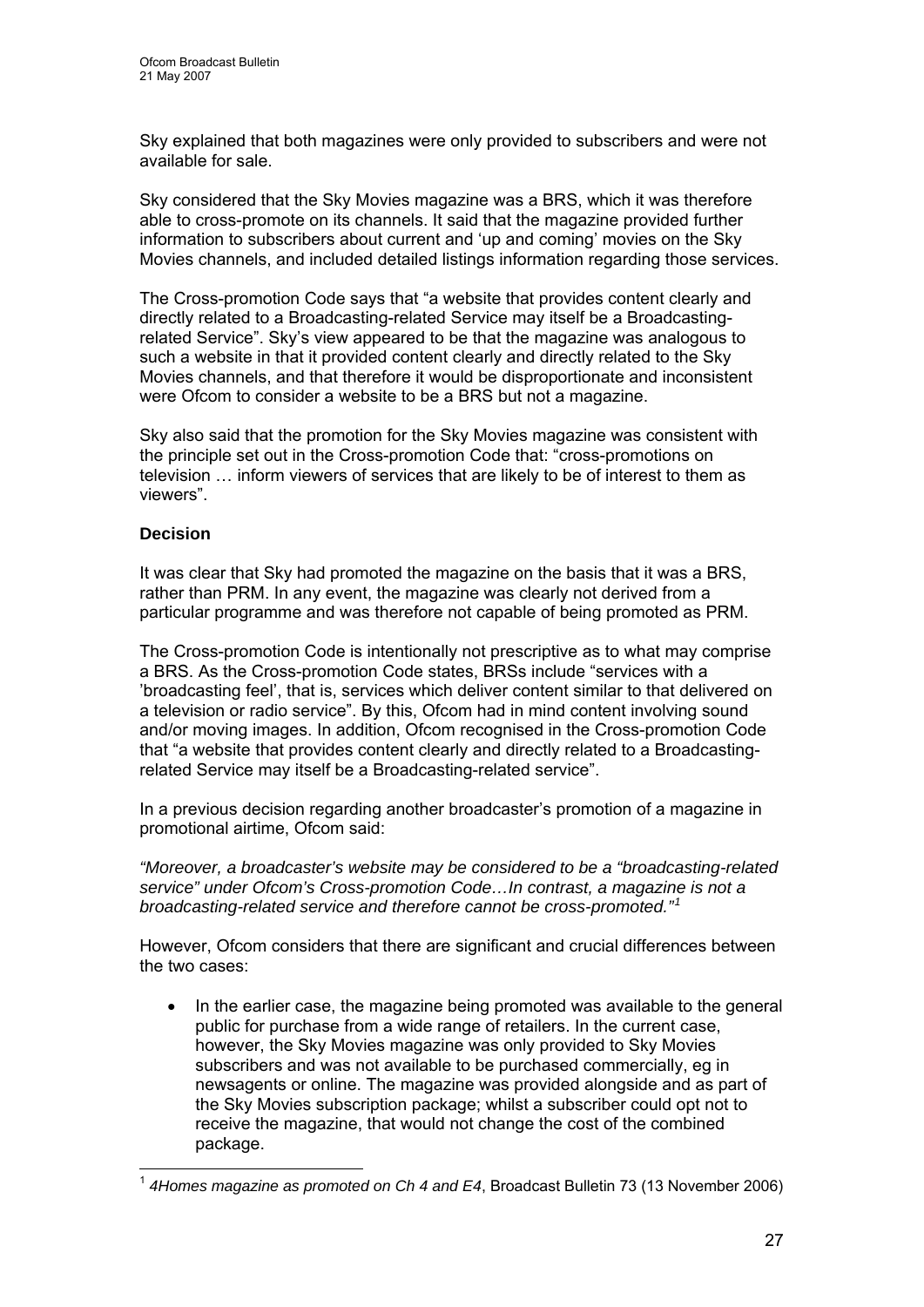- In the earlier case, the promotion contained a clear call to action, ie a selling message for the magazine. However, in the current case and bearing in mind that the magazine was provided to Sky Movies subscribers alongside and as part of their package, the promotion did not include a call to action.
- In the earlier case, the magazine contained generic content about homes and lifestyles similar to that readily available in other publications; the content was not clearly and directly related to the television channel. However, in the current case we noted that most of the content of the magazine was clearly specific to the Sky Movies channels; it was in essence a listings magazine for those channels and had more of a 'broadcasting feel' than in the previous case.

In view of the above considerations, Ofcom has concluded that in the very exceptional circumstances of this particular case the Sky promotion was, in effect, a promotion for the Sky Movies channels. It was therefore not in breach of the Crosspromotion Code. However, broadcasters are reminded of Ofcom's ruling in the earlier decision that "a magazine is not a broadcasting-related service and therefore cannot be cross-promoted."

# **Not upheld**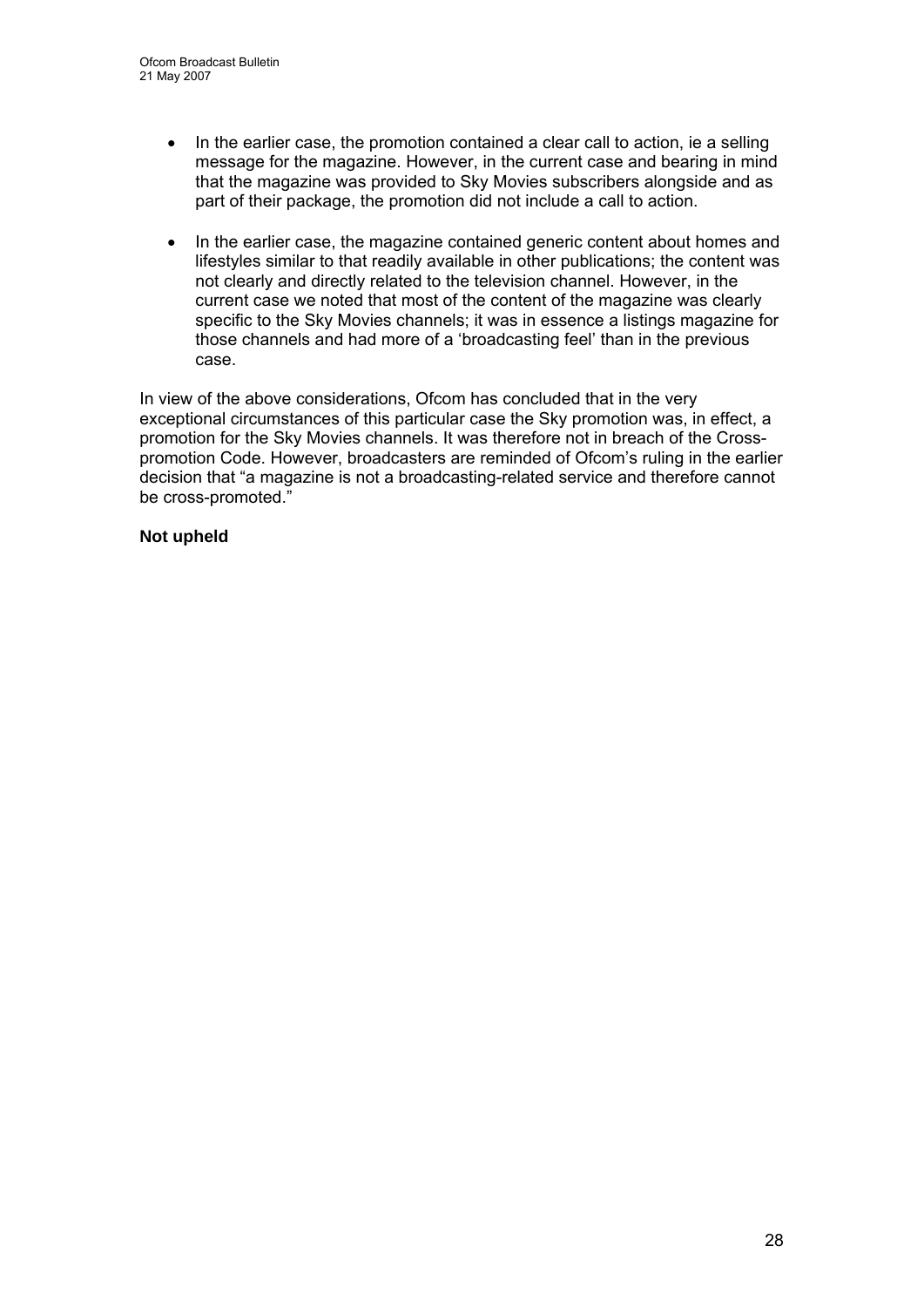# **Resolved**

**Top Gear**  *BBC Two, 16 July 2006, 20:00* 

# **Introduction**

In this episode, Jeremy Clarkson invited a man in the studio audience to comment on a car the team were discussing. The audience member described the car as *"gay"*. Jeremy Clarkson repeated this word and went on to add *"it's a bit ginger beer".* Five viewers complained that the expressions used were offensive to homosexual people.

Rule 2.3 of the Broadcasting Code states that broadcasters "must ensure that material which may cause offence is justified by the context…".

# **Response**

Some viewers separately complained to the BBC about the same incident. The BBC, in its Editorial Complaints Unit ("ECU") ruling published on 15 December 2006, concluded that:

*"As Jeremy Clarkson supplemented the term "gay" with a phrase which is rhyming slang for "queer", there was no doubt that it was being used in the sense of "homosexual", and was capable of giving offence… in this instance there was no editorial purpose which would have served to justify the potential offence and the complaints were therefore upheld... the Executive Producer of Top Gear has reminded the presenters and the production team of the importance of avoiding derogatory references to sexual orientation".* 

In response to a request from Ofcom, the BBC confirmed that it was content for the ECU ruling to stand as the Corporation's formal comment on the complaints made to Ofcom.

# **Decision**

Any use of the word "gay" which results in a negative portrayal of homosexual men and women can give rise to concern. Some in the homosexual community are sensitive to the word being used in a pejorative way, having seen adoption of the word as a means of referring to themselves and their community in a positive manner. To use it as a term of ridicule therefore runs the risk of giving offence.

However, there is evidence that for over the past thirty years or so a second meaning of the word has gained currency. The current edition of the Oxford English Dictionary (OED) states that in this second usage "gay" means foolish, stupid, and socially inappropriate, or disapproved of and lame. The Dictionary points to an original published use in 1978 of the word with this meaning, and states that this usage is slang and most common in the USA. The OED does not consider this meaning of the word to be offensive. The Dictionary does not set out the origins of this second meaning.

In Ofcom's view there is not sufficient evidence to conclude that use of the word "gay" is necessarily and automatically intended to be, or is, offensive. Broadcasters'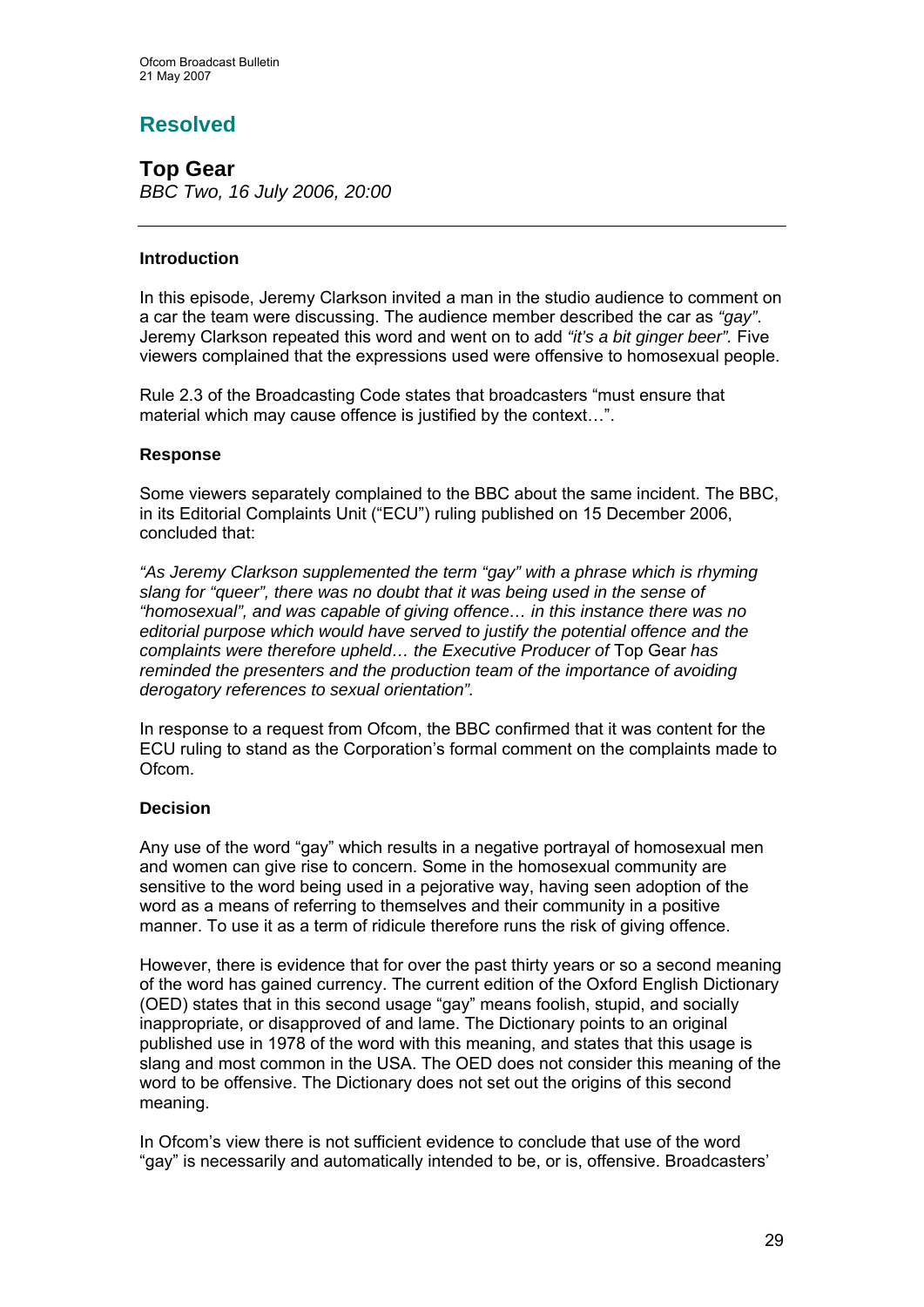right to freedom of expression should not be restricted without at least some objective evidence that the word in context was capable of causing offence.

In this edition of *Top Gear*, the presenter's use of a Cockney rhyming phrase made clear he intended to give a particular meaning to the use of the word "gay" by the member of the audience, i.e. not to restrict its meaning simply to foolish or stupid, but clearly linking the reference to homosexual people. This, in Ofcom's opinion, meant that the use of the word became capable of giving offence. In the context, there was no justification for using the word in this way. We note, however, that the BBC has taken steps to remind the production team and presenters of the importance of avoiding derogatory references to sexual orientation. In light of the ECU ruling and the BBC's actions, we consider the matter resolved.

Ofcom wishes to remind broadcasters that, whilst there is a meaning of the word "gay" which may not be offensive in context, broadcasters should take care about when and how frequently it is used. This is particularly true for programming that may have a significant number of children watching or listening. It is possible for adults to be able to distinguish different uses of the word, but it is not clear that children especially in the playground - are capable of doing so. Casual uses of "gay" as a word which could be regarded as offensive to homosexual people without careful thought as to context could potentially result in bullying.

# **Resolved**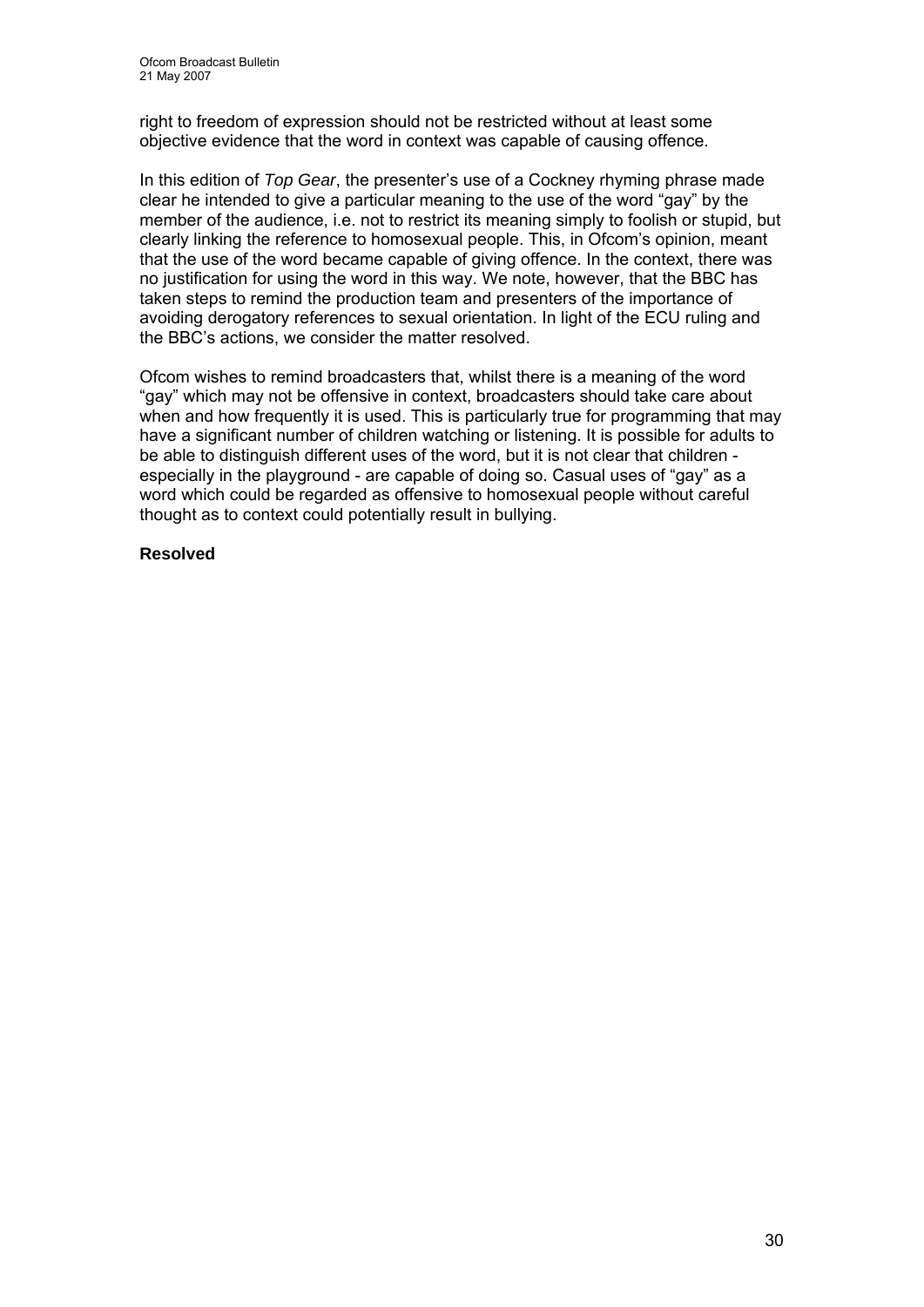# **The Charlotte Church Show**  *Channel 4, 23 February 2007, 22:00*

### **Introduction**

*The Charlotte Church Show* is a late night topical comedy entertainment show. The programmes featured a sketch in which films were parodied. In each case, the host, Charlotte Church, was edited into the films so that it appeared that she was one of the characters. A strap line at the bottom of each clip named the film, credited the film studio responsible for it and gave information about the film's release, e.g. *"Dreamgirls in cinemas now", "Little Miss Sunshine out now on DVD".*

Ofcom asked the broadcaster to comment on the inclusion of the strap lines under Rules 10.2 (separation of advertising and programming) and 10.3 of the Broadcasting Code (products and services must not be promoted in programmes).

### **Response**

Channel 4 said that one of the editorial requirements of the programme was that it was topical and referred to current events, particularly in the entertainment industry (film, television, music, popular culture etc.). In this respect, it was important that the programme included references to material that was current and instantly recognisable by the viewer, such as recent film, television and music references.

In terms of the sketches, Channel 4 believed that the insertion of Charlotte Church into each of the film clips was in keeping with the irreverent style of the show and was both original and editorially justified. However, in terms of the inclusion of the strap lines, Channel 4 said that while it believed that simply acknowledging the title of each film and the film studio would have been satisfactory, it accepted that to also include the additional words *"in cinemas now"* and *"out on DVD"* could be regarded as advertising or promotion.

Channel 4 said that similar references to the strap lines were common in entertainment chat shows and magazine shows when, for example, a film was being reviewed on its theatrical or DVD release. However, although the films in each episode were used because they were relatively recent releases and therefore topical, Channel 4 accepted that the information included in the strap lines might possibly not have the same editorial justification as there would be if an actor who featured in those films was present on the Show. Channel 4 said it regretted that on this occasion such words were included without adequate editorial justification.

Regarding the measures the channel has taken to avoid such concerns in the future, Channel 4 said that prior to the commencement of the second series of the show, a lawyer from its Legal and Compliance department gave a presentation to the programme's production team, including advice on commercial references within programmes. Also, in addition to reviewing scripts in advance and discussing with the Commissioning Editor and producers, a lawyer from the Legal and Compliance department now attended each recording of the show at the studio.

Channel 4 said it was unfortunate that the issue regarding the strap lines, which were added in post-production, was not picked up. Since the matter had been raised by Ofcom, the Channel has reiterated to the production company the importance of exercising care when including information to viewers which may infringe on the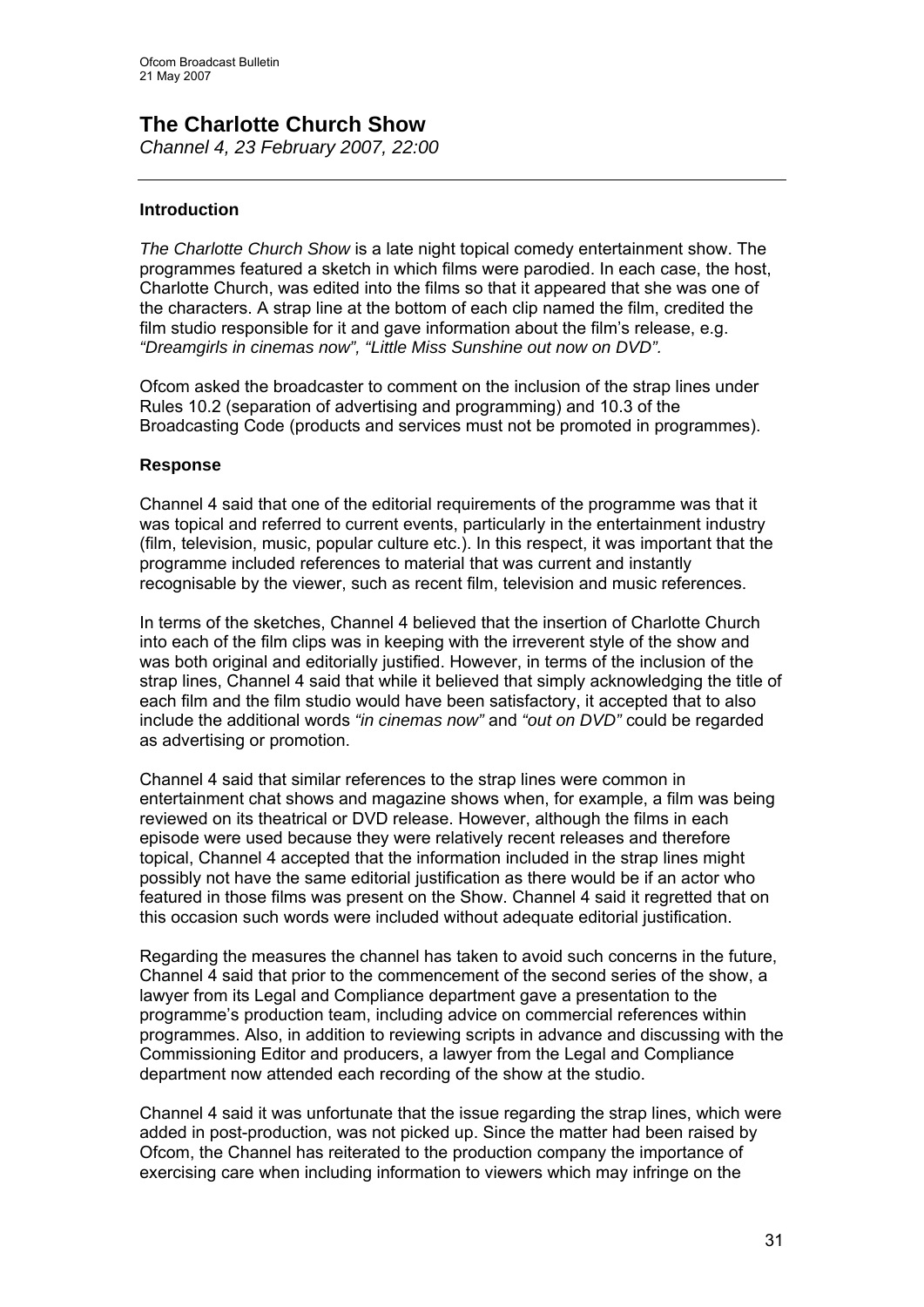requirement to keep advertising and programme elements separate and not to promote products and services. This particular point would be highlighted in all future legal and compliance briefings and included in more detail in briefing notes. Further, Channel 4 said that the strap lines would be edited out of any future repeats of the programme.

# **Decision**

We welcome Channel 4's acknowledgement that the references to cinema and DVD release dates were not editorially justified in the context of a comedy sketch. We agree that the inclusion of this information in the sketches without sufficient editorial justification was likely to be viewed as promotional and therefore in breach of Rule 10.3.

In view of the steps taken by the broadcaster to avoid recurrence, we considered the matter resolved.

### **Resolved**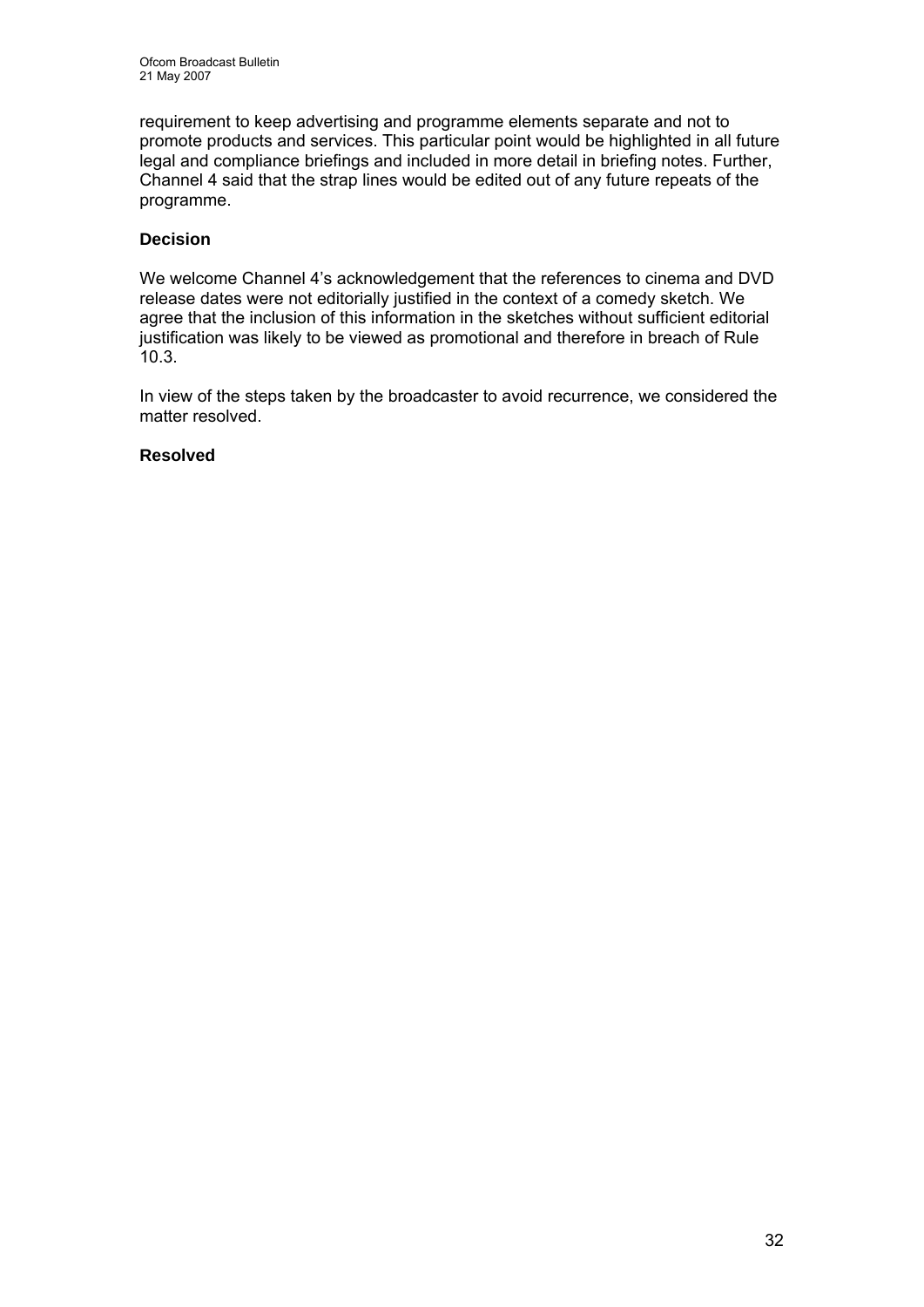# **Note to Broadcasters**

### **New targets for Ofcom's handling of complaints**

To help ensure a faster and more efficient service to complainants, Ofcom has revised its internal targets for the time it takes to handle Standards and Fairness and Privacy complaints from the public. The changes were introduced as of 1 April 2007.

### **Standards**

Our new target to complete 'straightforward' cases will be 30 working days. 'Straightforward' cases are those in which Ofcom does not need to contact the broadcaster to resolve the complaint.

Ofcom will aim to conclude 80% of its 'complex' investigations within 60 working days. 'Complex' cases are those which require investigation with the broadcaster. (Some of these cases, for instance those that lead to the imposition of statutory sanctions, inevitably take longer than the 60 days).

### **Fairness and Privacy**

Fairness and Privacy complaints relate to the treatment of those directly affected by programmes and it is important that Ofcom provides an effective complaints handling service aimed at those who are seeking redress. Our new targets are designed to reflect this.

Ofcom aims to make a decision on whether a complaint is within remit (an Entertainment Decision) on all investigations within 20 working days of receipt of a completed complaint form.

We aim to provide our provisional decision in straightforward investigations within 80 working days. Straightforward cases are those complaints adjudicated upon by the Executive Fairness Group following one exchange of written statements or complaints resolved by way of 'appropriate resolution'.

We aim to provide our provisional decision in complex investigations within 130 working days. Complex cases are those adjudicated upon by either the Executive Fairness Group or the Fairness Committee with two exchanges of written statements and/or a hearing.

Where either party requests a review of either an Entertainment or a Provisional Decision, we aim to resolve 80% of such requests within 30 working days.

Previously, in calculating these Key Performance Indicators (KPIs), Ofcom would extend the targets to take into account unforeseen delays, e.g. if a broadcaster delayed in sending Ofcom its formal comments on a complaint. From 1 April 2007, however, in order to provide the best service possible, Ofcom will no longer allow the KPIs to be extended.

We are therefore putting broadcasters on notice that with effect from the date of this Bulletin, Ofcom expects them to respect the deadlines set by Ofcom (as outlined in our published procedures) when carrying out an investigation. Ofcom will only accept extensions to deadlines where there are adequate and sufficient reasons for doing so. In all cases, Ofcom would expect to be informed as soon as possible.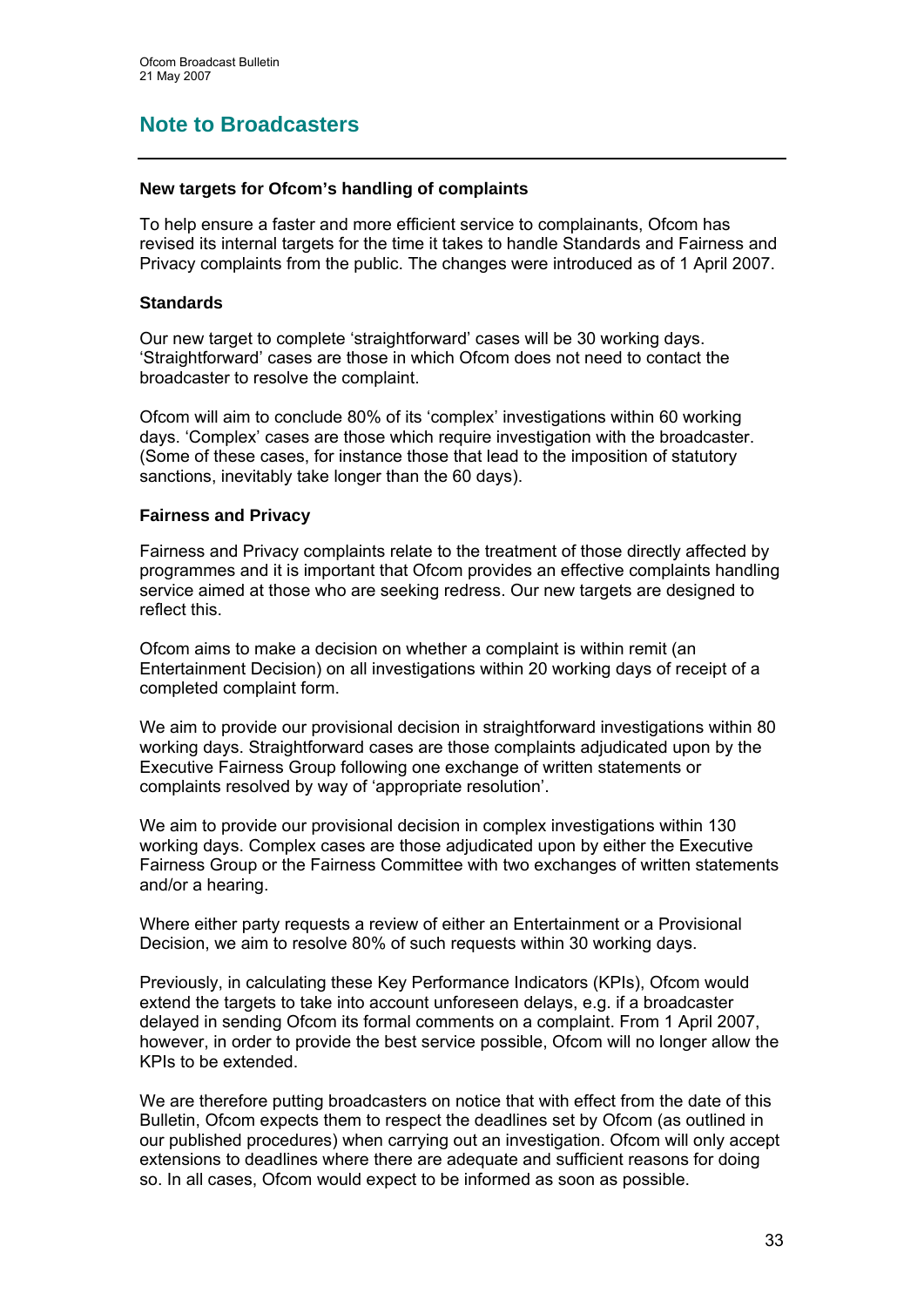# **Fairness and Privacy Cases**

# **Not Upheld**

# **Complaint by Mr Roger Croston on behalf of Dr Bruno Beger**

*Secret History: The Nazi Expedition, Channel 4, 12 July 2004* 

**Summary:** Ofcom has not upheld this complaint of unfair treatment in the broadcast of the programme.

Mr Croston complained that Dr Bruno Beger was treated unfairly in an edition of *Secret History.* The programme examined an expedition to Tibet in 1938 in which Dr Beger took part as the team's anthropologist. The programme alleged that while the official goal of the expedition was scientific, its secret mission was to discover the *"origins of the Aryan peoples"* and *"search for signs of a long-vanished master race".*  The programme made a number of allegations concerning Dr Beger and in particular stated that: prior to the expedition Dr Beger *had "drawn up criteria for forcible sterilisation in order to eliminate 'unworthy life'"*; that during World War II Dr Beger intended to study the skulls of Jewish Commissars of the Red Army shot by German soldiers; and, that in Auschwitz concentration camp he selected prisoners who were *"sacrificed for the sake of scientific comparison"* and put to death at the Natzweiler concentration camp. The programme stated that Dr Beger *"received a three year prison sentence as 'accomplice to 86 cases of murder'"*.

Mr Croston complained that the allegations made about Dr Beger were unfair, and most serious were those concerning *"forcible sterilisation"* and the skulls of the Jewish Commissars; that the allegations in the programme adversely affected Dr Beger's reputation; and, that he was not given an opportunity to respond to the allegations made.

Channel 4 responded that it wholly rejected any complaint that the programme was unfair in its treatment of Bruno Beger. It stated that Dr Beger's reputation was not adversely affected and placed the programme's allegations in the context of Dr Beger being a former SS officer and convicted war criminal. Channel 4 also responded that Bruno Beger was given an opportunity to contribute to the programme when it was originally made in Germany and in any event it questioned the necessity of giving Bruno Beger an opportunity to contribute to the programme given that his membership of the SS and his conviction as an accomplice to the murder of Jewish people during the war were matters of public record.

Ofcom found that the allegations made in the programme did not result in unfairness to Dr Beger, and, given the established facts concerning Dr Beger, were not capable of adversely affecting his reputation. In light of these findings the Committee found that there was no obligation on the broadcaster to offer Dr Beger an opportunity to respond to, or comment on, the arguments and evidence within the programme.

# **Introduction**

This documentary programme, part of the *Secret History* series, was entitled *The Nazi Expedition*. The programme examined the work of five German scientists, and members of the SS, who in 1938 conducted an expedition to Tibet under the leadership of Ernst Schaefer. It featured the work, and archive footage, of the expedition's anthropologist Dr Bruno Beger who took facial casts and measurements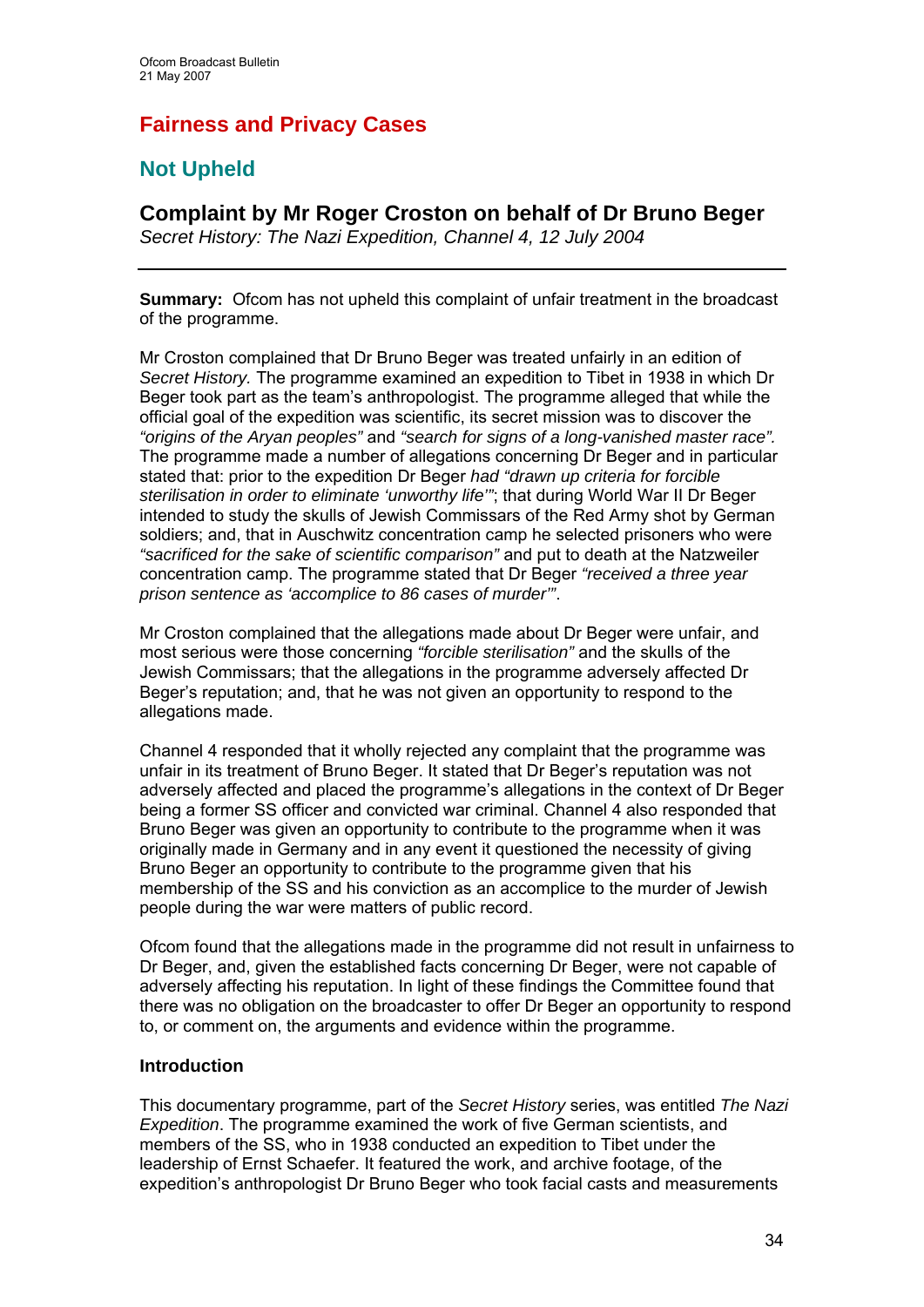of Tibetans as part of its research. The programme set out to show that while the official goal of the expedition was scientific, its secret mission was to discover *"the origins of the Aryan peoples"* and *"search for signs of a long-vanished master race"*. This was set in the wider context of the work of the Ahnenerbe, an ancestral heritage foundation set up by the leader of the SS, Heinrich Himmler.

The programme also discussed the lives of members of the expedition team, including Dr Beger, before during and following World War II. The programme made a number of allegations concerning Dr Beger and in particular stated: that prior to the expedition Dr Beger had *"drawn up criteria for forcible sterilisation in order to eliminate 'unworthy life'"*; that during World War II Dr Beger intended to study the skulls of Jewish Commissars of the Red Army shot by German soldiers and to have these *"sent back to Germany for his anatomy collection"*; and, that in Auschwitz concentration camp he selected prisoners who were *"sacrificed for the sake of scientific comparison"*, and put to death at the Natzweiler concentration camp and were part of the creation of *"a comprehensive collection of skeletons"*. The programme stated that Dr Beger *"received a three year prison sentence as 'accomplice to 86 cases of murder'"*.

Mr Roger Croston complained on behalf of Dr Bruno Beger that he was treated unfairly in the programme as broadcast.

# **The Complaint**

# **Mr Croston's case**

In summary, Mr Croston complained that Dr Beger was treated unfairly in that:

- a) The programme contained inaccurate information, distortions as well as unfair selections and juxtapositions of material taken out of context, which was misleading to the audience which resulted in unfairness to Dr Beger. In relation to this head of complaint Mr Croston also submitted detailed individual complaints regarding the programme's commentary (see below at head d).
- b) The programme adversely affected Dr Beger's reputation. In relation to this head of complaint Mr Croston also submitted detailed individual complaints regarding the programme's commentary (see below at head d).
- c) Dr Beger was not given an opportunity to contribute to the programme. In relation to this head of complaint Mr Croston stated the Dr Beger had declined an opportunity to respond to an earlier German programme on which this programme was based. However Mr Croston argued that the earlier programme was substantially different from the Channel 4 programme as broadcast and that Dr Beger had not therefore been offered an opportunity to respond to the programme as broadcast.
- d) In summary, and in relation to the above heads of complaint, Mr Croston submitted detailed individual complaints regarding the programme which, he stated, resulted in unfairness to Dr Beger:

**Complaint 1:** The programme unfairly stated that the expedition had sinister motives and thereby adversely affected Dr Beger's reputation. Mr Croston stated that this was not the case as it was a normal and wide ranging scientific study in accordance with the then world wide standards.

**Complaint 2:** The mission was not secret, as unfairly stated in the programme, but a normal scientific expedition. There was no *"darker purpose"* to the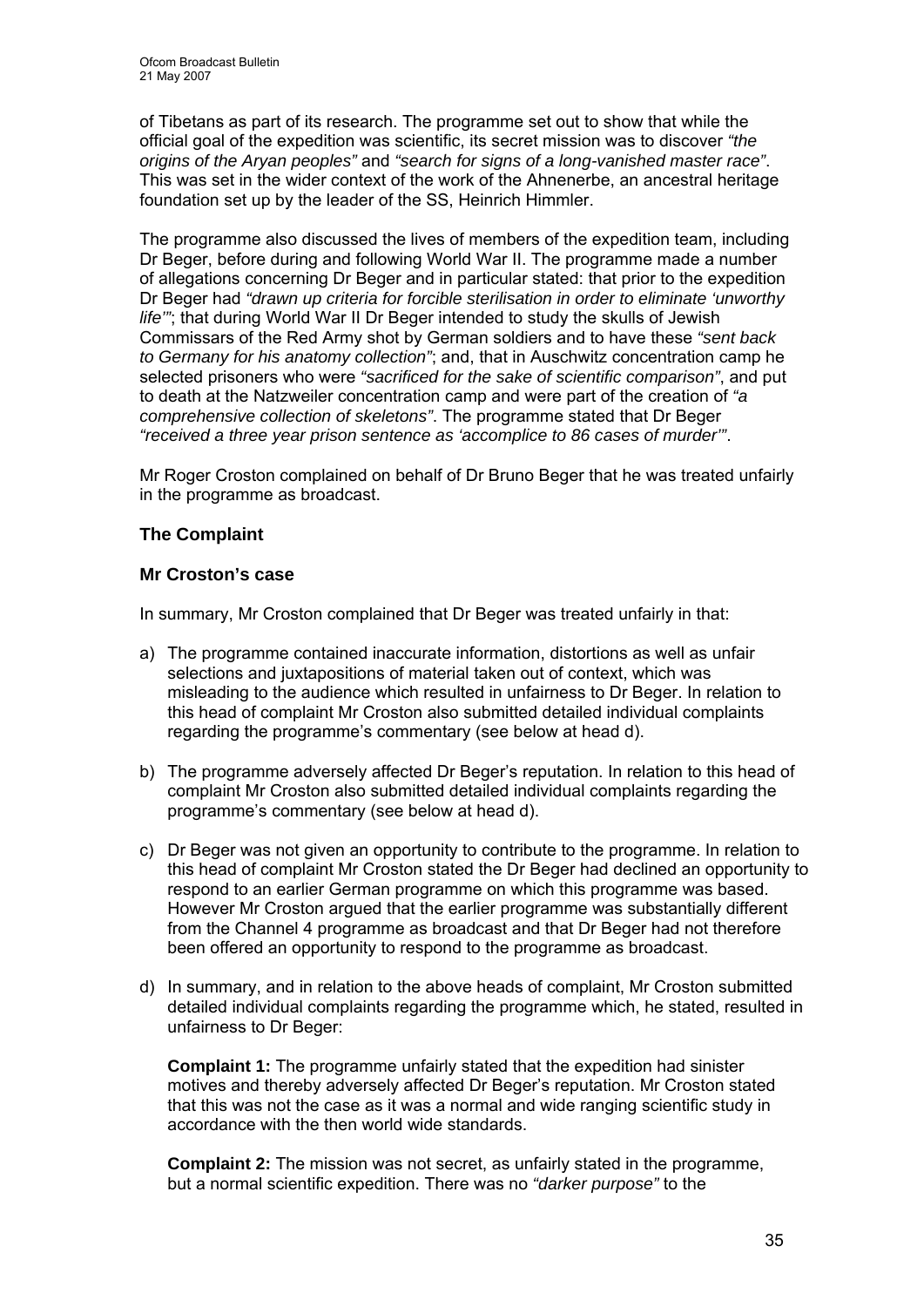expedition nor was the expedition team looking for the origin of an Aryan peoples or signs of a vanished *"Master Race"*. Mr Croston complained that Dr Beger's reputation was adversely affected by the programme's claim.

**Complaint 3**: The expedition did not attempt to rewrite history nor to justify any change to the future of the world as unfairly stated by the programme. Mr Croston complained that Dr Beger's reputation was again adversely affected by this claim.

**Complaint 4**: The expedition was not an official German one, as unfairly stated by the programme, but privately run. Furthermore Mr Croston complained that the programme unfairly implied that it was a search for *"the true cradle of the Aryan race"* when this allegation was unfounded.

**Complaint 5:** The expedition was not undertaken courtesy of the Ahnenerbe foundation nor sponsored by the SS as unfairly stated by the programme. Rather it was financed, Mr Croston stated, independently of Himmler and the Ahnenerbe foundation although political support from both was required to obtain foreign currency and passports.

**Complaint 6:** Mr Croston complained that the programme's statement that the expedition did not have entry visas was unfair since its members did have permission to travel to India.

**Complaint 7:** The programme stated that British authorities in India were *"wary"* as German scientific expeditions were used as cover to foment uprisings. Mr Croston complained that this unfairly implied that the British authorities were suspicious of the Schaefer expedition and this was unfair to Dr Beger, and adversely affected his reputation, since no evidence has been produced to support this claim.

**Complaint 8:** The invasion of Czechoslovakia was unfairly referred to out of chronological order when in fact it did not occur until the expedition was actually in Tibet.

**Complaint 9**: The references to science and scientists in 1938 Nazi Germany and the influence on science of totalitarian governments unfairly implied that the members of the Tibet expedition, including Dr Beger, were involved in harmful activity when this was not the case. Mr Croston complained that Dr Beger's reputation was again adversely affected by the references.

**Complaint 10:** The quotation from the expedition's leader Ernst Schaefer that *"the goals of SS ideology and research are the same"* was unfairly taken out of chronological order, when in fact the statement was made five years after the Tibet expedition and had no connection with it.

**Complaint 11:** The claim that Ernst Schaefer's private intention was to practise hunting and collecting rare plants and animals was unfair as it was a publicly stated aim from the start.

**Complaint 12:** Mr Croston complained that the programme used archive of the expedition film unfairly, wrongly translated the film's commentary regarding Tibetan mythology and incorrectly attributed the expedition filming to Tibet when it was actually filmed in neighbouring Sikkim.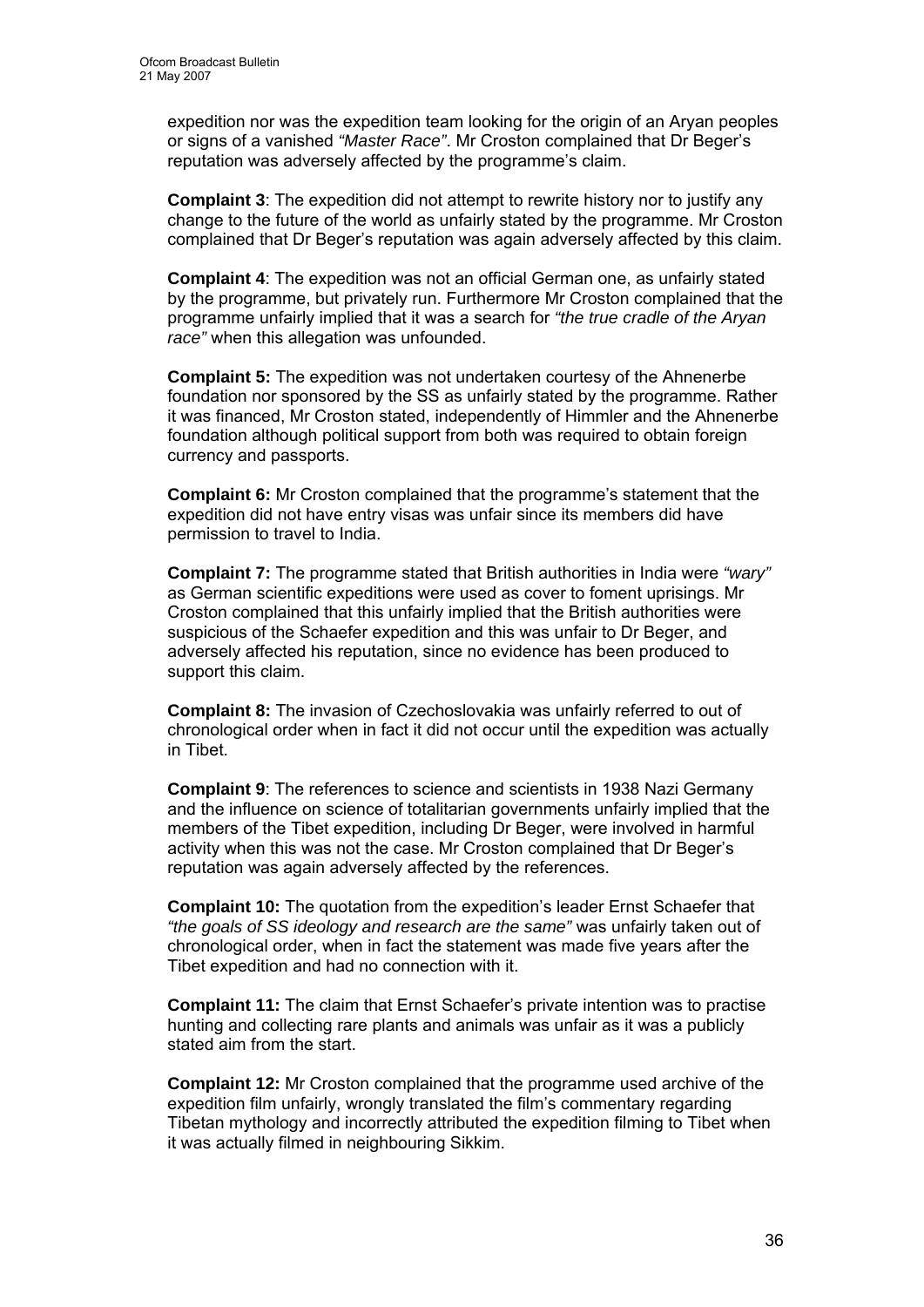**Complaint 13:** The analogy between the skull and cross bones of Tibetan culture, and the SS, was contrived and was never made by the expedition members, as unfairly implied by the programme. Mr Croston complained that the programme unfairly suggested that the five SS members of the 1938 expedition had absolute power over life and death.

**Complaint 14**: The programme unfairly implied that the expedition was expected to reach the Tibetan capital Lhasa by their sponsor(s) when in fact this was not the stated original aim.

**Complaint 15**: Mr Croston complained that the expedition never had as an aim the collection of evidence of common German-Tibetan roots as unfairly stated by the programme. Furthermore Dr Beger did not have this as a research objective as unfairly stated by the programme.

**Complaint 16:** The programme unfairly included the statement that Dr Beger was committed to the ideology of racial superiority. Mr Croston complained that Dr Beger's reputation was again adversely affected by this claim.

**Complaint 17:** The programme unfairly stated that Dr Beger offered free medical treatment to recruit volunteers to be measured for his anthropological studies, when in fact he offered this treatment regardless of any involvement in the studies.

**Complaint 18:** The programme unfairly stated that *"At home, he* [Dr Beger] *has drawn up criteria for forcible sterilisation to eliminate 'unworthy life'"* when there was no evidence for this claim and it was unsubstantiated by original documents. Mr Croston stated that this was one of the two most serious allegations unfairly made in the programme.

**Complaint 19:** The programme's reference to Dr Beger's fascination with death, linked to his observations of a sky burial, unfairly implied that he had unworthy motives in Tibet.

**Complaint 20:** Mr Croston complained that the programme unfairly stated that Dr Beger was looking for signs of the Aryans in the proportions of the Tibetan people. Dr Beger did not use the term 'Aryan' since it was not a valid scientific term and his anthropological studies were consistent with standard worldwide anthropological measurements.

**Complaint 21:** The programme unfairly suggested that Dr Beger made 200 facial casts of Tibetans when in fact he only made 16.

**Complaint 22:** The documentary unfairly stated that the Tibetans were part of an experiment that would lead to mass murder. In fact they were part of no such experiment and there was no link between the expedition and Dr Beger's subsequent involvement in a programme that led to the murder of 86 prisoners.

**Complaints 23, 24 & 25:** Mr Croston stated that neither Dr Beger nor the expedition had as an objective the goal of finding physical proof that the Nazis were descended from a pure Aryan type as unfairly stated by the programme's commentary and by historian Christopher Hale in interview.

**Complaint 26:** The programme unfairly used the emotive term 'victim' to refer to a person having a cast made of his head when he was not deliberately and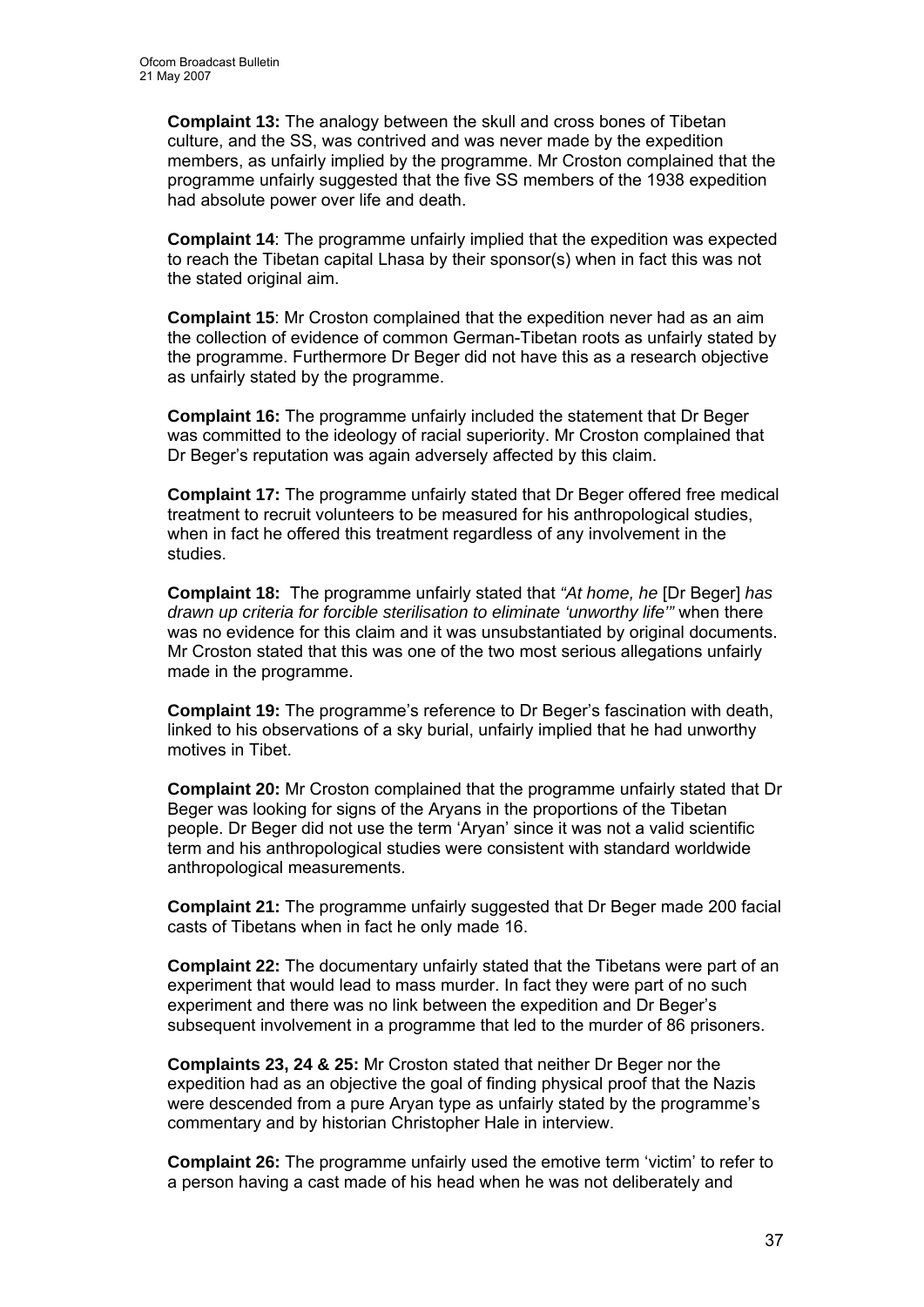intentionally injured. This was unfair to Dr Beger and implied he had unworthy motives in Tibet.

**Complaint 27:** The programme unfairly stated that Dr Beger believed that his collection of facial casts concealed the characteristics of the Aryan super race. In fact Dr Beger never used the term 'Aryan' or 'super race' and he was using worldwide standard objective anthropological methods.

**Complaint 28:** Mr Croston complained that the programme unfairly referred to Dr Beger using the *"mathematics of the Master Race"* when in fact he never used the term "Master Race" and the mathematics used was that of the standard anthropology of the time.

**Complaint 29:** The programme unfairly referred to the invasion of Poland out of chronological order when in fact Poland was not attacked until after the expedition returned to Germany.

**Complaint 30:** The programme unfairly stated that *"Himmler recalls his men"* when in fact the expedition's leader was advised to return to Germany by his father, and the expedition team was not under the orders or control of Himmler.

**Complaint 31:** The programme unfairly stated that the knowledge acquired by the expedition was used to feed divisive and elitist racial theories propounded by the SS. In fact the knowledge acquired was only used in order for Dr Beger to write a paper and the expedition leader to use in his film and book. Mr Croston complained that Dr Beger's reputation was again adversely affected by this claim.

**Complaint 32:** The programme unfairly claimed that the footage of the Tibetan expedition was turned into a propaganda film *Secret Tibet*. The claims about parallels between German and Tibetan society were not made in *Secret Tibet* as alleged in the programme (transcript translation and recording have been provided). The film is recognised today as an expedition travelogue.

**Complaint 33:** The programme unfairly referred to the Tibet expedition as having looked for traces of Aryan heritage when this was not the case.

**Complaint 34:** The programme unfairly stated that Dr Beger compared his Tibetan measurements with other races, with *"data derived from death"* when neither was the case. Mr Croston complained that Dr Beger's reputation was adversely affected.

**Complaint 35:** The programme unfairly stated *"Hitler orders his soldiers to shoot the Jewish Commissars of the Red Army on sight. Beger intends to study their skulls to be sent back to Germany for his anatomy collection"*. Mr Croston stated that this was the second of the two most serious allegations unfairly made in the programme. Mr Croston stated that at Dr Beger's trial in 1971 the judge stated that Dr Beger could not have been the author of the document "Securing the skulls of Jewish-Bolshevist Commissars" on which this allegation was based. Mr Croston argued it was therefore not the case that Dr Beger intended to have the skulls sent to him, this was a programme proposed by August Hirt [another member of the Ahnenerbe] and was never carried out. Mr Croston complained that Dr Beger's reputation was again adversely affected.

**Complaint 36:** The programme unfairly implied that Dr Beger selected over 100 Auschwitz prisoners to be killed when in fact he selected them for anthropological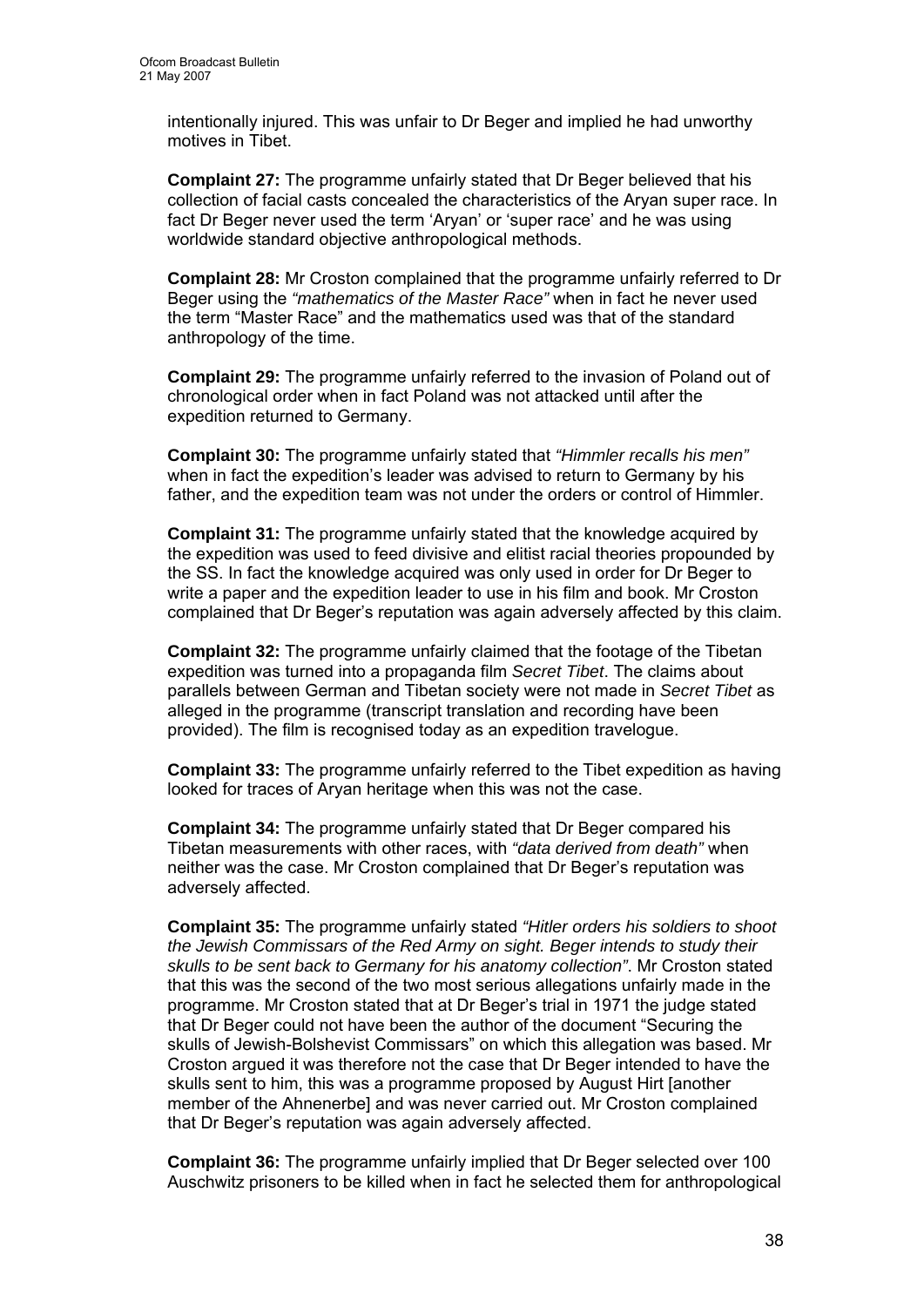measurements only. Mr Croston stated that subsequently Himmler and Hirt were found guilty of the murder of the prisoners, Dr Beger was found guilty only as an accomplice to murder.

**Complaint 37:** Mr Croston complained that the programme unfairly stated that to Dr Beger these people were the antithesis of the Aryans who he had been looking for in Tibet. In fact Dr Beger was not looking for Aryans in Tibet and he never stated that any people were the antithesis of Aryans.

**Complaint 38:** Mr Croston complained that the programme did not make clear that Dr Beger selected prisoners (at Auschwitz concentration camp) only for anthropological measurement and not to be put to death. Mr Croston stated that it was made clear at Dr Beger's trial in 1970 that their deaths were planned by Himmler and Hirt.

**Complaint 39:** Mr Croston complained that the programme, which stated that *"in 1971 Bruno Beger received a three year prison sentence as accomplice to 86 cases of murder"*, did not state that Dr Beger was given the minimum sentence of three years suspended, because (the court accepted) he had been 'entrapped by fate in mass murder and had not been involved out of condemnable motives'.

**Complaint 40:** The programme unfairly stated that the expedition attempted *"to make myth modern history"* when this conclusion could not be drawn from its plans or results. Mr Croston complained that this was unfair to Dr Beger as an expedition member.

In summary, Mr Croston complained that Dr Beger's privacy was unwarrantably infringed in the broadcast of the programme through the commentary's reference to his home town. However this complaint was not entertained by Ofcom since the reference was sufficiently general to be incapable of infringing Dr Beger's privacy.

# **Channel 4's case**

In summary Channel 4 responded to the fairness complaint made by Mr Croston on behalf of Dr Beger as follows:

- a) Channel 4 stated that it wholly rejected any complaint that the programme was unfair in its treatment of Bruno Beger. Channel 4 responded to the complaint that the programme contained inaccurate information, distortions and unfair selections and juxtapositions of material taken out of context, by addressing each point at head d) below.
- b) Channel 4 next responded to the complaint that the programme adversely affected Bruno Beger's reputation. Channel 4 noted that: Bruno Beger's work as an anthropologist was almost entirely confined to his activities as an officer in the SS; he holds a PhD but has held no academic post in Germany; and, after the defeat of the Third Reich he was a paper manufacturer and therefore has no 'academic reputation' to defend.

Channel 4 stated that Bruno Beger studied under Hans F.K. Gunther who taught anthropology based on concepts of race and that following his PhD he joined the SS and Nazi Party and worked for the Race and Settlement Office which ensured SS recruits and their prospective brides measured up biologically. Channel 4 stated that Bruno Beger, like the SS head Himmler, became fascinated with the possibility that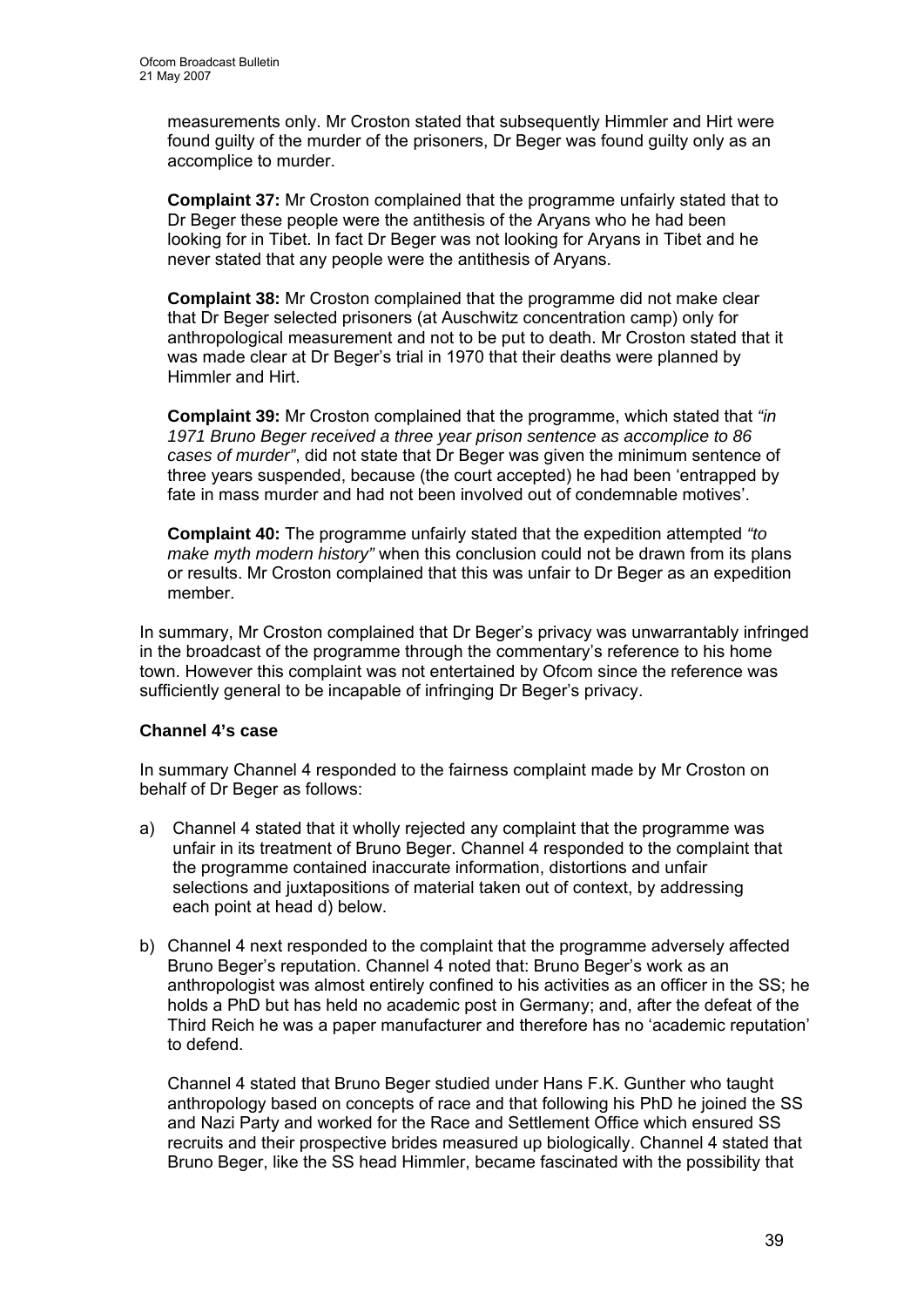Nordic migrations had left biological traces in the people of the Himalayas and was offered a chance to join the Tibet expedition.

Channel 4 described how following the expedition and the start of WWII, Dr Beger returned to Germany, served in the SS and took part in the invasion of Russia. He continued 'scientific studies' with an Institute linked to the Ahnenerbe, and was on Himmler's 'Personal Staff'. Channel 4 stated that Dr Beger devised a study comparing the buttocks of African 'Hottentots' and Jewish women held in ghettoes and concentration camps although this was never carried out.

Channel 4 stated that in 1943 Dr Beger became involved with 'Project Beger' which also drew in the head of the Ahnenerbe, Wolfram Sievers, the manager of the Nazi genocide Adolf Eichmann and Dr August Hirt. The Project had its origins in a chilling letter recommending the collection of the skulls of 'Jewish Bolshevik commissars' murdered on the eastern front. According to Professor Michael Kater, an authority on the Ahnenerbe, it was almost certainly written by Bruno Beger. The letter advised remedying the shortage of Jewish skulls by procuring those of the commissars "a repulsive yet characteristic sub-humanity" and instructed "following the induced death of the Jew, whose head must not be damaged…separate the head from the torso".

Channel 4 stated that Bruno Beger proceeded to the Auschwitz concentration camp to carry out anthropological studies. The prisoners he selected for study were transferred to Natzweiler KZ concentration camp. Bruno Beger followed and, according to Channel 4, assisted Hirt in a series of studies using x-rays as an anatomical record and means of sterilising males, all 86 prisoners were then murdered and their remains transferred to Strasbourg University. Bruno Beger subsequently continued his 'work' with them at the Sven Hedin Institute.

According to Channel 4, towards the end of the war Bruno Beger studied 'Races in War', was captured in Italy and spent some time in an internment camp.

Channel 4 stated that the Nuremberg 'Doctors Trial' followed the main trials in 1946 and the 'Jewish Skeleton Collection' became one part of it. Bruno Beger was mentioned in evidence at this trial but, according to Channel 4, his role in the Skeleton Collection was yet to be uncovered. Evidence continued to be gathered in the 1960s, much of it by historian Michael Kater, and Bruno Beger was finally put on trial in 1970. He was found guilty of being an 'accomplice to murder' over his work in connection with concentration camps in Germany, and given a three year sentence which was reduced to a probationary sentence on appeal. This was on the grounds that he had waited a long time for his trial and had endured internment.

- c) Channel 4 responded to the complaint that Bruno Beger was not given an opportunity to contribute to the programme by noting that the complainant agreed that Bruno Beger was given an opportunity to contribute to the programme when originally made in Germany but declined. Channel 4 argued that the programme complained of was a re-version of the original programme, made and broadcast in Germany, about which Bruno Beger made no complaint.
- d) In summary, and in relation to the above heads of complaint, Channel 4 responded to the individual complaints regarding the programme.

**Channel 4 1st Response to Complaint 1:** Regarding the reference to *"sinister motives"*, Channel 4 stated that all the members of the expedition were officers of the SS which was declared a 'criminal organisation' by the Allies because of its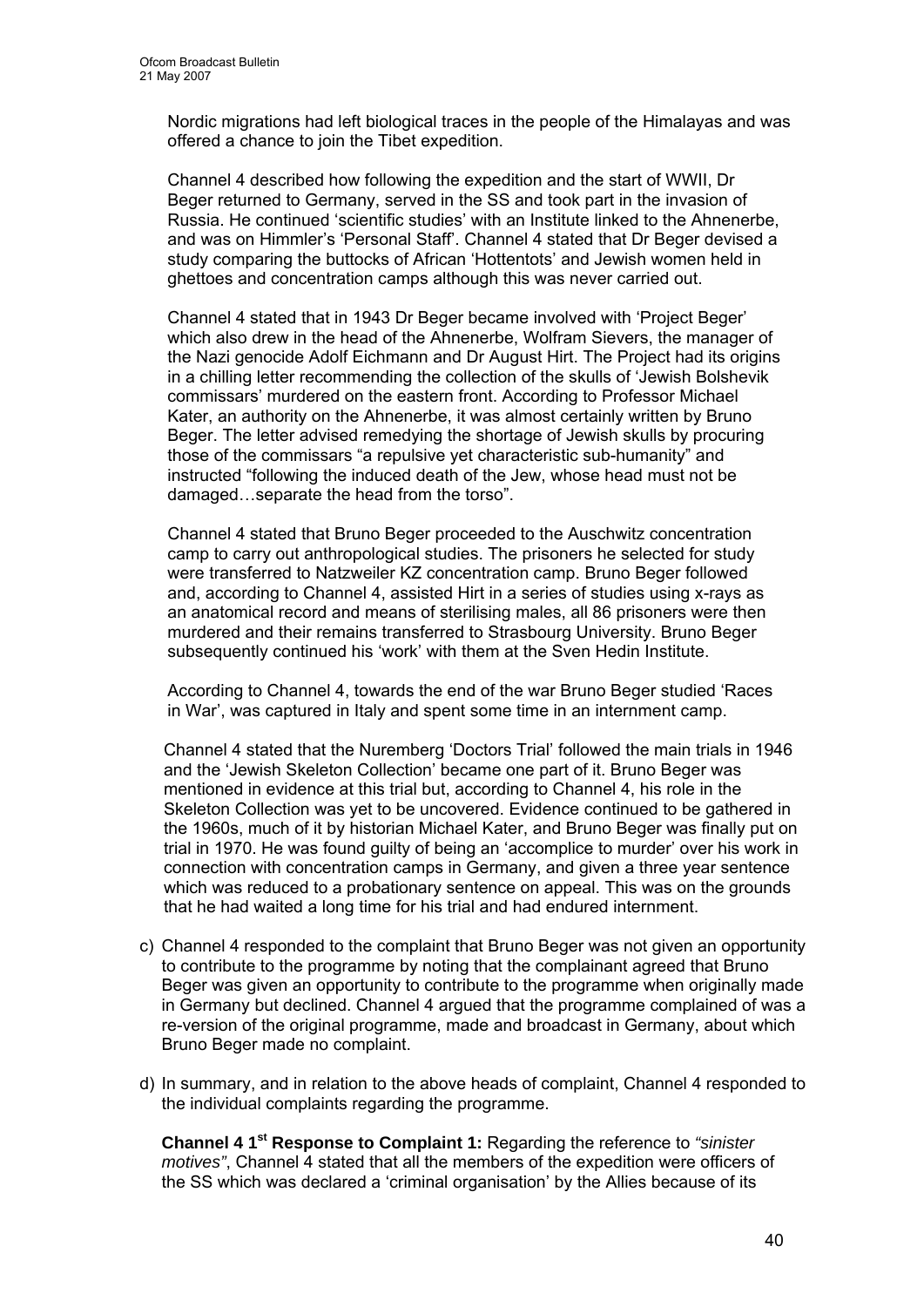direct and central role in the murder of millions of Jews, homosexuals and gypsies. Channel 4 noted that Bruno Beger worked for the SS Race and Settlement Office which monitored the racial quality of SS recruits, and that the expedition members all received promotions while in Asia. Channel 4 concluded that to refer to their motives as *"sinister"* was simply a reflection of internationally accepted moral standards.

**Channel 4 1st Response to Complaint 2**: Regarding the complaint that the mission was *"secret"* with a *"darker purpose"* in relation to seeking the origins of a vanished *"master race"*, Channel 4 stated that this was substantiated by the file on the expedition held by the India Office in the British Library. According to this file the expedition did not reveal its destination nor the nature of its scientific activities to the British authorities.

**Channel 4 1st Response to Complaint 3:** Channel 4's full response to the complaint regarding the reference to *"attempts to re-write history"* is made in its response at Complaint 15. Channel 4 stated that the documented expedition purpose was to provide evidence of an Aryan empire in the Himalayas. This idea was propagated by Bruno Beger's PhD supervisor, but was now considered incorrect and was never taken seriously outside Germany.

**Channel 4 1st Response to Complaint 4:** Regarding the reference to an *"official German expedition"*, Channel 4 argued that the expedition was an 'official German' one since it was referred to as the "Deutsche Tibet Expedition" on headed paper. Channel 4 commented that this was hardly likely to have happened in a totalitarian society if it was not the case. Furthermore the official report of the expedition described "the German Reich" reaching into the Asian Continent. According to Channel 4 the expedition members were feted by Himmler on their return and the German press reported the trip as 'Hitler's delegation to Tibet'. Regarding the reference to the "Aryan race" Channel 4 made its full response at Complaint 15.

**Channel 4 1st Response to Complaint 5:** Regarding the reference to the *"Ahnenerbe"* institute, Channel 4 responded that the expedition was undertaken courtesy of the Ahnenerbe. In spite of quarrels with the Ahnenerbe over funding the expedition described itself as "under the patronage of Reichsfuhrer-SS Himmler and in connection with the Ahnenerbe". The expedition also turned to alternative funding sources including the official Nazi Party newspaper. The expedition was not independent of the SS, the Ahnenerbe, nor the Nazi state and its various agencies

**Channel 4 1st Response to Complaint 6:** Regarding the reference to *"entry visas"*, Channel 4 responded that this had little bearing on unfairness to Bruno Beger. The point made is that this major expedition set off without permission to enter Tibet which was the stated goal.

**Channel 4 1st Response to Complaint 7:** Regarding the reference to British wariness over German scientific expeditions used as cover to launch uprisings, Channel 4 responded that there was a great deal of evidence to show that such German activity during and after WWI would have led the British authorities in India to view the expedition with suspicion. Furthermore the expedition's leader, Ernst Schaefer was subsequently involved with Himmler in a plan to return to the Himalayas and recruit Tibetans into a guerrilla force against the British although this was not carried out.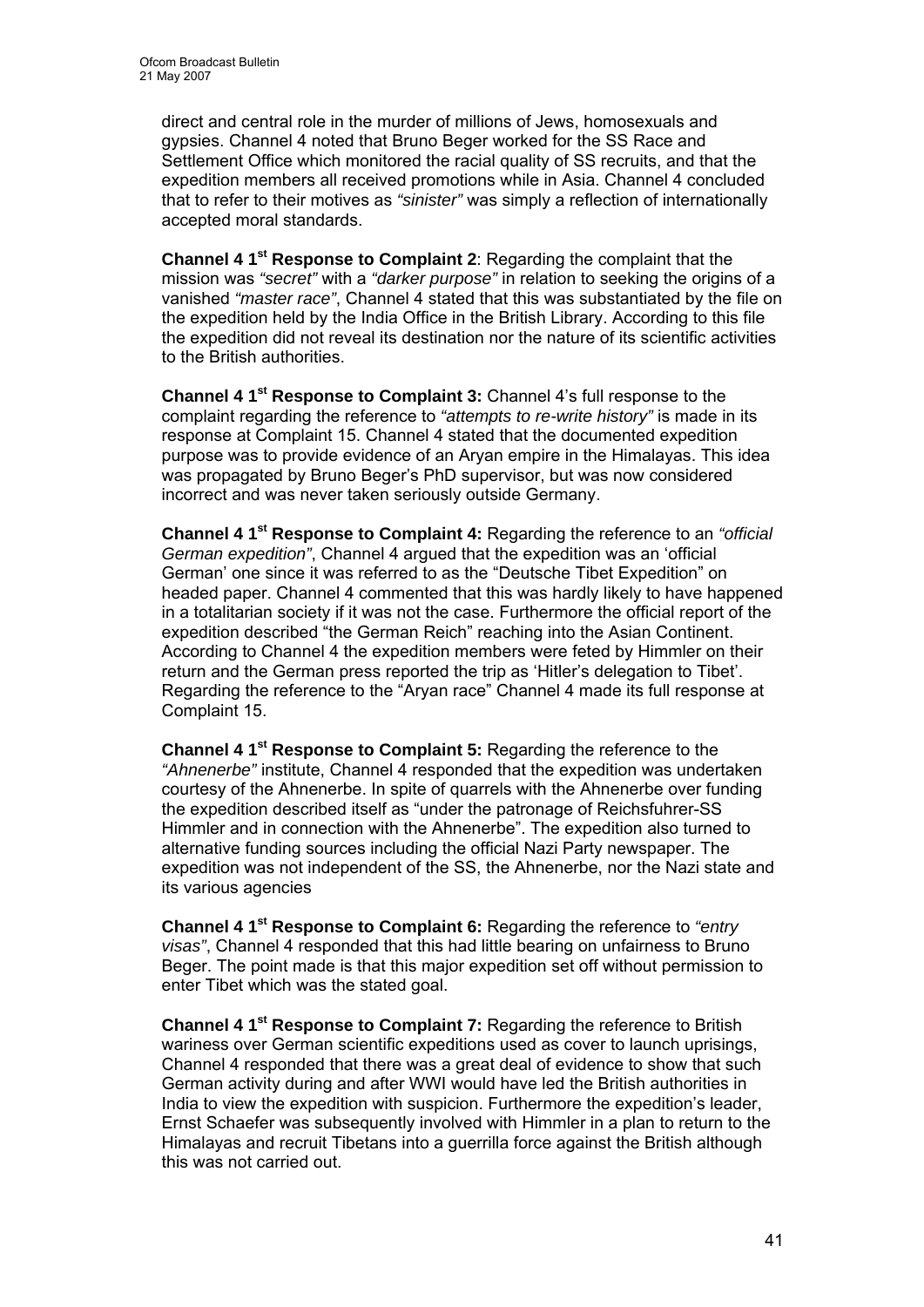**Channel 4 1st Response to Complaint 8:** Regarding the reference to the invasion of Czechoslovakia, Channel 4 stated that the policy of German rearmament, and British appeasement, was mentioned to situate the story of the expedition in a wider historical context. The expedition required British permission to travel to Tibet and this was acquired as part of a policy of appeasement. This policy ended with the invasion of Czechoslovakia. In any event, Channel 4 stated, the reference had no bearing on unfairness to Bruno Beger.

**Channel 4 1st Response to Complaint 9:** Regarding the reference to *"science in Nazi Germany"*, Channel 4 responded that this statement alluded to the fact that the expedition included a cross section of science in the Third Reich. In any event, Channel 4 stated, the statement could not be taken to imply harmful intentions in Tibet unless the complainant believed German scientists in the Third Reich would inevitably cause harm.

**Channel 4 1st Response to Complaint 10:** Regarding the reference to Ernst Schaefer announcing that *"the goals of SS ideology and research are the same"*, Channel 4 argued that it was perfectly legitimate to present an analysis of the expedition leader Ernst Schaefer's motivations using interviews he gave throughout 1933 to 1945. The statement made after the expedition and quoted in the programme was no different to assertions in his book from ten years earlier.

**Channel 4 1st Response to Complaint 11:** Regarding the reference to Ernst Schaefer *"privately"* intending to hunt in Tibet, the India Office files in the British Library, showed that Schaefer was given permission to enter only as a traveller and not to harm any Tibetans or kill any birds, or animals, which would offend the religious feelings of the Tibetan people. This condition of travel was defied.

**Channel 4 1st Response to Complaint 12:** Regarding the reference to Tibetan mythology, Channel 4 responded that the programme's sequence was not misleading since, although it was true that it was filmed in Sikkim, practices in Sikkim and Tibet were very similar. In any event, Channel 4 argued, it had no bearing on any alleged unfairness to Bruno Beger.

**Channel 4 1st Response to Complaint 13:** Regarding the reference to the *"skull and cross bones"*, Channel 4 argued that Ernst Schaefer frequently exploited the fact that the swastika was a revered symbol which could be seen all over the Tibetan world. Schaefer brought with him a collection of swastika pennants and used these to imply kinship between Tibet and Nazi Germany.

**Channel 4 1st Response to Complaint 14:** Channel 4 responded to the complaint regarding the reference to the expedition's sponsor's expectations at Complaint 15.

**Channel 4 1st Response to Complaint 15:** Regarding all references to the aim of the expedition, Channel 4 responded that it was true that Bruno Beger and the expedition were not looking for blue eyed, blond peoples in the Himalayas and that Bruno Beger did not use the term 'Aryan' in written sources at least. However, the complaint contained a series of misunderstandings over Bruno Beger's terminology and methodology, and over the aims of the expedition.

Channel 4 argued that Bruno Beger's use of terminology demonstrated that he was looking for evidence of 'Europid' features in individuals i.e. biological traits exhibited mainly by Europeans, but possessed by some non-Europeans, implying descent from a common ancestor. Channel 4 stated that 'Europid' was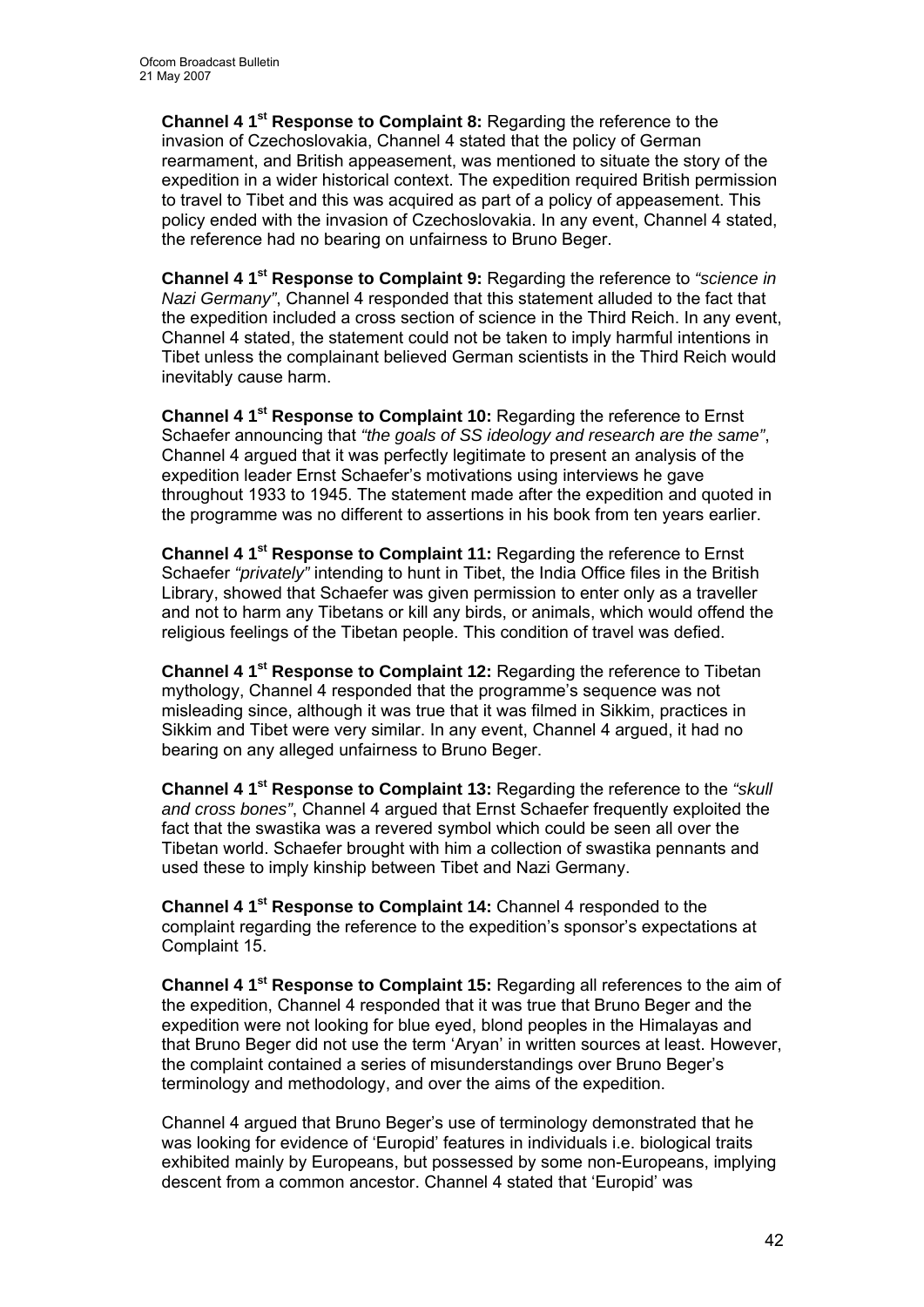interchangeable with 'Aryan', the legal classification in Nazi Germany of the ancestry of Reich citizens. Channel 4 stated that this was substantiated by documentation provided by the complainant, in which Bruno Beger described 'Europid' traits as "tall, with a long head, thin face, less protruding cheek bones…straight hair and an imperious self assured manner". Furthermore, the Race and Settlement Office of the SS that employed Bruno Beger used the same physical criteria to weed out unsuitable SS applicants.

The programme made clear Bruno Beger's methodology, namely in measuring, recording and mathematically processing many different kinds of physical trait, including eye colour and hair type, which would provide evidence of biological linkage between Asians and Europeans. He did not use the term 'Aryan' to describe these traits as this was considered a confusing term by his PhD supervisor professor Hans F.K. Gunther. However the term he used 'Europid' was interchangeable with 'Aryan' and the latter was chosen by the programme makers as it was more accessible to a wide audience.

Channel 4 stated that the expedition was planned by Ernst Schaefer who was reported, by the British Mission Officer in Tibet, to be fascinated by 'the Aryan line' and also 'Anti-Jew'. According to Channel 4, Schaefer was unlikely to have chosen an anthropologist who did not share this preoccupation. His long-term interest in 'Aryan' racial traits in Asian peoples, evidenced by his writings before 1938, provided a key motivation for the expedition to Tibet. He wrote: "this opens up a whole new area of science…to establish how far the Aryan race interspersed on the roof of the world" and this was the proposal he took to Himmler in 1936.

The distribution of Aryan types in the Himalayas was also the work of Bruno Beger's professor, the anthropologist Hans F.K. Gunther who wrote about the superiority of the Aryan peoples and the barely human status of lesser races like Jews and Slavs. In a 1933 book, for which Bruno Beger drew up the maps, Gunther asserted that a Nordic empire had spread from northern Europe deep into central Asia, but eventually bred 'half castes' with inferior races, and declined and disappeared. Gunther suggested that scattered among some Himalayan peoples were the remote descendents of these original Nordic peoples. Bruno Beger subsequently wrote of the 'proof' of this in his report on his work in Tibet *Rassen in Tibet*.

**Channel 4 1st Response to Complaint 16:** Regarding the reference to Bruno Beger's fascination with *"what made a particular race inferior or superior"*, Channel 4 stated that this had been established beyond reasonable doubt in its response to Complaint 15 (above). One of the characteristic common traits Bruno Beger observed was a 'sense of being dominant', and the race theory proposed by his supervisor Hans F.K. Gunther, endorsed by the Third Reich and taught to students like Bruno Beger, was by definition a pseudo scientific theory of racial difference and superiority. Channel 4 argued that it was incumbent on the complainant to show that Bruno Beger: who was educated by a leading German anthropologist of race theory promoted by the Nazi regime; who voluntarily joined the SS which was dedicated to the ideas of racial purity; and, who contributed a number of race studies to the SS Ahnenerbe institute, was not committed to the idea of racial superiority. Bruno Beger did not have to make statements to this effect since in the Third Reich they were assumed to be self-evident truths.

**Channel 4 1st Response to Complaint 17:** Regarding the reference to Bruno Beger offering *"free medical treatment"* in order to recruit volunteers for his studies, Channel 4 responded that this was corroborated by his own diaries.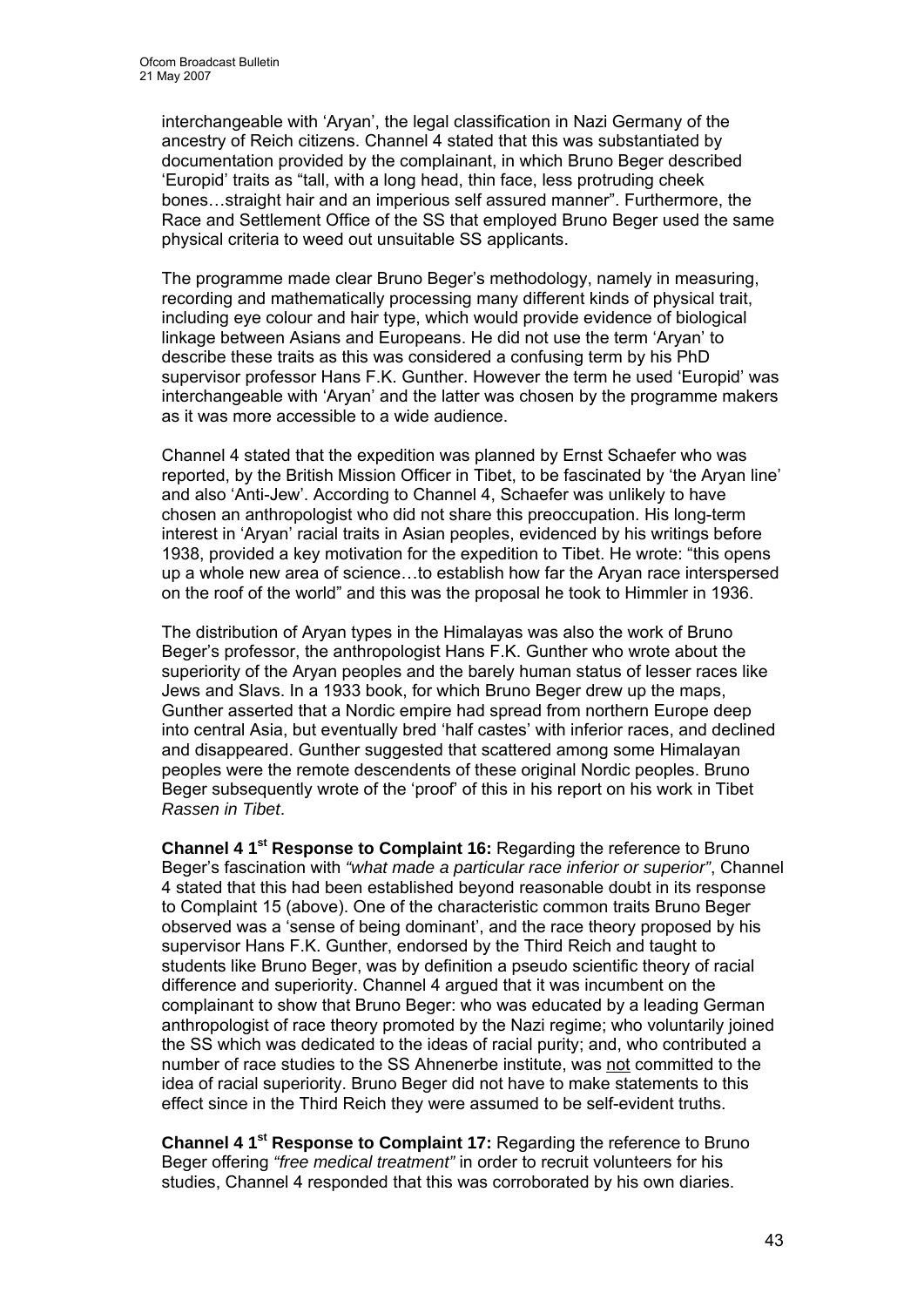**Channel 4 1st Response to Complaint 18:** Regarding the reference that Bruno Beger had drawn up criteria for forcible sterilisation in order to eliminate *"unworthy life"*, Channel 4 responded that Bruno Beger was a supporter of the 'Lebensborn' (well of life) project which was created by Himmler and where babies born to 'racially pure' girls were adopted and brought up by the SS. Channel 4 stated that according to the authors Victor and Victoria Trimondi, as well as being a dedicated supporter of the Lebensborn project, Bruno Beger's particular areas of expertise included the development of criteria for sterilisation, castration and abortion programmes intended to prevent "unworthy life". Channel 4 stated that Bruno Beger had written that "The role model for selection, the breeding aim of our people and its pioneer the SS, is the Nordic race" and that he was intimately involved with the development and application of such ideas through his work with the SS Race and Settlement Office. Furthermore, Channel 4 stated, when Beger worked along side his collaborator Dr August Hirt at the Natzweiler concentration camp x-rays were used to sterilise some of the prisoners.

**Channel 4 1st Response to Complaint 19:** Regarding the reference to Bruno Beger being fascinated by death in Tibet, Channel 4 responded that since many travellers to Tibet were fascinated by "sky burials" in which "the flesh is cut off and the bones battered to powder", this did not imply unworthy motives. However, the extent of filming of the sky burials showed an unusual interest in them by the expedition that may be described as obsessive.

**Channel 4 1st Response to Complaint 20**: Regarding the reference that Bruno Beger was searching *"for signs of the Aryans",* Channel 4 responded fully at Complaint 15 above.

**Channel 4 1st Response to Complaint 21:** Regarding the reference to Bruno Beger making facial masks and that *"more than 200 subjects are recorded"*, Channel 4 responded that Mr Croston was correct, only 16 casts were made and stated that the factual mistake had been corrected. Channel 4 stated however that this did not substantially alter the meaning of this part of the programme in relation to Bruno Beger.

**Channel 4 1st Response to Complaint 22:** Regarding the reference to the subjects little suspecting that they were part of an *"experiment that will end in mass murder"*, Channel 4 made its full response at Complaint 15 (above). Channel 4 stated that according to Bruno Beger's own standards he was involved in an experiment to prove a hypothesis regarding race. Such anthropological criteria was later used to classify various peoples as non-Aryan and resulted in their murder and the Tibetans could have had no idea of this, which supported the references made in the commentary.

**Channel 4 1st Response to Complaints 23, 24 and 25:** Regarding the references to the expedition seeking to find proof of Nazi descent from a *"pure Aryan type"*, Channel 4 responded fully at Complaint 15 (above).

**Channel 4 1st Response to Complaint 26:** Regarding the reference to a *"victim"*  to describe one of Bruno Beger's Tibetan 'subjects', Channel 4 responded that on at least two occasions he caused physical discomfort to the subjects he measured, or made face masks from, and this was reported in his diaries. Furthermore, Channel 4 stated, un-transmitted expedition footage showed Bruno Beger measuring a woman who was clearly in distress.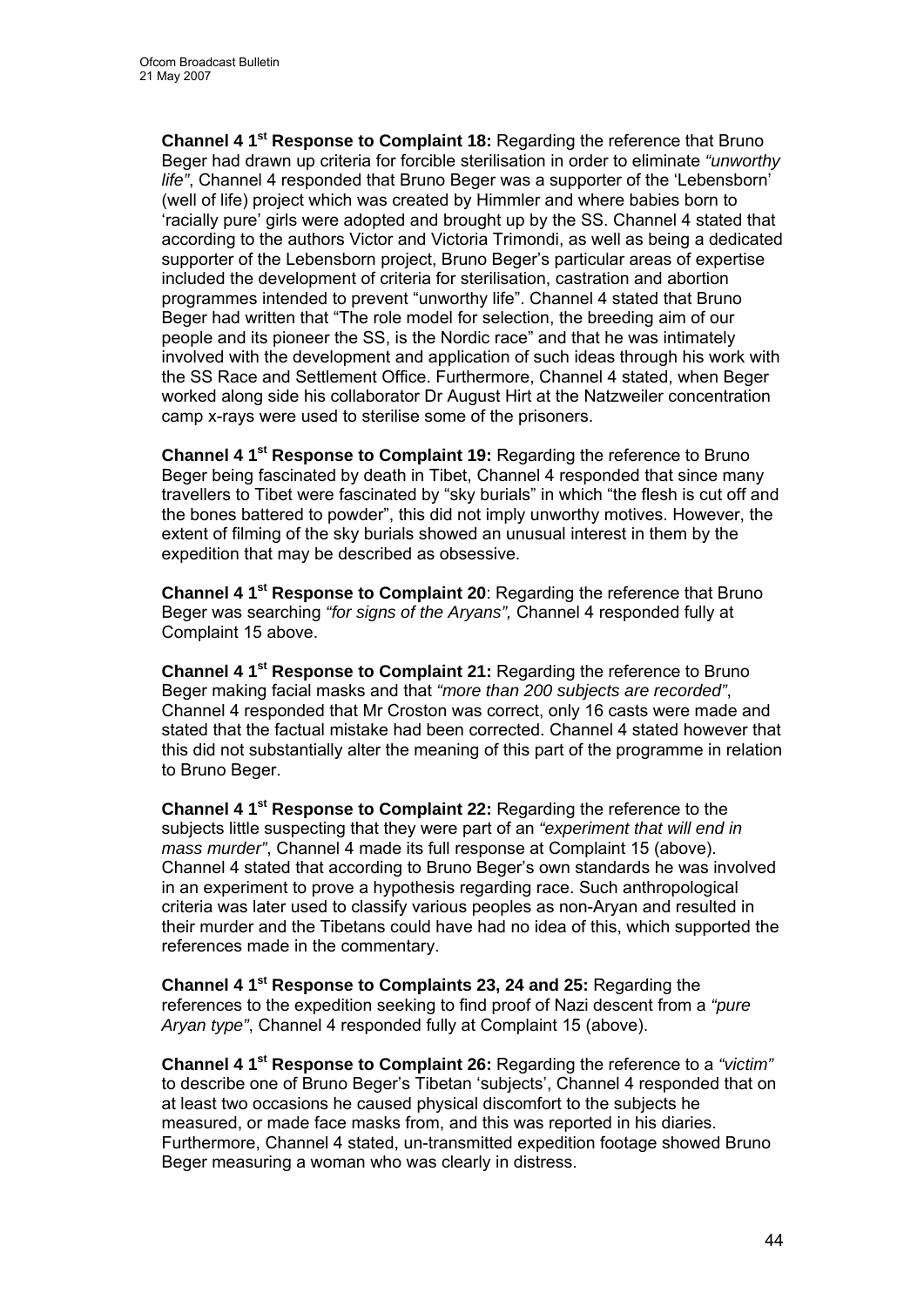**Channel 4 1st Response to Complaint 27:** Regarding the reference to Bruno Beger believing that his casts concealed *"the characteristics of the Aryan super race",* Channel 4 responded fully at response to Complaint 15 (above). Channel 4 also stated that face masks were an important way to gather evidence of Aryan traits among Asian peoples.

**Channel 4 1st Response to Complaint 28:** Regarding the reference to Bruno Beger using *"the mathematics of the master race"*, Channel 4 responded fully at responses to Complaints 15 and 22 (above). Channel 4 also responded that anthropologists like Bruno Beger assumed that Aryans were biologically and mentally superior to other races. Channel 4 stated that the complainant's assertion that Bruno Beger's anthropology was an international standard of the time was based on the similarities between turn of the century American and Nazi German anthropology, but Channel 4 asserted that this was not 'standard' it was in fact founded on a notion of the innate superiority of white Anglo Saxons. Furthermore, according to Channel 4, while anthropologists in the UK and America abandoned race based methodology using measurements, the situation in Germany under the Nazis was the reverse.

**Channel 4 1st Response to Complaint 29:** Regarding the reference to the attack on Poland, Channel 4 confirmed that the complainant was correct. Poland was not attacked until after the expedition returned to Germany. However Channel 4 argued that this had no bearing on any alleged unfairness to Dr Beger.

**Channel 4 1st Response to Complaint 30:** Regarding the complaint over the reference *"Himmler recalls his men",* Channel 4 stated that there was clear evidence that Himmler had a close relationship with Ernst Schaefer and this led to the return of the expedition to Germany. Channel 4 argued that the expedition was the result of a meeting between the two men, that Himmler arranged for foreign currency and permission to leave Germany and Himmler made arrangements to smooth over problems with the British India Office regarding travel arrangements, referring to Schaefer as "one of my men", and Himmler also arranged the expedition's triumphant return to Germany.

**Channel 4 1st Response to Complaint 31:** Regarding the reference that the expedition's knowledge *"will feed the divisive and elitist racial theories propounded by the SS"*, Channel 4 responded fully at responses to Complaints 15 and 28 (above).

**Channel 4 1st Response to Complaint 32:** Regarding the reference to the expedition film being turned into a propaganda film *Secret Tibet*, Channel 4 responded that a close examination of *Secret Tibet* (*Geheimnis Tibet*) showed that it developed an interpretation of Tibetan history which was clearly designed to appeal to German audiences in the mid-1940's and so was a form of propaganda. Channel 4 argued that comparisons between the corrupting influence of a church state in Tibet and the Judaeo-Christian tradition in Germany were inferences that a German audience would understand.

**Channel 4 1st Response to Complaint 33:** Regarding the reference to the expedition looking for Aryan heritage, Channel 4 responded fully at Complaint 15 (above).

**Channel 4 1st Response to Complaint 34:** Regarding the reference to Bruno Beger comparing the Tibetan measurements with other races and with data derived from death, Channel 4 responded that Dr Beger did compare data from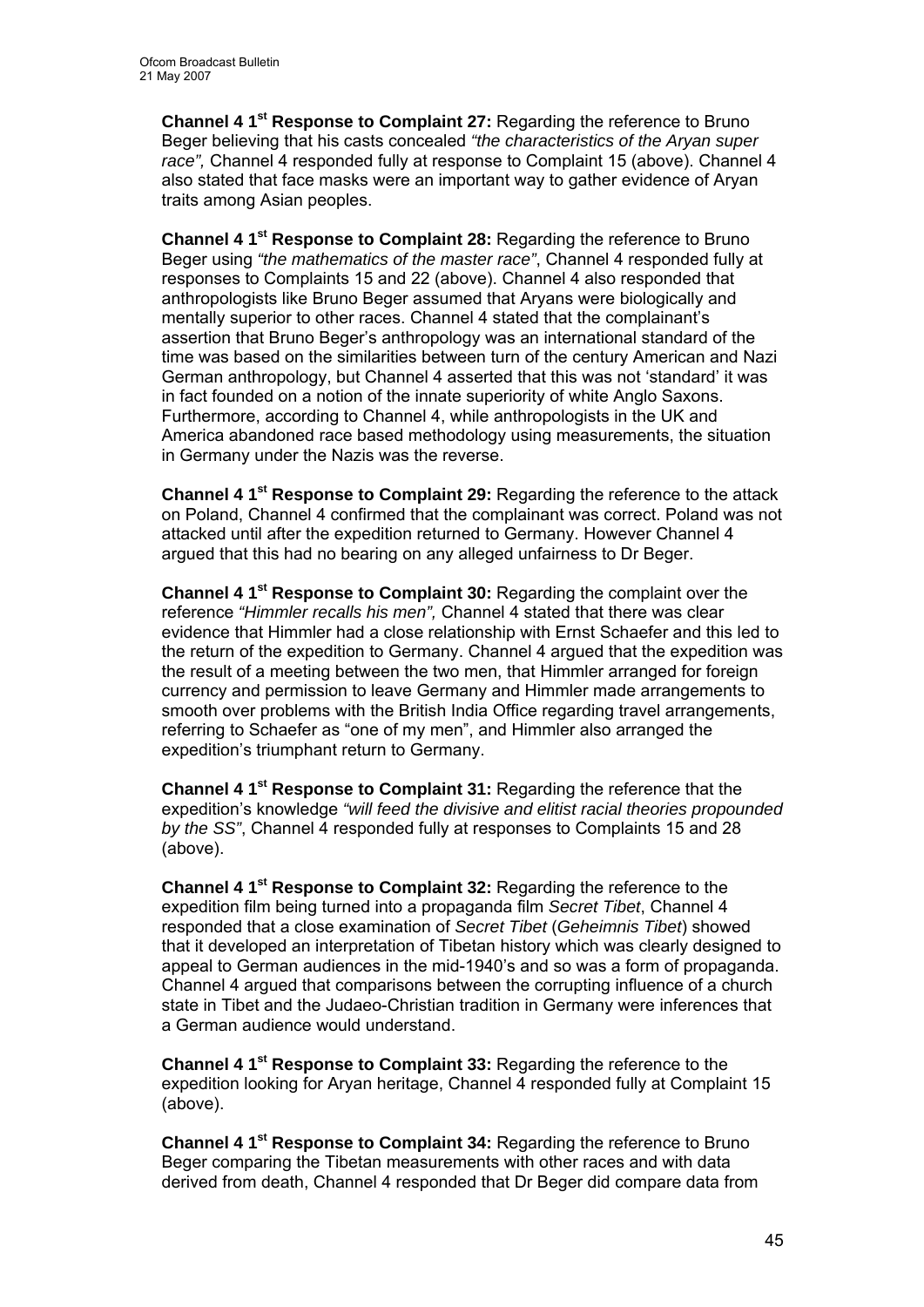Tibet with skeletal evidence acquired from murdered prisoners in the Natzweiler concentration camp (discussed below at responses to Complaints 35 and 36).

**Channel 4 1st Response to Complaint 35:** Regarding the reference to Bruno Beger intending to study the skulls of Jewish Commissars shot by Hitler's soldiers, Channel 4 responded that, as detailed above at response head b), the letter recommending the collection of the skulls of 'Jewish Bolshevik commissars' murdered on the eastern front was almost certainly written by Bruno Beger. Channel 4 argued that key documentary evidence showed Bruno Beger's willing, high level involvement in the 'Skeleton Collection': a 1943 letter to the SS-Obersturmfuhrer Eichmann regarding the 'Skeleton Collection' refers to "Dr Bruno Beger our staff member charged with the above-mentioned special mission" and of 115 selected Auschwitz inmates being transferred to Natzweiler concentration camp for "further processing".

**Channel 4 1st Response to Complaint 36:** Regarding the reference to Bruno Beger selecting over 100 prisoners who *"will be sacrificed for the sake of scientific comparison"*, Channel 4 drew Ofcom's attention to the word 'only' in the complaint and responded that the evidence of the 1971 trial was problematic as the trial judge was not a historian, furthermore Bruno Beger's war crime trial was held in 1971 and in the ensuing 30 years study of the Nazi period and the Holocaust had hugely advanced.

Channel 4 argued that the 1971 court judgement did not reflect reliable history nor evidence subsequently discovered concerning Bruno Beger's involvement with the 'Skeleton Collection' and the deaths of 86 prisoners in the Natzweiler concentration camp. Bruno Beger denied knowing that the prisoners on whom he carried out measurements at Auschwitz would be transported to Natzweiler, killed and incorporated into the skeleton collections at the University of Strasbourg. However Channel 4 observed that for Bruno Beger to have exploited an extermination camp was already a heinous moral crime. Furthermore, as a high ranking SS officer it was hard to believe that Dr Beger would not know what would have been the fate of the prisoners at Auschwitz, since by then Auschwitz was a killing machine devoted to the elimination of all European Jews. This is further discussed in Channel 4's response head b) above.

Channel 4 stated that, following the trial, new evidence placed Bruno Beger at Natzeiler six days after the arrival of the prisoners from Auschwitz, x-raying their skulls. The killing began three days later. Furthermore, Channel 4 argued, a mass of documentation revealed Bruno Beger working on "Jewish skulls" at an institute established by Ernst Schaefer, and almost certainly these were the skulls removed from Strasbourg.

**Channel 4 1st Response to Complaint 37:** Regarding the reference to Jews being *"the antithesis of the Aryans who he had been looking for in Tibet"*, Channel 4 responded fully in its response to Complaint 15 (above).

**Channel 4 1st Response to Complaint 38:** Regarding the reference to *"the men and women selected by Beger"*, Channel 4 responded fully in its response to Complaint 36 (above).

**Channel 4 1st Response to Complaint 39:** Regarding the reference to Bruno Beger's *"three year prison sentence as accomplice to 86 cases of murder",*  Channel 4 responded that Bruno Beger was sentenced to 3 years in prison but following a campaign mounted by his friends this sentence was appealed and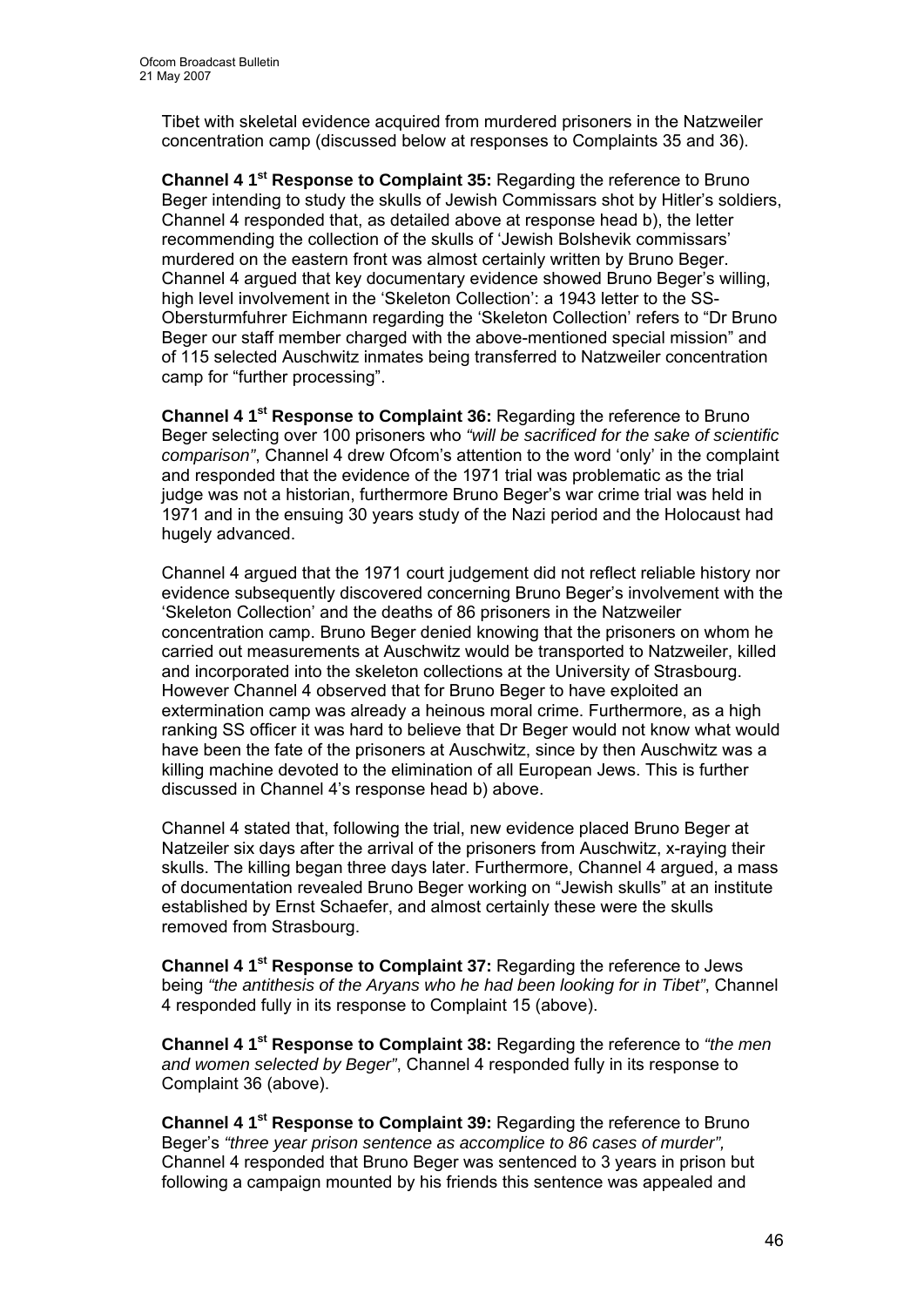reduced to three years on probation. Channel 4 stated that he was then given a suspended sentence, not because he was considered less guilty, but because he had been interned after the war, he had had to wait ten years to be tried and had spent 4 months in custody in 1960. Channel 4 argued that with the evidence that had recently emerged it was unlikely the same verdict would be reached today, however the fact remained that Bruno Beger had been found guilty as an accomplice to the murder of 86 people.

**Channel 4 1st Response to Complaint 40:** Regarding the reference to the expedition being a *"fatal quest to make myth modern history",* Channel 4 responded that history was always interpretive and based on the best available evidence. Channel 4 argued that the statement was a legitimate and well-founded summary of the significance of the SS Expedition 1938-39. Bruno Beger and Ernst Schaefer both wanted to find evidence of biological traces of an ancient Nordic (Aryan) mythical migration to Tibet. Bruno Beger's pseudo-scientific studies on the expedition led to him acquiring skeletal specimens, following the murder of 86 people, to compare with his Asian samples.

## **Mr Croston's second statement**

In summary Mr Croston commented on the broadcaster's response as follows:

- a) Mr Croston's comments on Channel 4's response to the complaint of inaccurate information, distortions, unfair selections and juxtapositions of material taken out of context were addressed individually at head d) below. Mr Croston also stated that original sources were not given in support of Channel 4 statements and these statements also included conjecture.
- b) Regarding Channel 4's response to the complaint that the programme adversely affected Dr Beger's reputation, Mr Croston commented that Dr Beger's conviction was in relation to one concentration camp not 'camps' as referred to by Channel 4. Furthermore Mr Croston stated that Dr Beger holds a university doctorate degree and 'Dr' is a legal part of his name.

Mr Croston commented that Channel 4 stated that following WWII Bruno Beger was a paper manufacturer, when later in its submission stated he was a publisher of educational books. Furthermore, Mr Croston commented that the complaint was not that Dr Beger's 'academic reputation' had been adversely affected, but that his reputation had been affected in relation to the care broadcasters must take when their programmes are capable of adversely affecting an individual's reputation.

With regard to Channel 4's submission that Bruno Beger outlined a programme of study that compared the buttocks of 'Hottentots' with Jewish women, Mr Croston stated that Hottentots did not feature in the programme and this was irrelevant. With regard to the letter on the procuring of skulls of Jewish-Bolshevik commissars Mr Croston stated that it was established in court that Dr Beger was not the author. Mr Croston argued that Professor Kater [who was quoted by Channel 4 as an authority on the Ahnenerbe] was part of the prosecution of Bruno Beger and therefore not impartial. Furthermore Professor Kater stated that the author could equally have been Professor Hirt.

Mr Croston argued that Channel 4's submission recognised that Dr Beger was to carry out anthropological studies at Auschwitz. Mr Croston stated that was all he was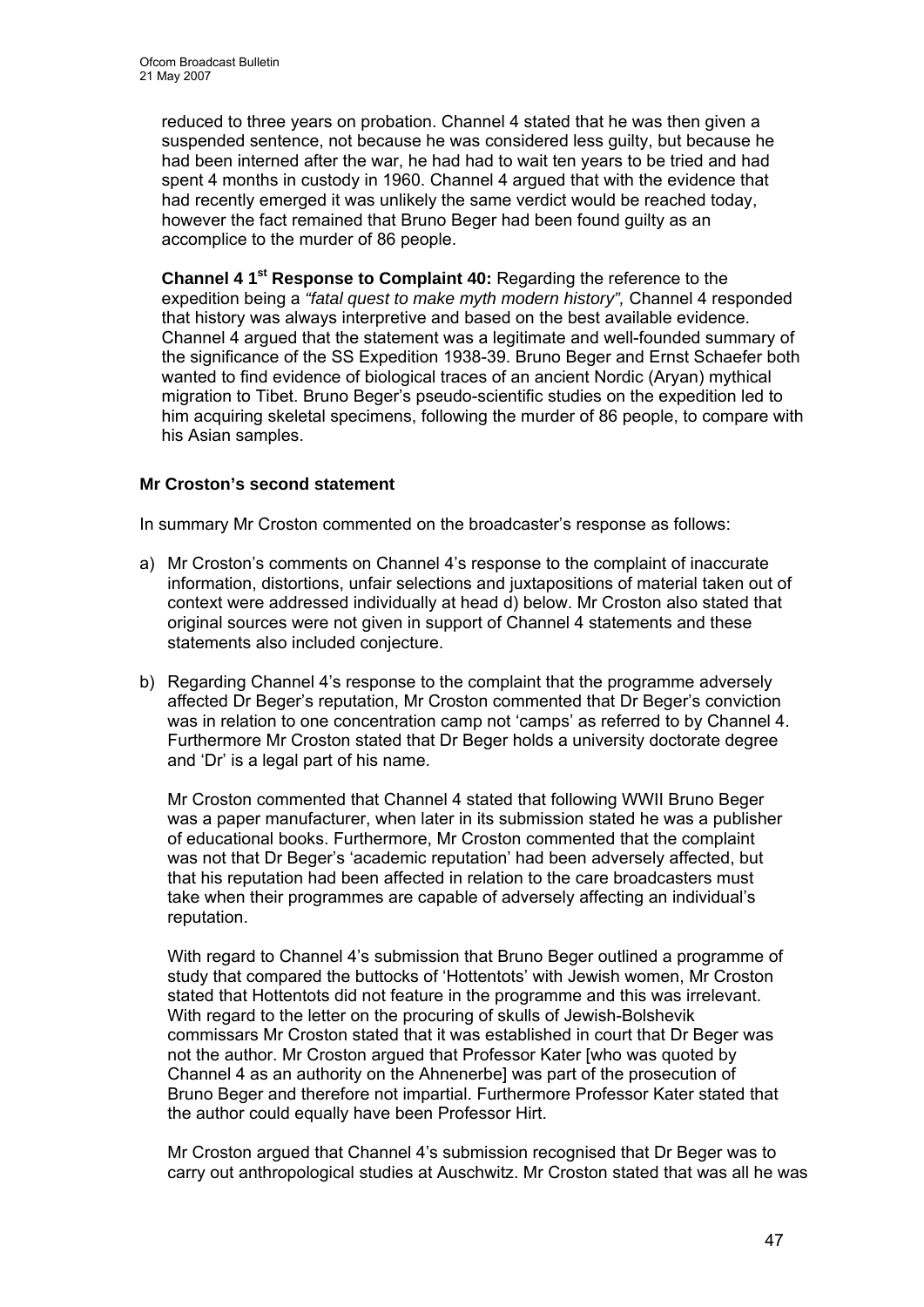expected to do and there was nothing in the legal verdict to substantiate Channel 4's allegation that Dr Beger assisted Hirt in the experimental sterilisation of males. Furthermore, according to Mr Croston, Channel 4 did not substantiate its allegation that Dr Beger removed the [skeleton] collection to the Sven Hedin Institute to continue his work.

- c) Regarding Channel 4's response to the complaint that the programme did not give Dr Beger an opportunity to respond to allegations made in the programme, Mr Croston stated that Dr Beger had not been told that the German and Channel 4 programmes would be different. Dr Beger had not been told that the Channel 4 programme would discuss: sterilisation; the main aim of the expedition being the search for an "Aryan Master Race"; the Jewish-Bolshevik Commissars; nor, his role in the 'skeleton collection'. He was invited only to contribute about the Tibet Expedition. Furthermore Mr Croston stated that Dr Beger had no recollection of having received the letter, inviting his response, from the German production company.
- d) In summary and in relation to the above heads of complaint, Mr Croston commented on Channel 4's responses to the individual complaints regarding the programme as follows:

**Mr Croston's comment on Channel 4's response to Complaint 1:** Regarding the programme's reference to *"sinister motives",* Mr Croston stated that the correct title of the expedition was "Deutsch Tibet Expedition Ernst Schaefer" and members of the expedition were members of the SS but it was not organised or run by the SS. Mr Croston argued that the SS was declared a criminal organisation in 1945, not 1938 when the expedition took place, so it was unfair to describe the motives of the expedition members as "sinister". There was no documentation to show the expedition was sinister and such a comment set the tone of the programme from the start.

**Mr Croston's comment on Channel 4's response to Complaint 2:** Regarding the programme's reference to a *"secret"* mission, Mr Croston stated that Channel 4 had not provided documented evidence that the expedition was "secret" nor searching for evidence of an Aryan migration to Tibet. Furthermore, he noted that Channel 4 accepted that the expedition's purpose was documented in which case it was not secret.

**Mr Croston's comment on Channel 4's response to Complaint 3:** Regarding the programme's reference to attempts to *"re-write history",* Mr Croston commented that no evidence was provided to support this claim. Dr Beger's work was only one element of a multi-disciplinary expedition and so his work had been taken out of context. Furthermore, according to Mr Croston, his report on the expedition was not just about Europids but about the many races in the make-up of the Tibetan population.

**Mr Croston's comment on Channel 4's response to Complaint 4:** Regarding the programme's reference to an *"official German expedition"*, Mr Croston argued that Dr Beger was not participating in an "official" German expedition as part of a hand picked team of Nazi scientists.

**Mr Croston's comment on Channel 4's response to Complaint 5:** Regarding the programme's reference to the expedition being *"courtesy of the Ahnenerbe"*, Mr Croston stated that the expedition was not "courtesy" of the Ahnenerbe and Channel 4's own submission subsequently referred to it as being 'in connection with 'the Ahnenerbe'.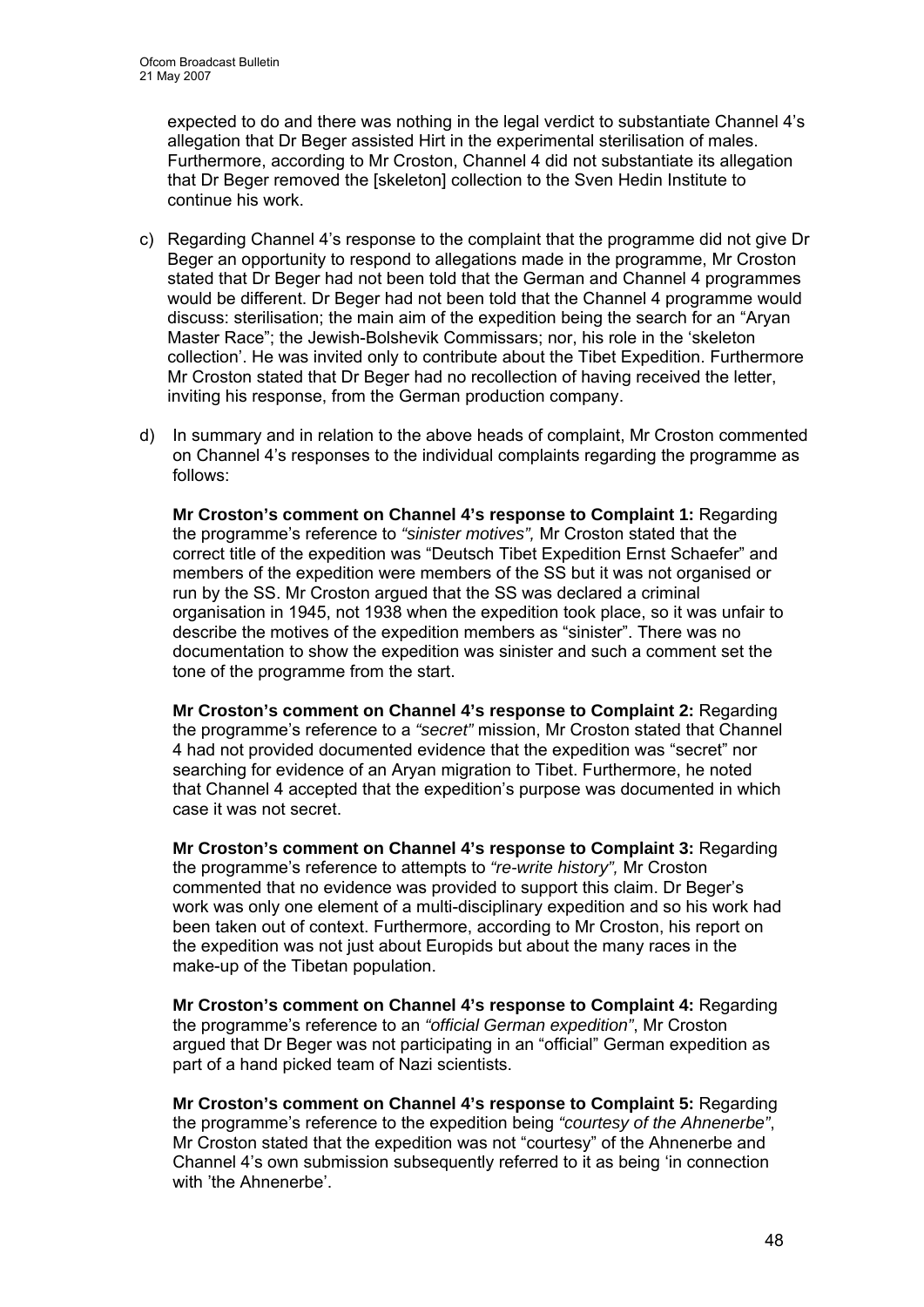**Mr Croston's comment on Channel 4's response to Complaint 6:** Regarding the programme's reference to *"visas"*, Mr Croston made no further comment.

**Mr Croston's comment on Channel 4's response to Complaint 7:** Regarding the programme's reference *"cover to launch uprisings"*, Mr Croston commented that Channel 4 did not provide any original evidence in support of their statement that the British would be "wary" that this particular expedition would be used to launch uprisings.

**Mr Croston's comment on Channel 4's response to Complaint 8:** Regarding the programme's reference to the *"invasion of Czechoslovakia"*, Mr Croston restated his original complaint.

**Mr Croston's comment on Channel 4's response to Complaint 9:** Regarding the programme's reference to *"science under a totalitarian regime"*, Mr Croston commented that there was a negative implication in the reference to *"science"* under a totalitarian government, which accorded with the whole programme and reflected on the expedition members.

#### **Mr Croston's comment on Channel 4's response to Complaint 10:**  Regarding the programme's reference to the *"goals of SS ideology and research"*, Mr Croston commented that Channel 4 stated that the SS was a criminal organisation but noted that this was not the case at the time of the expedition.

**Mr Croston's comment on Channel 4's response to Complaint 11:**  Regarding the programme's reference to *"privately…hunting"*, Mr Croston commented that sources for this allegation were not provided by Channel 4.

#### **Mr Croston's comment on Channel 4's response to Complaint 12:**  Regarding the programme's reference the Tibetan *"magical world"*, Mr Croston commented that Channel 4 admitted that the footage shown was filmed in Sikkim not Tibet, and argued that this inaccuracy of information raised questions about the accuracy of information concerning Dr Beger.

**Mr Croston's comment on Channel 4's response to Complaint 13:**  Regarding the programme's reference to *"skull and cross bones"*, Mr Croston commented that Channel 4's response concerned the swastika but did not address the skull and cross bones reference complained of.

# **Mr Croston's comment on Channel 4's response to Complaint 14:**  Regarding the programme's reference to the *"sponsor's expectations"*, Mr

Croston argued that Channel 4 had not substantiated the statement that Himmler had expectations of the expedition.

# **Mr Croston's comment on Channel 4's response to Complaint 15:**

Regarding the programme's reference to the *"primary mission"*, Mr Croston commented that Channel 4 had not provided any further substantiation of the claim that the main purpose of the expedition was the anthropological aims undertaken by Dr Beger. Furthermore, Mr Croston argued that Channel 4 admitted that Dr Beger did not use the term Aryan in his writings and research. Mr Croston stated that Channel 4's reference to German anthropological writings and the legal definition of Aryan in Nazi Germany were unrelated to Dr Beger's use of racial terminology. Mr Croston argued that it was disingenuous of Channel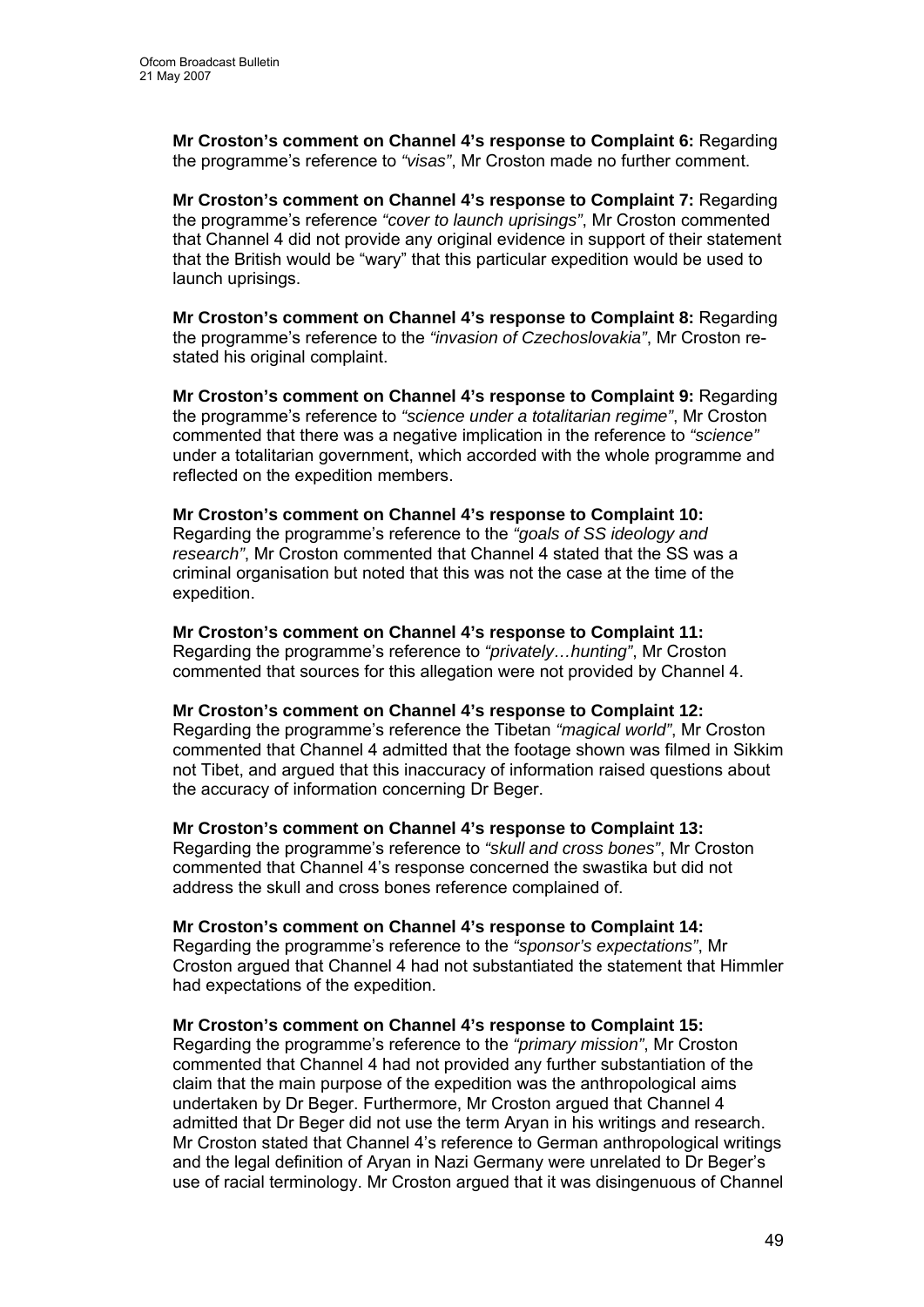4 to alter the words of Dr Beger to arrive at a legal term used in Nazi Germany. Dr Beger did not use common everyday speech for racial groups but rather he used internationally recognised biological classifications still in use today. Mr Croston argued that Dr Beger did not aim to provide evidence of biological linkage between Asians and Europeans, rather he described all races in Tibet and their possible links.

#### **Mr Croston's comment on Channel 4's response to Complaint 16:**

Regarding the programme's reference to *"what made a particular race superior or inferior"*, Mr Croston argued that Channel 4 relied on secondary sources in its submission concerning Dr Beger's views on racial superiority.

#### **Mr Croston's comment on Channel 4's response to Complaint 17:**  Regarding the programme's reference to *"free medical treatment"*, Mr Croston stated that Dr Beger was not offering medical treatment only to recruit volunteers, but gave treatment regardless of whether people refused to be measured.

#### **Mr Croston's comment on Channel 4's response to Complaint 18:**

Regarding the programme's reference to Dr Beger drawing up *"criteria for forcible sterilisation"*, Mr Croston commented that Channel 4 had not checked for accuracy the secondary sources they relied on in making this allegation, particularly in light of the seriousness of the accusation being made, namely that Dr Beger drew up criteria for forcible sterilisation. Dr Beger was not given an opportunity to respond to this allegation regarding sterilisation which had not been in the German programme. Mr Croston argued that Dr Beger left the Race and Settlement Office before it became involved with SS medicine. Furthermore, he argued, Professor Hirt did not become Dr Beger's 'collaborator' in sterilisation as stated by Channel 4.

#### **Mr Croston's comment on Channel 4's response to Complaint 19:**

Regarding the programme's reference to Dr Beger being *"fascinated by death"*, Mr Croston stated that the point of this complaint regarding fascination with death was that the reference unfairly suggested that Dr Beger had unworthy motives.

## **Mr Croston's comment on Channel 4's response to Complaint 20:**

Regarding the programme's reference to *"signs of the Aryans"*, no further submissions were made by Mr Croston.

## **Mr Croston's comment on Channel 4's response to Complaint 21:**

Regarding the programme's reference *"200 subjects are recorded"*, Mr Croston commented that the factual error over the number of casts made was a distortion of the amount of anthropological work completed by Dr Beger in Tibet and suggested that anthropology was a much greater element of the multidisciplinary expedition than it actually was. Mr Croston questioned whether the mistake was corrected in further broadcasts of the programme.

## **Mr Croston's comment on Channel 4's response to Complaint 22:**

Regarding the programme's reference to the *"scientific experiment that will end in mass murder"*, Mr Croston argued that Dr Beger's measurements were unfairly portrayed as experiments. He stated that physical anthropology was not pseudo-science. Furthermore, he argued that the court found that Dr Beger did not know about the killing plan at Auschwitz when he was there as it was still in preparation.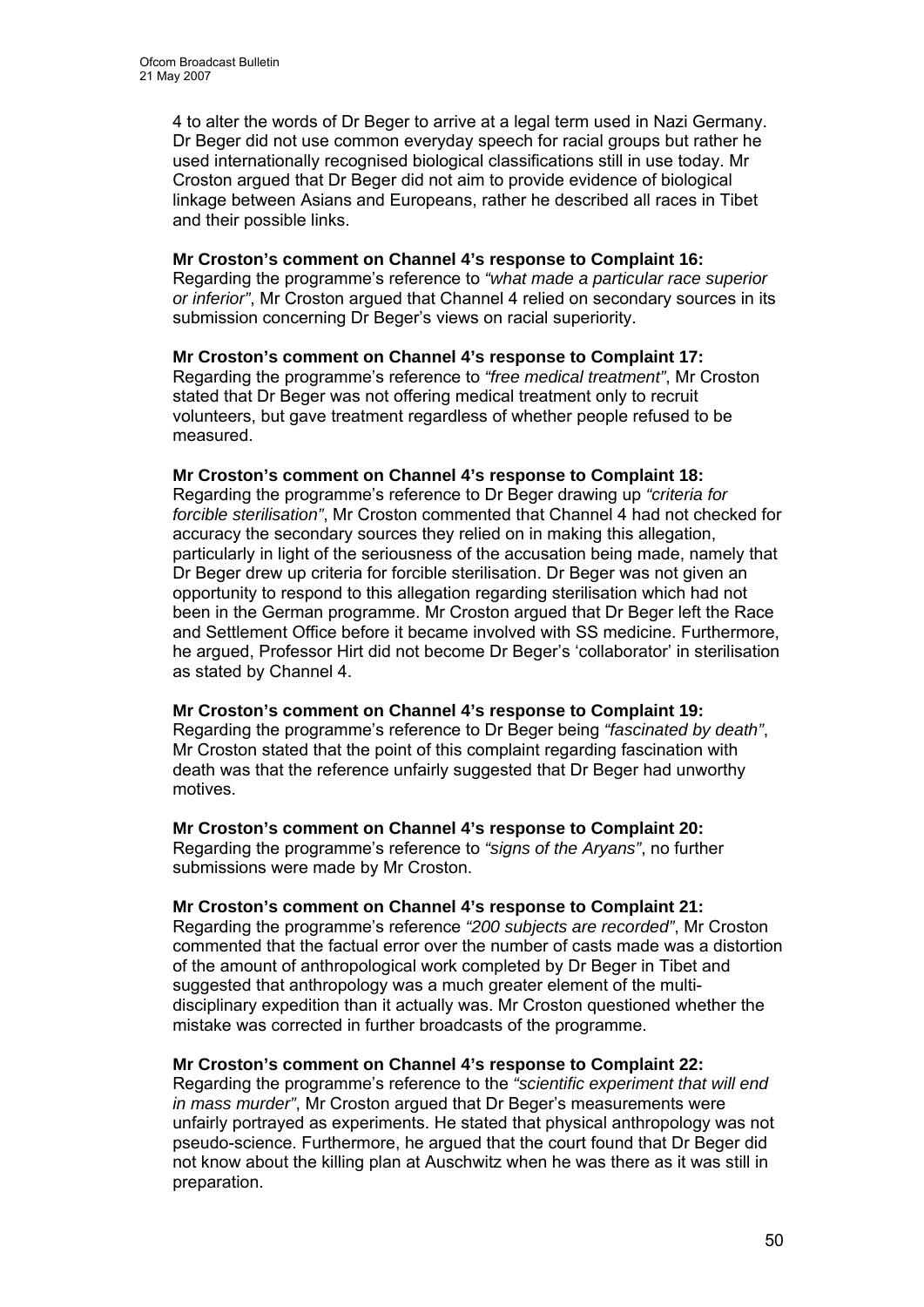**Mr Croston's comment on Channel 4's response to Complaints 23, 24 & 25:**  Regarding the programme's references to the expedition's aim to discover proof of Aryan descent, Mr Croston commented that Channel 4 provided no substantiation of its allegations regarding the expedition's aims.

#### **Mr Croston's comment on Channel 4's response to Complaint 26:**

Regarding the programme's reference to a Tibetan *"victim"*, Mr Croston argued that the use of the word 'victim' to describe one of Dr Beger's subjects built up a negative portrayal of him.

#### **Mr Croston's comment on Channel 4's response to Complaint 27:**

Regarding the programme's reference to the *"Aryan super-race"*, Mr Croston commented that Dr Beger did not use the term 'Aryan super race' and he did not believe that Tibetan faces concealed such characteristics and Channel 4 provided no original source material.

#### **Mr Croston's comment on Channel 4's response to Complaint 28:**

Regarding the programme's reference to the *"master race"*, Mr Croston commented that Dr Beger never used the term 'master race' and his anthropology accorded with the then worldwide standard.

#### **Mr Croston's comment on Channel 4's response to Complaint 29:**

Regarding the programme's reference to the invasion of Poland, Mr Croston noted that Channel 4 admitted the chronology was incorrect which, Mr Croston argued, led to the questioning of the accuracy of statements made about Dr Beger.

## **Mr Croston's comment on Channel 4's response to Complaint 30:**

Regarding the programme's reference *"Himmler recalls his men"*, Mr Croston commented that it was unfair to describe members of the expedition as 'Himmler's men' and this complaint was supported by original source material concerning the expedition's dealings with Himmler.

# **Mr Croston's comment on Channel 4's response to Complaint 31:**

Regarding the programme's reference to the expedition's knowledge feeding *"racial theories"*, Mr Croston stated that Channel 4 had not provided any supporting evidence from original sources to support the programme's statement that the knowledge acquired by the expedition fed divisive or elitist theories propounded by the SS.

## **Mr Croston's comment on Channel 4's response to Complaint 32:**

Regarding the programme's reference to *"*Secret Tibet *the propaganda story",* no further material submissions were made by Mr Croston.

## **Mr Croston's comment on Channel 4's response to Complaint 33:**

Regarding the programme's reference to *"traces of Aryan-Germanic traditions"*, no further submissions made were made by Mr Croston.

## **Mr Croston's comment on Channel 4's response to Complaint 34:**

Regarding the programme's reference to *"data derived from death"*, Mr Croston stated that there was no evidence that Dr Beger compared his Tibet data with murdered prisoners from Natzweiler concentration camp. He argued that the court found that Dr Beger made measurements of 150 living persons in Auschwitz which he used to supplement his Tibet data.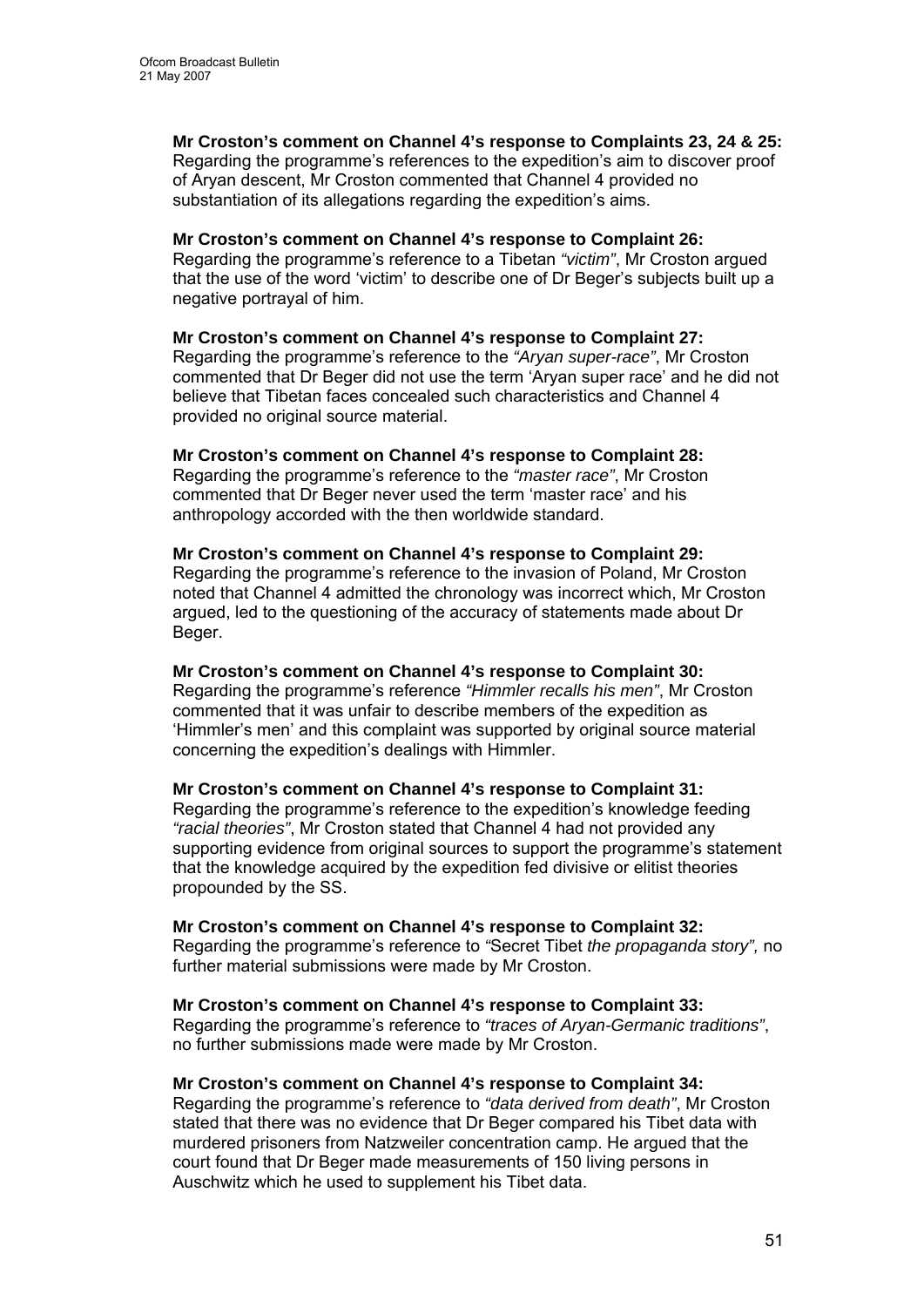**Mr Croston's comment on Channel 4's response to Complaint 35:**  Regarding the programme's reference to the *"Jewish Commissars"***,** Mr Croston stated that Dr Beger was not a willing participant in the 'Skeleton collection', indeed the court verdict was that he only participated reluctantly due to an 'entanglement by fate'. Mr Croston further argued that the claim by Channel 4 that Dr Beger was the author of the letter regarding the procurement of skulls from Jewish-Bolshevic commissars was found by the court not to have been proven. In his book Channel 4's expert, Professor Kater, himself stated that this was still not definitely clarified.

#### **Mr Croston's comment on Channel 4's response to Complaint 36:**

Regarding the programme's reference *"In Auschwitz he selects over a hundred prisoners"*, Mr Croston stated that the use of the word 'only' in relation to his complaint concerning Dr Beger selecting prisoners was to state that he did no more than select prisoners to be measured. The complainant said he did not use words to exonerate Dr Beger but only used extracts of the 1971 trial court verdict. The programme should have made it clear that: Dr Beger had not been the author of the 'acquiring skulls' document; that he was not involved in the planning of the skeleton collection plan; and, once he became aware of the skeleton collection plan he only participated in it reluctantly. Mr Croston argued that thirty years of additional evidence or information was irrelevant to the claims being made in the programme, because no new compelling evidence was provided by Channel 4 since the trial of 1971.

#### **Mr Croston's comment on Channel 4's response to Complaint 37:**

Regarding the programme's reference to the *"antithesis of the Aryans"*, Mr Croston's comments are given at comments on response to Complaint 15 (above). Mr Croston further stated that Channel 4 provided no evidence for the statement that "Jews were the antithesis of the Aryans he had been looking for in Tibet".

#### **Mr Croston's comment on Channel 4's response to Complaint 38:**

Regarding the programme's reference to *"men and women selected by Beger are put to death"*, Mr Croston commented that the programme did not make it clear that Dr Beger had selected persons at Auschwitz only for measurement.

#### **Mr Croston's comment on Channel 4's response to Complaint 39:**

Regarding the programme's reference to Dr Beger's *"three year prison sentence"*, Mr Croston argued that Channel 4 had provided no substantiating evidence to support the claims made in their statement regarding Dr Beger's three year sentence. He said the court's verdict was legally binding. Furthermore the guilty verdict had nothing to do with any anthropological measurements taken by Dr Beger, rather he was sentenced for the blood-typing of prisoners who were to be killed and for the taking of radiograms.

**Mr Croston's comment on Channel 4's response to Complaint 40:** Regarding the programme's reference to the quest to *"make myth modern history"*, Mr Croston commented that Dr Beger had no aim to make myth modern history and Channel 4 had not provided any evidence to substantiate that his anthropological work had such an aim. He argued that the programme stated that Dr Beger was searching for Aryans in Tibet, but in their submission Channel 4 referred to Nordics or Europids when this was not what the programme stated. Dr Beger was not looking for Aryans in the Nazi sense and his work was only a small part of a larger scientific expedition.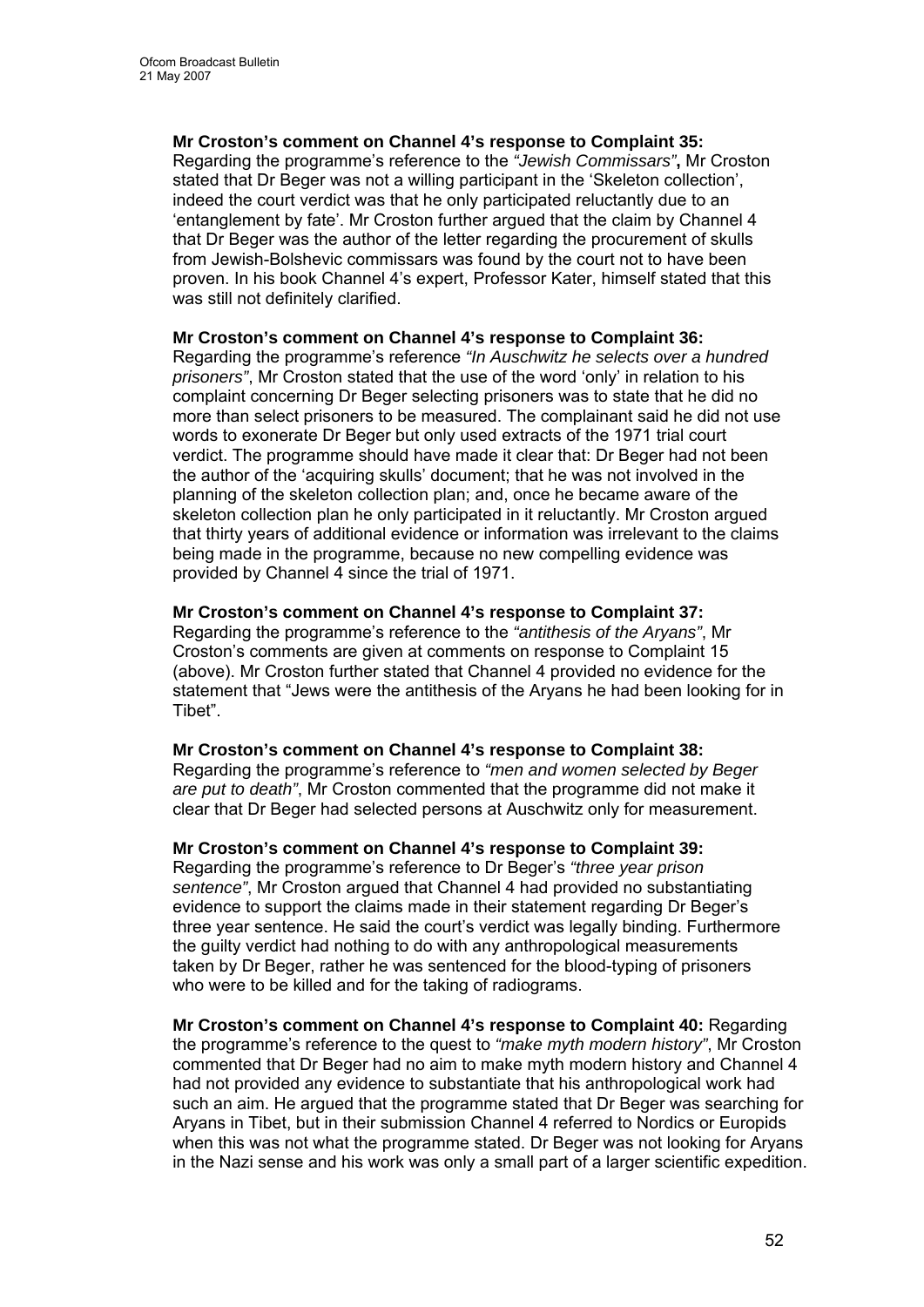# **Channel 4's second statement**

In summary Channel 4 responded to Mr Croston's comments as follows:

- a) Channel 4 stated that it should not be forgotten that Bruno Beger was a former SS officer and convicted war criminal. Channel 4 drew Ofcom's attention to the principal areas of complaint: the nature and goals of the expedition; sterilisation and the Lebensborn project; and, the 'Jewish Skeleton Collection' war crime (dealt with individually at head d) below).
- b) Regarding the complaint that the programme adversely affected Bruno Beger's reputation Channel 4 again drew Ofcom's attention to the principal areas (dealt with individually at head d) below.
- c) Regarding the complaint that Bruno Beger was not given an opportunity to contribute to the programme, Channel 4 responded that it questioned the necessity of giving Bruno Beger an opportunity to contribute to the programme given that his membership of the SS and his conviction as an accomplice to the murder of Jews during the war were matters of public record. Nevertheless the German programme makers did invite Bruno Beger to contribute to the programme and he declined. It would have been reasonable for Bruno Beger to assume that any interview with him would have included discussion of the Jewish skeleton collection and his work as an anthropologist in Tibet, which were related and were matters of public record.
- d) In summary and in relation to the above heads of complaint, Channel 4 responded to the individual complaints regarding the programme:

**Channel 4 second response in relation to Complaint 15:** Regarding the nature and goals of the expedition, Channel 4 responded that the expedition had a number of scientific and pseudo-scientific aims of which the anthropological study was most important from a historical point of view. The expedition was related to SS ideology about race and this explained why Himmler was the sponsor of the expedition. Channel 4 argued that the expedition work was inspired by the work of other Nazi anthropologists. The term Europid used by Bruno Beger was simply a substitute for other terms used to refer to Europeans or Aryans. According to Channel 4 his work was pseudoscientific because it was based on ideological definitions of racial hierarchies.

**Channel 4 Second Response to Complaint 18:** Regarding the reference to sterilisation, Channel 4 stated that Mr Croston provided documents which confirmed Bruno Beger's connection with the notorious 'Lebensborn' project and that he accepted that some lives were more valuable then others. Channel 4 argued that this was a core belief of Nazi race science which validated the sterilisation of tens of thousands of individuals who were considered not worthy of life.

**Channel 4 Second Response to Complaint 36:** Regarding the Jewish skeleton collection war crime, Channel 4 stated that Bruno Beger was convicted as a war criminal guilty as an accomplice to the murder of 86 Jews by a Frankfurt Court in 1971. However, Mr Croston's submission attempted to misuse the Court record to exonerate him. Channel 4 stated that it provided additional documentation with its second submission which the 1971 Court was not in possession of, and which has come to light in the last 30 years,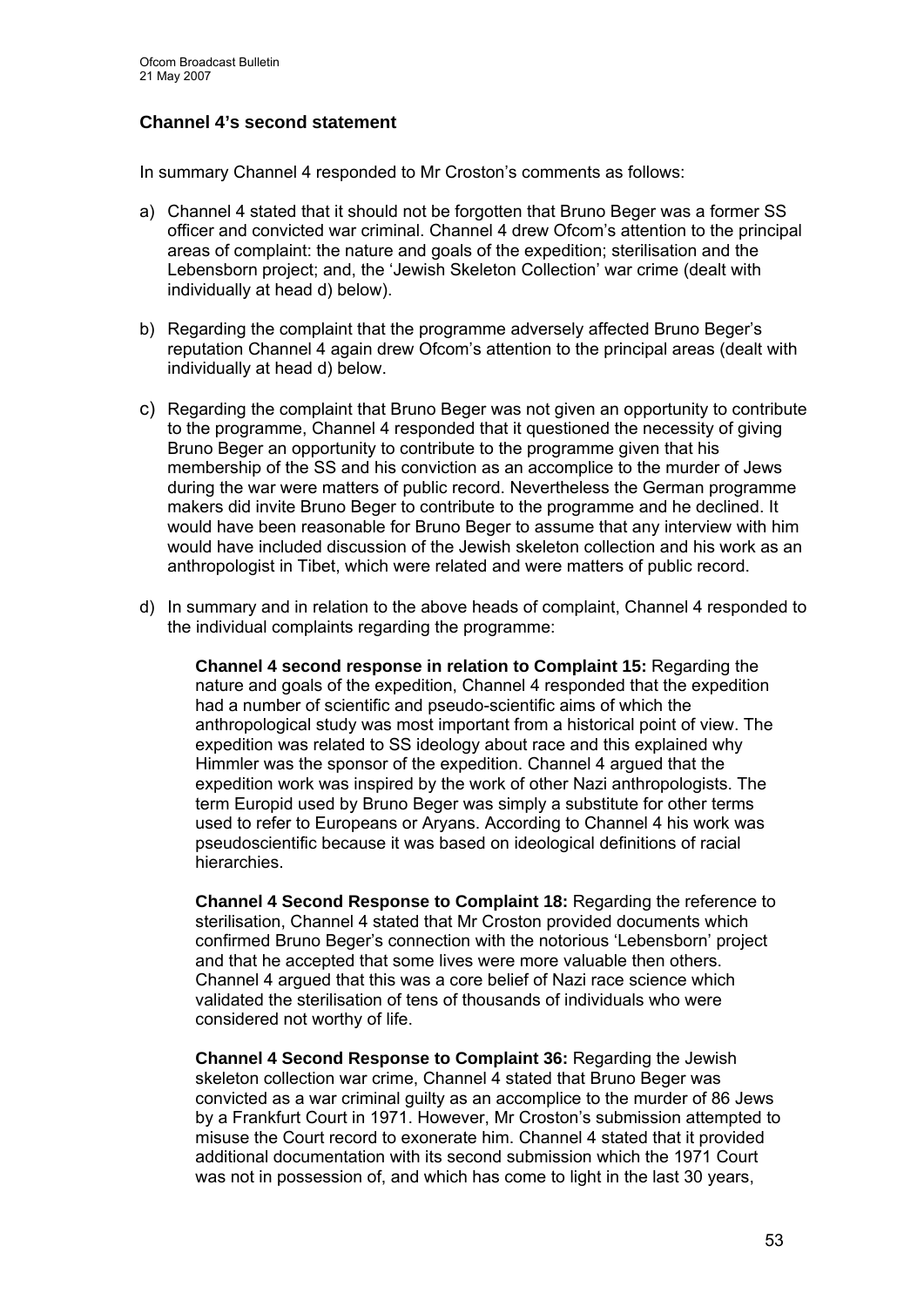about Bruno Beger's activities in 1943. These documents supported and went beyond the points made in the programme.

At the 1971 trial, Bruno Beger repeatedly tried to cover up and lie about his involvement in the Jewish skeleton collection. Channel 4 argued that he knew the 86 prisoners he had selected would be murdered and documents discovered after the 1971 trial show that Bruno Beger had clear motives for conspiring with the murders:

- Channel 4 stated that Bruno Beger had a personal interest in the anthropological research on captive Jewish populations. In 1941 he proposed to the Ahnenerbe that it conduct humiliating anthropological research on Jewish women in ghettos in Poland who he clearly saw as opportunities and potential objects of research.
- According to Channel 4 Bruno Beger had a strong interest in acquiring human skeletal remains for his personal use and volunteered to take part in the plundering of Russian museums and universities for their collections.
- Channel 4 argued that Bruno Beger was a strong anti-Semite and worked in the Race and Settlement Office of the SS which researched, and was the source of, much of the anti-Semitic legislation of the Third Reich. In a letter of April 13 1943, to Himmler's personal assistant, Bruno Beger noted approvingly the SS plan to annihilate the Jews referring to "the complete extermination of the Jews in Europe, and beyond that, in the whole world if possible". He advocated conducting research on characteristics of the Jewish spirit so that even this ephemeral influence could be rubbed out of German life. Furthermore in 1936 he reported his avoidance of social activities where Jews might be present.
- Channel 4 stated that Bruno Beger organised studies on Jewish groups in the USSR to determine if they were suitable candidates for extermination.

Channel 4 argued that Dr Beger did participate as a perpetrator in the initial planning of the Jewish skeleton collection at least as early as 1941 and this was evidenced by a written record concerning a meeting with the managing director of the Ahnenerbe about a "suggestion to get Jewish skulls for anthropological studies…working together with Dr Hirt". Channel 4 noted that most archival documents relating to the Ahnenerbe and Bruno Beger's activities were destroyed shortly before the end of WWII.

# **Decision**

Ofcom's statutory duties include the application, in the case of all television and radio services, of standards which provide adequate protection to members of the public and all other persons from unfair treatment in programmes included in such services.

In carrying out its duties, Ofcom has regard to the need to secure that the application of these standards is in the manner that best guarantees an appropriate level of freedom of expression. Ofcom is also obliged to have regard in all cases, to the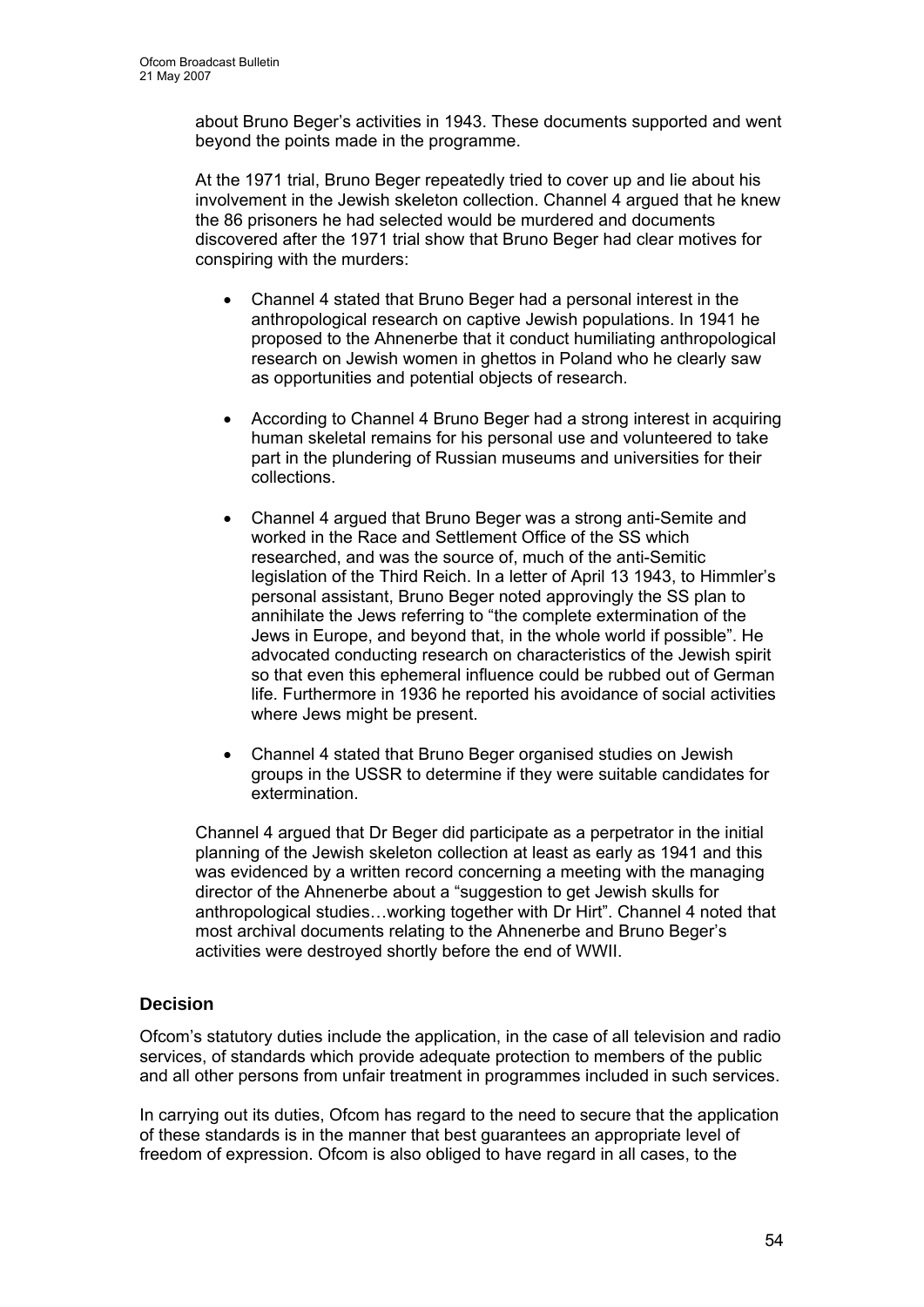principles under which regulatory activities should be transparent, accountable, proportionate, consistent and targeted only at cases in which action is needed.

Mr Croston's complaint was considered by Ofcom's Fairness Committee ("the Committee"), Ofcom's most senior decision making body with respect to Fairness and Privacy complaints. The Fairness Committee considered the complaint, the broadcaster's response, subsequent submissions from both parties, and a recording of the programme as broadcast. The Committee also gave careful consideration to all of the copious supporting material provided by both parties including both contemporaneous and historical accounts concerning the expedition and Dr Beger. Although a number of the individual complaints referred to references to the Tibet expedition as a whole and to other individuals who were part of the expedition, Ofcom considered Mr Croston's complaints only in so far as they related to alleged unfair treatment of Dr Beger in the programme as broadcast.

At the time of broadcast and the BSC Fairness Code ("the Fairness Code") was the applicable Code.

In the circumstances of this case the Fairness Committee found the following:

a) The Fairness Committee considered Mr Croston's complaint that material contained in the programme resulted in unfairness to Dr Beger.

The Committee took account of paragraph 2 of the Fairness Code under which broadcasters have a responsibility to avoid unfairness to individuals featured in programmes in particular through the use of inaccurate information or distortion, for example, by the unfair selection or juxtaposition of material taken out of context. The paragraph further states that broadcasters should avoid creating doubts on the audience's part as to what they are being shown if it could mislead the audience in a way which would be unfair to those featured in the programme.

The Committee considered individually each of Mr Croston's detailed complaints regarding the material contained in the programme and the Committee's full deliberations and individual findings are addressed at head d) below. In relation to the complaint that the material broadcast resulted in unfairness to Dr Beger, the Committee asked itself: whether the reference related to Dr Beger, either directly because he was specifically mentioned or indirectly because it related to the expedition of which he was a member; and, if so, whether the programme makers complied with their obligations to avoid unfairness. As discussed at head d) below the Committee had concerns about Channel 4's sourcing of certain allegations made about Dr Beger (see Complaints 18 and 35 at head d) below). However for the reasons given in the findings concerning complaints 1 to 40 at head d) the Committee found that the material and allegations complained of did not result in unfairness to Dr Beger.

In light of these findings the Committee found that the material contained in the programme as a whole did not result in unfairness to Dr Beger.

b) The Fairness Committee considered Mr Croston's complaint that the programme adversely affected Dr Beger's reputation.

The Committee took account of paragraph 7 of the Fairness Code which states that broadcasters should take special care when their programmes are capable of adversely affecting the reputation of individuals. The paragraph further states that broadcasters should take all reasonable care to satisfy themselves that all material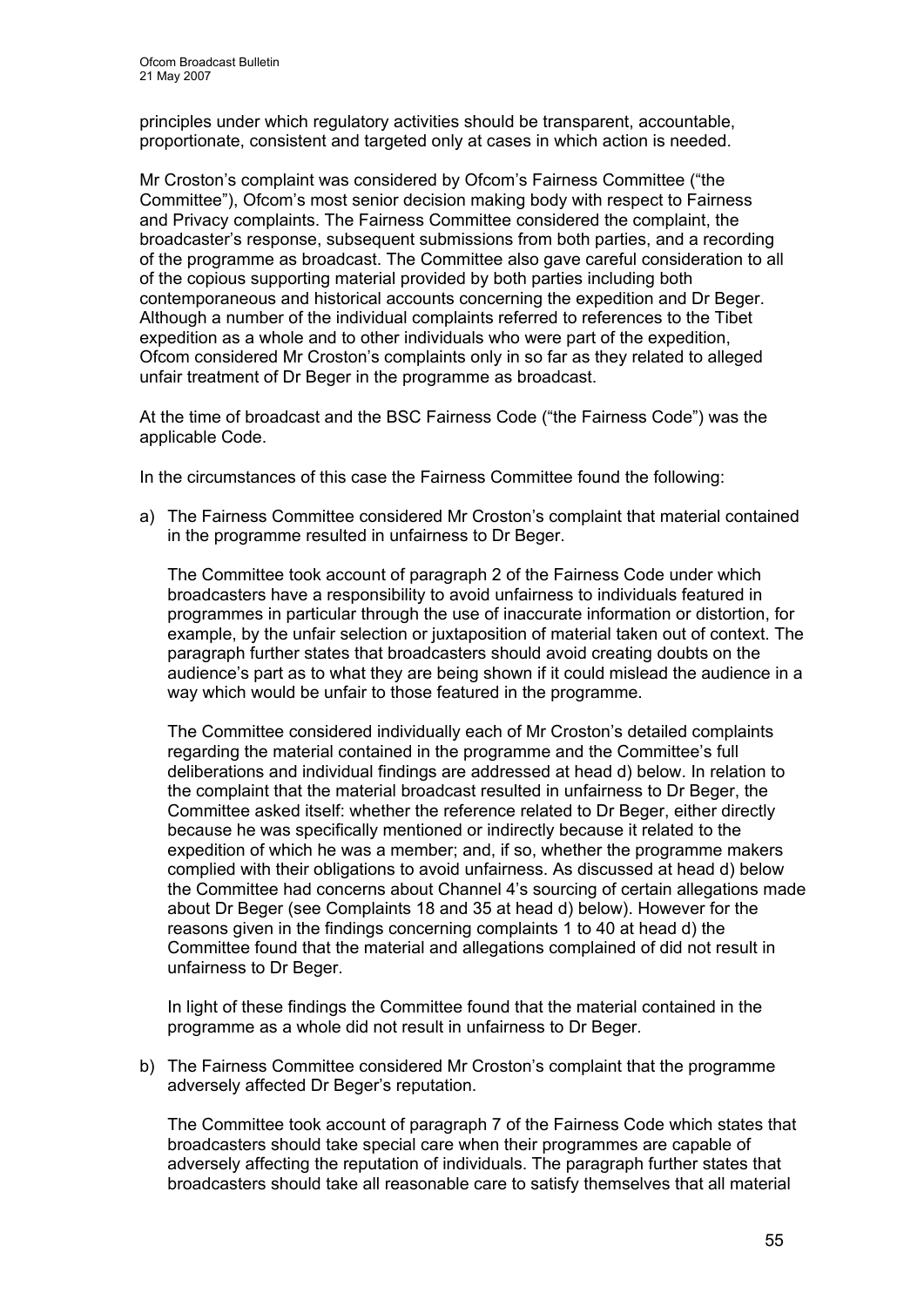facts have been considered before transmission and so far as possible are fairly presented.

The Committee considered individually each of Mr Croston's detailed complaints regarding the material contained in the programme and the Committee's full deliberations and findings are addressed at head d). In relation to the complaint that Dr Beger's reputation was adversely affected by the individual references and allegations made in the programme, the Committee asked itself: if the reference or allegation was found to have related to Dr Beger, directly or indirectly, as discussed at head a), whether the reference was (either on its own or in conjunction with other references) capable of adversely affecting Dr Beger's reputation; and, if so whether the broadcaster took the reasonable care required by the Fairness Code in satisfying itself that all material facts had been considered and so far as possible fairly presented.

As discussed above at head a) the Committee had concerns about the sourcing of particular allegations made about Dr Beger (see Complaints 18 and 35 at head d) below). However as discussed in the final paragraph at head d) below, the Committee found that while material and allegations complained of related to Dr Beger, they were not capable of adversely affecting his reputation given the established facts concerning him. These established facts included his academic background in race studies, his membership of the Nazi Party, his service in the SS, his choice to work in the SS Race and Settlement Office and his conviction, following a war crimes trial in 1971, of being an accomplice to the murder of 86 Jewish people at Natzweiler concentration camp. As discussed in the final paragraph of head d) below, the Committee also noted that while the verdict of the court in 1971 was important it was only one of a number of elements which related to Dr Beger's reputation, as Channel 4 had provided material to show that his knowledge of, and involvement in, Nazi policies have become better known since the trial.

In light of these findings the Committee found that the material contained in the programme as a whole did not adversely affect the reputation of Dr Beger.

c) The Fairness Committee considered Mr Croston's complaint that Dr Beger was not given an opportunity to contribute to the programme.

The Committee took account of paragraph 11 of the Fairness Code which states that where a programme alleges wrongdoing or incompetence, or contains a damaging critique of an individual or organisation, those criticised should normally be given an appropriate and timely opportunity to respond to or comment on the arguments and evidence contained within that programme.

In light of the findings at heads a) and b) above, namely that although the programme made serious allegations about Dr Beger, it did not result in unfairness to him and did not adversely affect his reputation, the Committee found that the programme did not result in a damaging critique of Dr Beger as referred to in the Fairness Code.

In this context the Committee found that there was no obligation on the broadcaster to offer Dr Beger an opportunity to respond to, or comment on, the arguments and evidence within the programme.

d) The Committee considered, individually, each of the complaints made by Mr Croston on behalf of Dr Beger which informed its decisions above at heads a) to c).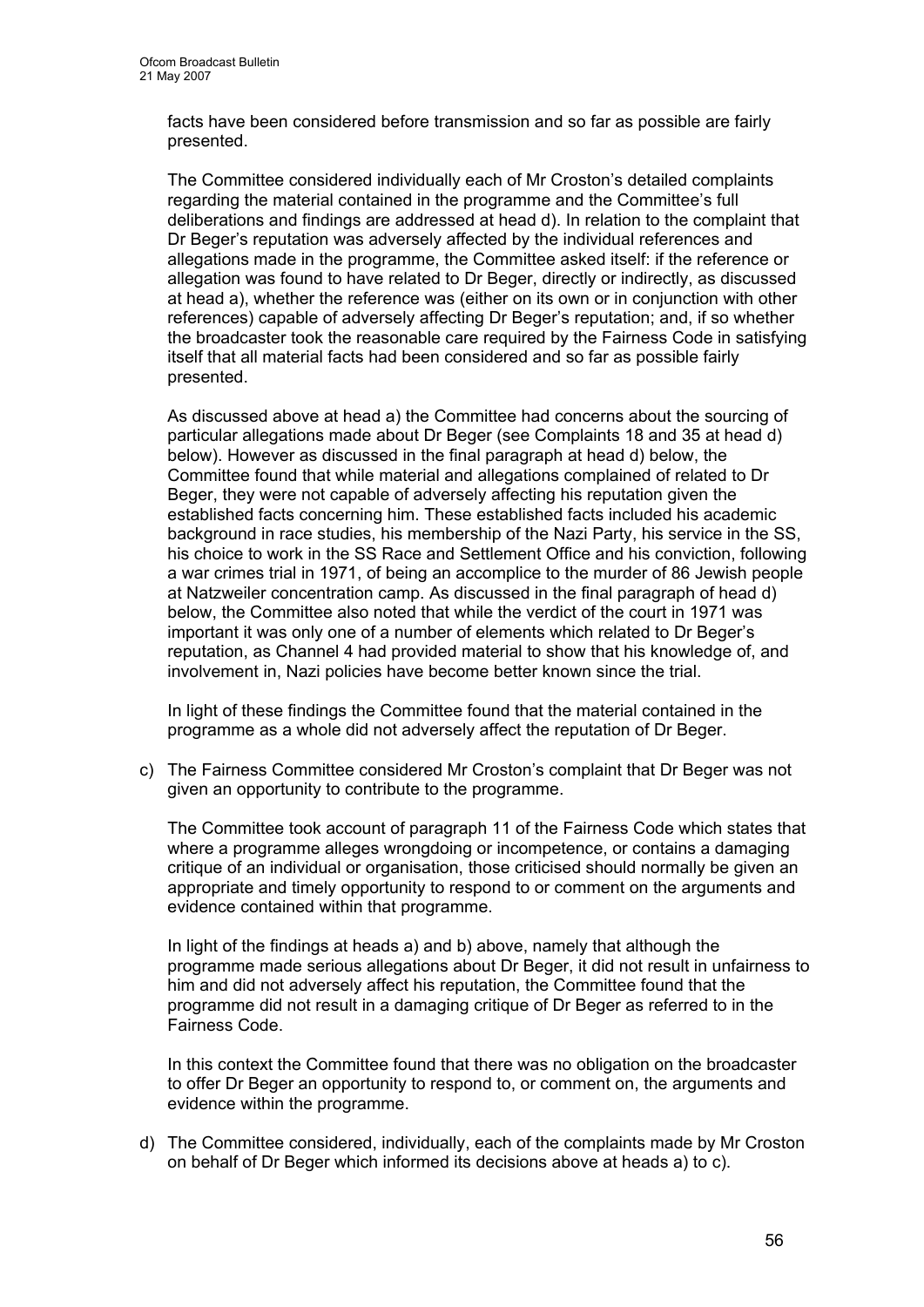## **Complaint 1**

The Committee considered Mr Croston's first complaint that the programme unfairly stated the expedition had *"sinister motives"* and thereby adversely affected Dr Beger's reputation.

The Fairness Committee first considered the full reference complained of. The introduction to the programme stated:

*"*Secret History *reveals the sinister motives behind the Nazi Expedition to one of the farthest flung places on earth".* 

The Committee considered that the reference to the *"sinister motives"* of the expedition indirectly related to Dr Beger since his anthropological measurements were a key part of its work. The Committee then considered whether it was likely that the audience would have been misled in a way that was unfair to Dr Beger. The Committee's findings in relation to the expedition's motivation are detailed at Complaint 15. Furthermore, the Committee noted the interview with historian Christopher Hale in the opening of the programme which in the Committee's view set the role of the SS in context. The Committee considered the following statement made by Mr Hale in this interview to be significant: *"Many people see the SS purely as a political organisation, as a genocidal organisation. Sending expeditions to various parts of the world, and in particular to Tibet, was one very important way in which prestige was given and added to the SS."* In light of these considerations, the Committee found that the description of the expedition as having *"sinister motives"* resulted in no unfairness, given the central role in it of the SS, an organisation underpinned by a belief in racial purity.

The Committee's findings in relation to Dr Beger's reputation are detailed in the final paragraph of head d) below.

## **Complaint 2**

The Committee considered Mr Croston's second complaint that the programme unfairly stated that the mission was secret, that there was a *"darker purpose"* to the expedition and that the expedition team was looking for the origin of an Aryan peoples or signs of a vanished *"Master Race"* and thereby adversely affected Dr Beger's reputation.

The Fairness Committee first considered the full commentary reference complained of:

*"Five German scientists embark on an extraordinary quest...their official goal is scientific research, zoology and anthropology, but the data they are collecting for the SS is to serve a darker purpose. Their secret mission is to discover the origins of the Aryan peoples. They are to look for signs of a longvanished master race".* 

The Committee considered that the reference, to the *"darker purpose"* of the expedition regarding a *"vanished Master Race"* indirectly related to Dr Beger since his anthropological measurements were central to its role. The Committee then considered whether it was likely that the audience would have been misled in a way that was unfair to Dr Beger. The Committee's findings in relation to the expedition's motivation are detailed at Complaint 15 and the finding in relation to the use of the term Aryan is detailed at Complaint 20. Furthermore, and in light of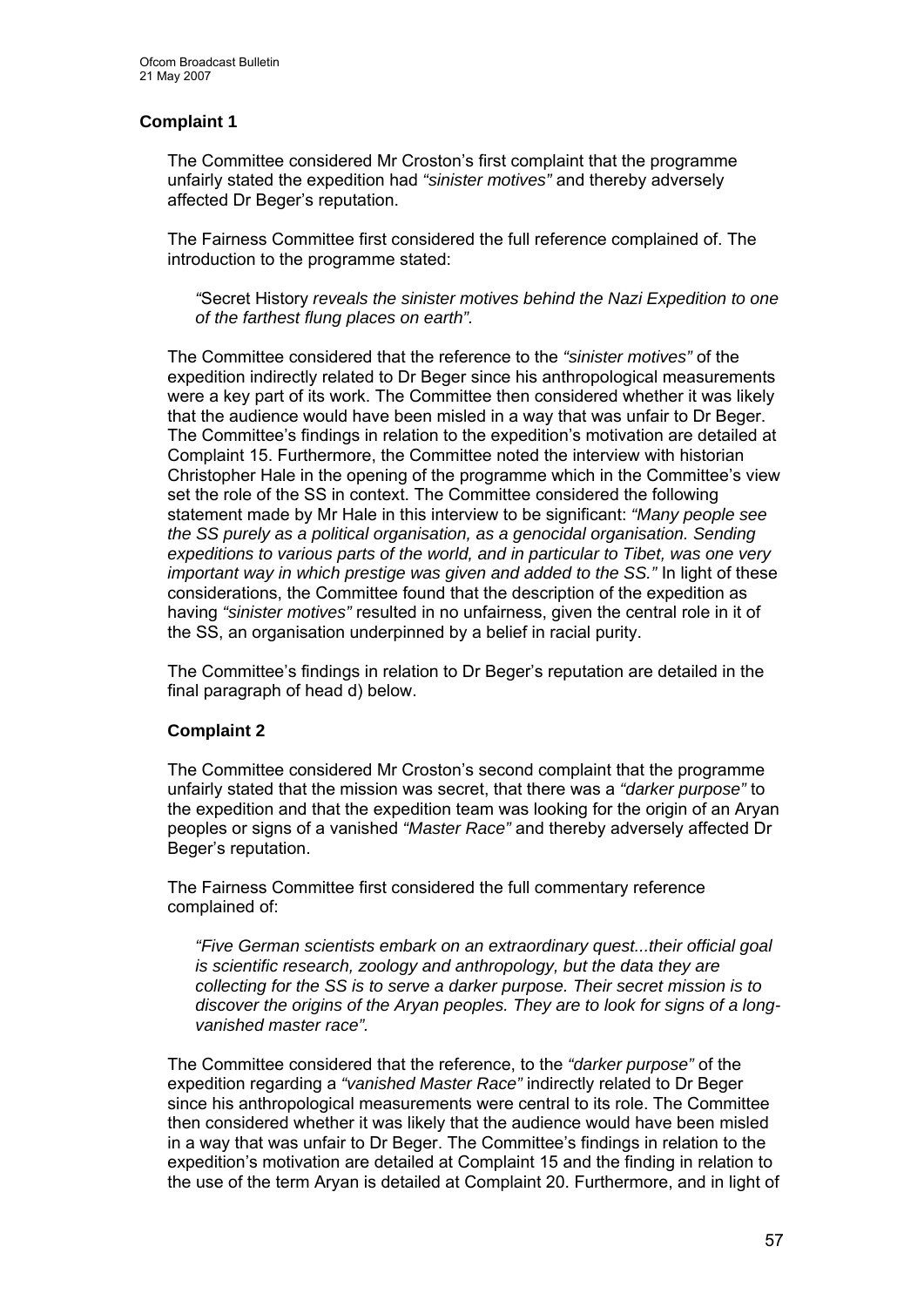the finding at Complaint 15, the Committee found that the description of the expedition having a *"darker purpose"* resulted in no unfairness given the central role in it of the SS, an organisation underpinned by a belief in racial purity.

The Committee's findings in relation to Dr Beger's reputation are detailed in the final paragraph of head d) below.

## **Complaint 3**

The Committee considered Mr Croston's third complaint that the programme unfairly stated that the expedition attempted to rewrite history and justify change to the future of the world thereby adversely affecting Dr Beger's reputation.

The Fairness Committee first considered the full commentary reference complained of:

*"This is the zenith of Nazi attempts to rewrite history: a new past would justify their right to change the future of the world".* 

The Committee considered that the references to the expedition's attempts to *"rewrite history"* and change *"the future of the world"* indirectly related to Dr Beger since his anthropological measurements were central to its role. The Committee then considered whether it was likely that the audience would have been misled in a way that was unfair to Dr Beger. The Committee's findings in relation to the expedition's motivation are detailed at Complaint 15. Furthermore, and in light of the finding at Complaint 15, the Committee considered that the description of the expedition attempting to *"re-write history"* and justify changing *"the future of the world"* was fair given the central role in it of the SS, an organisation underpinned by a belief in racial purity. The Committee had some reservations over the description of the expedition as the 'zenith' of Nazi attempts to re-write history since this did not appear to the Committee to be supported by material submitted in relation to the wider context of this period. However the Committee also noted the connection between the expedition and the Ahnenerbe, the ancestral heritage foundation set up by the leader of the SS, Heinrich Himmler discussed below at Complaint 5. In light of these considerations the Committee reached the view that the programme's portrayal of the expedition as part of a process which attempted to re-write history, did not result in any unfair treatment of Dr Beger.

The Committee's findings in relation to Dr Beger's reputation are detailed in the final paragraph of head d) below.

## **Complaint 4**

The Committee considered Mr Croston's next complaint that the expedition was not an official German one, as unfairly stated by the programme, but privately run and that the programme unfairly implied that it was a search for *"the true cradle of the Aryan race*" when this allegation was unfounded.

The Fairness Committee first considered the full commentary references:

*"Here* [Tibet]*, according to SS dogma, survivors of the last cosmic catastrophe took shelter – this is the true cradle of the Aryan race...Now it*  [Tibet] *is to become the destination of the first ever official German expedition to the very roof of the world".*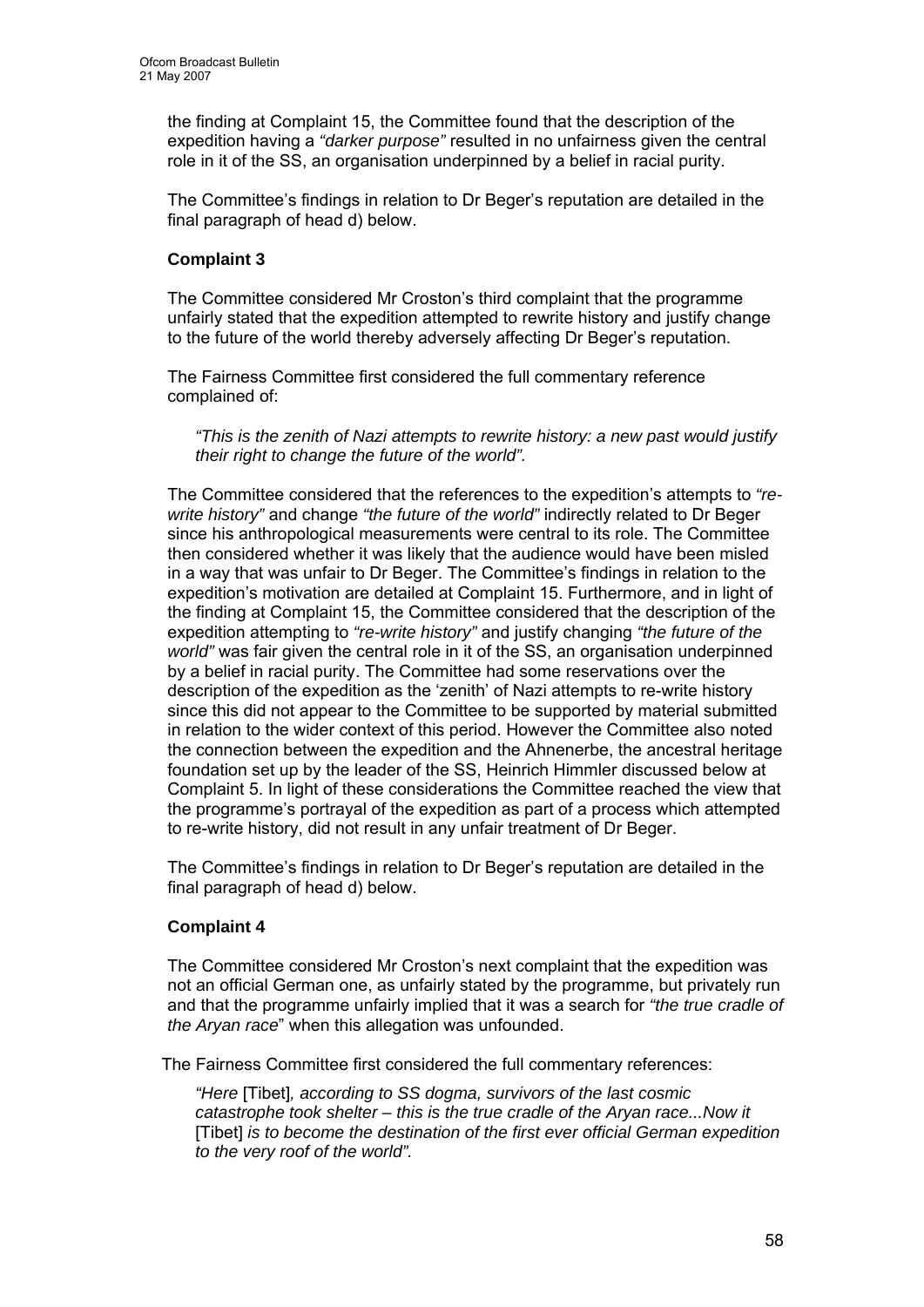The Committee considered that the references, both to the *"official German expedition"* and its connection to the "*true cradle of the Aryan race"* indirectly related to Dr Beger as a key member of the expedition. The Committee then considered whether it was likely that the audience would have been misled in a way that was unfair to Dr Beger. The Committee considered the supporting material concerning the reference to the expedition being *"official".* The Committee noted the reference, in supplementary material supplied with Channel 4's response, to a letter quoted in Heather Pringle's book *The Master Plan*, in which the expedition's leader Ernst Schaefer wrote to Himmler "we weigh anchor as an SS expedition". The Committee noted the references to the expedition's status and funding in supplementary material supplied with Mr Croston's submission.

The Committee also considered supplementary material provided by Mr Croston. In *Asiatische Studien Etudes Asiatiques* (January 2004), Isrun Engelhardt noted that Himmler insisted that the expedition's name was changed from "Schaefer Expedition 1938/9" to "German Tibet Expedition Ernst Schafer, under the patronage of the Reichsfuehrer-SS Himmler and in connection with the Ahnenerbe". In the same article Isrun Engelhardt referred to German business paying a majority of the costs and stated "the final statement dated 17 November 1940 shows that the Public Relations and Advertising Council of German Business bore the majority of the costs." The Committee also noted that *The Times* of 28 July 1938, also provided by Mr Croston, referred to the contemporary perception of the expedition as "undertaken by members of the SS…under the patronage of Herr Himmler". Taking each of these factors into account, the Committee found that the reference to the "official German expedition" resulted in no unfairness to Dr Beger.

The Committee's findings in relation to the expedition's motivation are detailed at Complaint 15 and the finding in relation to the use of the term Aryan is detailed at Complaint 20. In light of the findings at Complaint 15 and 20, the Committee considered that the description of the SS view of Tibet as *"the true cradle of the Aryan race"* also resulted in no unfairness to Dr Beger.

The Committee's findings in relation to Dr Beger's reputation are detailed in the final paragraph of head d) below.

## **Complaint 5**

The Committee considered Mr Croston's fifth complaint that the expedition was not undertaken courtesy of the Ahnenerbe foundation nor sponsored by the SS as unfairly stated by the programme. Rather, Mr Croston stated, it was financed independently of Himmler and the Ahnenerbe foundation although the political support from both was required to obtain foreign currency and passports.

The Committee considered the full commentary complained of:

*"He* [Ernst Schaefer the expedition leader] *recognises his chance to reach Tibet courtesy of the Ahnenerbe, the SS foundation to research ancestral heritage."* 

The Committee considered that the reference to the expedition being courtesy of the Ahnenerbe indirectly related to Dr Beger as a key member of the expedition. The Committee then considered whether it was likely that the audience would have been misled in a way that was unfair to Dr Beger. In the Committee's view the programme did not claim that the Ahnenerbe foundation financed the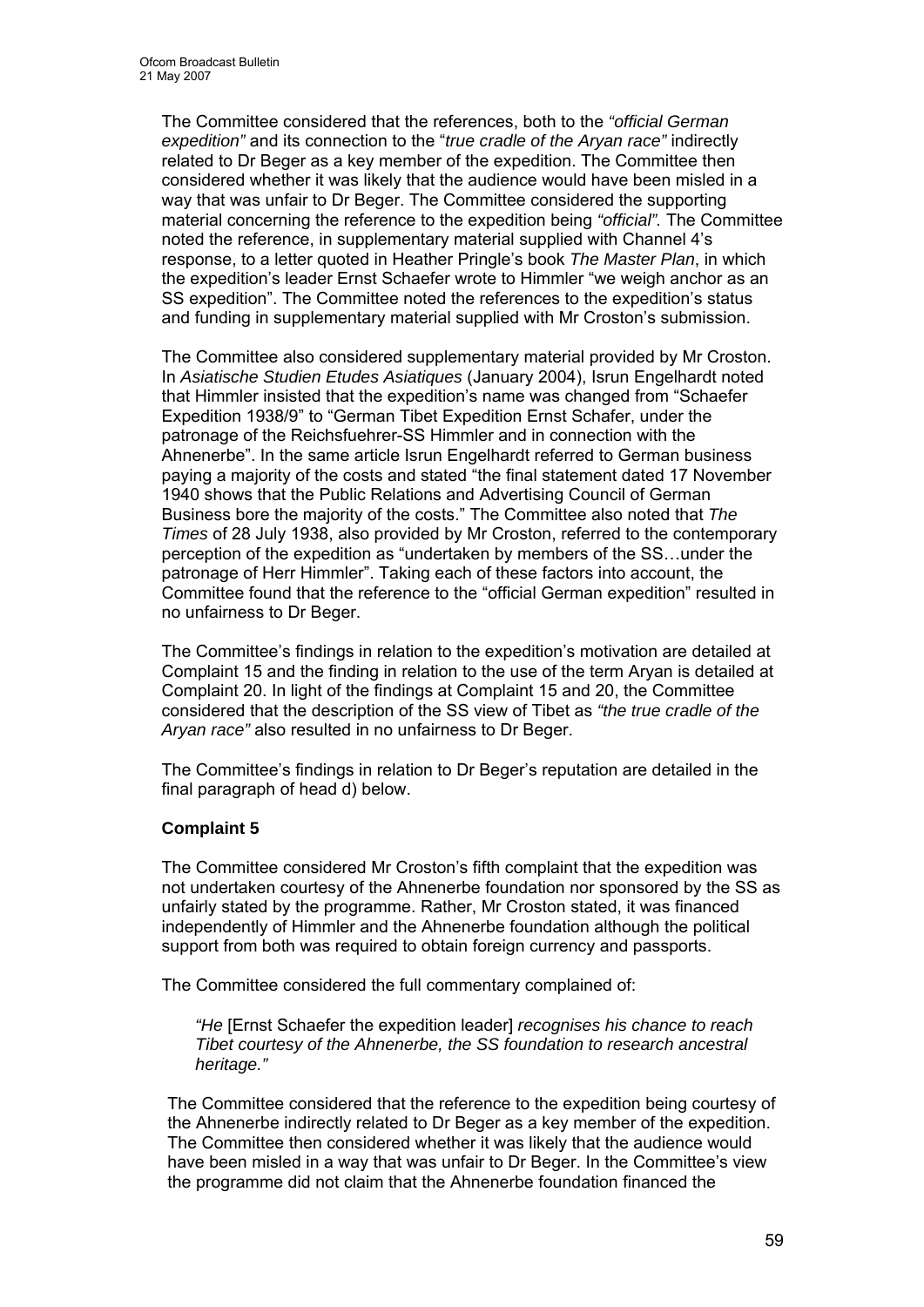expedition, indeed the Committee noted that the next piece of commentary stated*: "Industrialists fund the costs of the project generously"*. The Committee noted that the association between the expedition and the Ahnenerbe was recognised by Mr Croston whose complaint acknowledged that political support from the Ahnenerbe was required by the expedition. Furthermore, the supporting material to Mr Croston's complaint recognised the connection with the Ahnenerbe as discussed above at Complaint 4. Given the documented connection between the expedition and the Ahnenerbe, the Committee found that no unfairness to Dr Beger resulted from the programme describing the expedition as being conducted "courtesy" of the Ahnenerbe.

The Committee's findings in relation to Dr Beger's reputation are detailed in the final paragraph of head d) below.

## **Complaint 6**

The Committee considered Mr Croston's sixth complaint that the programme's statement that the expedition did not have entry visas was unfair since they did have permission to travel to India.

The Committee considered the full commentary complained of:

*"Schaefer's team sets out without entry visas, gambling on German political pressure to get them through."* 

The Committee considered that the reference to the expedition not having entry visas indirectly related to Dr Beger as a member of the expedition. The Committee then considered whether it was likely that the audience would have been misled in a way that was unfair to Dr Beger. The Committee noted that Mr Croston did not dispute that the expedition did not have entry visas for Tibet and found that it was fair for the programme to include this reference in the commentary regardless of other permission to travel they may have gained.

The Committee's findings in relation to Dr Beger's reputation are detailed in the final paragraph of head d) below.

## **Complaint 7**

The Committee considered Mr Croston's next complaint that the programme's statement that British authorities in India were 'wary' as German scientific expeditions were used as cover to foment uprisings unfairly implied that they were suspicious of the Schaefer expedition.

The Committee considered the full commentary complained of:

*"They* [the expedition members] *plan to travel via Northern India to Tibet. In India the British have every reason to be wary. German expeditions have been used before as cover to launch uprisings."* 

As a member of the expedition the Committee considered that the reference to British wariness indirectly related to Dr Beger. The Committee then considered whether it was likely that the audience would have been misled in a way that was unfair to Dr Beger. The Committee noted that Channel 4 based this reference on historical material, and in particular Peter Hopkirk's book *Like Hidden Fire: the*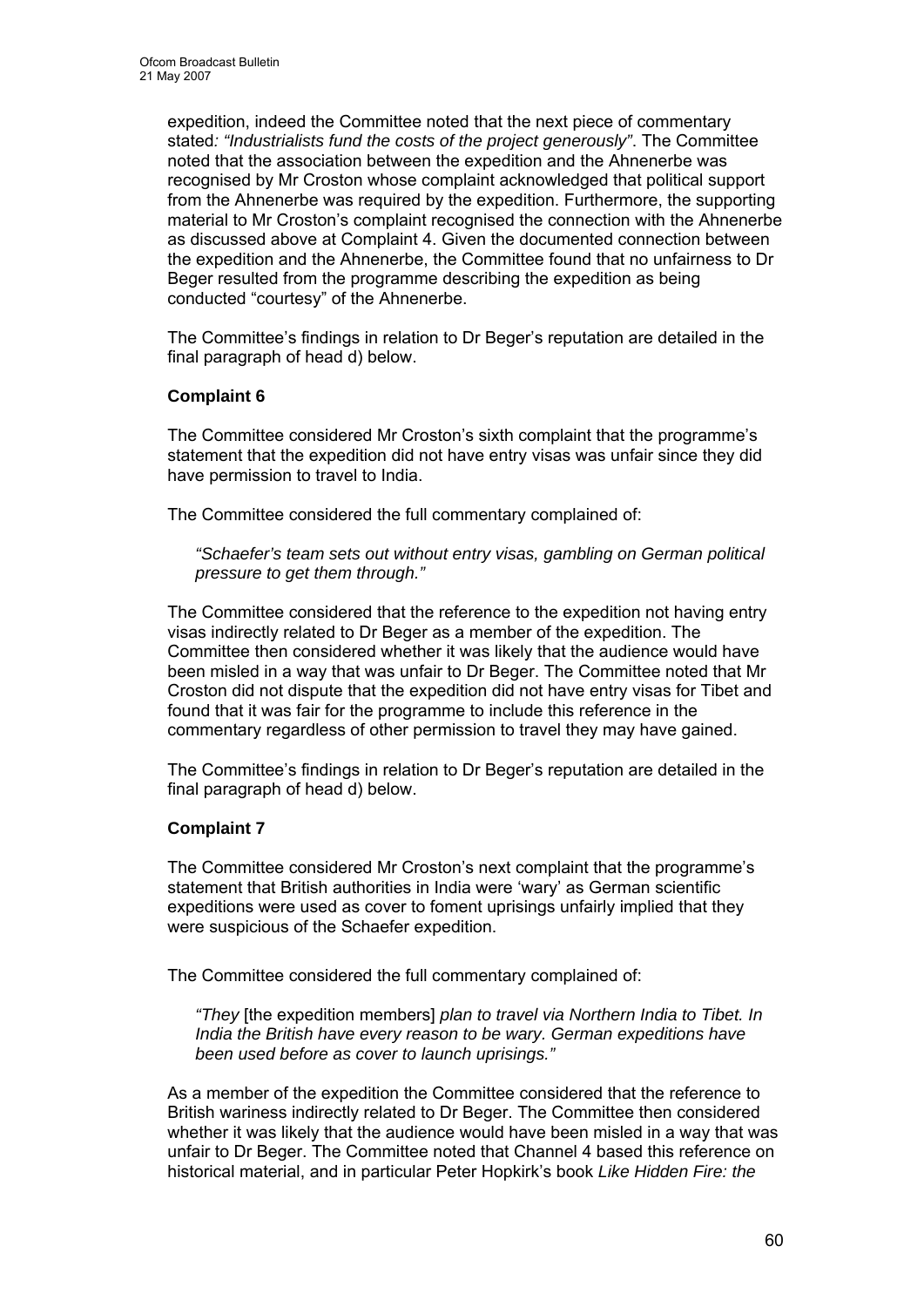*Plot to Bring Down the British Empire* and argued that from World War I onwards the British had colonial anxieties concerning German expeditions. Given this particular climate, the Committee considered this commentary line was not unfounded and therefore resulted in no unfairness to Dr Beger.

The Committee's findings in relation to Dr Beger's reputation are detailed in the final paragraph of head d) below.

## **Complaint 8**

 The Committee considered Mr Croston's eighth complaint that the invasion of Czechoslovakia was unfairly referred to out of chronological order when in fact it did not occur until the expedition was actually in Tibet.

The Committee considered the full commentary reference complained of:

*"The British government acquiesces* [to the expedition crossing British India]*: they won't act over Hitler's rearmament or his invasion of Czechoslovakia. The climate of appeasement is of decisive importance for Ernst Schaefer's Tibet expedition".* 

The Committee considered that the reference to the expedition indirectly related to Dr Beger as an expedition member. The Committee then considered whether it was likely that the audience would have been misled in a way that was unfair to Dr Beger. In the Committee's view the commentary served only to set the expedition within the climate of appeasement, and did not seek to date Germany's invasion of Czechoslovakia in relation to it. The Committee therefore found that the reference was not unfair.

The Committee's findings in relation to Dr Beger's reputation are detailed in the final paragraph of head d) below.

## **Complaint 9**

The Committee considered Mr Croston's next complaint that the references to: science in 1938 Nazi Germany; the influence on science of totalitarian governments; and, the scientists involved, unfairly implied that the members of the Tibet expedition, including Dr Beger, were involved in harmful activity when this was not the case and that Dr Beger's reputation was again adversely affected.

The Committee considered the full section of interview with historian Christopher Hale, complained of and the commentary which preceded it:

Commentary: *"The young SS officers* [on the Tibet expedition] *are all scientists in the pay of the state: Ernst Krause, botanist; Bruno Beger, anthropologist; Karl Wienert, geographer."* 

Interview: *"It really was a cross section of science in 1938 in Nazi Germany. And it shows what happens to science under a totalitarian government, what happens to the people who do science under a totalitarian government, and what happens to them when the totalitarian nature of that government becomes real and apparent."*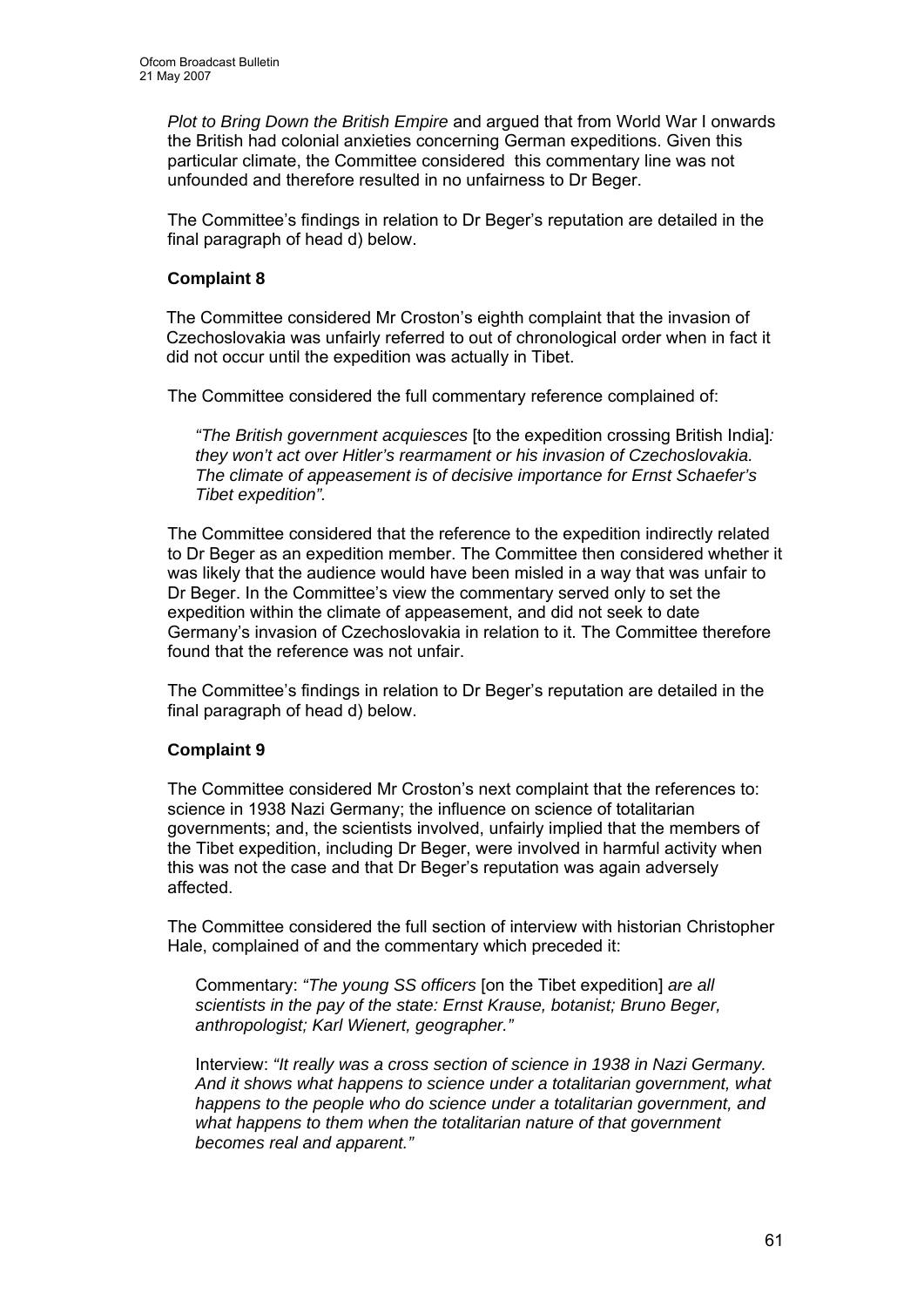The Committee considered that the section of interview from Christopher Hale implied corruption of the scientists, listed in the preceding commentary, because of their association with a totalitarian government. In the Committee's view the reference to the effects of working under a totalitarian regime directly related to Dr Beger who was named in this context. The Committee then considered whether it was likely that the audience would have been misled in a way that was unfair to Dr Beger. In relation to Dr Beger's work as an anthropologist in Nazi Germany, the Committee found this comment resulted in no unfairness since his work was underpinned by his membership of, and the expedition's involvement with, the SS which was clearly linked to the totalitarian Nazi regime.

The Committee's findings in relation to Dr Beger's reputation are detailed in the final paragraph of head d) below.

## **Complaint 10**

The Committee considered Mr Croston's tenth complaint that the quotation from the expedition's leader Ernst Schaefer that the goals of SS ideology and research are the same was unfairly taken out of chronological order, when in fact the statement was made five years after the Tibet expedition and had no connection with it.

The Committee considered the full commentary complained of:

*"Their* [the expedition's] *ornithologist and leader knows exactly what Himmler wants to hear. Schaefer announces that the goals of SS ideology and research are the same."* 

The Committee found that the reference to Ernst Shaefer's statement indirectly related to Dr Beger who was part of Ernst Schaefer's expedition team. The Committee noted that Mr Croston did not dispute that Ernst Shaefer said that the goals of SS ideology and research were the same, but disputed only the timing of it. The Committee then considered whether it was likely that the audience would have been misled in a way that was unfair to Dr Beger. In the Committee's view the fact that the statement was made some time after the Tibet expedition did not alter its relevance to the programme and to the context in which the programme makers sought to place the expedition. The Committee therefore found the reference resulted in no unfairness to Dr Beger.

The Committee's findings in relation to Dr Beger's reputation are detailed in the final paragraph of head d) below.

## **Complaint 11**

The Committee considered Mr Croston's next complaint that the claim that Ernst Schaefer's private intention was to practise hunting and collecting rare plants and animals was unfair as it was a publicly stated aim from the start.

The Committee considered the full commentary complained of:

*"Privately Schaefer sees Tibet as the place to practice his passion for hunting – collecting rare plants and animals."* 

The Committee considered that this reference to Ernst Shaefer's private activities did not relate to Dr Beger who was neither mentioned nor connected with it. In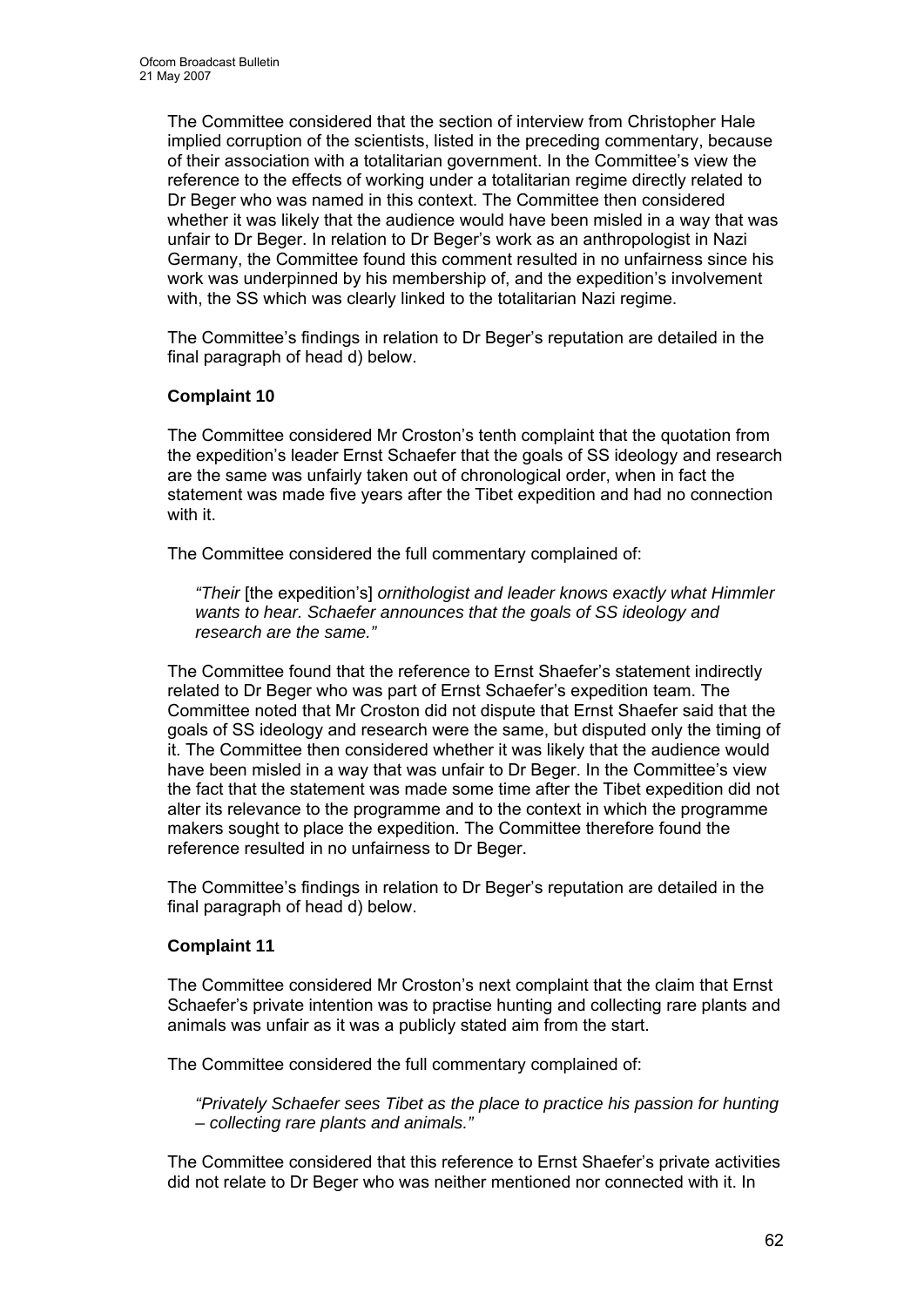any event the Committee found that it was reasonable for the broadcasters to have made the reference in that it was supported by material provided with Mr Croston's submission. In *Asiatische Studien Etudes Asiatiques* (January 2004) Isrun Engelhardt quoted from a letter to Ernst Schaefer from the Tibetan government in which permission to go to Llasa was contingent on him consenting "to not hunt any birds or game which would deeply hurt the feelings of the Tibetan people." However the commentary to the expedition film *Geheimnis Tibet*, also provided by the complainant, described the expedition members creating a "zoological laboratory" in Tibet where "skulls were dried; bird carcasses preserved; and the great collections organised."

The Committee did not consider the complaint in relation to Dr Beger's reputation since the Committee found that the reference did not directly relate to him.

## **Complaint 12**

The Committee considered Mr Croston's next complaint that the programme used archive of the expedition film unfairly, wrongly translated the film's commentary regarding Tibetan mythology and incorrectly attributed the filming to Tibet when it was filmed in Sikkim.

The Committee found that since the commentary over this section of footage referred only to the expedition's leader Ernst Schaefer and his fascination with the Tibetan's *"magical world"*, the footage complained of did not relate to Dr Beger since he was neither mentioned nor associated with it.

In any event the Committee noted that the footage referred to the Tibetan people and therefore clearly implied that the footage was of Tibet; and, Channel 4 conceded in its response that the footage was from neighbouring Sikkim. However in the Committee's view although it would have been preferable for the footage to have been identified in the programme as originating from Sikkim, Channel 4 provided evidence of the strong correspondence between religious cultures in Sikkim and Tibet which supported its use.

The Committee did not consider the complaint in relation to Dr Beger's reputation since the Committee found that the archive footage and commentary over it did not directly affect him.

# **Complaint 13**

The Committee considered Mr Croston's next complaint that the analogy between the skull and cross bones of Tibetan culture and the SS was unfair.

The Committee considered the commentary complained of:

*"The* [Tibetan] *skull and crossbones is a representation of absolute power over life and death as worn on every SS cap."* 

The Committee considered that as a member of the SS the reference indirectly related to Dr Beger. The Committee then considered whether it was likely that the audience would have been misled in a way that was unfair to Dr Beger. The Committee noted that Channel 4's response related to the symbol of the swastika, which in the Committee's view was not relevant to Mr Croston's complaint which concerned the programme's reference to the skull and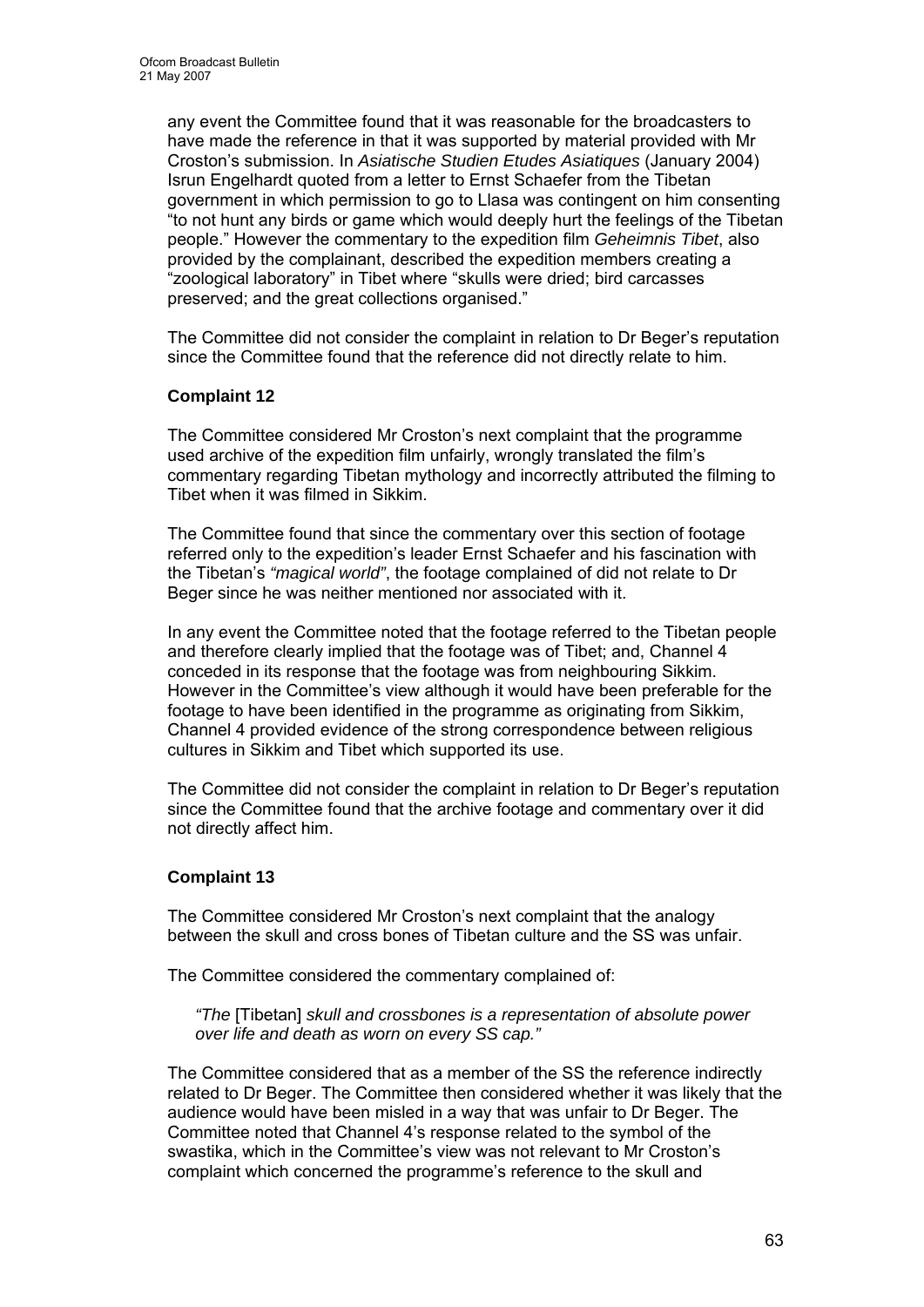crossbones. Furthermore the Committee noted that, as shown in the programme's use of footage of an SS cap, the SS emblem was of a skull only, not the skull and crossbones referred to in the programme. Given the historical record of the SS, the Committee considered that it was not misleading to suggest that the SS, of which Dr Beger was a member, had absolute power over life and death. The Committee found that the reference did not therefore result in unfair treatment of Dr Beger.

The Committee's findings in relation to Dr Beger's reputation are detailed in the final paragraph of head d) below.

# **Complaint 14**

The Committee then turned to Mr Croston's complaint that the programme unfairly implied that the expedition was expected to reach Lhasa by their sponsor(s) when in fact this was not the stated original aim.

The Committee considered the full commentary reference complained of:

*"Now the expedition must live up to its sponsor's expectations. For the five men are hoping to fulfil a great dream: to reach Lhasa, the legendary capital of Tibet."* 

The Committee found that the reference, to the expedition *"hoping to reach Lhasa"* indirectly related to Dr Beger as a member of it. The Committee then considered whether it was likely that the audience would have been misled in a way that was unfair to Dr Beger. The Committee's findings in relation to the expedition's aims are detailed at Complaint 15. Furthermore, and in light of the finding at Complaint 15, the Committee considered that the description of the expedition aiming to *"reach Lhasa"* was fair. In supporting material supplied with Mr Croston's submission, *Asiatische Studien Etudes Asiatiques* (January 2004), Isrun Engelhardt stated "Schaefer, who was under enormous pressure to deliver a spectacular success to his country, grasped the unique historical opportunity of paying an official visit to the forbidden city and making Lhasa itself his destination." Taking this into account, the Committee found the reference was not misleading and resulted in no unfairness to Dr Beger.

The Committee's findings in relation to Dr Beger's reputation are detailed in the final paragraph of head d) below.

# **Complaint 15**

The Committee considered Mr Croston's fifteenth complaint (which is referred to in a number of complaints above and below) that the programme unfairly stated that neither Dr Beger nor the expedition ever had as an aim the collection of evidence of common German-Tibetan roots.

The Committee first considered the full commentary reference complained of:

*"The SS officers have not forgotten their primary mission: to collect evidence of common German-Tibetan roots."* 

The Committee considered that the reference, to the primary mission of the expedition being to collect evidence of common German-Tibetan roots, indirectly related to Dr Beger, as key member of the expedition in relation to anthropology.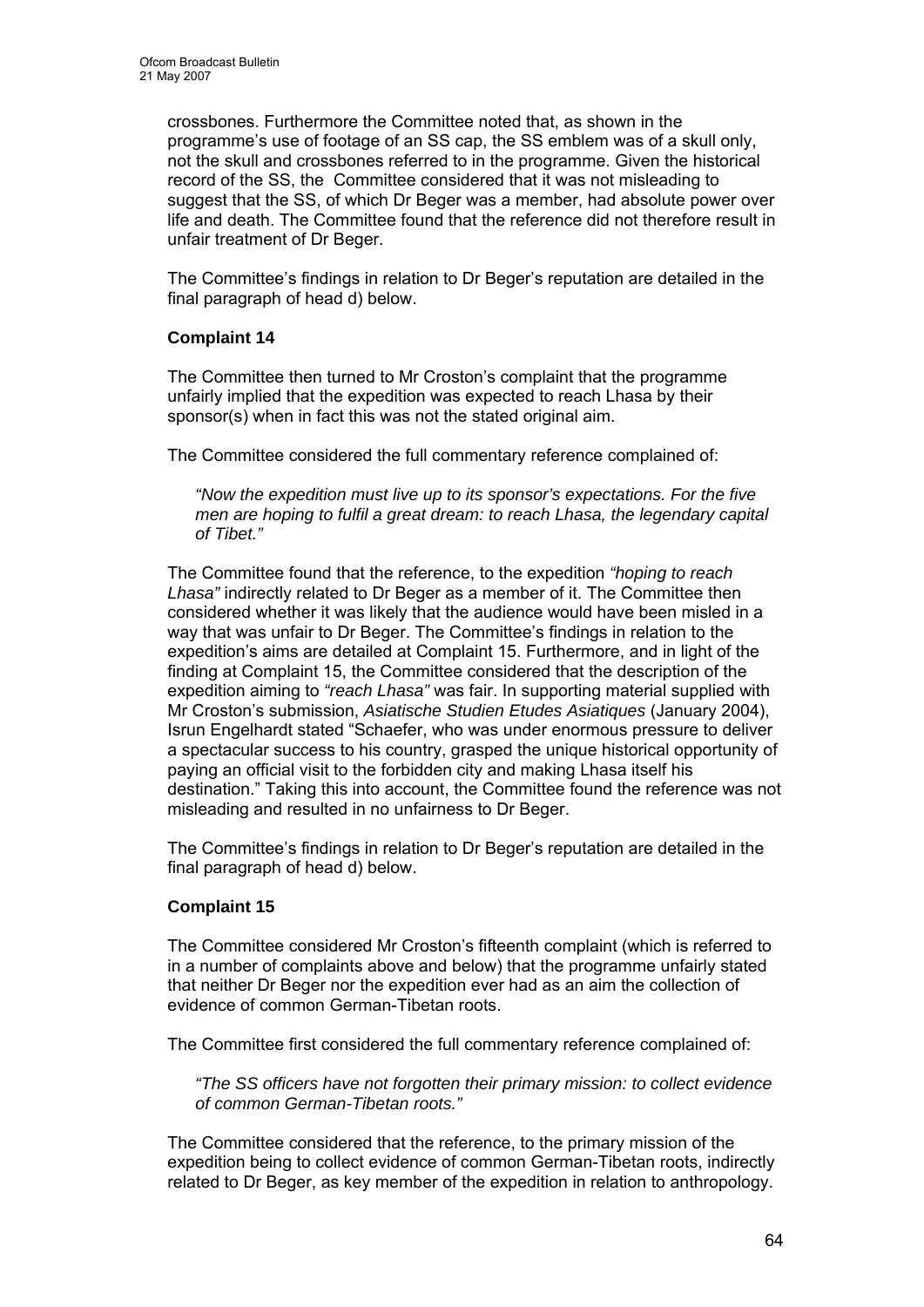The Committee then considered whether it was likely that the audience would have been misled in a way that was unfair to Dr Beger.

The Committee considered documentary evidence provided by both parties, which referred to the anthropological purpose of the expedition including the following:

(i) In the supplementary material supplied with Mr Croston's submission, *Asiatische Studien Etudes Asiatiques* (January 2004), Isrun Engelhardt quoted from Bruno Beger's research proposal for the expedition:

"It is now the anthropologist's task to conduct research into current ethnological conditions by means of measurements, research into characteristics, photographing and taking casts (using Poller's method), particularly concentrating on collecting material on the proportion of, population, the origins, significance and development of the Nordic race in this region [Tibet]."

(ii) In the same article Isrun Englehardt linked Dr Beger's proposal back to his teacher Hans F.K Gunther and his interest in whether "traces of Indo-Europeans existed in Central Asia" but went on to observe that "the search for the remains of Nordic immigrants did not play a further role."

(iii) Ernst Schaefer, writing in 1943, stated: "In addition to categorising the research area in terms of ethnology and racial science and gathering a highly comprehensive collection of ethnological items…one of our tasks was to develop a clear picture of the racial compositions of the human races that had infiltrated from other habitats."

The Committee considered that, on the basis of the evidence before it, Channel 4 provided a credible source for its claim regarding the "primary" mission of the expedition as evidenced by Dr Beger's research proposal concerning research into the origins of "the Nordic race" in the region of Tibet at (i) above, and supported by Ernst Schaefer's writing at (iii) above. In the Committee's view further material relating to the subsequent work of the expedition at (ii) above was not relevant to discussion of the "primary" mission or purpose.

The Committee also considered that it was appropriate to consider the programme's contention concerning the expedition's primary mission within the context of wider SS motivation. The Committee noted that the expedition was staffed by SS officers, under the patronage of Himmler, and that supporting material from the complainant stated that Dr Beger's findings were to be published on racial lines. A "Memo to SS-Obersturmfuhrer Dr Weinert for discussion with SS-Obersturmfuhrer Dr Beger" of 29 October 1940 concluded its directions for the ordering of Dr Beger's findings by noting "The anthropological exploration of Inner-Asia in its importance for the larger connection with the race history of Europe."

In the Committee's view the collection of evidence of common German-Tibetan roots was arguably 'an' aim rather than 'the' aim of the expedition; however in light of the above considerations, the Committee found that on balance, the description of it as the "primary mission" would not have misled the audience in a way that resulted in unfairness to Dr Beger.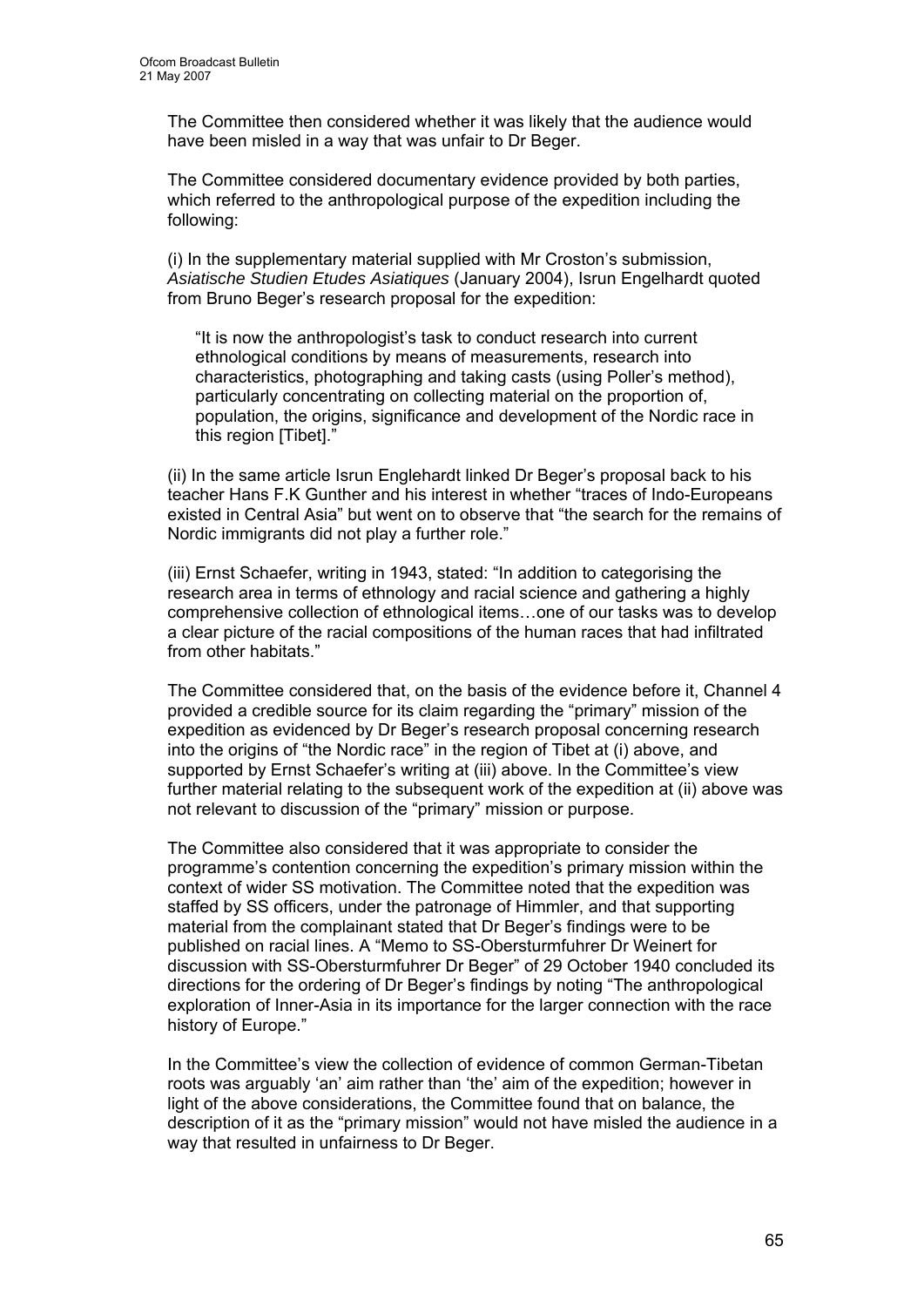The Committee's findings in relation to Dr Beger's reputation are detailed in the final paragraph of head d) below.

## **Complaint 16**

The Committee next considered Mr Croston's complaint that the programme unfairly included the statement that Dr Beger was committed to the ideology of racial superiority and that Dr Beger's reputation was thereby adversely affected.

The Committee considered the full commentary section of interview, from historian Christopher Hale, complained of:

*"Bruno Beger was the expedition's anthropologist. He was a member of the SS and he was fascinated by race theory: how you find out the differences between different races; and, in his view, what made a particular race superior or inferior. He was fully committed to this ideology and intended to pursue that scientifically by travelling to Tibet."* 

The Committee considered that the references, which named Dr Beger, directly related to him. The Committee then considered whether it was likely that the audience would have been misled in a way that was unfair to Dr Beger. In the Committee's view, given the overall context of evidence concerning Dr Beger's: known membership of and commitment to the SS; his academic background; his choice to work in the SS Race and Settlement Office; and, his proven involvement in subsequent events which led to his conviction as an accomplice to the murder of 86 Jewish people at Natzweiler concentration camp; the statement that he was committed to the ideology of racial superiority was not unreasonable. In the Committee's view given this wider context, and in light of the finding at Complaint 15, the audience was not likely to have been misled as a result of attributing this motivation to Dr Beger's research in Tibet. Consequently, the Committee found no unfairness to Dr Beger in this respect.

The Committee's findings in relation to Dr Beger's reputation are detailed in the final paragraph of head d) below.

## **Complaint 17**

The Committee considered Mr Croston's seventeenth complaint that the programme unfairly stated that Dr Beger offered free medical treatment to recruit volunteers to be measured for his anthropological studies when in fact he offered this treatment regardless of any involvement in the studies.

The Committee first considered the full commentary reference complained of:

*"To recruit volunteers for his studies, the SS man* [Dr Beger] *offers free medical treatment".* 

The Committee considered that the reference, which referred to Dr Beger, directly related to him. The Committee then considered whether it was likely that the audience would have been misled in a way that was unfair to Dr Beger. The Committee noted the description in Heather Pringle's book *The Master Plan* provided in support of Channel 4's submission "He [Dr Beger] soon learned that offering medical assistance was the surest way of winning the confidence" after which he would "begin taking measurements of the local inhabitants". In the Committee's view this was supported by the extract from Dr Beger's own writing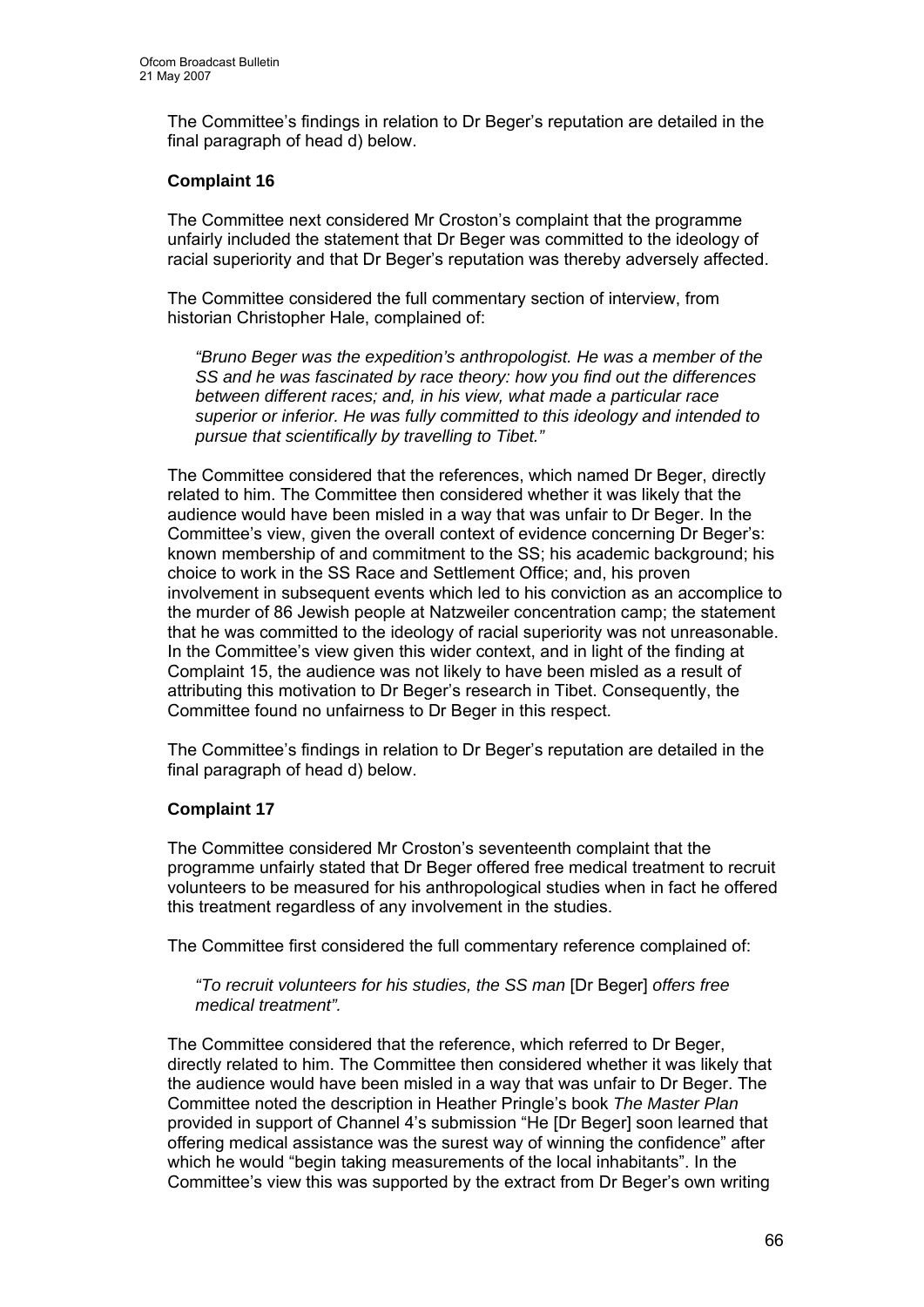provided by Channel 4. In *Mit der Deutschen Tibet expedition Ernst Schaefer 1938/9 nach Lhasa* he stated: "I had to earn the trust of these people. And our medicine chest gave us the tools for this." The Committee therefore found the commentary line to be properly supported and not to result in unfair treatment of Dr Beger.

The Committee's findings in relation to Dr Beger's reputation are detailed in the final paragraph of head d) below.

## **Complaint 18**

The Committee turned to Mr Croston's next complaint that the programme unfairly stated that: *"At home, he* [Dr Beger] *has drawn up criteria for forcible sterilisation to eliminate 'unworthy life'"* when there was no evidence for this claim and it was unsubstantiated by original documents. Mr Croston stated that this was one of the two most serious allegations made in the programme.

The Committee first considered the full commentary reference complained of:

*"At home, he* [Dr Beger] *has drawn up criteria for forcible sterilisation to eliminate 'unworthy life'."* 

The Committee considered that the reference, which referred to Dr Beger, directly related to him and furthermore that the allegation was particularly serious. The Committee then considered whether it was likely that the audience would have been misled in a way that was unfair to Dr Beger.

The Committee noted that the source for this allegation was ascribed in Channel 4's response to the authors Victor and Victoria Trimondi in their book *Hitler, Buddha, Krishna* (Ueberreuter, 2002) who stated "His [Dr Beger's] area of expertise also included the development of criteria for sterilisation, castration and abortion programmes, designed to prevent 'unworthy life'".

The Committee also noted that according to supporting material provided by Mr Croston, Dr Beger endorsed the Lebensborn project which he described in 1937 as an association "which has the purpose to house and care for pregnant women of whom a thorough examination of the family…has shown that hereditarybiologically valuable children will be born." The Committee noted that Channel 4 referred, in support of its allegation concerning forcible sterilisation, to a report in which it stated Dr Beger had written that "The role model for selection, the breeding aim of our people and its pioneer the SS, is the Nordic race". The Committee also considered evidence of Dr Beger's work for the SS Race and Settlement Office.

Notwithstanding the broader supporting material discussed above, the Committee had serious concerns that in relation to the particular allegation that: "At home, he [Dr Beger] has drawn up criteria for forcible sterilisation to eliminate 'unworthy life'", and given the seriousness of this allegation, Channel 4 relied on a single secondary source, namely the book by Victor and Victoria Trimondi. The Committee noted that in its response to the complaint Channel 4 provided the full extract from the Trimondi book from which this allegation was taken. In this extract Victor and Victoria Trimondi preceded and followed the allegation with quotations from Dr Beger's own reports regarding the work of the SS and its "breeding" aims. The Committee noted that the allegation itself was not supported by any primary evidence.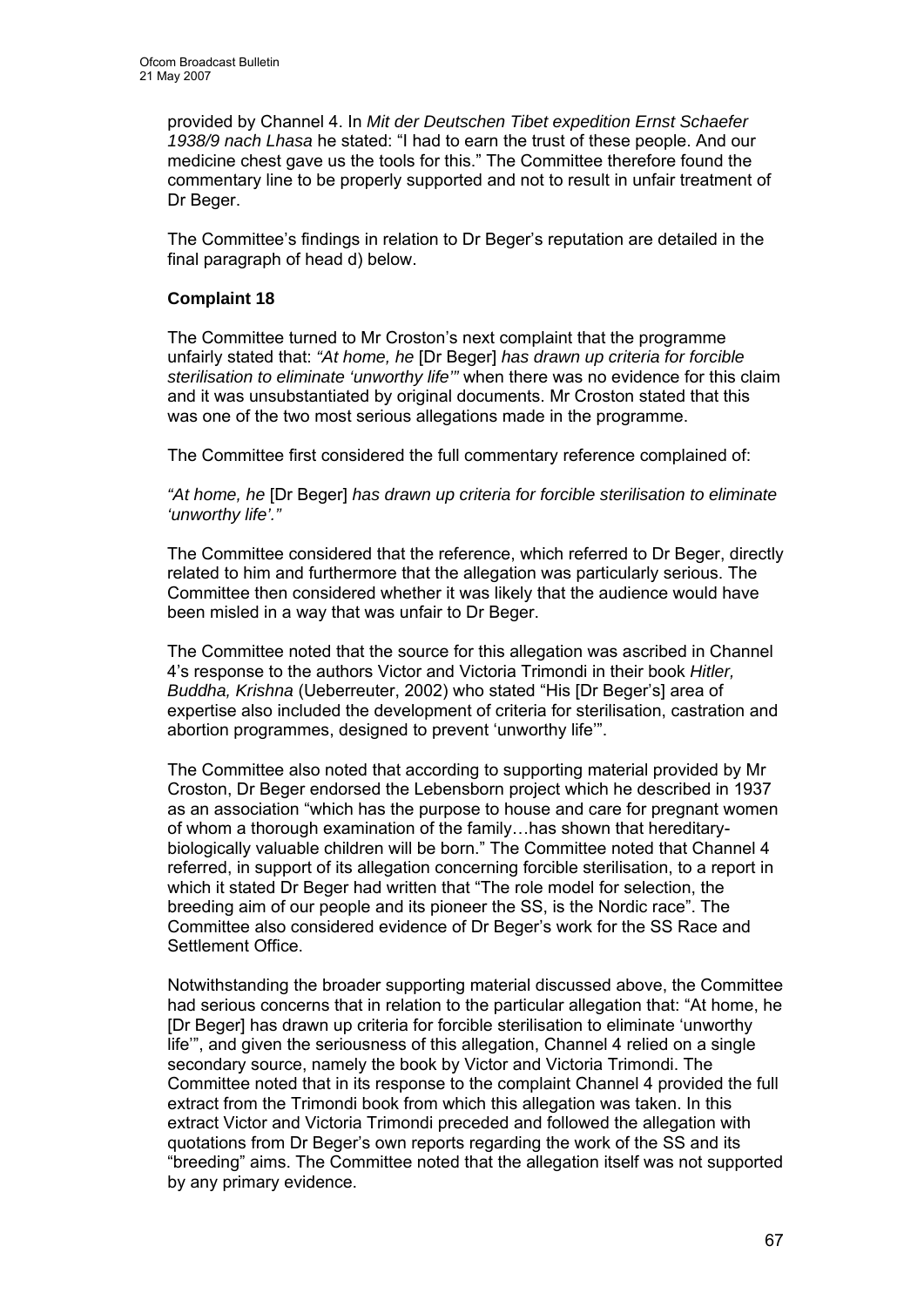However, it was the Committee's view that in its consideration of whether this allegation could have misled the audience in a way that was unfair to Dr Beger, this complaint could not be considered in isolation from Dr Beger's wider reputation. The Committee took account of paragraph 7 of the Broadcasting Code which states that: "Broadcasters should take special care when their programmes are capable of adversely affecting the reputation of individuals." In relation to Dr Beger's reputation, the Committee found that the reference to any role in plans for forcible sterilisation, albeit an extremely serious allegation, was not capable of adversely affecting Dr Beger's reputation given the established facts concerning him. These established facts included his academic background in race studies, his membership of the Nazi Party, his service in the SS, his choice to work in the SS Race and Settlement Office and his conviction, following a war crimes trial in 1971, of being an accomplice to the murder of 86 Jewish people at Natzweiler concentration camp. The Committee also noted evidence which had come to light since this trial, as discussed in the final paragraph of head d) below. The Committee therefore found, in light of these considerations, that the allegation was not likely to have misled the audience in a way that resulted in unfairness to Dr Beger.

# **Complaint 19**

The Committee turned to Mr Croston's next complaint that the programme's reference to Dr Beger's fascination with death linked to his observations of a sky burial unfairly implied that he had unworthy motives in Tibet.

The Committee first considered the full commentary line complained of:

*"Beger is fascinated by death in Tibet. He witnesses a sky burial."* 

The Committee considered that the reference, which referred to Dr Beger, directly related to him. The Committee then considered whether it was likely that the audience would have been misled in a way that was unfair to Dr Beger. The Committee noted that the reference was followed by quotations from Dr Beger himself: *"On the bare rock face lay three naked female corpses tied to boulders...In no time at all the corpses lay dismembered and trampled...That...was one of the most impressive experiences offered to us by our visit to mysterious Tibet."* 

In the Committee's view these quotations supported the commentary's references to Dr Beger witnessing a 'sky burial' and being fascinated by it, but did not ascribe wider motivation to him, and resulted in no unfairness to Dr Beger.

The Committee's findings in relation to Dr Beger's reputation are detailed in the final paragraph of head d) below.

## **Complaint 20**

The Committee then considered Mr Croston's complaint that the programme unfairly stated Dr Beger was looking for signs of 'Aryans' in the Tibetan people.

The Committee first considered the full commentary reference complained of:

*"Beger is...to search for signs of the Aryans among their* [the Tibetans'] *proportions".*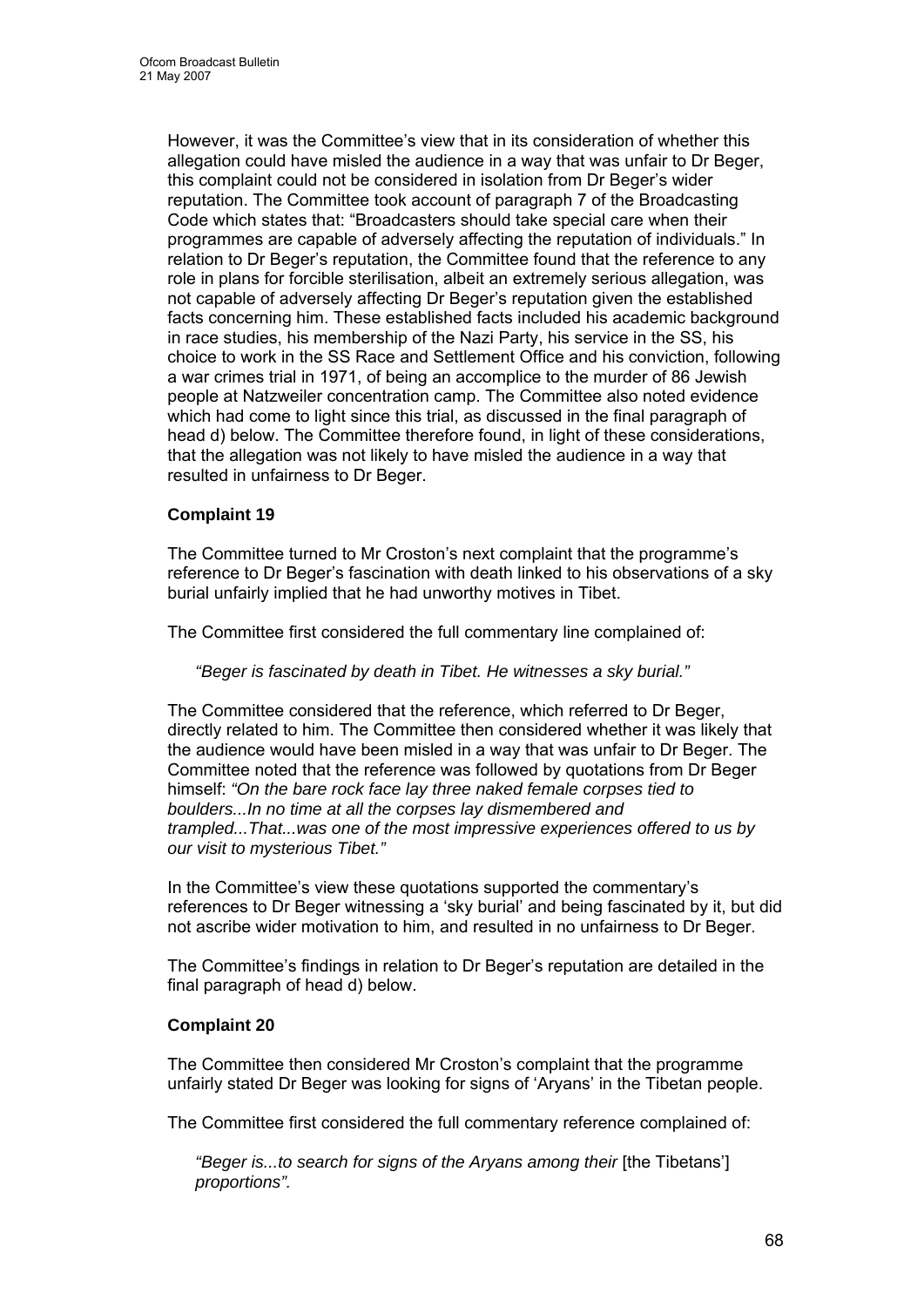The Committee considered that the reference to searching *"for signs of the Aryans"* directly related to Dr Beger, since this motivation was directly attributed to him. The Committee then considered whether it was likely that the audience would have been misled in a way that was unfair to Dr Beger. The Committee's findings in relation to the motivation of the expedition, including Dr Beger, are detailed at Complaint 15. Furthermore, and in light of the finding at Complaint 15, the Committee considered that the description of the expedition looking for signs of 'Aryans' among the Tibetan people resulted in no unfairness to Dr Beger given the central role in it of the SS, an organisation underpinned by a belief in racial purity. The Committee noted that Dr Beger's work *The race picture of the Tibetan in its positioning to the Mongolide and Europide race groups/circles (1944)* provided by Mr Croston discussed "europid types" and "nordic race" elements, which were associated with "blue eyes" and "dark-blond hair", among the Tibetan people he studied. The Committee considered that the programme, which at times used the term 'Aryan', at times 'German-Tibetan' in relation to Dr Beger's studies in Tibet, sought to use references which would enable the viewer easily to understand the ideological under-pinning of the expedition and did so in a way which was not misleading to the audience and was therefore not unfair to Dr Beger.

The Committee's findings in relation to Dr Beger's reputation are detailed in the final paragraph of head d) below.

## **Complaint 21**

The Committee considered Mr Croston's next complaint that the programme unfairly suggested that Dr Beger made 200 facial casts when in fact he only made 16.

The Committee noted the full commentary reference:

*"His method* [as an anthropologist] *also entails making facial casts for later comparison. More than 200 subjects are recorded."* 

The Committee considered that the reference, which referred to Dr Beger, directly related to him. The Committee then considered whether it was likely that the audience would have been misled in a way that was unfair to Dr Beger. The Committee noted that Channel 4 acknowledged, in their response to the complaint, that only 16 casts were made and stated that the factual mistake had been corrected. The Committee found that although the reference was, by Channel 4's own admission, inaccurate it was not likely that the reference would have materially affected the viewer's understanding of Dr Beger and did not therefore result in unfair treatment of him.

The Committee's findings in relation to Dr Beger's reputation are detailed in the final paragraph of head d) below.

## **Complaint 22**

The Committee considered Mr Croston's next complaint that the programme unfairly stated that the Tibetans were part of an experiment that would lead to mass murder since in fact they were part of no experiment and there was no link between the expedition and Dr Beger's subsequent involvement in a programme that led to the murder of 86 prisoners.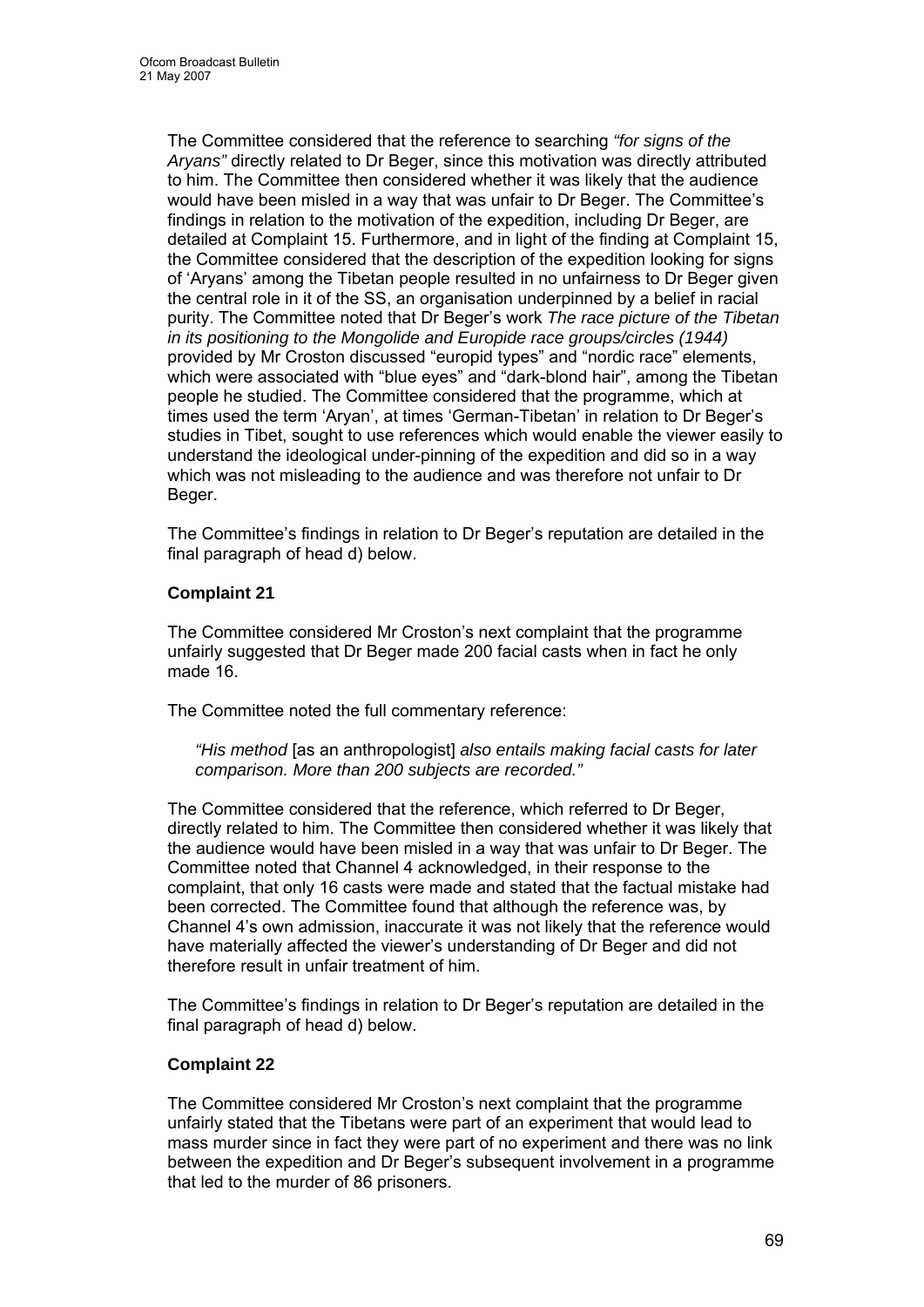The Committee considered the full commentary line complained of:

*"They* [Dr Beger's Tibetan subjects] *little suspect that they are taking part in a scientific experiment that will end in mass-murder."* 

The Committee considered that this commentary line, which was linked to Dr Beger by the commentary reference immediately preceding it (discussed at Complaint 21 above), directly related to Dr Beger. The Committee then considered whether it was likely that the audience would have been misled in a way that was unfair to Dr Beger. In the Committee's view the programme had deliberately chosen to describe Dr Beger's field research in Tibet with the emotive description of it as *"a scientific experiment"* in order to reinforce the link to subsequent events at Auschwitz concentration camp. However the Committee noted the description in the supporting material provided by Mr Croston, namely the transcript of the expedition film *Secret Tibet*, of Dr Beger's role as "our race expert". The Committee also noted the reference in the court transcript of the verdict of Dr Beger's trial in 1971 which linked the Tibet research to his activities at Auschwitz and stated: "he wanted 'in passing' to supplement his Tibet material". The Committee therefore was of the view that the commentary line was not likely to have misled the audience in a way that would be unfair to Dr Beger. Consequently, no unfairness resulted from the programme linking Dr Beger's research in Tibet with subsequent events at Auschwitz.

The Committee's findings in relation to Dr Beger's reputation are detailed in the final paragraph of head d) below.

## **Complaints 23, 24 & 25**

The Committee next turned to Mr Croston's complaints that the programme unfairly stated that Dr Beger, and the expedition, had as an objective the goal of finding physical proof that the Nazis were descended from a pure Aryan type.

The Committee first considered the full references complained of:

Complaint 23 (commentary): *"The Nazi ideal of a pure Aryan type from which they descend was supported by the German science of the day. The 1938 expedition is to find physical proof."* 

Complaint 24 (comment by interviewee historian Christopher Hale): *"It seems at first to be completely absurd that you would look for the relatives of Aryans...in the middle of Asia, especially on the roof of the world, in the middle of Tibet. But this is what the Tibet Expedition was going to do. It was going to find connections between these peoples who seemed so different."* 

Complaint 25 (commentary): *"They* [Tibetan nobles] *are supposed to preserve Aryan heritage at its most pure".* 

The Committee considered that the references, which each related to the purpose of the expedition in relation to an attempt to discover descent from a pure Aryan type, indirectly related to Dr Beger since his anthropological measurements were a key part of the expedition's role and purpose. The Committee then considered whether it was likely that the audience would have been misled in a way that was unfair to Dr Beger. The Committee's findings in relation to the expedition's motivation are detailed at Complaint 15 and the finding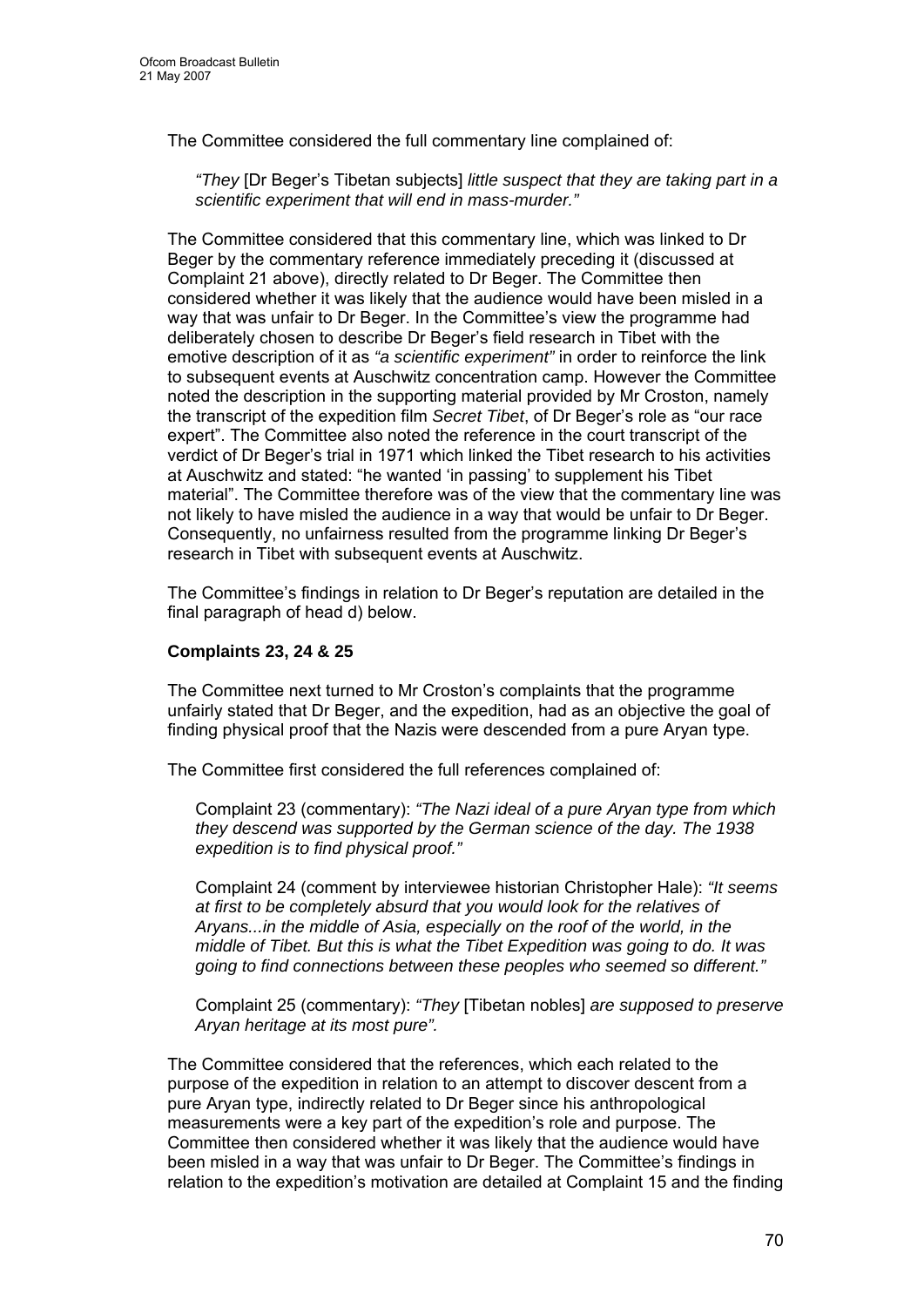in relation to the use of the term Aryan is detailed at Complaint 20. Furthermore, and in light of the findings at Complaints 15 and 20, the Committee considered that the descriptions of the expedition attempting to *"find physical proof"* of descent from a pure Aryan type, resulted in no unfair treatment of Dr Beger given the central role in the expedition of the SS, an organisation underpinned by a belief in racial purity.

The Committee's findings in relation to Dr Beger's reputation are detailed in the final paragraph of head d) below.

## **Complaint 26**

The programme unfairly used the emotive term 'victim' to refer to a person having a cast made of his head when he was not deliberately and intentionally injured. This was unfair to Dr Beger and implied he had unworthy motives in Tibet.

The Committee considered the full commentary reference complained of:

*"His* [Beger's facial] *cast-making risks the whole expedition. On his first attempt, he omits straws to breathe through. The victim has a panic attack and narrrowly escapes death by suffocation."* 

The Committee considered that the reference, which referred to Dr Beger's work, directly related to him. The Committee then considered whether it was likely that the audience would have been misled in a way that was unfair to Dr Beger. The Committee noted supporting material provided by Channel 4, namely extracts from Heather Pringle's book *The Master Plan* in which she described an account of Dr Beger applying the paste to the face of his Nepalese Sherpa who was panic-stricken and clawed at the mask "as if he was possessed by the devil". The Committee noted that this extract was a secondary source, but considered it was supported by documentation provided by the complainant. The transcript of the expedition film *Secret Tibet* provided by Mr Croston described Dr Beger's work, and the application of a paste being applied to the face in order to obtain a mask. It stated "In such moments of helpless darkness however the ancient terror of the demons falls like a nightmare on the naive native". In the Committee's view although it may not have been Dr Beger's intention that the subject referred to in the programme became a 'victim', nevertheless in light of the supporting documentation this term did not appear to be wholly inappropriate. The Committee therefore did not consider it was likely to have misled the audience in a way that was unfair to Dr Beger.

The Committee's findings in relation to Dr Beger's reputation are detailed in the final paragraph of head d) below.

## **Complaint 27**

The Committee turned to Mr Croston's twenty seventh complaint that the programme unfairly stated Dr Beger believed that his collection of casts concealed the characteristics of the Aryan super race.

The Committee considered the full commentary reference:

*"Beger eventually produces a collection of Tibetan heads. Faces, he believes, conceal the characteristics of the Aryan super race".*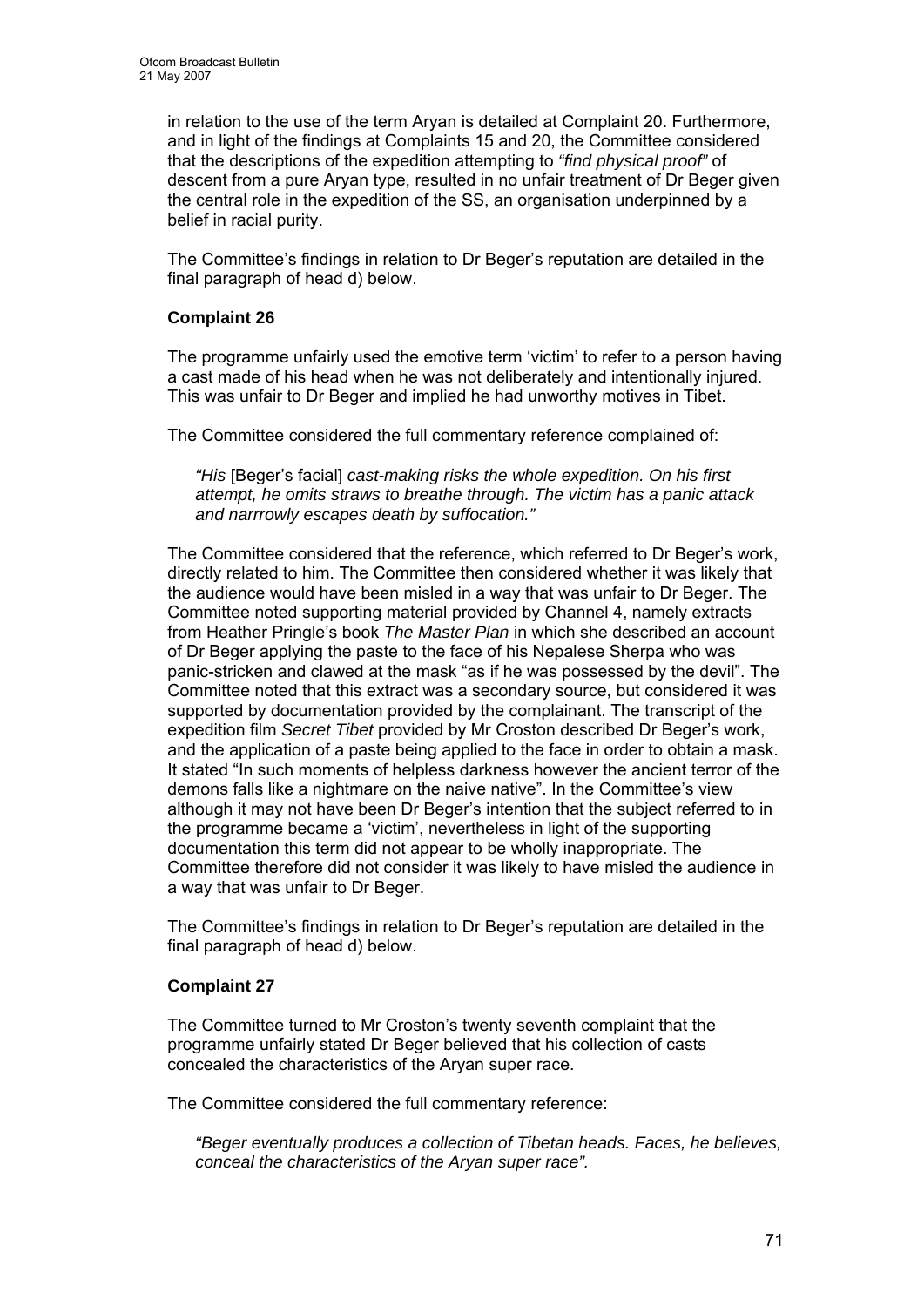The Committee considered that the reference, which referred to Dr Beger, directly related to him. The Committee then considered whether it was likely that the audience would have been misled in a way that was unfair to Dr Beger. The Committee's findings in relation to the expedition's motivation are detailed at Complaint 15 and the finding in relation to the use of the term Aryan is detailed at Complaint 20. In light of the findings at Complaints 15 and 20, the Committee considered that the description of Dr Beger's belief concerning the collection of casts was not unfair to Dr Beger.

The Committee's findings in relation to Dr Beger's reputation are detailed in the final paragraph of head d) below.

## **Complaint 28**

The Committee then considered Mr Croston's complaint that the programme unfairly referred to Dr Beger using the *"mathematics of the Master Race"*.

The Committee considered the full comment by interviewee historian Christopher Hale on Dr Beger processing the measurements taken of his Tibetan subjects:

*"For Beger it came down to mathematics. It was really the mathematics of the master race."* 

The Committee considered that the reference, to *the "mathematics of the master race"* directly related to Dr Beger since it referred directly to him. The Committee then considered whether it was likely that the audience would have been misled in a way that was unfair to Dr Beger. The Committee's findings in relation to the expedition's motivation and practices are detailed at Complaint 15. Furthermore, the Committee considered that commentary immediately preceding the segment of interview complained of, appropriately placed it in context by stating *"Beger uses the standard objective methods of German anthropology"*. In light of these considerations the Committee found that no unfairness resulted from this reference.

The Committee's findings in relation to Dr Beger's reputation are detailed in the final paragraph of head d) below.

## **Complaint 29**

The Committee turned to Mr Croston's next complaint that the programme unfairly referred to the invasion of Poland out of chronological order when in fact Poland was not attacked until after the expedition returned to Germany.

The Committee first considered the full commentary reference:

*"In September 1939, 50 German divisions attack Poland. The Second World War begins."* 

The Committee considered that although the reference to the invasion of Poland was mentioned immediately prior to a commentary reference concerning the return of the expedition (discussed at Complaint 30), it did not relate to Dr Beger since he was neither mentioned in, nor associated with, the reference.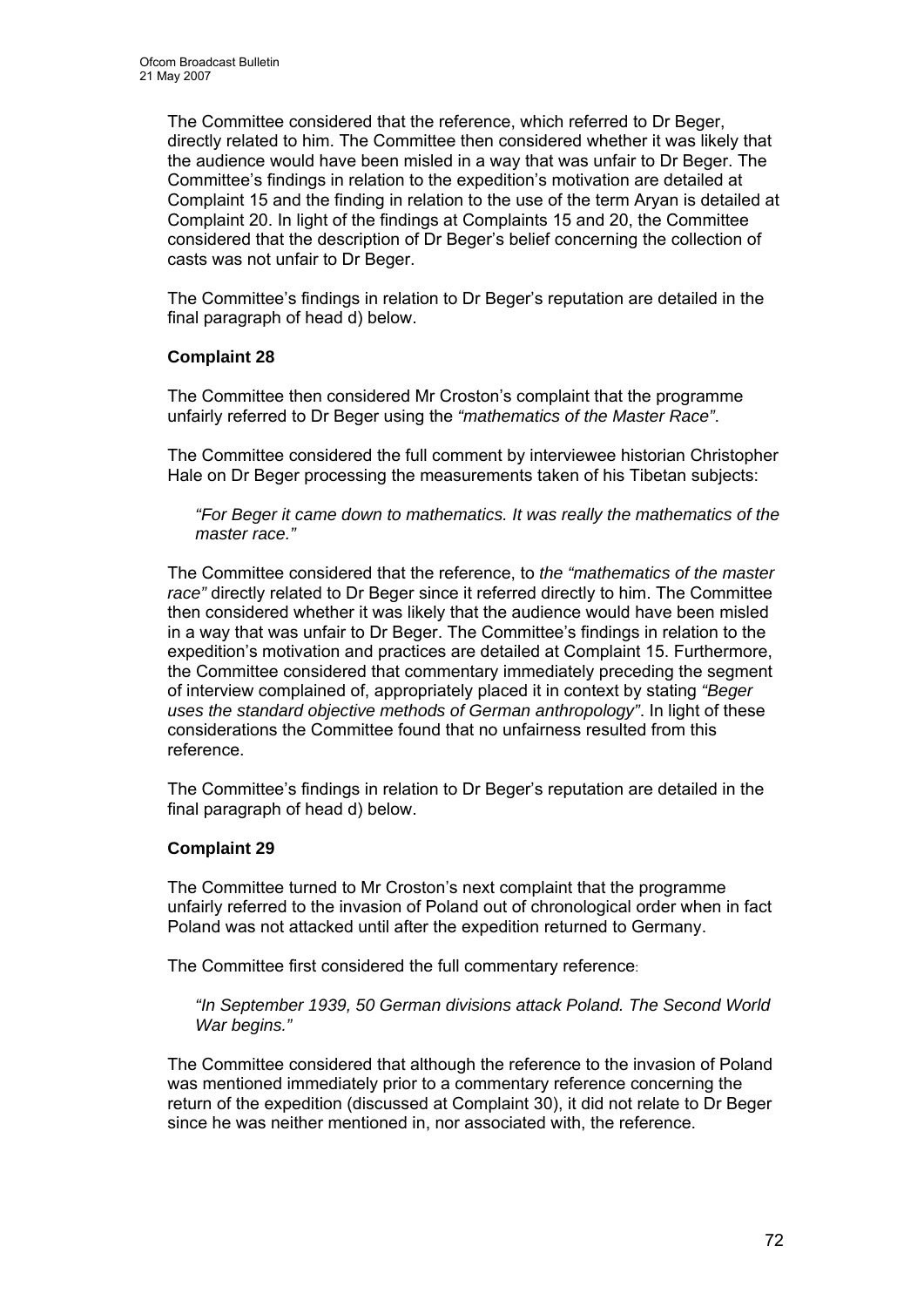The Committee did not consider the complaint in relation to Dr Beger's reputation since the Committee found that the archive footage and commentary over it did not directly relate to him.

# **Complaint 30**

The Committee considered Mr Croston's next complaint that the programme unfairly stated that "Himmler recalls his men" when in fact the expedition's leader was advised to return to Germany by his father and the expedition team was not under the orders or control of Himmler.

The Committee noted the full commentary reference:

*"Himmler recalls his men: the return of the German Tibetan expedition is a triumph."* 

The Committee considered that the reference indirectly related to Dr Beger since he was one of the men referred to. The Committee then considered whether it was likely that the audience would have been misled in a way that was unfair to Dr Beger. The Committee could not determine whether the expedition had been advised to return to Germany by Ernst Schaefer's father rather than by Himmler. However the Committee noted supporting material including a cutting from *The Times* dated 31 July 1939 which referred to the expedition as "under the patronage of Herr Himmler" and an article by Ernst Schaefer from the magazine *Atlantis* date October 1939. This article had the sub-heading "von Dr Ernst Schaefer Leiter der SS-Tibet-Expedition" [by Dr Ernst Schaefer Leader of the SS-Tibet-Expedition] linking the expedition to the SS and. thereby, to its head Heinrich Himmler. In the Committee's view, in light of the supporting material no unfair treatment of Dr Beger resulted from either the reference to "*his* [Himmler's] *men"* nor from the reference to Himmler recalling them.

The Committee's findings in relation to Dr Beger's reputation are detailed in the final paragraph of head d) below.

#### **Complaint 31**

The Committee turned to Mr Croston's complaint that the programme unfairly stated that the knowledge acquired by the expedition was used to feed divisive and elitist racial theories propounded by the SS and that Dr Beger's reputation was thereby adversely affected.

The Committee noted the full commentary reference:

*"The knowledge they* [the Tibet expedition members] *have acquired will feed the divisive and elitist racial theories propounded by the SS."* 

The Committee considered that the reference indirectly related to Dr Beger since he was one of the expedition members referred to. The Committee then considered whether it was likely that the audience would have been misled in a way that was unfair to Dr Beger. As discussed at Complaint 22, the Committee noted the reference in the court transcript of the verdict of Dr Beger's trial in 1971 which linked the Tibet research to his activities at Auschwitz and stated: "he wanted 'in passing' to supplement his Tibet material". In the Committee's view the commentary reference, as it related to Dr Beger, was supported by the court transcript and further supported by Dr Beger's known membership of the SS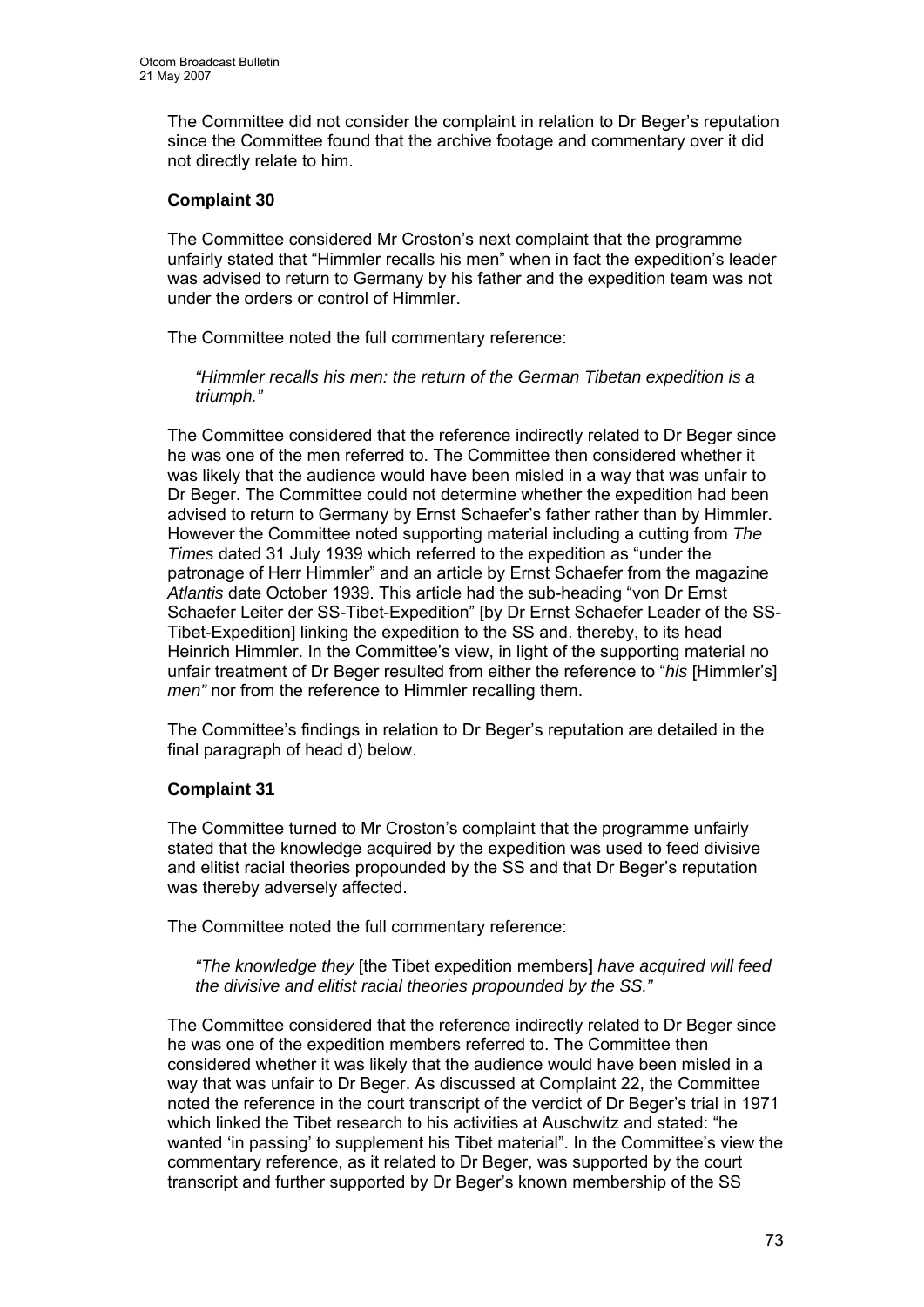where his work was underpinned by its racial theories. The Committee therefore found that no unfairness resulted from this reference.

The Committee's findings in relation to Dr Beger's reputation are detailed in the final paragraph of head d) below.

### **Complaint 32**

The Committee turned to Mr Croston's thirty-second complaint that the programme unfairly claimed that the footage of the Tibetan expedition was turned into a propaganda film *Secret Tibet*, and that the claims about parallels between German and Tibetan society were not made in *Secret Tibet* which is recognised today as an expedition travelogue.

The Committee considered the commentary reference complained of:

*"Over the next three years Schaefer and Krause work on the footage they brought back. The account of the expedition is turned into* Secret Tibet*, the propaganda story of a warrior nation that allowed itself to be weakened and corrupted by religion: the parallel with Judeo-Christianity would not be lost on the German audience."* 

The Committee considered that since the references to the film *Secret Tibet*, and the particular members of the expedition team who worked on it, did not mention Dr Beger or in any way associate it with him, this reference did not relate to him. In any event the Committee noted Channel 4's evidence concerning the film being targeted at a German audience in 1940's Nazi Germany, and considered that it could reasonably be referred to as a *"propaganda story"* given Nazi control of the German film industry at that time.

The Committee did not consider the complaint in relation to Dr Beger's reputation since the Committee found that the references to *Secret Tibet* did not directly affect him.

#### **Complaint 33**

The Committee considered Mr Croston's complaint that the programme unfairly referred to the Tibet expedition having looked for traces of Aryan heritage when this was not the case.

The Committee considered the full commentary reference complained of:

*"Just as in Tibet, scientists from the Ahnenerbe are looking for traces of Aryan-Germanic traditions."* 

As discussed at Complaint 15 above, the Committee found that the reference back to the purpose of the expedition indirectly related to Dr Beger since his anthropological measurements were a key part of its role. The Committee then considered whether it was likely that the audience would have been misled in a way that was unfair to Dr Beger. The Committee's findings in relation to the expedition's motivation are detailed at Complaint 15 and the finding in relation to the use of the term Aryan is detailed at Complaint 20. In light of these findings this reference was found not to be unfair to Dr Beger.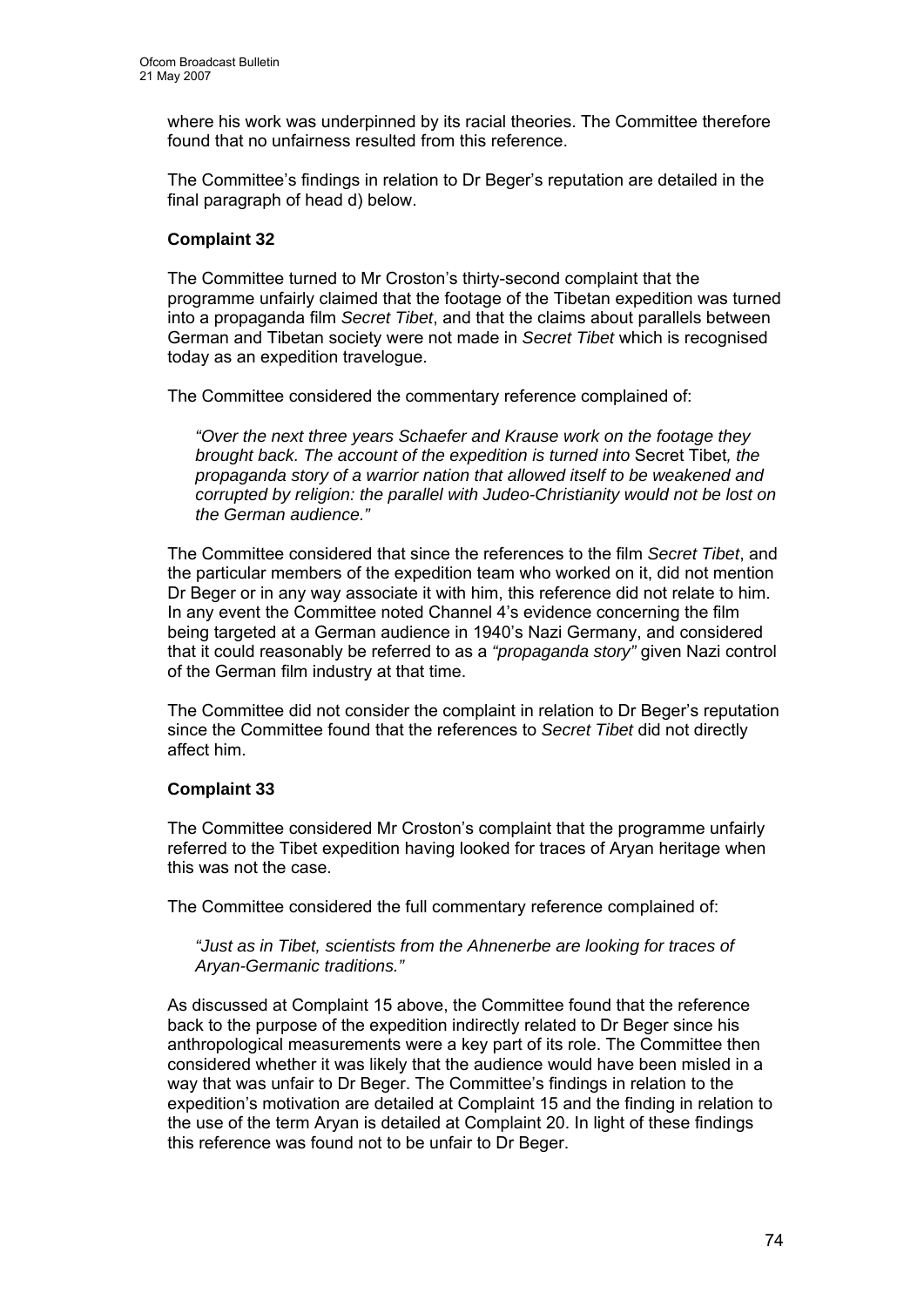The Committee's findings in relation to Dr Beger's reputation are detailed in the final paragraph of head d) below.

### **Complaint 34**

The Committee considered Mr Croston's next complaint that the programme unfairly stated that Dr Beger compared his Tibetan measurements with other races and with *"data derived from death"* when neither was the case and that Dr Beger's reputation was thereby adversely affected.

The Committee considered the full commentary reference:

*"He* [Beger] *decides to compare the Tibetan measurements with other races – with data derived from death."* 

The Committee considered that the reference directly related to Dr Beger since he was referred to. The Committee then considered whether it was likely that the audience would have been misled in a way that was unfair to Dr Beger. As discussed at Complaint 22 the Committee noted the reference in the court transcript of the verdict of Dr Beger's trial in 1971 which linked the Tibet research to his activities at Auschwitz and stated: "he wanted 'in passing' to supplement his Tibet material". In the Committee's view the commentary reference, which linked Dr Beger's Tibetan research with subsequent events at Auschwitz, was supported by the court transcript and, given Dr Beger's subsequent conviction as an accomplice to murder, no unfairness resulted from the description of *"data derived from death"*.

The Committee's findings in relation to Dr Beger's reputation are detailed in the final paragraph of head d) below.

#### **Complaint 35**

The Committee considered Mr Croston's thirty-fifth complaint that the programme unfairly stated: *"Hitler orders his soldiers to shoot the Jewish Commissars of the Red Army on sight. Beger intends to study their skulls to be sent back to Germany for his anatomy collection"* which Mr Croston stated was one of the two most serious allegations made in the programme. Mr Croston stated that at Dr Beger's trial in 1971 the judge stated that Dr Beger could not have been the author of the document "Securing the skulls of Jewish-Bolshevist Commissars". Mr Croston argued it was therefore not the case that Dr Beger intended to have the skulls sent to him, this was a programme proposed by a Mr Hirt and never carried out. Mr Croston complained that Dr Beger's reputation was again adversely affected.

The Committee considered the full commentary reference complained of:

*"Hitler orders his soldiers to shoot the Jewish Commissars of the Red Army on sight. Beger intends to study their skulls, to be sent back to Germany for his anatomy collection."* 

The Committee considered that the reference, which referred to Dr Beger, directly related to him and furthermore that the allegation was particularly serious. The Committee then considered whether it was likely that the audience would have been misled in a way that was unfair to Dr Beger.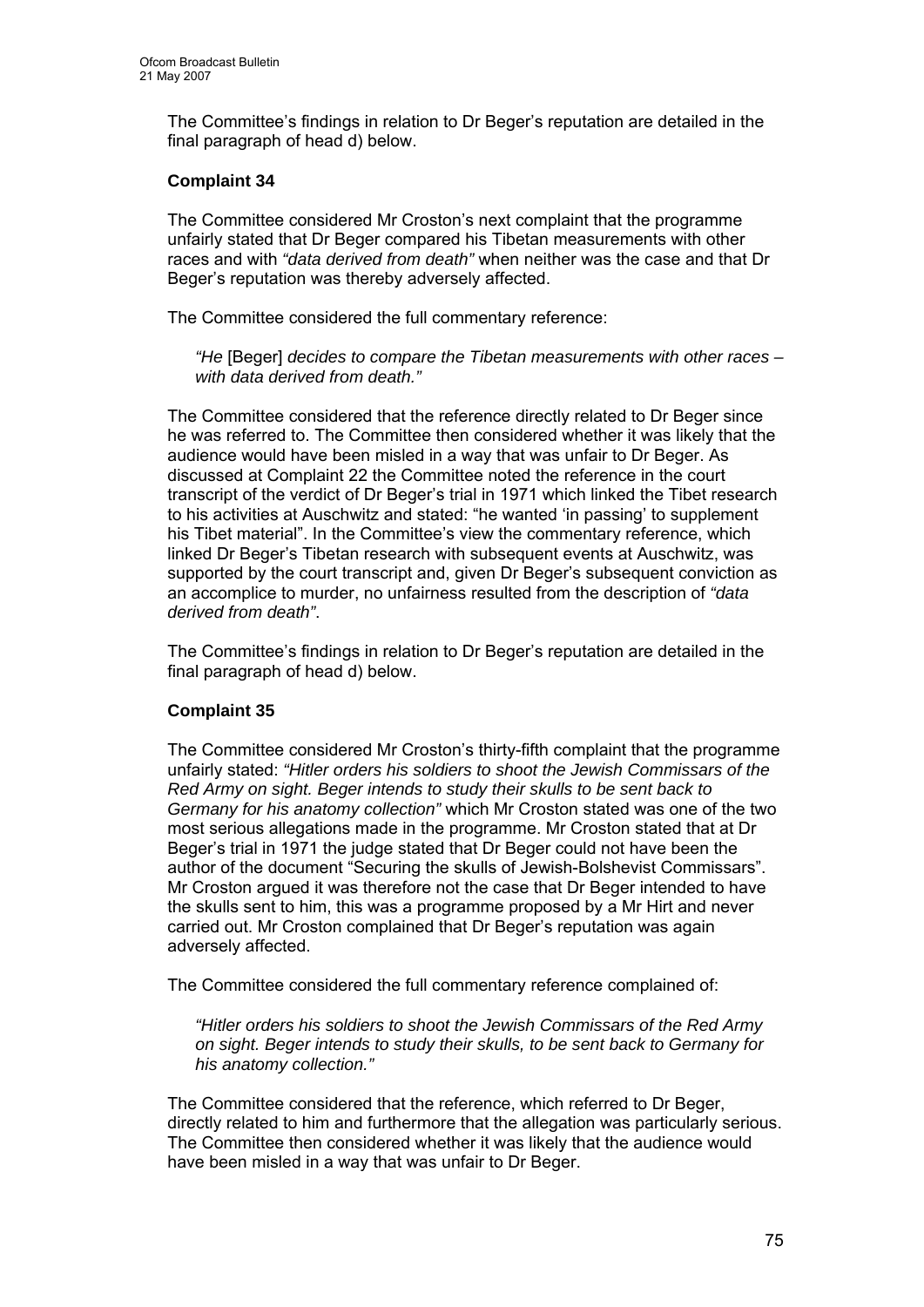The Committee noted Channel 4's response to the complaint, namely that the letter recommending the collection of the skulls of 'Jewish-Bolshevik Commissars' murdered on the eastern front was almost certainly written by Bruno Beger. The Committee had some concerns that the programme makers relied on a letter of arguable authorship in support of the allegation regarding the link between Dr Beger and the proposed collection of skulls of 'Jewish-Bolshevist Commissars'. However the Committee noted that the full supporting material provided a thread, running through from the plan to collect the skulls of Jewish Commissars to the subsequent collection of Jewish skeletons. In the Committee's view, the authorship of the letter was not therefore relevant. Given Dr Beger's subsequent proven role in selecting Jewish prisoners at Auschwitz, the Committee considered that the reference to his intention to study the commissars' skulls was unlikely to have misled viewers. The Committee also noted that the programme made clear in subsequent commentary that the plans regarding this skull collection were never actually carried out. Therefore, whether or not he intended to study the skulls, the reference did not result in unfairness to him.

The Committee's findings in relation to Dr Beger's reputation are detailed in the final paragraph of head d) below.

# **Complaint 36**

The Committee next turned to Mr Croston's complaint that the programme unfairly implied that Dr Beger selected over 100 Auschwitz prisoners to be killed when in fact he selected them for anthropological measurements only. Mr Croston stated that subsequently others were found guilty of the murder of the prisoners, but Beger was found guilty only as an accomplice to murder.

The Committee considered the full commentary line complained of:

*"In Auschwitz he selects over a hundred prisoners. They will be sacrificed for the sake of scientific comparison."* 

The Committee considered that the reference, which referred to Dr Beger, directly related to him. The Committee then considered whether it was likely that the audience would have been misled in a way that was unfair to Dr Beger. The Committee noted the court transcript of the verdict of Dr Beger's trial in 1971 which stated that letters to Dr Beger from colleagues regarding the skeleton collection never spoke of the collection directly but did speak of "examinations" and "selection". In the Committee's view the commentary fairly reflected the verdict of the court which tried Dr Beger, when it stated that Dr Beger *"selects over a hundred prisoners"*. Furthermore the Committee noted that the description that the prisoners will be sacrificed *"for the sake of scientific comparison"* was reflected in Mr Croston's admission that Dr Beger selected prisoners for anthropological measurements. In the Committee's view neither element of this section of commentary attributed the killing of the prisoners to Dr Beger. The Committee therefore found that the two statements regarding the selection and sacrifice of prisoners were not misleading and therefore resulted in no unfairness to Dr Beger either separately or in conjunction.

The Committee's findings in relation to Dr Beger's reputation are detailed in the final paragraph of head d) below.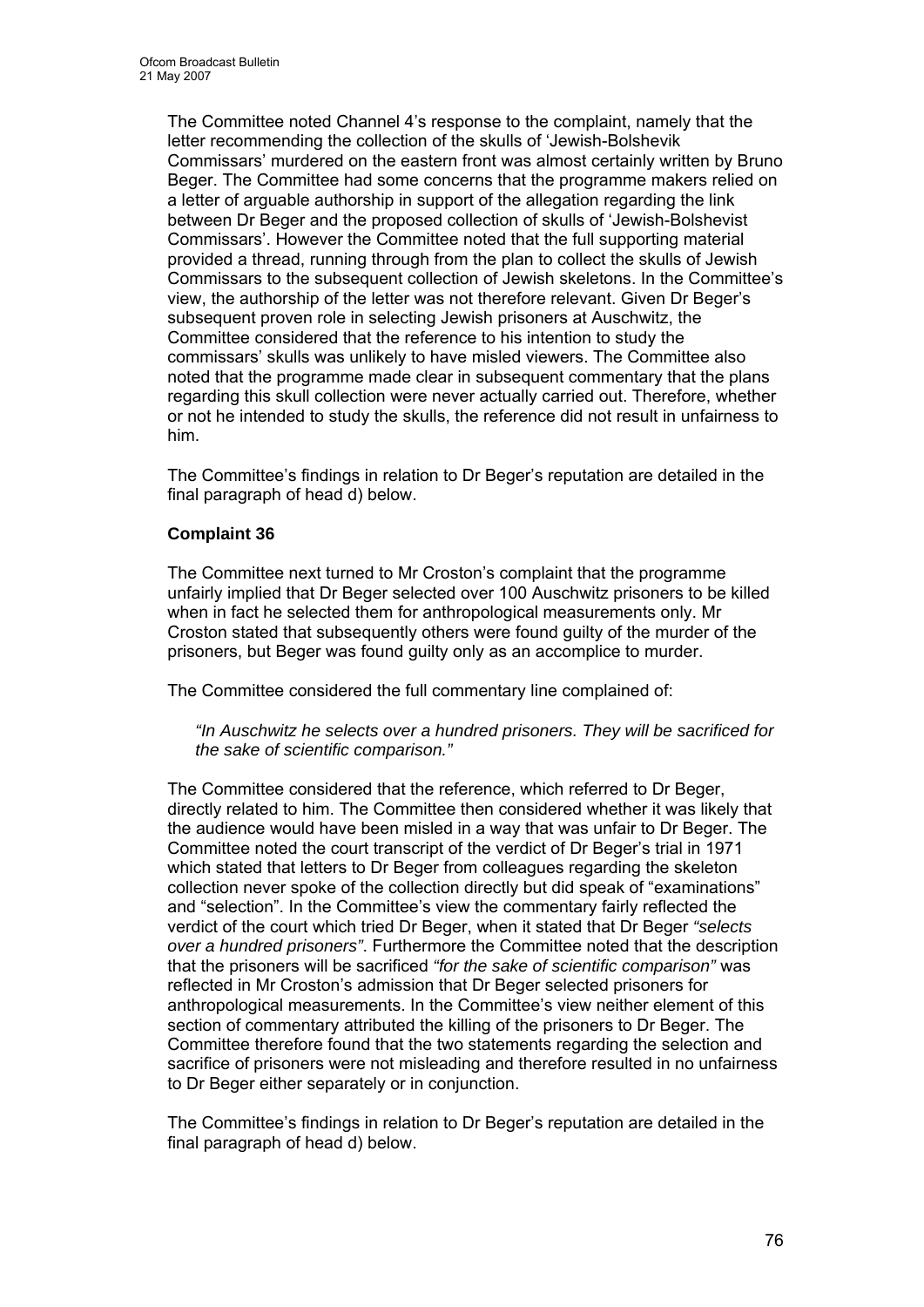# **Complaint 37**

The Committee next considered Mr Croston's complaint that the programme unfairly stated that to Dr Beger the prisoners were the antithesis of the Aryans who he had been looking for in Tibet.

The Committee considered the full comment by the interviewee historian Christopher Hale:

*"In a sense for him and for the Nazis, these* [the prisoners selected at Auschwitz] *were the antithesis of the Aryans who he had been looking for in Tibet."* 

The Committee found that the reference, to the Jewish prisoners being in Dr Beger's view the *"antithesis of the Aryans who he had been looking for in Tibet"* directly related to Dr Beger since it was a view directly attributed to him. The Committee then considered whether it was likely that the audience would have been misled in a way that was unfair to Dr Beger. The Committee's findings in relation to the expedition's motivation are detailed at Complaint 15 and the finding in relation to the use of the term Aryan is detailed at Complaint 20. Furthermore, and in light of the findings at Complaints 15 and 20, the Committee considered that the description of Dr Beger's view of the Jewish prisoners being the *"antithesis"* of the Aryans resulted in no unfairness to Dr Beger given his known membership of the SS, an organisation underpinned by a belief in racial purity and racial hierarchy, which was at the heart of the Holocaust.

The Committee's findings in relation to Dr Beger's reputation are detailed in the final paragraph of head d) below.

#### **Complaint 38**

The Committee turned to Mr Croston's next complaint that the programme did not make clear that Dr Beger selected prisoners (at Auschwitz concentration camp) only for anthropological measurement and not to be put to death.

The Committee considered the full commentary reference complained of:

*"At Natzweiler camp, near Strasbourg, the men and women selected by Beger are put to death."* 

The Committee considered that the reference, which referred to Dr Beger, directly related to him. The Committee then considered whether it was likely that the audience would have been misled in a way that was unfair to Dr Beger. As discussed at Complaint 36 above the Committee noted the court transcript which stated that letters to Dr Beger from colleagues regarding the skeleton collection never spoke of the collection directly but did speak of "examinations" and "selection". In the Committee's view the commentary complained of did not attribute responsibility for the killing of the prisoners to Dr Beger. The Committee therefore found that the two references regarding the selection and deaths of prisoners were not misleading and therefore resulted in no unfair treatment of Dr Beger either separately or in conjunction.

The Committee's findings in relation to Dr Beger's reputation are detailed in the final paragraph of head d) below.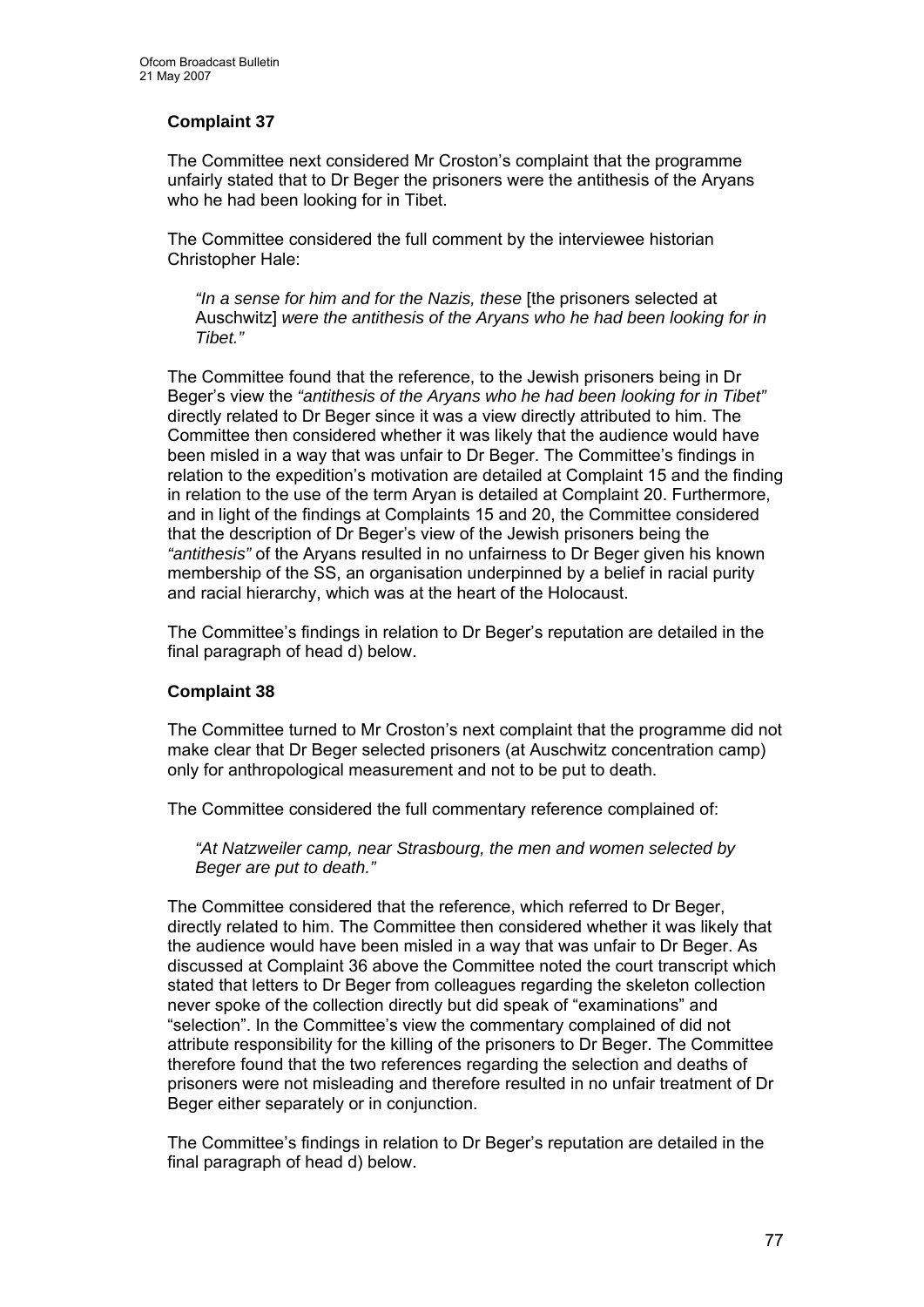# **Complaint 39**

The Committee considered Mr Croston's complaint that the programme, which stated that: *"in 1971 Bruno Beger received a three year prison sentence as accomplice to 86 cases of murder"*, did not state that he was given the minimum sentence of three years suspended because he had been 'entrapped by fate in mass murder and had not been involved out off condemnable motives'.

The Committee considered the full commentary reference complained of:

*"In 1971, Bruno Beger received a three year prison sentence as 'accomplice to 86 cases of murder'".* 

The Committee considered that the reference, which referred to Dr Beger directly related to him. The Committee then considered whether it was likely that the audience would have been misled in a way that was unfair to Dr Beger. In the Committee's view the reference was a factually correct account and fair in stating that Dr Beger received a three year prison sentence as accomplice to 86 cases of murder. The Committee considered that there was no obligation on the programme makers to qualify this by reference to the nature of the sentence or the reasons for its length. The Committee therefore found that no unfairness to Dr Beger resulted from the reference.

The Committee's findings in relation to Dr Beger's reputation are detailed in the final paragraph of head d) below.

#### **Complaint 40**

The Committee considered Mr Croston's final complaint that the programme unfairly stated that the expedition attempted *"to make myth modern history"* when this conclusion could not be drawn from its plans or results.

The Committee considered the full commentary reference:

*"It was the high point of the fatal quest to make myth modern history."* 

The Committee considered that the commentary reference, which was linked to footage of the Tibet expedition, was therefore indirectly related to him as a member of the expedition team. The Committee then considered whether it was likely that the audience would have been misled in a way that was unfair to Dr Beger. The Committee's findings in relation to the expedition's motivation are detailed at Complaint 15.

Furthermore, and in light of the finding at Complaint 15, the Committee considered, as discussed at Complaint 3 above, that the description of the expedition attempting to *"re-write"* or *"make myth"* history was fair given the strong link between the expedition, its members and the SS, an organisation underpinned by a belief in racial purity. The Committee had some reservations over the description of the expedition as the *"high point"* of Nazi attempts to rewrite history since this did not appear to the Committee to be supported by evidence provided concerning the wider context of this period. However the Committee also noted the connection between the expedition and the Ahnenerbe, the ancestral heritage foundation set up by the leader of the SS, Heinrich Himmler discussed above at Complaint 5. In light of these considerations the Committee therefore found that the programme's portrayal of the expedition as an attempt to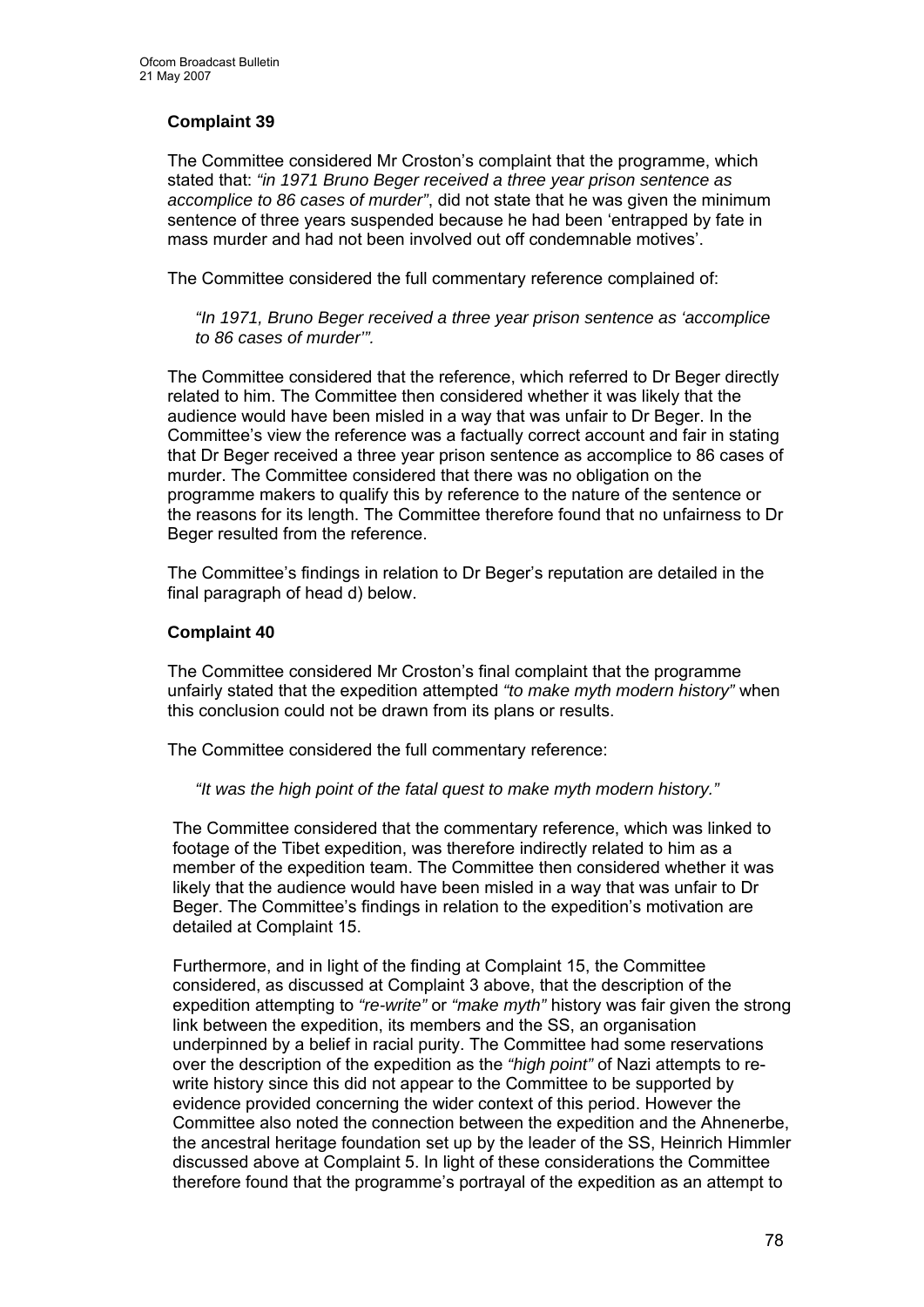*"make myth history"*, was not likely to have misled the audience in a way that was unfair to Dr Beger.

The Committees findings in relation to Dr Beger's reputation are detailed in the final paragraph of head d) below.

### **Reputation**

In relation to the numbered Complaints, 1 to 40 above, which related to Dr Beger, either directly or indirectly (all those except Complaints 11, 12, 29 and 32), the Committee considered whether the reference or allegation was capable of adversely affecting his reputation. The Committee took account of paragraph 7 of the Broadcasting Code which states that "Broadcasters should take special care when their programmes are capable of adversely affecting the reputation of individuals." In the case of Complaints 18 and 35 this is also considered at the relevant complaint above.

In considering Dr Beger's reputation the Committee had regard to the established facts concerning Dr Beger, namely his academic background in race studies, his membership of the Nazi Party, his service in the SS, his choice to work in the SS Race and Settlement Office and his conviction, following a war crimes trial in 1971, of being an accomplice to the murder of 86 Jewish people at Natzweiler concentration camp. The Committee also noted the supporting material provided by Channel 4 which related to Dr Beger's knowledge of, and involvement in, Nazi policies. This material included a letter of April 13 1943, to Himmler's personal assistant, in which Dr Beger wrote approvingly of "the complete extermination of the Jews in Europe, and beyond that, in the whole world if possible."

The Committee found that in light of the established facts concerning Dr Beger discussed above, the references and allegations made in the programme were not capable of adversely affecting his reputation.

**Accordingly, the complaint of unfair treatment was not upheld.**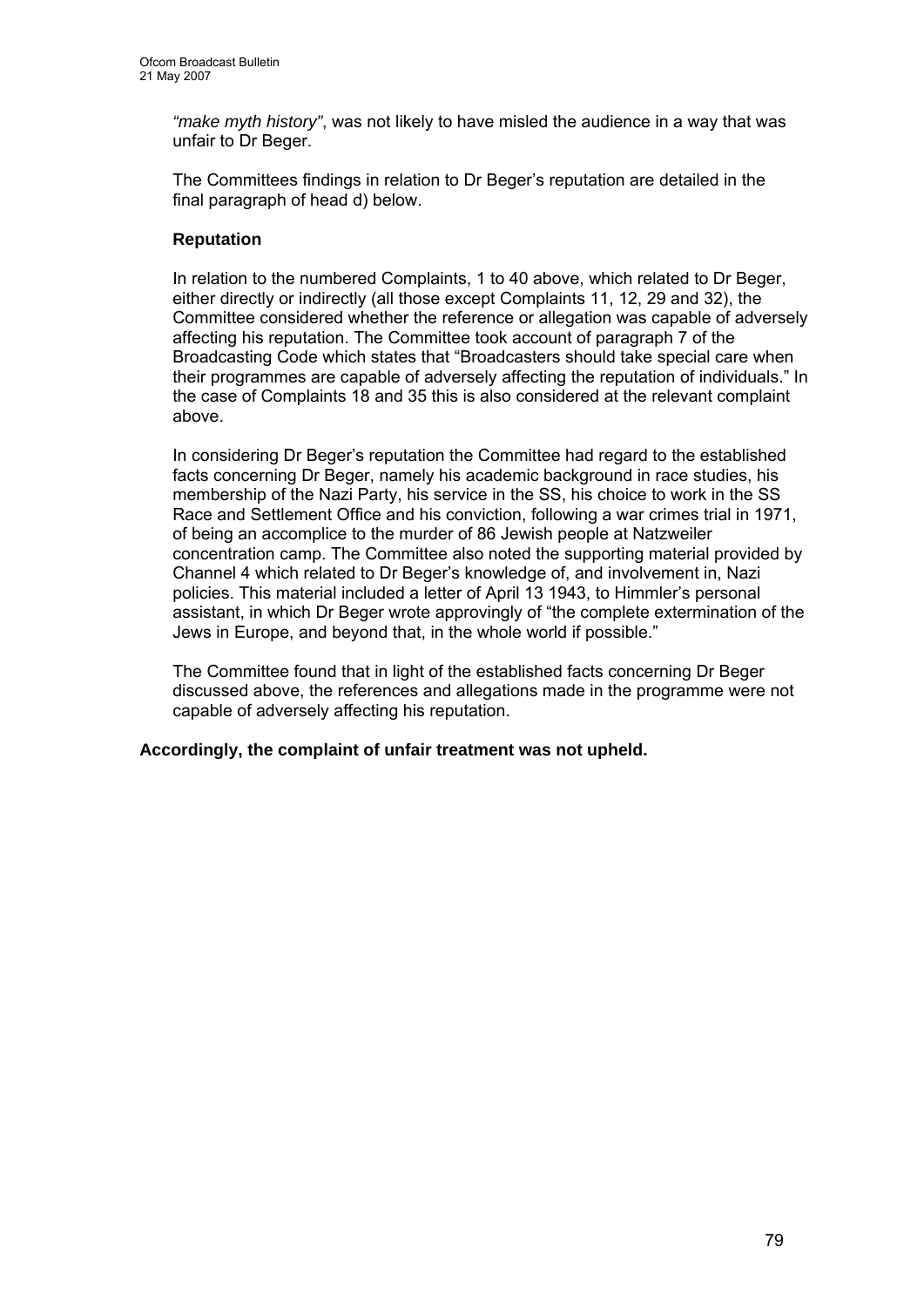# **Other Programmes Not in Breach/Out of Remit**

# **19 April - 3 May 2007**

| Programme                      | <b>Trans</b><br><b>Date</b> | <b>Channel</b>         | Category                                      | No of<br><b>Complaints</b> |
|--------------------------------|-----------------------------|------------------------|-----------------------------------------------|----------------------------|
|                                |                             |                        |                                               |                            |
| 1Extra                         |                             | 1Extra                 | Advertising                                   | 1                          |
| 3 Minute Wonder: The Hunt      | 11/04/2007                  | Channel 4              | <b>Animal Welfare</b>                         | $\overline{5}$             |
| A Class Apart                  | 23/03/2007                  | BBC1                   | Offensive Language                            | 1                          |
| America's Next Top Model       | 26/03/2007                  | Living TV              | <b>Generally Accepted</b><br><b>Standards</b> | 1                          |
| American Idol                  | 27/04/2007                  | ITV <sub>2</sub>       | <b>Generally Accepted</b><br><b>Standards</b> | 1                          |
| Animal Farm                    | 19/03/2007                  | Channel 4              | <b>Animal Welfare</b>                         | 1                          |
| <b>Animal Farm</b>             | 16/03/2007                  | $\overline{Channel}$ 4 | <b>Generally Accepted</b><br>Standards        | 1                          |
| Animal Farm                    | 26/03/2007                  | Channel 4              | <b>Animal Welfare</b>                         | 1                          |
| <b>Animal Farm</b>             | 19/03/2007                  | Channel 4              | Inaccuracy/Misleading                         | 1                          |
| Animal Farm                    | 19/03/2007                  | Channel 4              | Due Impartiality/Bias                         | 1                          |
| Animal Farm (trailers)         |                             | Channel 4              | <b>Generally Accepted</b><br>Standards        | 1                          |
| <b>BBC</b> Breakfast           | 28/03/2007                  | BBC1                   | Offensive Language                            | 1                          |
| <b>BBC Breakfast</b>           | 17/04/2007                  | BBC1                   | <b>Generally Accepted</b><br>Standards        | 1                          |
| <b>BBC Breakfast</b>           | 24/04/2007                  | BBC1                   | Inaccuracy/Misleading                         | 1                          |
| <b>BBC Local News</b>          | 02/03/2007                  | BBC1                   | Sex/Nudity                                    | $\overline{1}$             |
| <b>BBC News</b>                | 06/03/2007                  | BBC1                   | <b>Generally Accepted</b><br>Standards        | 1                          |
| <b>BBC News</b>                | 16/03/2007                  | BBC1                   | <b>Generally Accepted</b><br>Standards        | 1                          |
| <b>BBC News</b>                | 19/04/2007                  | BBC1                   | <b>Generally Accepted</b><br>Standards        | 6                          |
| <b>BBC News</b>                | 23/04/2007                  | BBC1                   | Due Impartiality/Bias                         | 1                          |
| <b>BBC News</b>                | 05/03/2007                  | BBC1                   | Other                                         | $\overline{1}$             |
| <b>BBC News 24</b>             | 19/04/2007                  | <b>BBC News</b><br>24  | <b>Generally Accepted</b><br>Standards        | $\overline{2}$             |
| <b>BBC News 24</b>             | 28/04/2007                  | <b>BBC</b>             | Due Impartiality/Bias                         | 1                          |
| <b>Balls of Steel</b>          | 02/03/2007                  | Channel 4              | <b>Generally Accepted</b><br><b>Standards</b> | $\overline{3}$             |
| <b>Balls of Steel</b>          | 16/03/2007                  | Channel 4              | Violence                                      | 1                          |
| <b>Big Brother's Big Mouth</b> | 23/01/2007                  | E4                     | <b>Generally Accepted</b><br>Standards        | 1                          |
| Big Brother's Big Mouth        | 23/01/2007                  | E <sub>4</sub>         | Offensive Language                            | 1                          |
| <b>Blair: The Inside Story</b> | 23/03/2007                  | BBC1                   | <b>Generally Accepted</b><br>Standards        | 1                          |
| Book of the Week               | 16/03/2007                  | <b>BBC Radio</b><br>4  | Offensive Language                            | $\overline{2}$             |
| Bremner, Bird and Fortune      | 07/04/2007                  | Channel 4              | <b>Generally Accepted</b><br>Standards        | 1                          |
| Bremner, Bird and Fortune      | 10/03/2007                  | Channel 4              | <b>Generally Accepted</b><br>Standards        | 1                          |
| C4 promo                       |                             | Channel 4              | <b>Generally Accepted</b><br>Standards        | 1                          |
| <b>Calendar News</b>           | 14/02/2007                  | ITV1                   | Sex/Nudity                                    | 1                          |
| Cashtime                       | 24/03/2007                  | Signal One             | Competitions                                  | 1                          |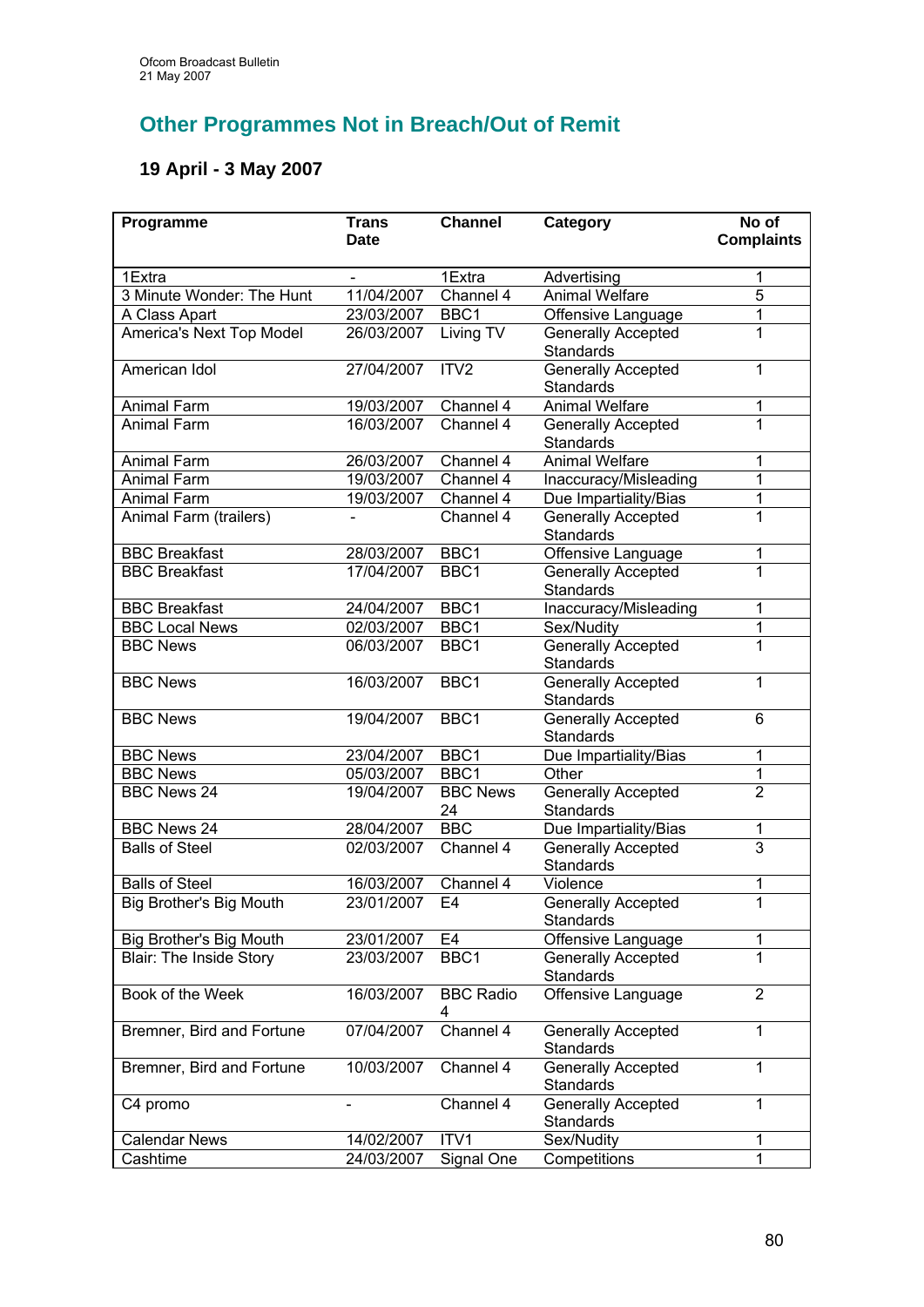| Castaway                      | 18/03/2007      | BBC1              | <b>Generally Accepted</b><br>Standards | 1                   |
|-------------------------------|-----------------|-------------------|----------------------------------------|---------------------|
| Casualty                      | 18/03/2007      | BBC1              | <b>Generally Accepted</b>              | 1                   |
|                               |                 |                   | <b>Standards</b>                       |                     |
| Celebrity Big Brother's Big   | 22/01/2007      | E <sub>4</sub>    | <b>Generally Accepted</b>              | $\overline{3}$      |
| Mouth                         |                 |                   | <b>Standards</b>                       |                     |
| Celebrity Big Brother's Big   | 19/01/2007      | E <sub>4</sub>    | Generally Accepted                     | $\overline{2}$      |
| Mouth                         |                 |                   | <b>Standards</b>                       |                     |
| Celebrity Big Brother's Big   | 26/01/2007      | E <sub>4</sub>    | Generally Accepted                     | $\mathbf{1}$        |
| Mouth                         |                 |                   | <b>Standards</b>                       |                     |
| Celebrity Big Brother's Big   | 15/01/2007      | E4                | Generally Accepted                     | 3                   |
| Mouth                         |                 |                   | <b>Standards</b>                       |                     |
| Celebrity Big Brother's Big   | 14/01/2007      | Channel 4         | Offensive Language                     | 1                   |
| Mouth                         |                 |                   |                                        |                     |
| Champions League Live         | 24/04/2007      | ITV1              | Due Impartiality/Bias                  | 1                   |
| Champions League Live         | 01/05/2007      | ITV1              | Due Impartiality/Bias                  | 1                   |
| Comic Relief - The Big One    | 16/03/2007      | BBC1              | <b>Generally Accepted</b>              | $\overline{1}$      |
|                               |                 |                   | <b>Standards</b>                       |                     |
| Comic Relief - The Big One    | 16/03/2007      | BBC1              | Offensive Language                     | 1                   |
| <b>Comic Relief Does Fame</b> | 14/03/2007      | BBC1              | Generally Accepted                     | $\overline{1}$      |
| Academy                       |                 |                   | Standards                              |                     |
| <b>Comic Relief Does Fame</b> | 15/03/2007      | BBC1              | Religious Offence                      | 1                   |
|                               |                 |                   |                                        |                     |
| Academy                       |                 |                   |                                        |                     |
| Competition                   | 15/02/2007      | 2BR               | Competitions                           | 1<br>$\overline{1}$ |
| <b>Coronation Street</b>      | 18/04/2007      | ITV1              | <b>Generally Accepted</b>              |                     |
|                               |                 |                   | <b>Standards</b>                       |                     |
| <b>Coronation Street</b>      | 23/04/2007      | ITV1              | <b>Generally Accepted</b>              | 1                   |
|                               |                 |                   | <b>Standards</b>                       |                     |
| <b>Coronation Street</b>      | 16/04/2007      | ITV1              | Generally Accepted                     | $\overline{2}$      |
|                               |                 |                   | Standards                              |                     |
| <b>Coronation Street</b>      | 09/04/2007      | ITV1              | U18s in Programmes                     | 1                   |
| <b>Coronation Street</b>      | 28/03/2007      | ITV <sub>1</sub>  | <b>Generally Accepted</b>              | 1                   |
|                               |                 |                   | Standards                              |                     |
| <b>Coronation Street</b>      | 19/03/2007      | ITV1              | Generally Accepted                     | $\overline{3}$      |
|                               |                 |                   | <b>Standards</b>                       |                     |
| <b>Coronation Street</b>      | 21/03/2007      | ITV1              | Generally Accepted                     | $\overline{1}$      |
|                               |                 |                   | Standards                              |                     |
| <b>Coronation Street</b>      | 04/03/2007 ITV1 |                   | <b>Generally Accepted</b>              | 1                   |
|                               |                 |                   | Standards                              |                     |
| Countdown                     | 13/04/2007      | Channel 4         | <b>Generally Accepted</b>              | 1                   |
|                               |                 |                   | Standards                              |                     |
| Danny & Nicky in the Morning  | 26/01/2007      | Southern          | <b>Generally Accepted</b>              | 1                   |
|                               |                 | FM                | Standards                              |                     |
| Deal Or No Deal               |                 | Channel 4         | Competitions                           | 1                   |
| Deal TV                       | 20/04/2007      | Deal TV           | Advertising                            | 1                   |
| Deal or No Deal               | 26/03/2007      | Channel 4         | <b>Generally Accepted</b>              | 1                   |
|                               |                 |                   | Standards                              |                     |
| Derren Brown's Trick or Treat | 13/04/2007      | Channel 4         | <b>Generally Accepted</b>              | $\mathbf{1}$        |
|                               |                 |                   | Standards                              |                     |
| Diamond Geezer                | 23/04/2007      | ITV1              | Generally Accepted                     | 1                   |
|                               |                 |                   | Standards                              |                     |
| Doctors                       | 21/03/2007      | BBC1              | <b>Generally Accepted</b>              | 1                   |
|                               |                 |                   | Standards                              |                     |
| Dominic Diamond's Breakfast   | 21/03/2007      | <b>XFM</b>        | <b>Generally Accepted</b>              | 1                   |
| Show                          |                 | Scotland          | Standards                              |                     |
| Don't Forget your Passport    | 20/03/2007      | <b>Sky Travel</b> | Due Impartiality/Bias                  | 1                   |
| ER                            | 30/04/2007      | Channel 4         | Advertising                            | 1                   |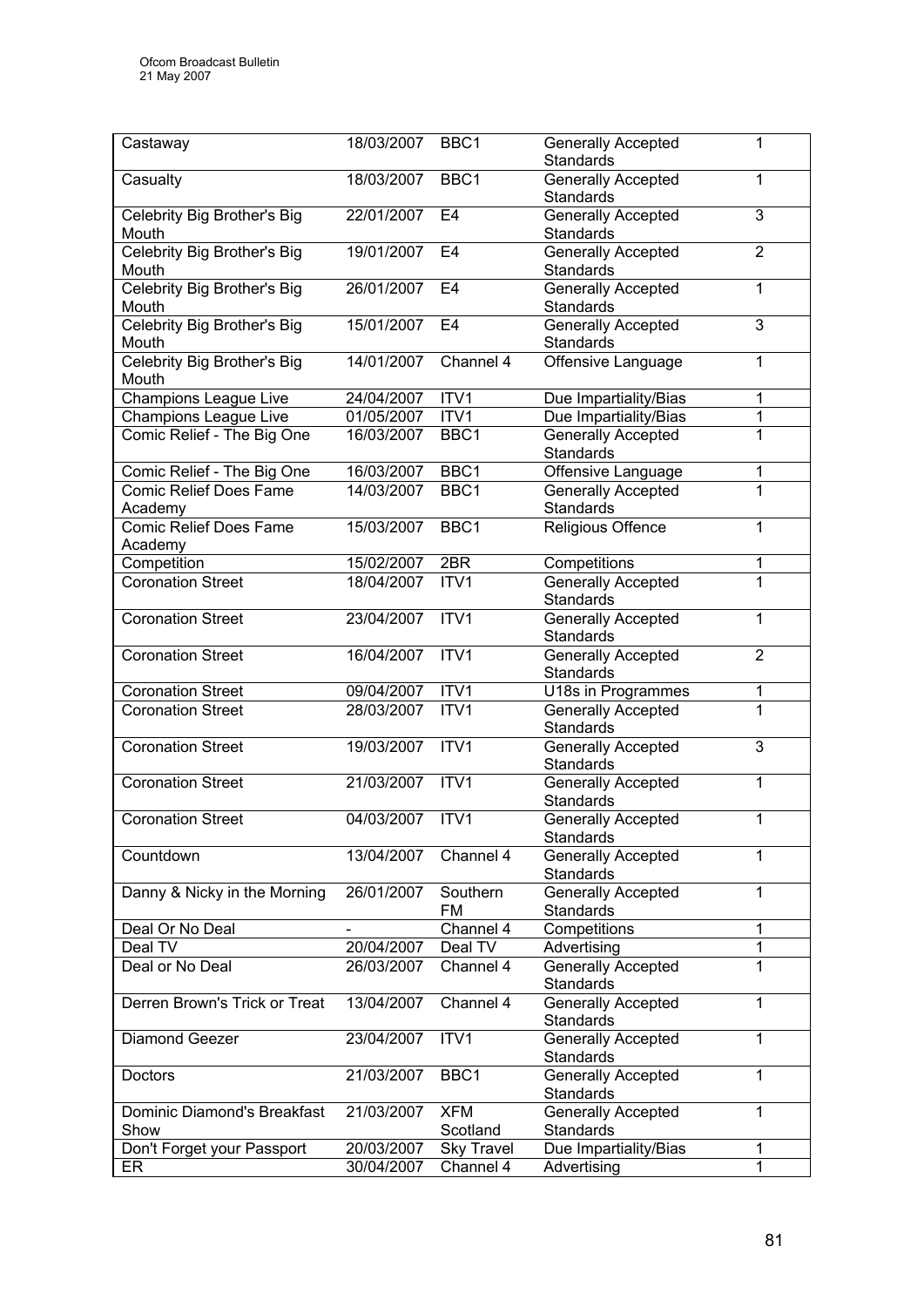| Eastenders                                       | 20/04/2007 | BBC1              | U18s in Programmes                              | 1                   |
|--------------------------------------------------|------------|-------------------|-------------------------------------------------|---------------------|
| Eastenders                                       | 19/04/2007 | BBC1              | U18s in Programmes                              | $\overline{2}$      |
| Eastenders                                       | 24/04/2007 | BBC1              | <b>Generally Accepted</b>                       | $\overline{2}$      |
|                                                  |            |                   | <b>Standards</b>                                |                     |
| Eastenders                                       | 27/03/2007 | BBC1              | <b>Generally Accepted</b>                       | 5                   |
|                                                  |            |                   | <b>Standards</b>                                |                     |
| Eastenders                                       | 19/04/2007 | BBC1              | <b>Generally Accepted</b>                       | 5                   |
|                                                  |            |                   | <b>Standards</b>                                |                     |
| Eastenders                                       | 23/04/2007 | BBC1              | U18s in Programmes                              | 1                   |
| Eastenders                                       | 17/04/2007 | BBC1              | Offensive Language                              | $\overline{1}$      |
| Eastenders                                       | 09/03/2007 | BBC <sub>1</sub>  | Substance Abuse                                 | $\overline{1}$      |
| Eastenders                                       | 20/04/2007 | BBC1              | <b>Generally Accepted</b>                       | $\overline{1}$      |
|                                                  |            |                   | Standards                                       |                     |
| <b>Eastenders Omnibus</b>                        | 11/03/2007 | BBC <sub>2</sub>  | Offensive Language                              | 1                   |
| Emmerdale                                        | 15/03/2007 | ITV1              | U18s in Programmes                              | 1                   |
| Emmerdale                                        | 01/02/2007 | ITV1              | Offensive Language                              | 1                   |
| Emmerdale                                        | 17/04/2007 | ITV1              | <b>Generally Accepted</b>                       | 1                   |
|                                                  |            |                   | Standards                                       |                     |
| England v Italy U21                              | 24/03/2007 | <b>Sky Sports</b> | <b>Generally Accepted</b><br>Standards          | 1                   |
|                                                  | 13/03/2007 | BBC1              |                                                 | 1                   |
| Escape to the Country<br><b>Evening Football</b> | 31/03/2007 | Talksport         | Offensive Language<br><b>Generally Accepted</b> | $\overline{1}$      |
|                                                  |            |                   | <b>Standards</b>                                |                     |
| F A Cup Replay                                   | 19/03/2007 | <b>Sky Sports</b> | Generally Accepted                              | 1                   |
|                                                  |            | 1                 | <b>Standards</b>                                |                     |
| F1: Bahrain Grand Prix Live                      | 15/04/2007 | ITV1              | Advertising                                     | 3                   |
| F1: Bahrain Grand Prix                           | 14/04/2007 | ITV1              | Advertising                                     | $\overline{1}$      |
| Qualifying                                       |            |                   |                                                 |                     |
| FTN - Quiz Night Live                            | 28/04/2006 | <b>FTN</b>        | Competitions                                    | $\overline{2}$      |
| FTN - Quiz Night Live                            | 03/05/2006 | <b>FTN</b>        | Competitions                                    | 1                   |
| FTN - Quiz Night Live                            | 19/05/2006 | FTN               | Competitions                                    | 1                   |
| FTN - Quiz Night Live                            | 29/07/2006 | <b>FTN</b>        | Competitions                                    | 1                   |
| <b>Football Match</b>                            | 31/03/2007 | S4C               | Due Impartiality/Bias                           | 1                   |
| <b>Fox News</b>                                  | 01/01/2007 | <b>Fox News</b>   | <b>Generally Accepted</b>                       | $\overline{1}$      |
|                                                  |            |                   | Standards                                       |                     |
| Foyle's War                                      | 15/04/2007 | ITV1              | Generally Accepted                              | 1                   |
|                                                  |            |                   | Standards                                       |                     |
| <b>GMTV</b>                                      | 13/03/2007 | ITV1              | Due Impartiality/Bias                           | $\mathbf{1}$        |
| <b>GMTV</b>                                      | 21/03/2007 | ITV1              | Due Impartiality/Bias                           | 1                   |
| <b>Gamers Guide to Playstation</b>               | 25/03/2007 | <b>Bravo</b>      | Violence                                        | 1                   |
| 3                                                |            |                   |                                                 |                     |
| George Galloway                                  | 24/02/2007 | Talksport         | Crime                                           | 1                   |
|                                                  |            |                   | (incite/encourage)                              |                     |
| George Galloway                                  | 11/04/2007 | Talksport         | <b>Generally Accepted</b>                       | 1                   |
|                                                  |            |                   | <b>Standards</b>                                |                     |
| Get A Grip                                       | 04/04/2007 | ITV1              | <b>Generally Accepted</b>                       | 1                   |
|                                                  |            |                   | Standards                                       |                     |
| Get A Grip                                       | 18/04/2007 | ITV1              | <b>Generally Accepted</b>                       | 1                   |
|                                                  |            |                   | Standards                                       |                     |
| Gillette Soccer Saturday                         | 10/03/2007 | Sky Sports        | <b>Generally Accepted</b>                       | 1                   |
|                                                  |            | <b>News</b>       | Standards                                       |                     |
| Glitterball                                      | 05/04/2007 | ITV1              | Competitions                                    | 1                   |
| Glitterball                                      | 25/03/2007 | ITV1              | Competitions                                    | 1                   |
| Glitterball                                      | 21/03/2007 | ITV1              | Competitions                                    | 1                   |
| Grange HIII                                      | 15/03/2007 | CBBC              | Information/Warnings                            | 1<br>$\overline{2}$ |
| <b>Greatest EverMachines</b>                     | 12/04/2007 | Five              | <b>Generally Accepted</b><br>Standards          |                     |
|                                                  | 22/03/2007 | BBC <sub>2</sub>  |                                                 | 1                   |
| Hairy Bikers Ride Again                          |            |                   | Offensive Language                              |                     |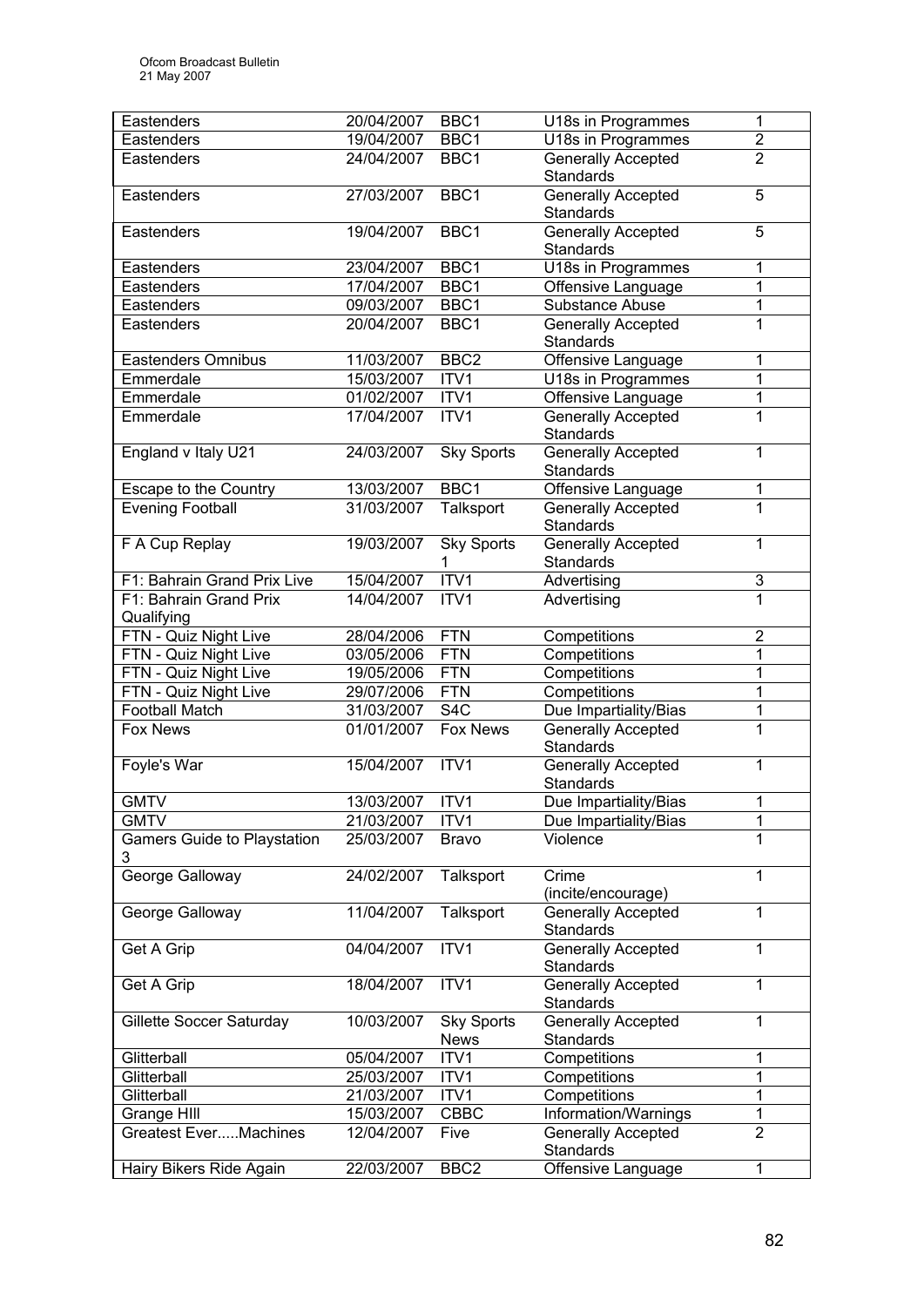| Hairy Bikers Ride Again          | 22/03/2007 | BBC <sub>2</sub>     | <b>Generally Accepted</b><br>Standards | 1              |
|----------------------------------|------------|----------------------|----------------------------------------|----------------|
| Have I Got News For You          | 20/04/2007 | BBC1                 | <b>Generally Accepted</b>              | 1              |
| Have I Got News For You          | 13/04/2007 | BBC1                 | Standards<br>Generally Accepted        | 1              |
|                                  |            |                      | <b>Standards</b>                       |                |
| Help! My Dog's as Fat as Me      | 05/03/2007 | BBC <sub>3</sub>     | <b>Animal Welfare</b>                  | 1              |
| Hirsty's Daily Dose              | 14/03/2007 | Galaxy               | Due Impartiality/Bias                  | 1              |
|                                  |            | 105FM                |                                        |                |
| Hollyoaks                        | 17/04/2007 | E <sub>4</sub>       | <b>Generally Accepted</b><br>Standards | 1              |
| Hollyoaks                        | 21/03/2007 | Channel 4            | Sex/Nudity                             | 1              |
| Hollyoaks                        | 21/03/2007 | Channel 4            | <b>Generally Accepted</b>              | $\overline{1}$ |
|                                  |            |                      | <b>Standards</b>                       |                |
| Hollyoaks                        | 16/04/2007 | Channel 4            | Violence                               | 1              |
| Hollyoaks                        | 13/04/2007 | Channel 4            | <b>Generally Accepted</b><br>Standards | $\overline{1}$ |
| Hollyoaks                        | 16/04/2007 | Channel 4            | <b>Generally Accepted</b>              | 3              |
|                                  |            |                      | <b>Standards</b>                       |                |
| Hollyoaks (trailer)              | 18/04/2007 | Channel 4            | <b>Generally Accepted</b><br>Standards | 1              |
| Home and Away                    | 15/03/2007 | Five                 | Offensive Language                     | $\overline{2}$ |
| Hotel Babylon                    | 22/03/2007 | BBC1                 | <b>Animal Welfare</b>                  | $\overline{2}$ |
| House                            | 12/04/2007 | Five                 | Advertising                            | 1              |
| How to Look Good Naked           | 01/05/2007 | Channel 4            | Sex/Nudity                             | 1              |
| <b>Hustle</b>                    | 19/04/2007 | BBC1                 | Scheduling                             | 1              |
| I Capture the Castle             | 14/04/2007 | BBC <sub>2</sub>     | Sex/Nudity                             | 1              |
| I Smack and I'm Proud            | 21/09/2006 | ITV <sub>1</sub>     | Violence                               | 1              |
| Relocation, Relocation           | 21/03/2007 | Channel 4            | Dangerous Behaviour                    | 1              |
| (Sponsorship)                    |            |                      |                                        |                |
| <b>ITV News</b>                  | 31/01/2007 | ITV1                 | <b>Generally Accepted</b>              | 1              |
|                                  |            |                      | Standards                              |                |
| <b>ITV News</b>                  | 23/04/2007 | ITV1                 | Due Impartiality/Bias                  | 1              |
| <b>ITV News</b>                  | 18/04/2007 | ITV1                 | Generally Accepted<br>Standards        | 1              |
| <b>ITV News</b>                  | 19/04/2007 | ITV1                 | <b>Generally Accepted</b>              | 1              |
|                                  |            |                      | <b>Standards</b>                       |                |
| <b>ITV News</b>                  | 19/04/2007 | ITV1                 | Due Impartiality/Bias                  | 1              |
| Ian Collins                      | 06/02/2007 | Talksport            | <b>Animal Welfare</b>                  | 1              |
| India V Srilanka                 | 23/03/2007 | <b>Sky Sports</b>    | Other                                  | 1              |
| James O'Brien                    | 18/04/2007 | <b>LBC</b><br>97.3FM | <b>Generally Accepted</b><br>Standards | 1              |
| James O'Brien                    | 05/04/2007 | <b>LBC</b>           | Religious Offence                      | 1              |
|                                  |            | 97.3FM               |                                        |                |
| John Holmes                      | 23/02/2007 | <b>LBC Radio</b>     | Dangerous Behaviour                    | 1              |
| <b>Breakfast Show with Robin</b> | 27/03/2007 | <b>Kiss 100</b>      | <b>Generally Accepted</b>              | 1              |
| <b>Banks</b>                     |            |                      | <b>Standards</b>                       |                |
| Kung Fu Hustle (trailer)         | 19/04/2007 | Film4                | Violence                               | 1              |
| Live UEFA Champions              | 03/04/2007 | ITV1                 | <b>Generally Accepted</b>              | $\overline{2}$ |
| League                           |            |                      | Standards                              |                |
| Loose Women                      | 13/03/2007 | ITV1                 | <b>Generally Accepted</b><br>Standards | $\overline{2}$ |
| Loose Women                      | 27/03/2007 | ITV1                 | Due Impartiality/Bias                  | 1              |
| Loose Women                      | 27/03/2007 | ITV1                 | Generally Accepted                     | 1              |
|                                  |            |                      | Standards                              |                |
| Loose Women                      | 13/03/2007 | ITV1                 | Generally Accepted<br>Standards        | $\mathbf{1}$   |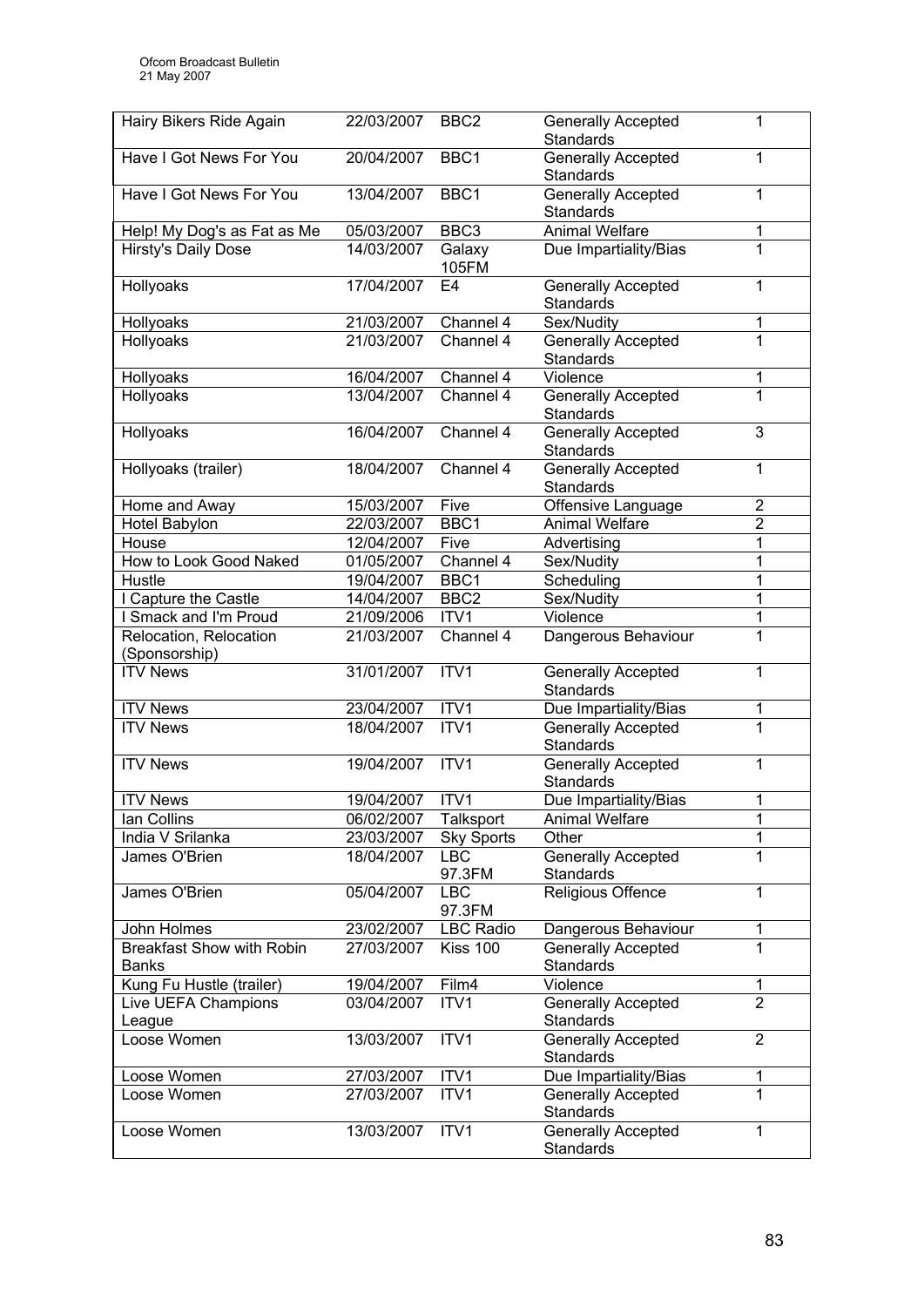| Louis Theroux: Most Hated<br>Family in America | 01/04/2007 | BBC <sub>2</sub>      | <b>Generally Accepted</b><br>Standards        | 1              |
|------------------------------------------------|------------|-----------------------|-----------------------------------------------|----------------|
| Match of the Day                               | 17/03/2007 | BBC1                  | Generally Accepted<br>Standards               | 1              |
| <b>Midsomer Murders</b>                        | 25/04/2007 | ITV <sub>1</sub>      | Offensive Language                            | 1              |
| <b>Midsomer Murders</b>                        | 22/03/2007 | ITV1                  | Offensive Language                            | 1              |
| <b>Midsomer Murders</b>                        | 13/04/2007 | ITV1                  | Dangerous Behaviour                           | 1              |
| Mobile                                         | 19/03/2007 | ITV1                  | Sex/Nudity                                    | $\overline{2}$ |
| <b>Most Shocking Police Videos</b>             | 15/04/2007 | <b>Bravo</b>          | <b>Generally Accepted</b><br><b>Standards</b> | 1              |
| Mum's Gone Gay                                 | 28/03/2007 | Channel 4             | <b>Generally Accepted</b><br>Standards        | $\mathbf{1}$   |
| Mummy's War                                    | 29/03/2007 | Channel 4             | <b>Generally Accepted</b><br>Standards        | $\overline{2}$ |
| Neighbours                                     | 20/03/2007 | BBC1                  | Offensive Language                            | 1              |
| Neighbours                                     | 17/04/2007 | BBC1                  | <b>Generally Accepted</b><br>Standards        | 1              |
| Newsround                                      | 17/04/2007 | BBC <sub>2</sub>      | Generally Accepted<br>Standards               | 1              |
| Newsround                                      | 23/04/2007 | BBC1                  | <b>Generally Accepted</b><br>Standards        | 1              |
| On the Road (feature)                          | 28/03/2007 | Q102.9 FM             | Dangerous Behaviour                           | 1              |
| One Tree Hill                                  | 20/04/2007 | E <sub>4</sub>        | <b>Generally Accepted</b><br>Standards        | 1              |
| Panorama                                       | 23/04/2007 | BBC1                  | Other                                         | $\overline{2}$ |
| Panorama                                       | 30/04/2007 | BBC1                  | <b>Generally Accepted</b><br>Standards        | 1              |
| Paramedic Lottery: Tonight                     | 16/04/2007 | ITV1                  | Inaccuracy/Misleading                         | 3              |
| Paul Ross                                      | 19/04/2007 | LBC 97.3              | <b>Generally Accepted</b><br>Standards        | $\overline{1}$ |
| Pop the Q                                      | 09/03/2007 | <b>TMF</b>            | Offensive Language                            | 1              |
| Prison Break                                   | 26/03/2007 | Five                  | Violence                                      | 1              |
| Quiz Call                                      |            | Five                  | Competitions                                  | 1              |
| Quiz Call                                      | 12/05/2006 | Quiz Call             | Competitions                                  | 1              |
| Quiz Call                                      | 03/06/2006 | Five                  | Competitions                                  | 1              |
| Quiz Call                                      | 16/05/2006 | Quiz Call             | Competitions                                  | 1              |
| Quiz Call                                      | 12/05/2006 | Quiz Call             | Competitions                                  | 1              |
| Radio 4                                        | 07/04/2007 | Radio 4               | Religious Offence                             | 1              |
| <b>Richard Bacon</b>                           | 12/02/2007 | <b>XFM</b>            | <b>Generally Accepted</b><br>Standards        |                |
| Richard and Judy                               | 19/03/2007 | Channel 4             | <b>Animal Welfare</b>                         | 1              |
| Richard and Judy                               | 22/03/2007 | Channel 4             | <b>Generally Accepted</b><br>Standards        | 1              |
| Richard and Judy                               |            | Channel 4             | Competitions                                  | 1              |
| Richard and Judy                               | 16/03/2007 | Channel 4             | Sex/Nudity                                    | 1              |
| Rick Wakeman                                   | 17/03/2007 | <b>Planet Rock</b>    | Generally Accepted<br>Standards               |                |
| Sarah Kennedy's Dawn Patrol                    | 12/03/2007 | <b>BBC Radio</b><br>2 | <b>Generally Accepted</b><br><b>Standards</b> | 1              |
| Shark (trailer)                                | 22/03/2007 | Five                  | <b>Generally Accepted</b><br>Standards        | 1              |
| <b>Six Nations Rugby</b>                       | 17/03/2007 | BBC1                  | <b>Generally Accepted</b><br>Standards        | 1              |
| Six Nations Rugby promo                        | 17/03/2007 | BBC1                  | <b>Generally Accepted</b><br>Standards        | 1              |
| Six Nations Rugby promo                        | 18/03/2007 | BBC <sub>1</sub>      | <b>Generally Accepted</b><br>Standards        | 1              |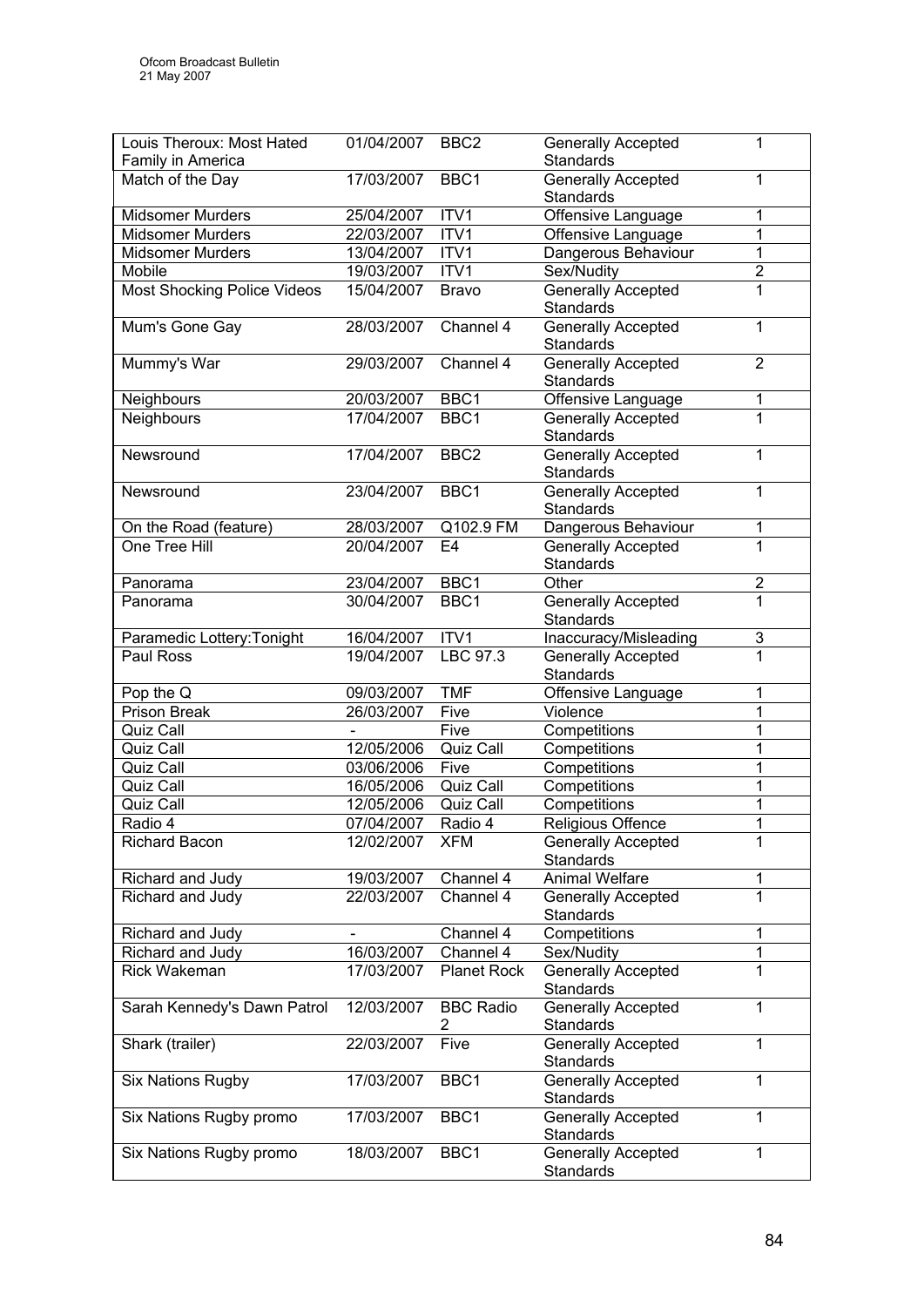| <b>Sky News</b>             | 07/02/2007 | <b>Sky News</b>   | <b>Animal Welfare</b>     | 1              |
|-----------------------------|------------|-------------------|---------------------------|----------------|
| <b>Sky News</b>             | 10/02/2007 | <b>Sky News</b>   | <b>Generally Accepted</b> | 1              |
|                             |            |                   | Standards                 |                |
| <b>Sky News</b>             | 22/03/2007 | Sky News          | <b>Generally Accepted</b> | $\mathbf{1}$   |
|                             |            |                   | Standards                 |                |
| <b>Sky News</b>             | 12/03/2007 | <b>Sky News</b>   | <b>Generally Accepted</b> | $\mathbf{1}$   |
|                             |            |                   | Standards                 |                |
| <b>Sky Sports News</b>      | 18/03/2007 | <b>Sky Sports</b> | Generally Accepted        | $\overline{2}$ |
|                             |            | <b>News</b>       | Standards                 |                |
| So You Want To be a         | 09/02/2007 | BBC1              | <b>Animal Welfare</b>     | 1              |
| Success? (trailer)          |            |                   |                           |                |
| Soapstar Superchef          | 22/03/2007 | ITV1              | <b>Generally Accepted</b> | 1              |
|                             |            |                   | Standards                 |                |
|                             |            |                   |                           | 1              |
| <b>Stand Up Comedy</b>      | 12/03/2007 | Paramount         | <b>Generally Accepted</b> |                |
|                             |            |                   | Standards                 |                |
| Steve Yabsley on the Loose  | 16/03/2007 | <b>BBC Radio</b>  | <b>Generally Accepted</b> | 1              |
|                             |            | <b>Bristol</b>    | Standards                 |                |
| Stitch Up!                  | 10/02/2007 | <b>CBBC</b>       | <b>Generally Accepted</b> | 1              |
|                             |            |                   | Standards                 |                |
| Supernatural                | 20/03/2007 | ITV2              | <b>Generally Accepted</b> | 1              |
|                             |            |                   | Standards                 |                |
| Supernatural trailer        | 10/03/2007 | <b>ITV</b>        | <b>Generally Accepted</b> | $\mathbf{1}$   |
|                             |            |                   | Standards                 |                |
| Superskinny Me: The Race to | 22/04/2007 | Channel 4         | <b>Generally Accepted</b> | $\overline{2}$ |
| Size Double Zero            |            |                   | Standards                 |                |
|                             |            |                   |                           |                |
| The Anna Nicole Smith Story | 01/04/2007 | Channel 4         | <b>Generally Accepted</b> | $\overline{2}$ |
|                             |            |                   | Standards                 |                |
| The Anna Nicole Smith Story | 01/04/2007 | Channel 4         | Sex/Nudity                | 1              |
| The Apprentice              | 17/04/2007 | BBC <sub>2</sub>  | <b>Generally Accepted</b> | $\overline{1}$ |
|                             |            |                   | Standards                 |                |
|                             |            |                   | Commercial                | $\overline{1}$ |
| The Apprentice              | 18/04/2007 | BBC1              |                           |                |
|                             |            |                   | References                |                |
| The Big Brum Breakfast      | 22/03/2007 | <b>BRMB 96.4</b>  | <b>Generally Accepted</b> | $\mathbf 1$    |
|                             |            |                   | Standards                 |                |
| The Bigger Breakfast        | 17/01/2007 | City Beat         | <b>Generally Accepted</b> | 1              |
|                             |            | 96.7FM            | Standards                 |                |
| The Bill                    | 19/04/2007 | ITV <sub>1</sub>  | Offensive Language        | 1              |
| The Bush and Troy Show      | 07/02/2007 | <b>GWR</b>        | Competitions              | $\mathbf{1}$   |
|                             |            | 96.3FM            |                           |                |
| The Charlotte Church Show   | 23/03/2007 | Channel 4         | Offensive Language        | 1              |
| The Dame Edna Treatment     | 17/03/2007 | ITV1              | <b>Generally Accepted</b> | $\overline{2}$ |
|                             |            |                   | Standards                 |                |
| The Graham Norton Show      | 26/04/2007 | BBC <sub>2</sub>  | Undue Prominence          | $\overline{2}$ |
| The Great Big Quiz          | 14/01/2007 | Five              | Competitions              | 2              |
| The Great Big Quiz          | 13/01/2007 | Five              | Competitions              | $\overline{2}$ |
| The Great Global Warming    | 08/03/2007 | Channel 4         | Other                     | 1              |
| Swindle                     |            |                   |                           |                |
| The Hallmark Channel Quiz   | 21/02/2007 | <b>Hallmark</b>   | Competitions              | $\mathbf{1}$   |
|                             |            | Channel           |                           |                |
| The Hot Rock                | 12/04/2007 |                   |                           | $\mathbf{1}$   |
|                             |            | Channel 4         | Generally Accepted        |                |
|                             |            |                   | Standards                 |                |
| The Jeremy Kyle Show        | 26/03/2007 | ITV1              | Sex/Nudity                | 1              |
| The Jeremy Kyle Show        | 27/03/2007 | ITV1              | Generally Accepted        | $\overline{2}$ |
|                             |            |                   | Standards                 |                |
| The Jeremy Kyle Show        | 20/04/2007 | ITV1              | Generally Accepted        | $\mathbf 1$    |
|                             |            |                   | Standards                 |                |
| The Life of Brian           |            | Channel 4         | Religious Offence         | 1              |
| The Moral of the Story      | 15/04/2007 | ITV1              | Due Impartiality/Bias     | $\overline{1}$ |